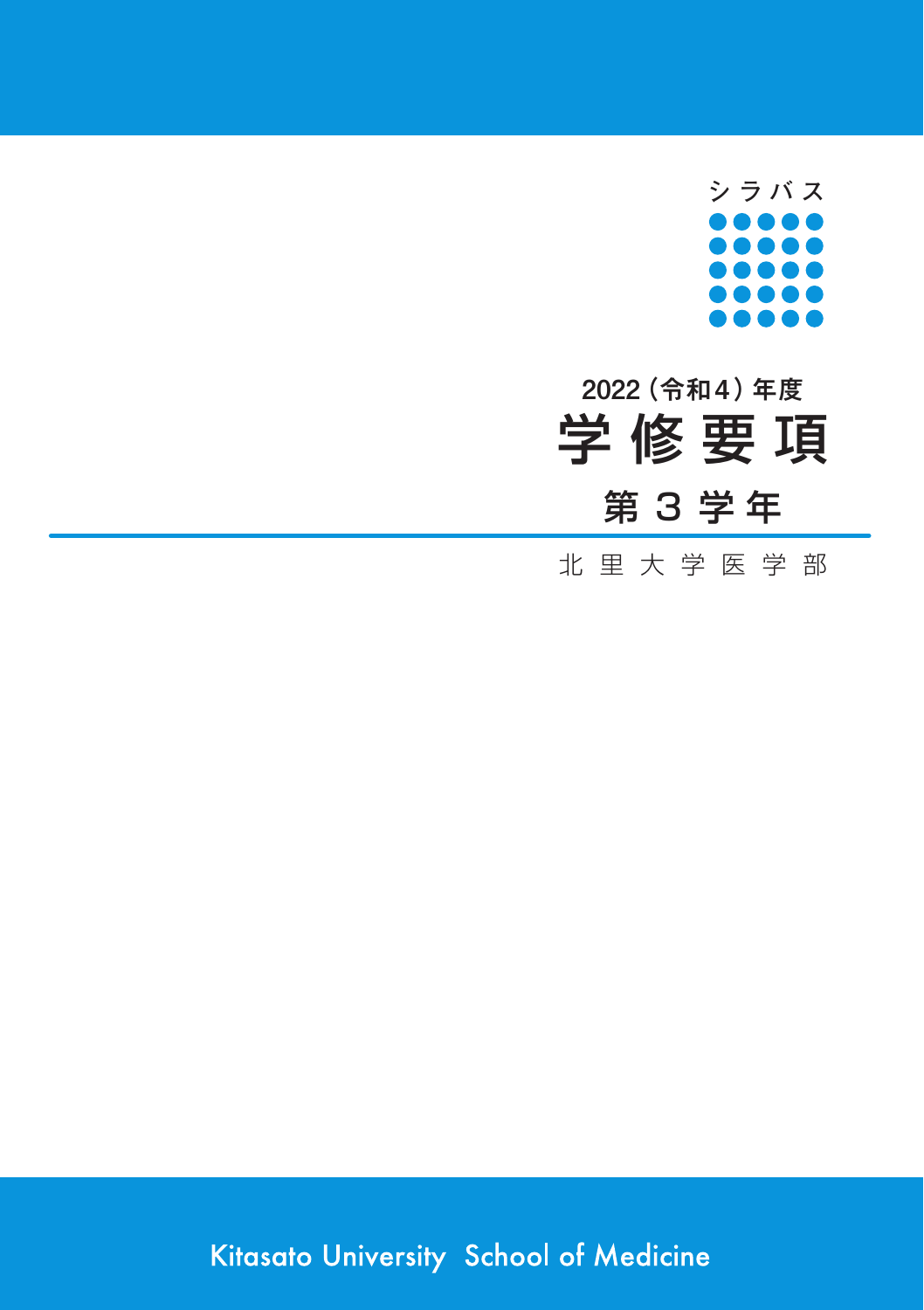### 2022年度 医学部 第3学年開講科目

| 科目名                | コマ数  | 期間  | 必修・選択 | 科目責任者    | ブロック制      | 頁  |
|--------------------|------|-----|-------|----------|------------|----|
| 医学英語 II            | 26   | 前・後 | 必修    | 教育委員長    |            | 3  |
| 消化器系               | 21   | 前   | 必修    | 草野<br>央  |            | 9  |
| 血液造血器系             | 16   | 前   | 必修    | 隆浩<br>鈴木 | O          | 11 |
| 内分泌・代謝系            | 19   | 前   | 必修    | 宮塚<br>健  | $\bigcirc$ | 13 |
| 運動器系               | 9    | 前   | 必修    | 晶士<br>髙相 | $\bigcirc$ | 15 |
| 腎尿路系               | 17   | 前   | 必修    | 竹内<br>康雄 |            | 17 |
| 基礎腫瘍系              | 8    | 前   | 必修    | 堺<br>隆一  | $\bigcirc$ | 19 |
| 臨床腫瘍系              | 15   | 後   | 必修    | 山下<br>拓  |            | 21 |
| テュートリアル教育Ⅱ         | 14   | 後   | 必修    | 学部長(代行)  |            | 23 |
| 医療安全・管理学           | 6/8  | 前   | 必修    | 内山 勝文    |            | 25 |
| 医学研究入門Ⅱ            | 80   | 後   | 必修    | 教育委員長    |            | 27 |
| 感染症・免疫系診断・治療学      | 26   | 前   | 必修    | 山岡<br>邦宏 | ∩          | 29 |
| 循環器系診断・治療学         | 40   | 前   | 必修    | 潤哉<br>阿古 |            | 32 |
| 呼吸器系診断・治療学         | 25   | 前   | 必修    | 克彦<br>猶木 |            | 35 |
| 行動科学・医療面接          | 2/10 | 後   | 必修    | 堤<br>明純  |            | 38 |
| 腎尿路系診断・治療学         | 18   | 後   | 必修    | 岩村<br>正嗣 |            | 40 |
| 神経系診断・治療学          | 32   | 後   | 必修    | 西山<br>和利 |            | 42 |
| 消化器系診断・治療学         | 49   | 後   | 必修    | 比企<br>直樹 |            | 45 |
| 血液造血器系診断・治療学       | 15   | 後   | 必修    | 鈴木<br>隆浩 | $\bigcirc$ | 48 |
| 内分泌・代謝系診断・治療学      | 23   | 後   | 必修    | 健<br>宮塚  |            | 50 |
| 成長発達系診断・治療学        | 39   | 後   | 必修    | 石倉<br>健司 | O          | 53 |
| 運動器系診断・治療学         | 11   | 後   | 必修    | 髙相<br>晶士 | $\bigcirc$ | 57 |
| 精神系診断・治療学          | 24   | 後   | 必修    | 稲田<br>健  | $\bigcirc$ | 59 |
| 皮膚系診断・治療学          | 12   | 後   | 必修    | 康之<br>天羽 |            | 62 |
| 内科学総論(※臨床実習入門は4年次) | 12   | 前   | 必修    | 青山<br>直善 | ∩          | 64 |
| 外科学総論              | 14   | 後   | 必修    | 隈元<br>雄介 | $\bigcirc$ | 66 |
| 放射線健康リスク科学         | 8    | 前   | 必修    | 井上<br>優介 |            | 68 |
| 東洋医学               | 8    | 後   | 必修    | 小田口<br>浩 |            | 70 |

※ 各科目シラバスの「担当者」に付されている\*記号は、実務経験(医師、学校以外での就業 経験者等)のある教員を示す。

※各科目シラバスの右上に記載されている英数字は、科目ナンバリングを示す。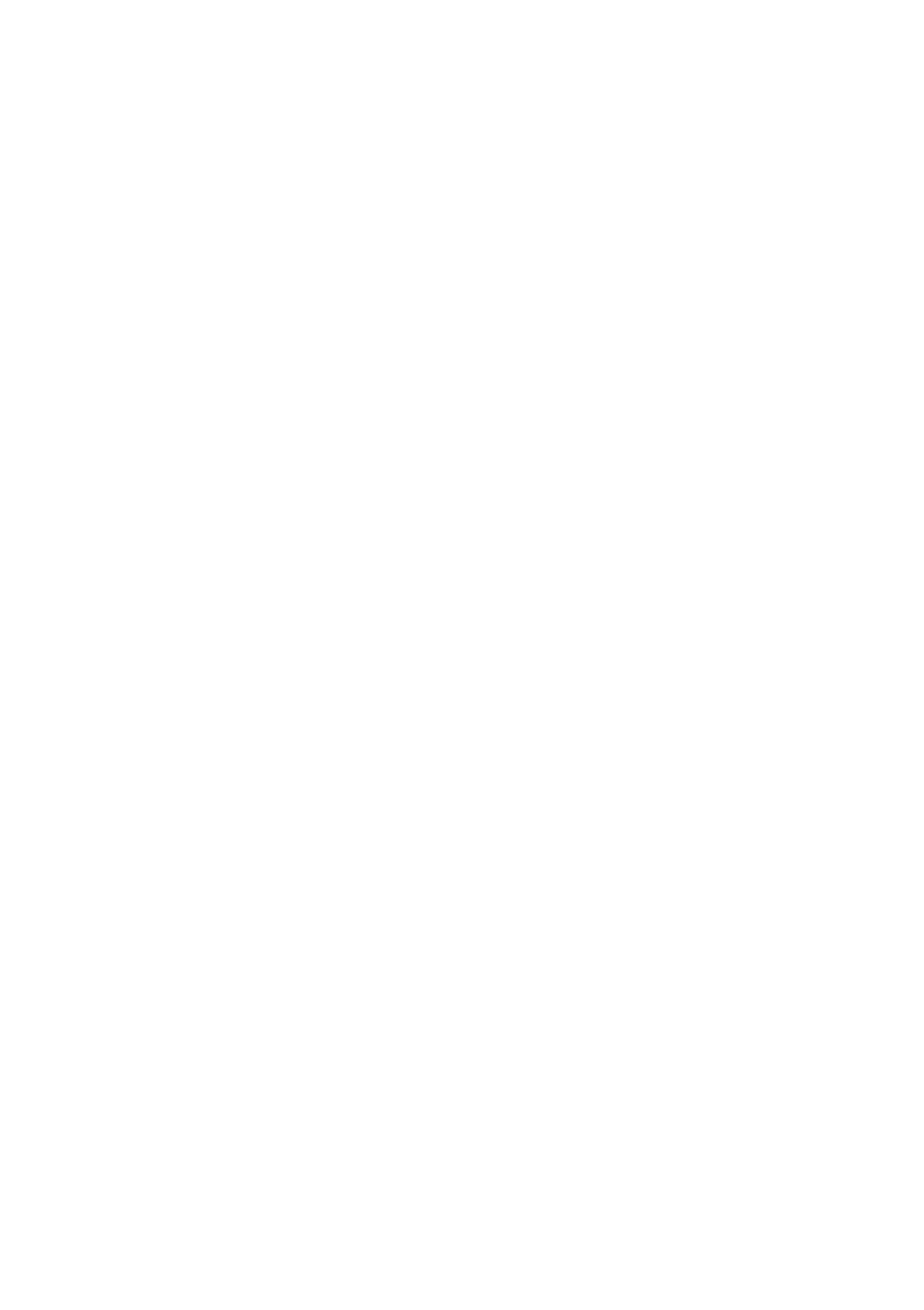# **医学英語Ⅱ**  $\frac{1}{2}$  **EXP II**  $\frac{1}{2}$  **EXP II**  $\frac{1}{2}$  **EXP II**  $\frac{1}{2}$  **EXP II**  $\frac{1}{2}$  **EXP II**  $\frac{1}{2}$  **EXP II**  $\frac{1}{2}$  **EXP II**  $\frac{1}{2}$  **EXP II**  $\frac{1}{2}$  **EXP II**  $\frac{1}{2}$  **EXP II**  $\$

Medical English II

| 科目責任者                      | 教育委員長                                                                                                                                                                                                                                    |
|----------------------------|------------------------------------------------------------------------------------------------------------------------------------------------------------------------------------------------------------------------------------------|
| 担当<br>者                    | 英語教育協議会(ELEC)講師(Native English speaker)・竹内 康雄*・守屋 利佳*<br>天野 英樹*・竹内 恵美子*・大津 真*                                                                                                                                                            |
| 実務経験の<br>あ る 教 員           | 竹内 康雄、守屋 利佳、天野 英樹、竹内 恵美子、大津 真:<br>臨床経験を踏まえ、病気に関する医学的知識の教育と医療現場に則した英語での医療面<br>接のロールプレイを補助する                                                                                                                                               |
| 卒業・学位授<br>与の方針と当<br>該科目の関連 | 1. プロフェッショナリズムと倫理:<br>4. 知的探究と自律的学習:○ 7. 予防医学:<br>2. コミュニケーション能力:○<br>5. チーム医療:<br>8. 地域医療:<br>6. 医療の質と安全:<br>9. 国際貢献:◎<br>3. 医学的知識と技術:○                                                                                                 |
| 教 育 内 容                    | " 医学英語 II" では " 医学英語 I" に引き続き、医学や医療に関する英語を勉強する。より<br>専門的な語彙・表現を学ぶと同時に、英語での医療面接等を行うことで、患者と良好な関<br>係を築くためのコミュニケーション能力を身に付ける。                                                                                                               |
| 教 育 方 法                    | 医学英語Ⅰの最終成績によって英語能力別の 4 クラスに分け、各クラス約 30 名の学生<br>を一名の講師 (Native English speaker) が 担当する。発熱、貧血等の諸症状に関する語彙<br>を学び、医師・患者間の医療英会話を練習する。各学期に一回ずつ日本人医師を招き、よ<br>り実践的な内容の医療面接のロールプレイを実施する。医療面接のロールプレイの回を除<br>き、授業は全て英語で行う。課題やテストに関するフィードバックは授業内で行う。 |
| 授業の目的                      | 国際化の時代を迎えて、英会話を含む英語能力の向上を図り、英語での臨床実習能力、<br>文献の理解力を培うことを目標とする                                                                                                                                                                             |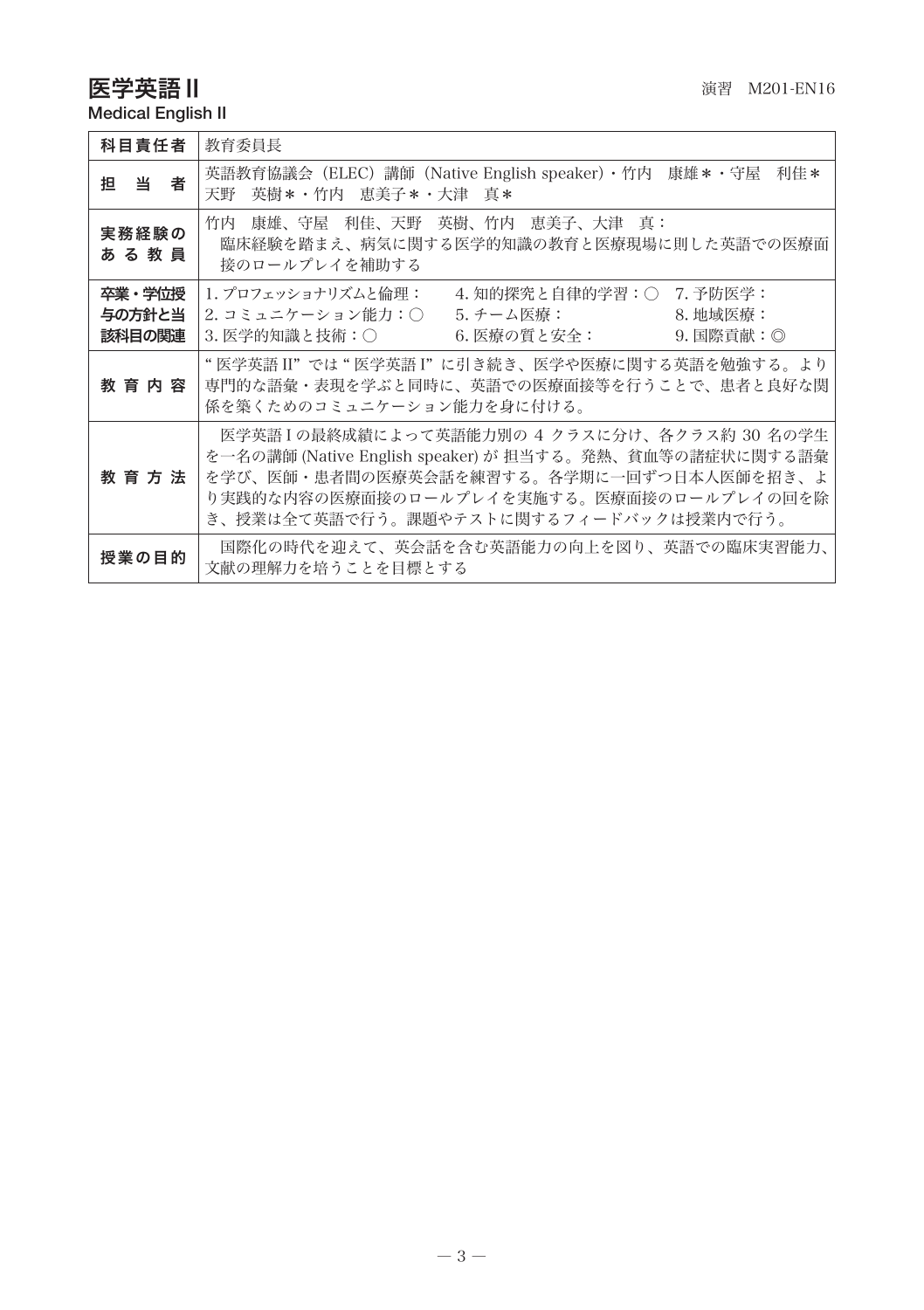| No.            | 月              | Ħ              |   | 曜日 時限        | 講義テーマ                                         | 講義内容                                                                     | 担当者         | 所属    |
|----------------|----------------|----------------|---|--------------|-----------------------------------------------|--------------------------------------------------------------------------|-------------|-------|
| 1              | $\overline{4}$ | 6              | 水 | 1            | Unit 1: Fever                                 | General medical enquiries,<br>fever-related vocabulary                   | <b>ELEC</b> | 非常勤講師 |
| 2              | $\overline{4}$ | 13             | 水 | 1            | Unit 1: Fever                                 | Fever case study, vocabulary<br>consolidation, roleplay preparation      | <b>ELEC</b> | 非常勤講師 |
| 3              | $\overline{4}$ | 20             | 水 | 1            | Unit 5: Headache                              | Discussing symptoms, head-related<br>vocabulary, roleplay preparation    | <b>ELEC</b> | 非常勤講師 |
| 4              | $\overline{4}$ | 27             | 水 | $\mathbf{I}$ | Unit 5: Headache                              | Reading (head-related maladies),<br>preparation for the interview lesson | <b>ELEC</b> | 非常勤講師 |
| 5              | 5              | 11             | 水 | 1            | Unit 5: Headache                              | Medical interview lesson                                                 | <b>ELEC</b> | 非常勤講師 |
| 6              | 5              | 18             | 水 | 1            | Unit 2:Anemia                                 | Discussing symptoms, blood-<br>related enquiries & vocabulary            | ELEC        | 非常勤講師 |
| $\overline{7}$ | 5              | 25             | 水 | $\mathbf{I}$ | Unit 2:Anemia                                 | Reading (blood cells & anemia),<br>vocabulary consolidation, roleplay    | <b>ELEC</b> | 非常勤講師 |
| 8              | 6              | 1              | 水 | 1            | Unit 3: Dehydration                           | Diagnosing dehydration, dehydration<br>symptoms-related vocabulary       | <b>ELEC</b> | 非常勤講師 |
| 9              | 6              | 8              | 水 | 1            | Unit 3: Dehydration                           | Reading (dehydration cases & symptoms)<br>vocabulary expansion, roleplay | <b>ELEC</b> | 非常勤講師 |
| 10             | 6              | 15             | 水 | 1            | Unit 4: Obesity                               | Discussing exercise & nutrition,<br>obesity-related vocabulary           | <b>ELEC</b> | 非常勤講師 |
| 11             | 6              | 22             | 水 | $\mathbf{I}$ | Unit 4: Obesity                               | Reading (obesity overview),<br>obesity statistics, roleplay              | <b>ELEC</b> | 非常勤講師 |
| 12             | 6              | 29             | 水 | 1            | Roleplay assessment and<br>writing assignment | End of semester roleplay<br>assessment and writing assignment            | ELEC        | 非常勤講師 |
| 13             | $\overline{7}$ | 6              | 水 | 1            | Roleplay assessment<br>(cont.) and exam       | End of semester roleplay<br>assessment (cont.) and exam                  | <b>ELEC</b> | 非常勤講師 |
| 14             | 8              | 24             | 水 | $\mathbf{I}$ | Unit 6: Chest pain                            | Diagnosis dialogue,<br>cardiovascular-related vocabulary                 | <b>ELEC</b> | 非常勤講師 |
| 15             | 8              | 31             | 水 | 1            | Unit 6: Chest pain                            | Reading (chest pain), vocabulary<br>consolidation, roleplay preparation  | <b>ELEC</b> | 非常勤講師 |
| 16             | 9              | $\overline{7}$ | 水 | 1            | Unit 8: Abdominal pain                        | Abdominal pain diagnosis, abdominal<br>vocabulary, roleplay preparation  | <b>ELEC</b> | 非常勤講師 |
| 17             | 9              | 14             | 水 | 1            | Unit 8: Abdominal pain                        | Reading (abdominal pain),<br>preparation for the interview lesson        | ELEC        | 非常勤講師 |
| 18             | 9              | 21             | 水 | 1            | Unit 8: Abdominal pain                        | Medical interview lesson                                                 | <b>ELEC</b> | 非常勤講師 |
| 19             | 9              | 28             | 水 | 1            | Unit 7: Cough                                 | Diagnosing coughs, respiration-<br>related vocabulary                    | <b>ELEC</b> | 非常勤講師 |
| 20             | 10             | 5              | 水 | 1            | Unit 7: Cough                                 | Reading (cough types),<br>vocabulary expansion, roleplay                 | <b>ELEC</b> | 非常勤講師 |
| 21             | 10             | 12             | 水 | 1            | Unit 9: Dysphagia                             | Dental check-up discussion, mouth<br>and throat-related vocabulary       | <b>ELEC</b> | 非常勤講師 |
| 22             | 10             | 19             | 水 | 1            | Unit 9: Dysphagia                             | Reading (NIH's dysphagia description).<br>vocabulary expansion, roleplay | <b>ELEC</b> | 非常勤講師 |
| 23             | 10             | 26             | 水 | 1            | Unit 10: Hearing loss                         | Diagnosing hearing problems,<br>auditory vocabulary                      | <b>ELEC</b> | 非常勤講師 |
| 24             | 11             | $\overline{c}$ | 水 | 1            | Unit 10: Hearing loss                         | Reading (hearing loss causes),<br>vocabulary expansion, roleplay         | ELEC        | 非常勤講師 |
| 25             | 11             | 9              | 水 | $\mathbf{I}$ | Roleplay assessment and<br>writing assignment | End of semester roleplay<br>assessment and writing assignment            | ELEC        | 非常勤講師 |
| 26             | 11             | 16             | 水 | $\mathbf{I}$ | Roleplay assessment<br>(cont.) and exam       | End of semester roleplay<br>assessment (cont.) and exam                  | <b>ELEC</b> | 非常勤講師 |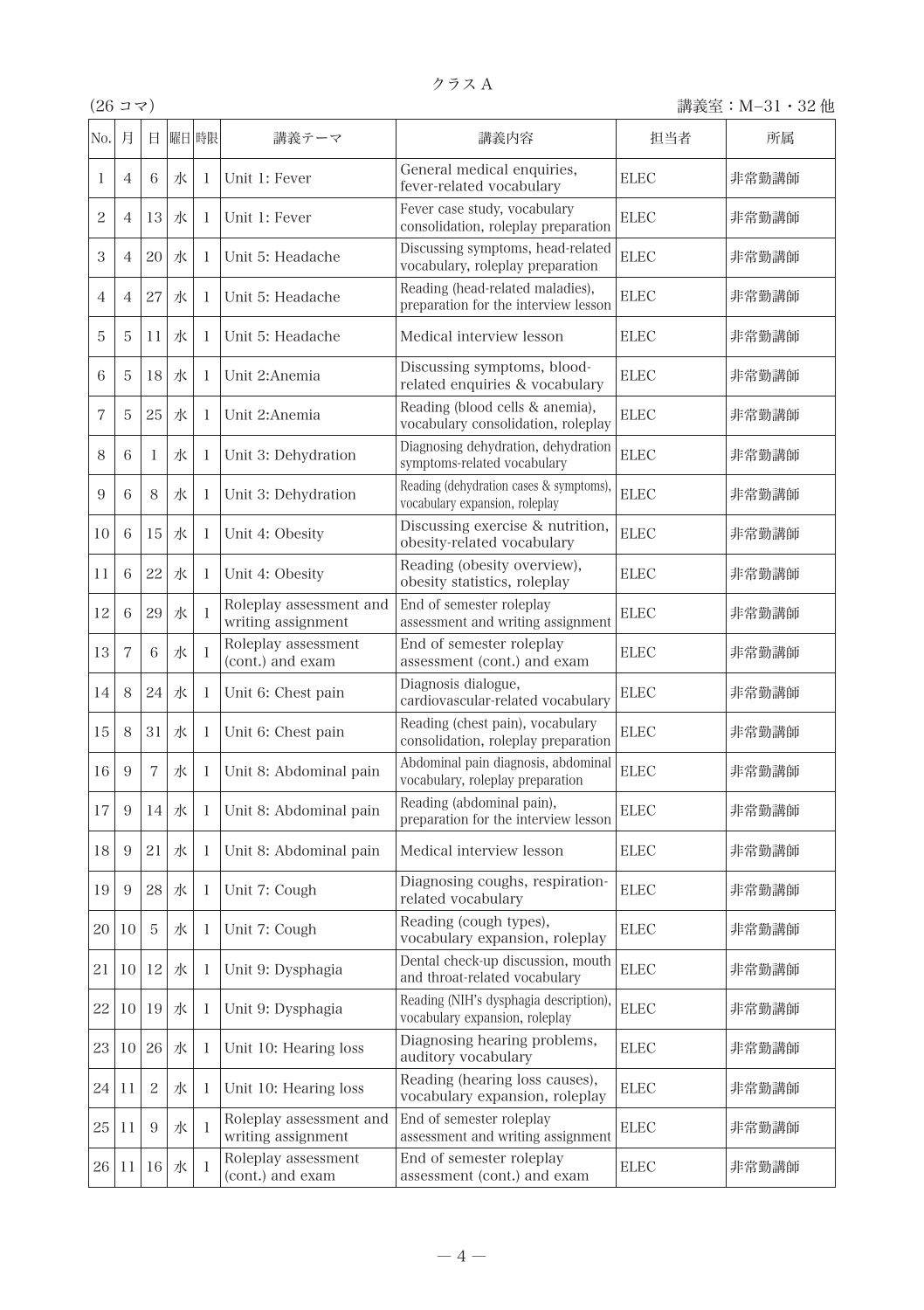| No. | 月              | 日              |   | 曜日 時限 | 講義テーマ                                         | 講義内容                                                                      | 担当者         | 所属    |
|-----|----------------|----------------|---|-------|-----------------------------------------------|---------------------------------------------------------------------------|-------------|-------|
| 1   | $\overline{4}$ | 6              | 水 | 1     | Unit 1: Fever                                 | General medical enquiries,<br>fever-related vocabulary                    | <b>ELEC</b> | 非常勤講師 |
| 2   | $\overline{4}$ | 13             | 水 | 1     | Unit 1: Fever                                 | Fever case study, vocabulary<br>consolidation, roleplay preparation       | ELEC        | 非常勤講師 |
| 3   | $\overline{4}$ | 20             | 水 | 1     | Unit 5: Headache                              | Discussing symptoms, head-<br>related vocabulary                          | <b>ELEC</b> | 非常勤講師 |
| 4   | $\overline{4}$ | 27             | 水 | 1     | Unit 5: Headache                              | Reading (head-related maladies),<br>preparation for the interview lesson  | <b>ELEC</b> | 非常勤講師 |
| 5   | 5              | 11             | 水 | 1     | Unit 2:Anemia                                 | Discussing symptoms, blood-<br>related enquiries & vocabulary             | <b>ELEC</b> | 非常勤講師 |
| 6   | 5              | 18             | 水 | 1     | Unit 5: Headache                              | Medical interview lesson                                                  | ELEC        | 非常勤講師 |
| 7   | 5              | 25             | 水 | 1     | Unit 2:Anemia                                 | Reading (blood cells & anemia),<br>vocabulary consolidation, roleplay     | ELEC        | 非常勤講師 |
| 8   | 6              | 1              | 水 | 1     | Unit 3: Dehydration                           | Diagnosing dehydration, dehydration<br>symptoms-related vocabulary        | <b>ELEC</b> | 非常勤講師 |
| 9   | 6              | 8              | 水 | 1     | Unit 3: Dehydration                           | Reading (dehydration cases & symptoms).<br>vocabulary expansion, roleplay | <b>ELEC</b> | 非常勤講師 |
| 10  | 6              | 15             | 水 | 1     | Unit 4: Obesity                               | Discussing exercise & nutrition,<br>obesity-related vocabulary            | <b>ELEC</b> | 非常勤講師 |
| 11  | 6              | 22             | 水 | 1     | Unit 4: Obesity                               | Reading (obesity overview),<br>obesity statistics, roleplay               | ELEC        | 非常勤講師 |
| 12  | 6              | 29             | 水 | 1     | Roleplay assessment and<br>writing assignment | End of semester roleplay<br>assessment and writing assignment             | <b>ELEC</b> | 非常勤講師 |
| 13  | $\overline{7}$ | 6              | 水 | 1     | Roleplay assessment<br>(cont.) and exam       | End of semester roleplay<br>assessment (cont.) and exam                   | <b>ELEC</b> | 非常勤講師 |
| 14  | 8              | 24             | 水 | 1     | Unit 6: Chest pain                            | Diagnosis dialogue,<br>cardiovascular-related vocabulary                  | <b>ELEC</b> | 非常勤講師 |
| 15  | 8              | 31             | 水 | 1     | Unit 6: Chest pain                            | Reading (chest pain), vocabulary<br>consolidation, roleplay               | <b>ELEC</b> | 非常勤講師 |
| 16  | 9              | $\overline{7}$ | 水 | 1     | Unit 7: Cough                                 | Diagnosing coughs, respiration-<br>related vocabulary, role play practice | ELEC        | 非常勤講師 |
| 17  | 9              | 14             | 水 | 1     | Unit 7: Cough                                 | Reading (cough types), vocabulary<br>expansion, roleplay preparation      | <b>ELEC</b> | 非常勤講師 |
| 18  | 9              | 21             | 水 | 1     | Unit 8: Abdominal pain                        | Abdominal pain diagnosis, abdominal<br>vocabulary, role play practice     | <b>ELEC</b> | 非常勤講師 |
| 19  | 9              | $28\,$         | 水 | 1     | Unit 8: Abdominal pain                        | Reading (abdominal pain),<br>preparation for the interview lesson         | <b>ELEC</b> | 非常勤講師 |
| 20  | 10             | 5              | 水 | 1     | Unit 8: Abdominal pain                        | Medical interview lesson                                                  | <b>ELEC</b> | 非常勤講師 |
| 21  | 10             | 12             | 水 | 1     | Unit 9: Dysphagia                             | Dental check-up discussion, mouth<br>and throat-related vocabulary        | <b>ELEC</b> | 非常勤講師 |
| 22  | 10             | 19             | 水 | 1     | Unit 9: Dysphagia                             | Reading (NIH's dysphagia description),<br>vocabulary expansion, roleplay  | <b>ELEC</b> | 非常勤講師 |
| 23  | 10             | 26             | 水 | 1     | Unit 10: Hearing loss                         | Diagnosing hearing problems,<br>auditory vocabulary                       | ELEC        | 非常勤講師 |
| 24  | $_{11}$        | $\overline{c}$ | 水 | 1     | Unit 10: Hearing loss                         | Reading (hearing loss causes),<br>vocabulary expansion, roleplay          | ELEC        | 非常勤講師 |
| 25  | 11             | 9              | 水 | 1     | Roleplay assessment and<br>writing assignment | End of semester roleplay<br>assessment and writing assignment             | <b>ELEC</b> | 非常勤講師 |
| 26  | 11             | 16             | 水 | 1     | Roleplay assessment<br>(cont.) and exam       | End of semester roleplay<br>assessment (cont.) and exam                   | <b>ELEC</b> | 非常勤講師 |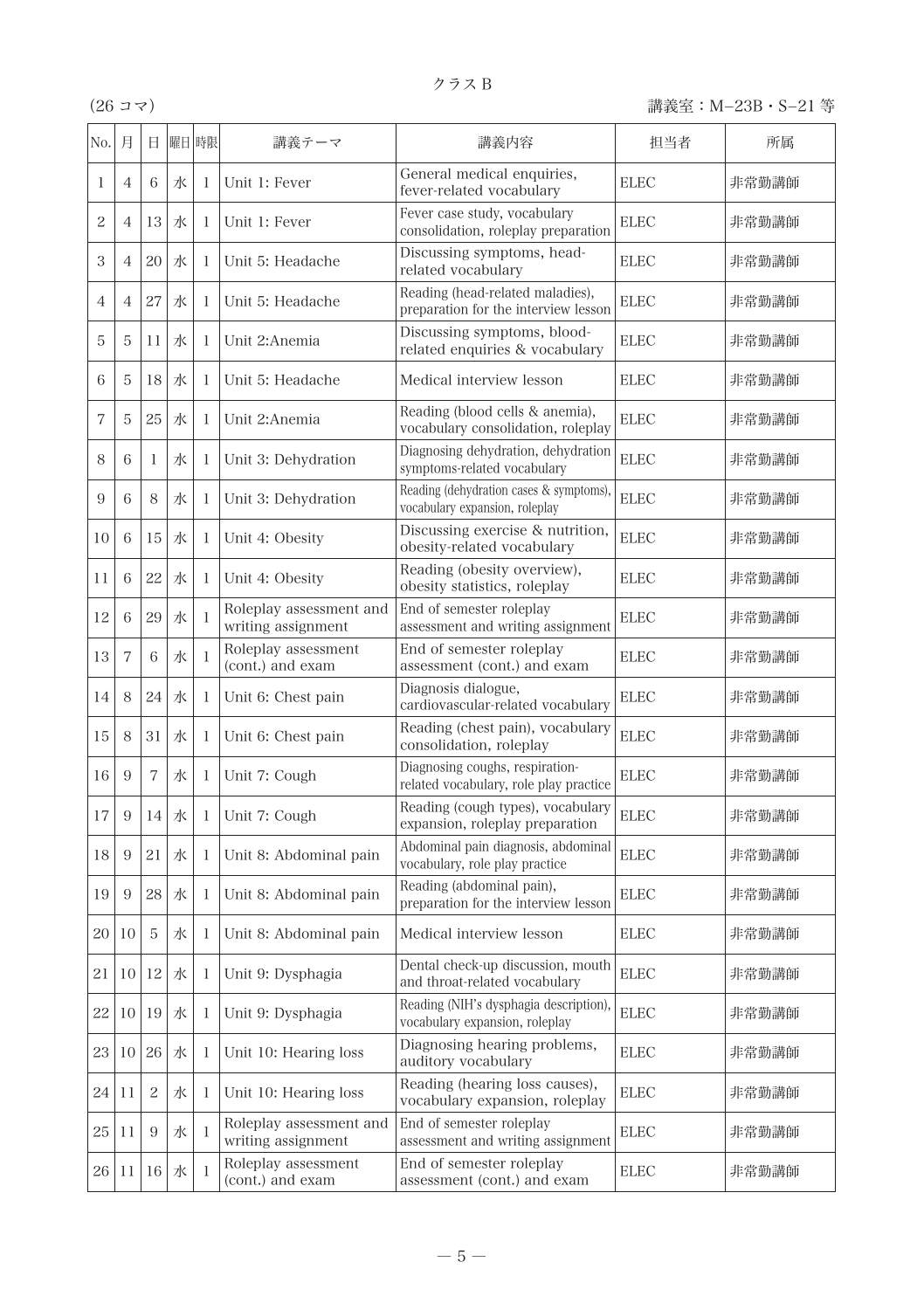| No. | 月              | 日              | 曜日 | 時限 | 講義テーマ                                         | 講義内容                                                                                 | 担当者         | 所属    |
|-----|----------------|----------------|----|----|-----------------------------------------------|--------------------------------------------------------------------------------------|-------------|-------|
| 1   | $\overline{4}$ | 6              | 水  | 1  | Unit 1: Fever                                 | General medical enquiries,<br>fever-related vocabulary                               | <b>ELEC</b> | 非常勤講師 |
| 2   | $\overline{4}$ | 13             | 水  | 1  | Unit 1: Fever                                 | Fever case study, vocabulary<br>consolidation, roleplay                              | ELEC        | 非常勤講師 |
| 3   | $\overline{4}$ | 20             | 水  | 1  | Unit 2:Anemia                                 | Discussing symptoms, blood-<br>related enquiries & vocabulary                        | ELEC        | 非常勤講師 |
| 4   | $\overline{4}$ | 27             | 水  | 1  | Unit 2:Anemia                                 | Reading (blood cells & anemia),<br>vocabulary consolidation, roleplay                | ELEC        | 非常勤講師 |
| 5   | 5              | 11             | 水  | 1  | Unit 5: Headache                              | Discussing symptoms, head-<br>related vocabulary                                     | ELEC        | 非常勤講師 |
| 6   | 5              | 18             | 水  | 1  | Unit 5: Headache                              | Reading (head-related maladies),<br>preparation for the interview lesson             | ELEC        | 非常勤講師 |
| 7   | 5              | 25             | 水  | 1  | Unit 5: Headache                              | Medical interview lesson                                                             | <b>ELEC</b> | 非常勤講師 |
| 8   | 6              | 1              | 水  | 1  | Unit 3: Dehydration                           | Diagnosing dehydration, dehydration<br>symptoms-related vocabulary                   | <b>ELEC</b> | 非常勤講師 |
| 9   | 6              | 8              | 水  | 1  | Unit 3: Dehydration                           | Reading (dehydration cases & symptoms).<br>vocabulary expansion, roleplay            | <b>ELEC</b> | 非常勤講師 |
| 10  | 6              | 15             | 水  | 1  | Unit 4: Obesity                               | Discussing exercise & nutrition,<br>obesity-related vocabulary                       | <b>ELEC</b> | 非常勤講師 |
| 11  | 6              | 22             | 水  | 1  | Unit 4: Obesity                               | Reading (obesity overview),<br>obesity statistics, roleplay                          | <b>ELEC</b> | 非常勤講師 |
| 12  | 6              | 29             | 水  | 1  | Roleplay assessment and<br>writing assignment | End of semester roleplay<br>assessment and writing assignment                        | ELEC        | 非常勤講師 |
| 13  | $\overline{7}$ | 6              | 水  | 1  | Roleplay assessment<br>(cont.) and exam       | End of semester roleplay<br>assessment (cont.) and exam                              | <b>ELEC</b> | 非常勤講師 |
| 14  | 8              | 24             | 水  | 1  | Unit 6: Chest pain                            | Diagnosis dialogue,<br>cardiovascular-related vocabulary                             | ELEC        | 非常勤講師 |
| 15  | 8              | 31             | 水  | 1  | Unit 6: Chest pain                            | Reading (chest pain), vocabulary<br>consolidation, roleplay                          | <b>ELEC</b> | 非常勤講師 |
| 16  | 9              | 7              | 水  | 1  | Unit 7: Cough                                 | Diagnosing coughs, respiration-<br>related vocabulary                                | ELEC        | 非常勤講師 |
| 17  | 9              | 14             | 水  | 1  | Unit 7: Cough                                 | Reading (cough types),<br>vocabulary expansion, roleplay                             | <b>ELEC</b> | 非常勤講師 |
| 18  | 9              | 21             | 水  | 1  | Unit 9: Dysphagia                             | Dental check-up discussion, mouth<br>and throat-related vocabulary                   | <b>ELEC</b> | 非常勤講師 |
| 19  | 9              | 28             | 水  | 1  | Unit 9: Dysphagia                             | Reading (NIH's dysphagia description),<br>vocabulary expansion, roleplay preparation | <b>ELEC</b> | 非常勤講師 |
| 20  | 10             | 5              | 水  | 1  | Unit 8: Abdominal pain                        | Abdominal pain diagnosis,<br>abdominal vocabulary                                    | <b>ELEC</b> | 非常勤講師 |
| 21  | 10             | 12             | 水  | 1  | Unit 8: Abdominal pain                        | Reading (abdominal pain),<br>preparation for the interview lesson                    | ELEC        | 非常勤講師 |
| 22  | 10             | 19             | 水  | 1  | Unit 8: Abdominal pain                        | Medical interview lesson                                                             | <b>ELEC</b> | 非常勤講師 |
| 23  | 10             | 26             | 水  | 1  | Unit 10: Hearing loss                         | Diagnosing hearing problems,<br>auditory vocabulary                                  | <b>ELEC</b> | 非常勤講師 |
| 24  | 11             | $\overline{c}$ | 水  | 1  | Unit 10: Hearing loss                         | Reading (hearing loss causes).<br>vocabulary expansion, roleplay                     | ELEC        | 非常勤講師 |
| 25  | 11             | 9              | 水  | 1  | Roleplay assessment and<br>writing assignment | End of semester roleplay<br>assessment and writing assignment                        | ELEC        | 非常勤講師 |
| 26  | 11             | 16             | 水  | 1  | Roleplay assessment<br>(cont.) and exam       | End of semester roleplay<br>assessment (cont.) and exam                              | <b>ELEC</b> | 非常勤講師 |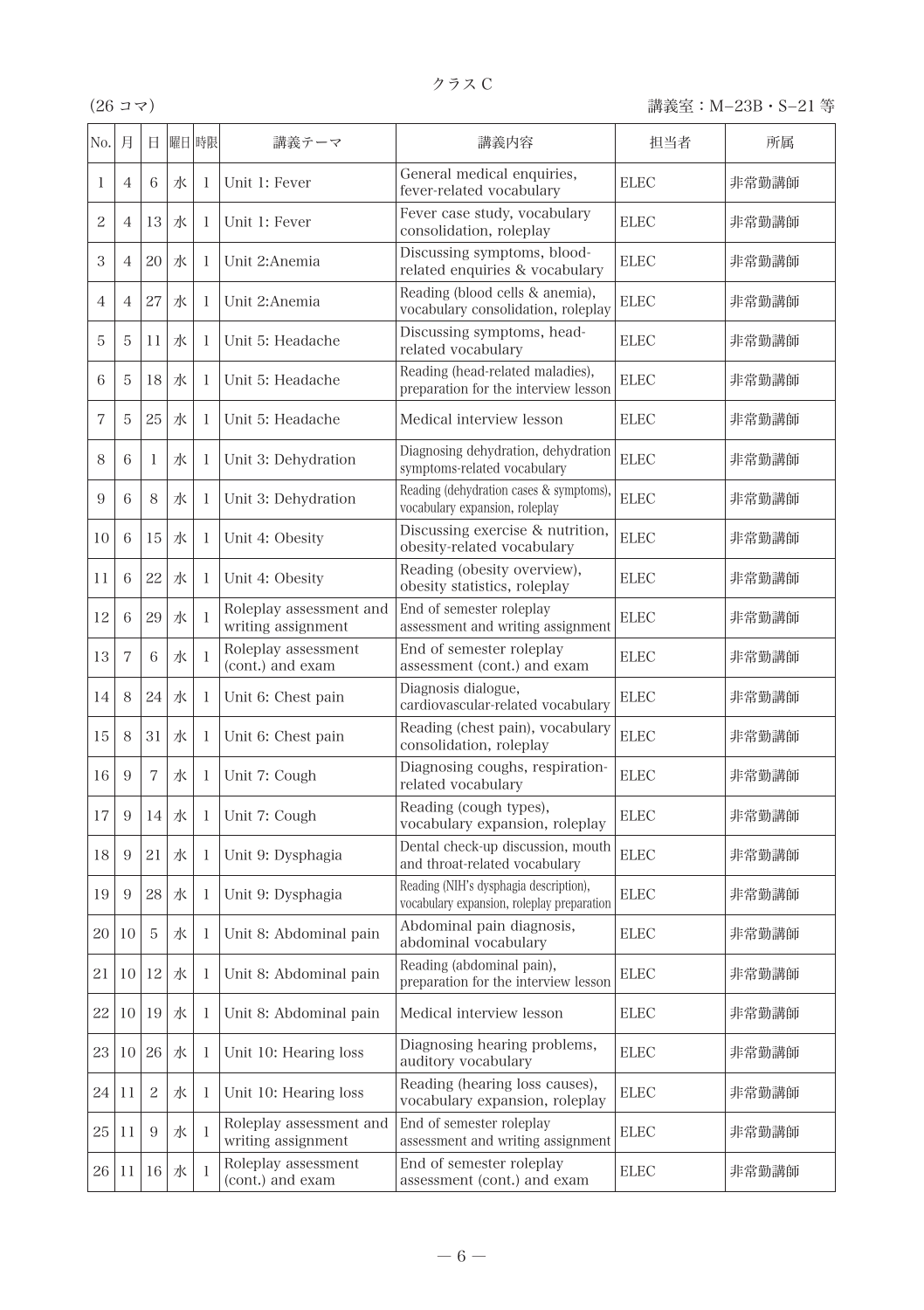| No.            | 月              | Ħ              |   | 曜日 時限        | 講義テーマ                                         | 講義内容                                                                      | 担当者         | 所属    |
|----------------|----------------|----------------|---|--------------|-----------------------------------------------|---------------------------------------------------------------------------|-------------|-------|
| 1              | 4              | 6              | 水 | l            | Unit 1: Fever                                 | General medical enquiries.<br>fever-related vocabulary                    | ELEC        | 非常勤講師 |
| $\overline{2}$ | $\overline{4}$ | 13             | 水 | $\mathbf{I}$ | Unit 1: Fever                                 | Fever case study, vocabulary<br>consolidation, roleplay                   | <b>ELEC</b> | 非常勤講師 |
| 3              | $\overline{4}$ | 20             | 水 | 1            | Unit 2:Anemia                                 | Discussing symptoms, blood-<br>related enquiries & vocabulary             | <b>ELEC</b> | 非常勤講師 |
| 4              | $\overline{4}$ | 27             | 水 | 1            | Unit 2:Anemia                                 | Reading (blood cells & anemia),<br>vocabulary consolidation, roleplay     | <b>ELEC</b> | 非常勤講師 |
| 5              | 5              | 11             | 水 | 1            | Unit 5: Headache                              | Discussing symptoms, head-<br>related vocabulary                          | <b>ELEC</b> | 非常勤講師 |
| 6              | 5              | 18             | 水 | $\mathbf{I}$ | Unit 5: Headache                              | Reading (head-related maladies),<br>preparation for the interview lesson  | <b>ELEC</b> | 非常勤講師 |
| 7              | 5              | 25             | 水 | 1            | Unit 3: Dehydration                           | Diagnosing dehydration, dehydration<br>symptoms-related vocabulary        | ELEC        | 非常勤講師 |
| 8              | 6              | 1              | 水 | 1            | Unit 5: Headache                              | Medical interview lesson                                                  | ELEC        | 非常勤講師 |
| 9              | 6              | 8              | 水 | 1            | Unit 3: Dehydration                           | Reading (dehydration cases & symptoms),<br>vocabulary expansion, roleplay | ELEC        | 非常勤講師 |
| 10             | 6              | 15             | 水 | 1            | Unit 4: Obesity                               | Discussing exercise & nutrition,<br>obesity-related vocabulary            | <b>ELEC</b> | 非常勤講師 |
| 11             | 6              | 22             | 水 | $\mathbf{I}$ | Unit 4: Obesity                               | Reading (obesity overview),<br>obesity statistics, roleplay               | <b>ELEC</b> | 非常勤講師 |
| 12             | 6              | 29             | 水 | 1            | Roleplay assessment and<br>writing assignment | End of semester roleplay<br>assessment and writing assignment             | ELEC        | 非常勤講師 |
| 13             | $\overline{7}$ | 6              | 水 | $\mathbf{I}$ | Roleplay assessment<br>(cont.) and exam       | End of semester roleplay<br>assessment (cont.) and exam                   | <b>ELEC</b> | 非常勤講師 |
| 14             | 8              | 24             | 水 | 1            | Unit 6: Chest pain                            | Diagnosis dialogue,<br>cardiovascular-related vocabulary                  | ELEC        | 非常勤講師 |
| 15             | 8              | 31             | 水 | 1            | Unit 6: Chest pain                            | Reading (chest pain), vocabulary<br>consolidation, roleplay               | <b>ELEC</b> | 非常勤講師 |
| 16             | 9              | $\overline{7}$ | 水 | 1            | Unit 7: Cough                                 | Diagnosing coughs, respiration-<br>related vocabulary                     | ELEC        | 非常勤講師 |
| 17             | 9              | 14             | 水 | 1            | Unit 7: Cough                                 | Reading (cough types),<br>vocabulary expansion, roleplay                  | <b>ELEC</b> | 非常勤講師 |
| 18             | 9              | 21             | 水 | 1            | Unit 9: Dysphagia                             | Dental check-up discussion, mouth<br>and throat-related vocabulary        | ELEC        | 非常勤講師 |
| 19             | 9              | 28             | 水 | 1            | Unit 9: Dysphagia                             | Reading (NIH's dysphagia description),<br>vocabulary expansion, roleplay  | <b>ELEC</b> | 非常勤講師 |
| 20             | 10             | 5              | 水 | 1            | Unit 10: Hearing loss                         | Diagnosing hearing problems,<br>auditory vocabulary                       | ELEC        | 非常勤講師 |
| 21             | 10             | 12             | 水 | 1            | Unit 10: Hearing loss                         | Reading (hearing loss causes),<br>vocabulary expansion, roleplay          | <b>ELEC</b> | 非常勤講師 |
| 22             | 10             | 19             | 水 | $\mathbf{I}$ | Unit 8: Abdominal pain                        | Abdominal pain diagnosis,<br>abdominal vocabulary                         | <b>ELEC</b> | 非常勤講師 |
| 23             | 10             | 26             | 水 | 1            | Unit 8: Abdominal pain                        | Reading (abdominal pain),<br>preparation for the interview lesson         | ELEC        | 非常勤講師 |
| 24             | 11             | $\overline{c}$ | 水 | 1            | Unit 8: Abdominal pain                        | Medical interview lesson                                                  | <b>ELEC</b> | 非常勤講師 |
| 25             | 11             | 9              | 水 | 1            | Roleplay assessment and<br>writing assignment | End of semester roleplay<br>assessment and writing assignment             | ELEC        | 非常勤講師 |
| 26             | 11             | 16             | 水 | 1            | Roleplay assessment<br>(cont.) and exam       | End of semester roleplay<br>assessment (cont.) and exam                   | <b>ELEC</b> | 非常勤講師 |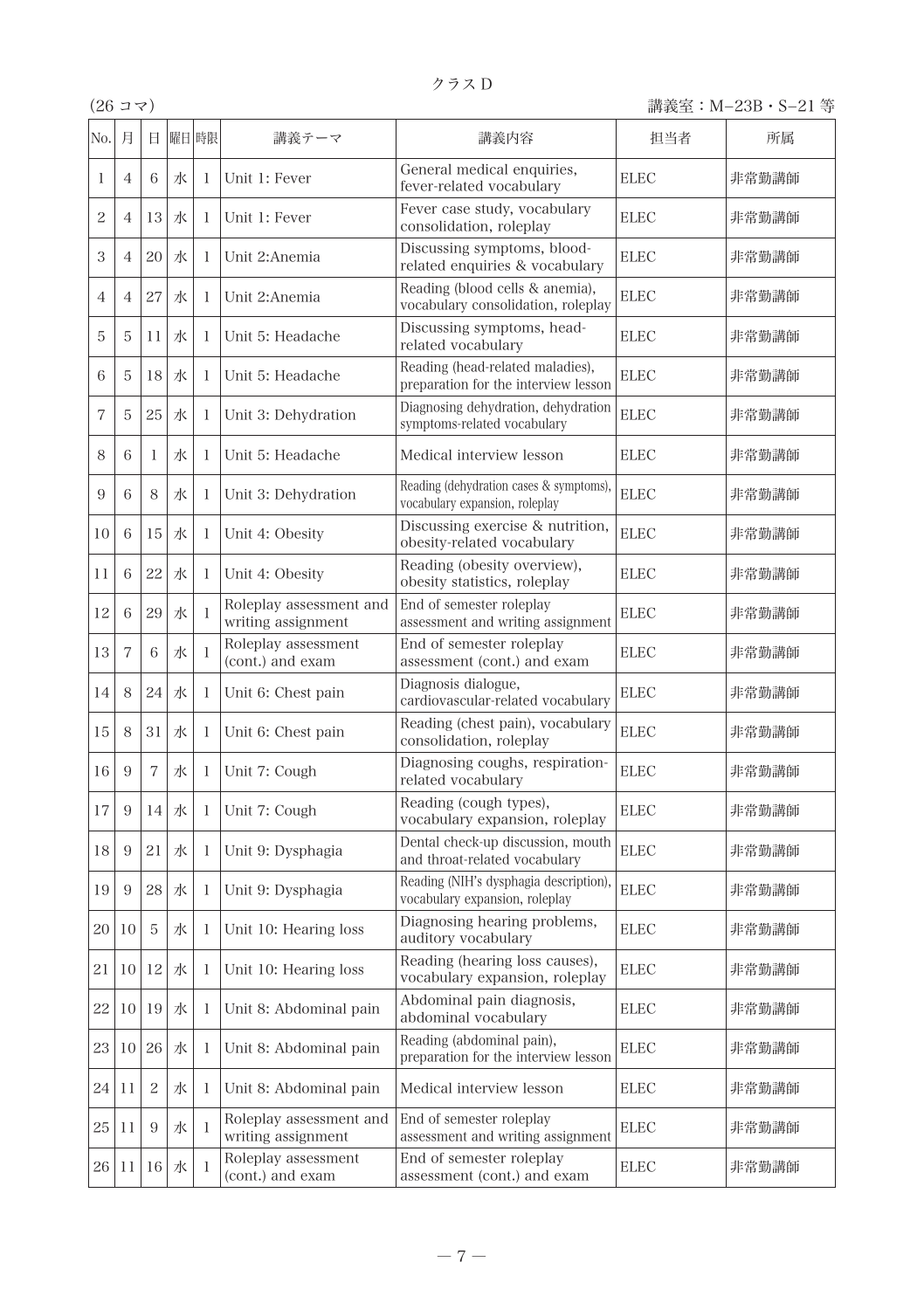| 到達目標                       | 医学英語Ⅰの次のステップとして、医療、医学、健康に関する基本的な専門用語を理解し<br>使用する事ができる。英語で患者を案内する、症状について質問する等の簡単なやり取り<br>を行うことができる。<br>医療面接のスクリプトを作り、実際に体験することで、教科書で学習した内容を実践的に<br>活かすことができる。ペアやグループでの活動において発言する、講師へ質問をする等、<br>英語を用いて授業に積極的に参加することができる。 |
|----------------------------|------------------------------------------------------------------------------------------------------------------------------------------------------------------------------------------------------------------------|
| 評価方法                       | 各学期末に実施する試験(40%)、各学期末に実施する医療面接ロールプレイにおける<br> 取り組み(30%)、授業参加熊度・宿題への取り組み等の平常点(30%)                                                                                                                                       |
| 準 備 学 習<br>(予習・復習)         | 予習<br>教科書を読むことで授業内容への理解を深めると同時に、日常的にもNPR<br>(National Public Radio) や NHK E テレなどを視聴して、英語に触れる機会を増<br>やすように努める。(30分)<br>復習<br>- 授業を通して培った力を今後に活かせるように、各授業で課された宿題(60 分)<br>に加え、英単語の断続的な学習(30 分)を行う。                       |
| 科<br>教<br>書<br>考<br>参<br>書 | 教科書<br>1.『医学・医療系学生のための総合医学英語テキスト Step 1』(メジカルビュー社)<br>2.『医学・看護・歯科・福祉 英語基本用語用例集』                                                                                                                                        |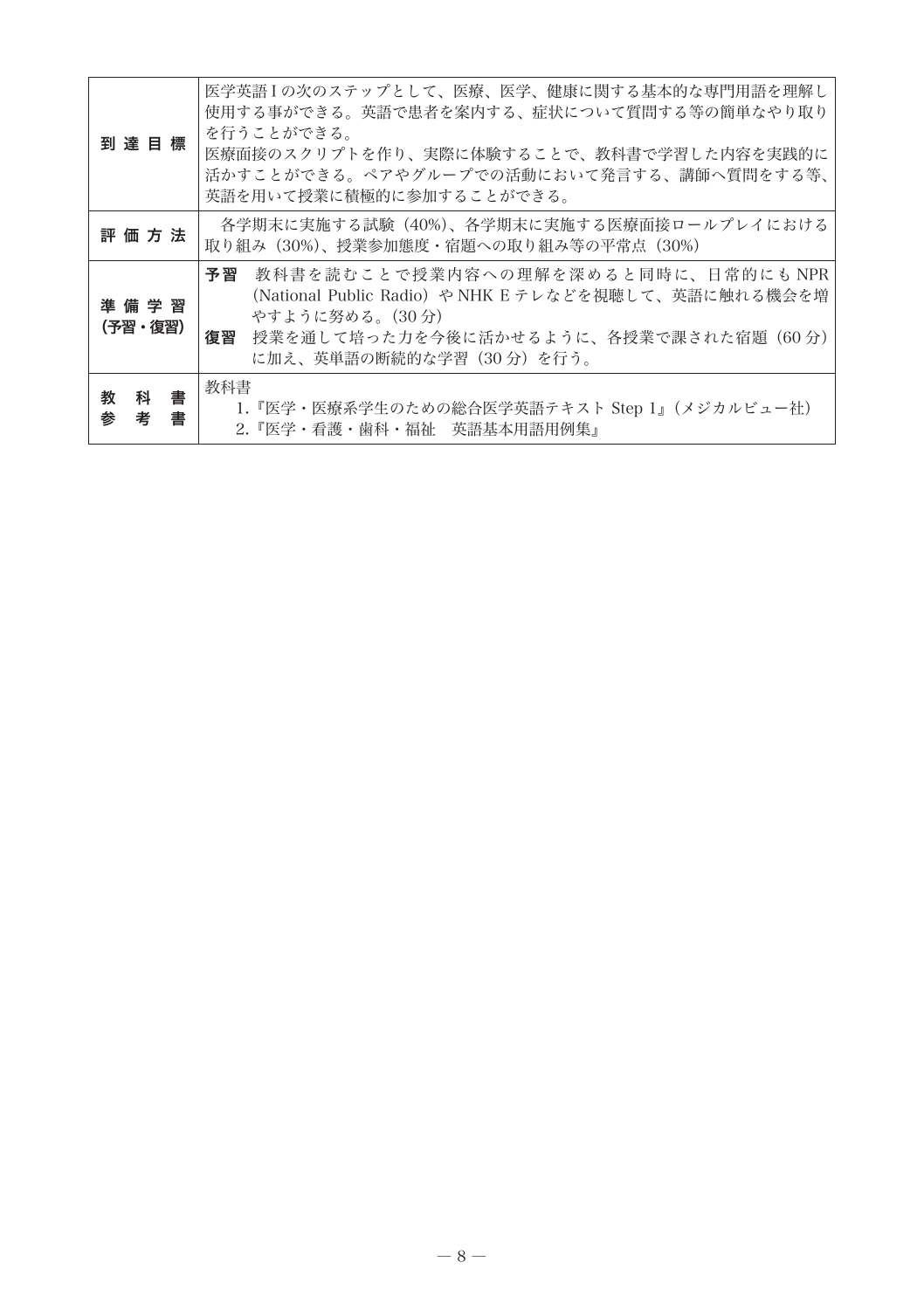# 消化器系 講義 M301-OS18

Gastrointestinal System

| 科目責任者                      | 草野<br>央                                                                                                                                                                                                                                            |  |  |  |  |
|----------------------------|----------------------------------------------------------------------------------------------------------------------------------------------------------------------------------------------------------------------------------------------------|--|--|--|--|
| 担当<br>者                    | 草野<br>央*・林 俊治*・三枝 信*・小林 清典*・吉田 功*・日高 央*<br>真彰*・小山 浩一・佐藤 雅・新井 雄太・安岡 有紀子・伊藤 義也*<br>渡邊<br>三浦<br>啓壽*・柴原 裕紀子*・眞山 到*・櫻井 靖高*<br> 明降(客員教授)*・木田  光広(客員教授)*・市川  尊文(兼)*<br>渋谷                                                                                 |  |  |  |  |
| 実務経験の<br>あ る 教 員           | 草野 央ほか:<br> 大学病院での診療経験を踏まえ、上・下部消化管と肝・胆・膵の各臓器の正常構浩及 <br>びその機能や各消化器疾患における病態について概説する。                                                                                                                                                                 |  |  |  |  |
| 卒業・学位授<br>与の方針と当<br>該科目の関連 | Ⅰ. プロフェッショナリズムと倫理:  4. 知的探究と自律的学習:○ 7. 予防医学:<br>2. コミュニケーション能力: ---5. チーム医療:<br>8. 地域医療:<br>3. 医学的知識と技術:◎     6. 医療の質と安全:<br>9. 国際貢献:                                                                                                              |  |  |  |  |
| 授業の目的                      | 消化器系は消化管と肝臓、胆道、膵臓より成り、消化・吸収と代謝、さらには免疫を担っ<br>ている。<br>本項では上・下部消化管と肝・胆・膵の各臓器の正常構造及びその機能を理解し、各消<br>化器疾患における病態を理解することが目標である。                                                                                                                            |  |  |  |  |
| 教育内容                       | 消化器の構造、消化器の機能、消化器疾患の病理ならびに病熊生理、消化器系に作用す<br>る薬物につき講義する。<br>正常構造についての解剖学の講義に始まり、消化管ホルモン、消化と吸収などの生化学、<br>生理学の基礎についての講義を行う。腸管感染症につき、微生物学ならびに寄生虫学の講<br>義を行う。さらに臨床的に重要な消化管、肝・胆・膵疾患の病理、病熊生理について、病<br>理学的ならびに内科的立場から講義・実習を行う。また、消化器系に作用する薬物につい<br>ても講義を行う。 |  |  |  |  |
| 教育方法                       | 講義要旨集に沿って、講義を進める。講義要旨集以外にも教科書や担当教員の配布資料や<br>パワーポイントを使用して講義を実施する。<br>消化管および肝・胆・膵の病理について、病理実習を行う。<br>講義中に課題を提示・回収し、講義をすすめていく中で模範解答および特徴的な見解や誤<br>解について解説する。                                                                                          |  |  |  |  |

|     | $(21 \; \text{J} \; \text{\ensuremath{\mathcal{R}}})$<br>講義室:M−31・32 |    |   |                |                         |                                                                                                                                     |    |     |                 |  |
|-----|----------------------------------------------------------------------|----|---|----------------|-------------------------|-------------------------------------------------------------------------------------------------------------------------------------|----|-----|-----------------|--|
| No. | 月                                                                    | Ħ. |   | 曜日 時限          | 講義テーマ                   | 講義内容                                                                                                                                |    | 担当者 | 所属              |  |
|     | 4                                                                    | 5  | 火 | 2              | 消化器の解剖学                 | 消化器の構造と機能を説明する                                                                                                                      | 新井 | 雄太  | 解剖学             |  |
| 2   | $\overline{4}$                                                       | 8  | 金 | 5              | 食道・胃疾患の病熊生理             | 病因の理解と病状の診断について<br>概説する                                                                                                             | 草野 | 央   | 消化器内科学          |  |
| 3   | 4                                                                    | 14 | 木 | -1             | 口腔・食道の病理                | 消化器系の病理学(口腔・食道)                                                                                                                     | 柴原 | 裕紀子 | 病理学             |  |
| 4   | 4                                                                    | 14 | 木 | 2              | 胃疾患の病理                  | 消化器系の病理学(胃)                                                                                                                         | 柴原 | 裕紀子 | 病理学             |  |
| 5   | 4                                                                    | 15 | 金 | $\overline{4}$ | 肝疾患の病熊生理<br>(門脈圧亢進症・肝癌) | 門脈圧亢進を中心に解説する。肝細<br>胞癌の全体像について理解を深める                                                                                                | 日高 | 央   | 消化器内科学          |  |
| 6   | 4                                                                    | 19 | 火 | 1              | 消化管ホルモン                 | 消化管ホルモンの構造・機能、消化管<br>の粘膜防御について理解を深める                                                                                                | 市川 | 尊文  | 医療衛生学部          |  |
| 7   | $\overline{4}$                                                       | 19 | 火 | 2              | 腸疾患の病熊生理                | 最初に腸管の構造と生理機能(運動や消化吸収、排便反射など)<br>について確認する。つぎに腸疾患を、①腫瘍性疾患、②炎症にはついて確認する。つぎに腸疾患を、①腫瘍性疾患、②炎症にはついて確認する。<br>定因する疾患、③運動異常に起因する疾患、④その他にわけて、 | 小林 | 清典  | 新世紀医療<br>開発センター |  |
| 8   | 4                                                                    | 20 | 水 | $\overline{c}$ | 消化器における免疫反応 <br>の特性     | 消化器系における免疫応答に関与<br>する細胞、分子について概説する                                                                                                  | 佐藤 | 雅   | 免疫学             |  |
| 9   | 5                                                                    | 10 | 火 | ı              | 消化管上皮の分泌と吸収             | 胃酸分泌と制御機構、小腸の消化液分泌と<br>水・溶質の吸収、大腸粘膜のイオン輸送他                                                                                          | 安岡 | 有紀子 | 生理学             |  |
| 10  | 5                                                                    | 10 | 火 | 2              | 消化系に作用する薬物              | 1) 消化器の機能を調節する生体内活性物質<br>の役割 2) 消化器疾患の治療薬(消化性<br>潰瘍治療薬、消化管運動改善薬など)                                                                  | 伊藤 | 義也  | 薬理学             |  |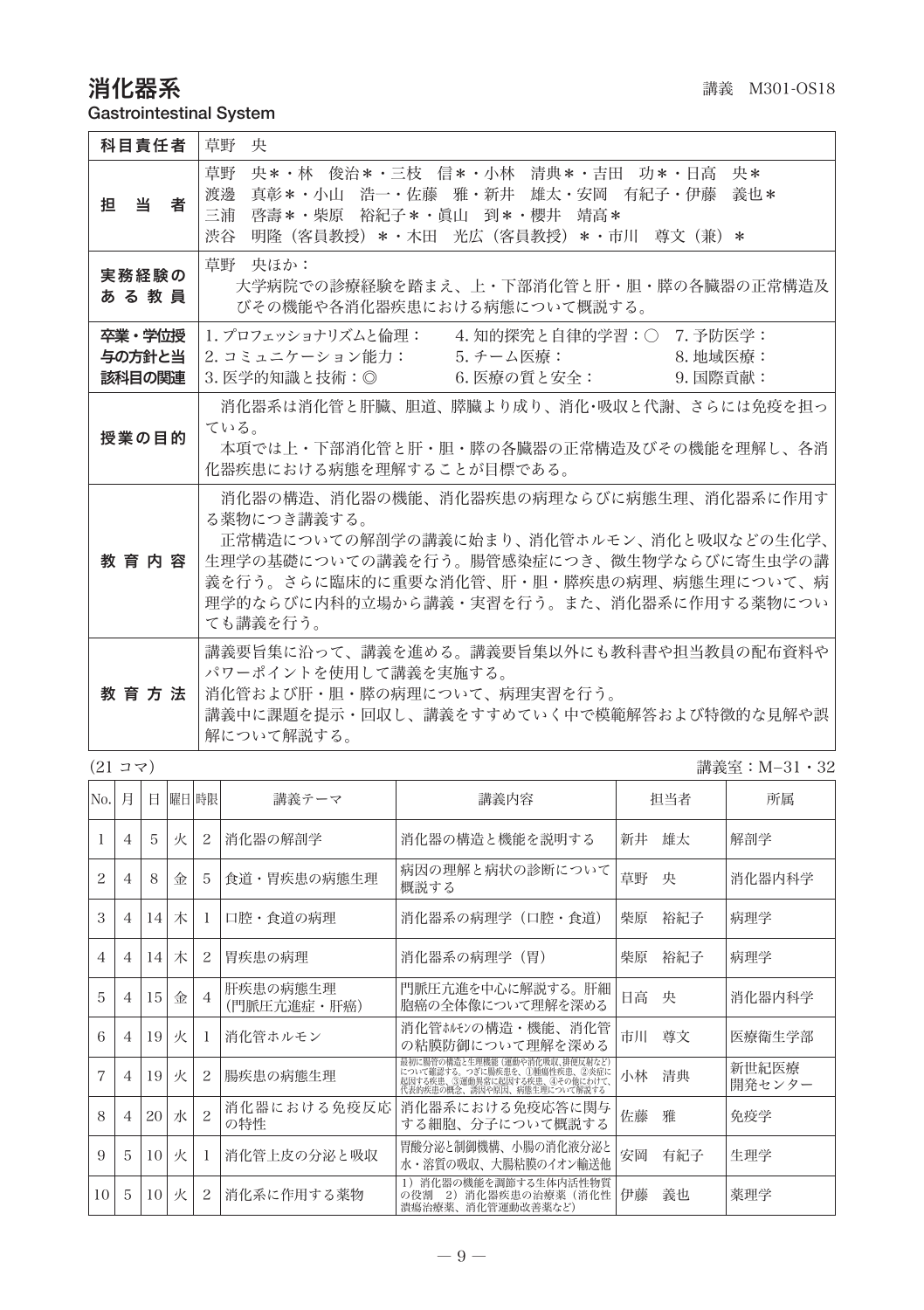| 11 | 5                                                                                                                                                                                                                                                                                                                                                                                | 24   | 火 | 1              | 腸管感染①                                                   | 細菌とウイルスによる腸管感染症と食中毒について概説<br>する。病原菌が腸管感染防御機構を巧妙にかいくぐり<br>感染をおこす機序や腸管感染後の合併症にも言及する |          | 林 俊治    | 微生物学          |
|----|----------------------------------------------------------------------------------------------------------------------------------------------------------------------------------------------------------------------------------------------------------------------------------------------------------------------------------------------------------------------------------|------|---|----------------|---------------------------------------------------------|-----------------------------------------------------------------------------------|----------|---------|---------------|
| 12 | 5                                                                                                                                                                                                                                                                                                                                                                                | 24   | 火 | 2              | 腸管感染(2)                                                 | 人体寄生虫による消化管感染症に<br>ついて                                                            |          | 小山浩一    | 寄生虫学·<br>熱帯医学 |
| 13 | 5                                                                                                                                                                                                                                                                                                                                                                                | 24   | 火 | 3              | 腸疾患の病理                                                  | 消化器系の病理学(大腸・小腸)                                                                   |          | 吉田 功    | 病理学           |
| 14 | 5                                                                                                                                                                                                                                                                                                                                                                                | 25   | 水 | 3              | 膵疾患の病熊生理                                                | 膵疾患の症状と診断について概説<br>する                                                             |          | 木田 光広   | 客員教授          |
| 15 | 6                                                                                                                                                                                                                                                                                                                                                                                | 3    | 金 | 1              | 肝疾患の病態生理<br>(肝硬変・ウィルス性肝炎)                               | 肝硬変の病態、特に腹水と黄疸の機序・ウィ<br>ルス肝炎の基礎、診断マーカーについて                                        | 渋谷       | 明隆      | 客員教授          |
| 16 | 6                                                                                                                                                                                                                                                                                                                                                                                | 13   | 月 | 3              | 肝臓の機能                                                   | 生化学、薬学、解剖学、組織学などの知識<br>ニー・・・・・・・・。<br>を統合して、肝臓の機能と、その機能が損<br>なわれる原因と病態について講義する    |          | 渡邊 真彰   | 消化器内科学        |
| 17 | 6                                                                                                                                                                                                                                                                                                                                                                                | 15   | 水 | $\mathfrak{D}$ | 腹膜疾患の病熊生理                                               | 急性腹症(急性腹膜炎を中心に)<br>の診断・治療について説明する                                                 | 三浦       | 啓壽      | 外科学           |
| 18 | 6                                                                                                                                                                                                                                                                                                                                                                                | 21   | 火 | 3              | 病理実習① (消化器)<br>$[M-201]$                                | 消化器病理の実習                                                                          | 眞山<br>櫻井 | 到<br>靖高 | 病理学           |
| 19 | 6                                                                                                                                                                                                                                                                                                                                                                                | 21   | 火 | $\overline{4}$ | 病理実習2 (消化器)<br>$[M-201]$                                | 消化器病理の実習                                                                          | 眞山<br>櫻井 | 到<br>靖高 | 病理学           |
| 20 | 6                                                                                                                                                                                                                                                                                                                                                                                | 30   | 木 | 1              | 肝疾患の病理                                                  | 消化器系の病理学(肝)                                                                       |          | 三枝 信    | 病理学           |
| 21 | $\overline{7}$                                                                                                                                                                                                                                                                                                                                                                   | 5    | 火 | 1              | 胆・膵疾患の病理                                                | 消化器系の病理学(胆・膵)                                                                     |          | 柴原 裕紀子  | 病理学           |
|    | 予習:講義前にあらかじめ講義要旨集に目を通し、講義内容を把握しておくこと。<br>第2学年までに履修した消化器系に関する解剖学、組織学、生理学等の知識を事前<br>準 備 学 習<br>に再確認しておくこと。<br>(予習・復習)<br>復習:講義を受けた内容について、教科書等で改めて復習すること。<br>1 コマ当たりの予習に 2 時間、復習に 1 時間が必要と考える。<br>(1) 教科書<br>講義要旨集<br>(2) 学生参考図書<br>参考図書<br>『胃酸関連疾患の病熊と治療』Irrin M 他(医学書院)<br>『人体の正常構造と機能Ⅲ消化管』河原克雅 他(日本医事新報社)<br>『消化器病診療-良きインフォームド・コンセントに向けて』(医学書院)<br>『病気が見える vol.1 消化器』(メディックメディア) |      |   |                |                                                         |                                                                                   |          |         |               |
|    | 1) 消化器系の疾患の理解に必要な消化器官の正常構造、機能を説明できる。<br>2) 消化管運動の仕組みを説明できる。<br>3) 消化器官に対する自律神経の作用を説明できる。<br>4) 消化器官における消化吸収の仕組みを説明できる。<br>5) 消化管ホルモンの作用を説明できる。<br>6) 便形成、排便の仕組みを説明できる。<br>到 達 目 標<br>7) 咀嚼、嚥下の仕組みを説明できる。<br>8)腸内細菌叢について説明できる。<br>9) 消化管感染症について説明できる。<br>10) 消化器官に作用する薬物について説明できる。<br>11) 主たる消化器官疾患における病態生理を説明できる。                                                                |      |   |                |                                                         |                                                                                   |          |         |               |
|    |                                                                                                                                                                                                                                                                                                                                                                                  | 評価基準 |   |                | 1) 定期試験 (80%)<br>2) 講義への参加態度 (10%)<br>3) 実習への参加態度 (10%) | 筆記試験および受講態度により評価する。なお、欠席は減点対象とする。                                                 |          |         |               |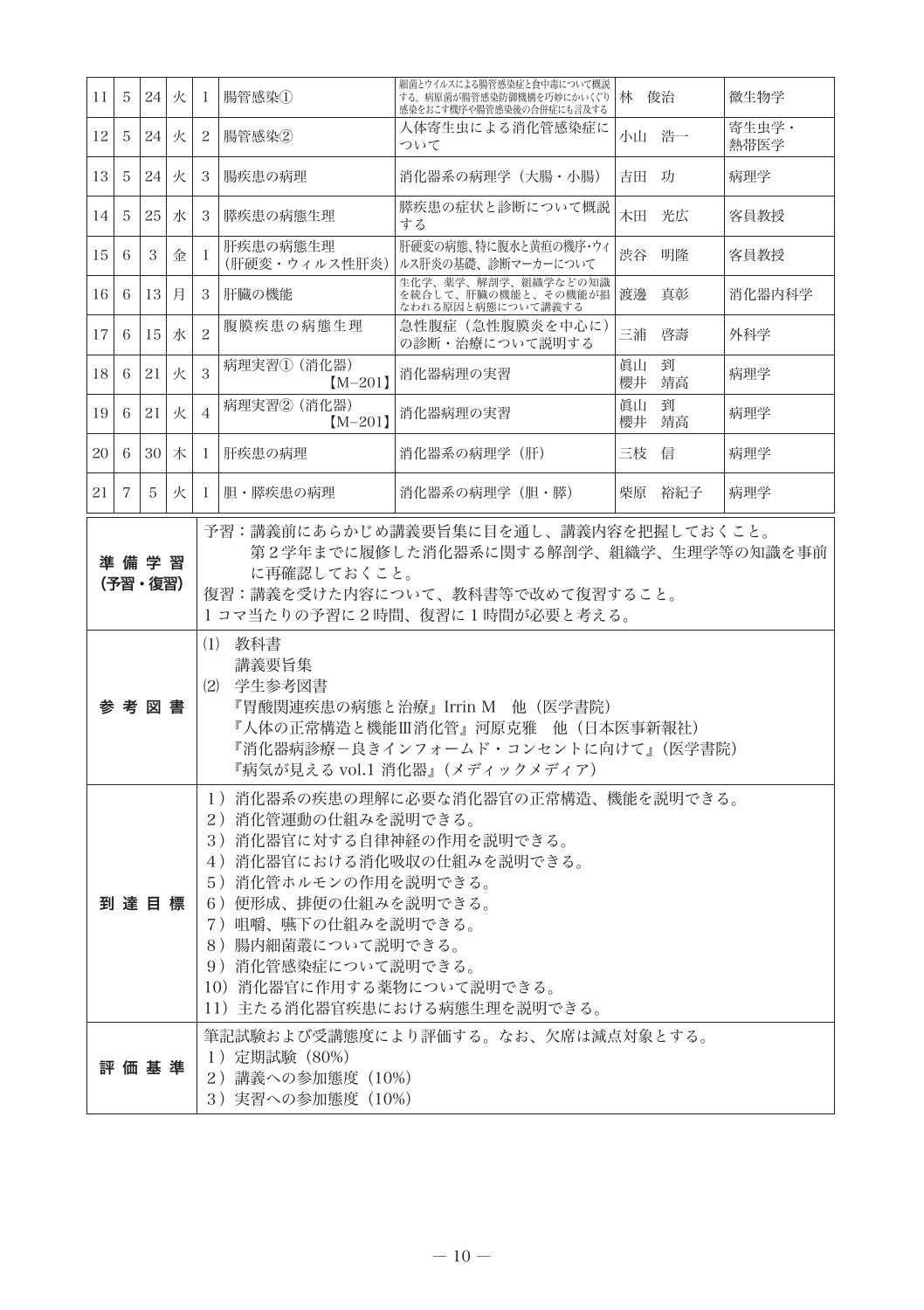# 血液造血器系  $\overline{a}$

Hematological System

| 科目責任者                      | 鈴木 降浩                                                                                                                                                                                                                                                                                                |
|----------------------------|------------------------------------------------------------------------------------------------------------------------------------------------------------------------------------------------------------------------------------------------------------------------------------------------------|
| 担当<br>者                    | 隆浩*・宮﨑 浩二*・吉田 功*・齋藤 有紀子*・堀江 良一(兼)*<br>鈴木<br>浩稔*・翁 祖誠*・道下 雄介*・横山 真喜*・星野 昭芳*<br>鎌田                                                                                                                                                                                                                     |
| 実務経験の<br>ある教員              | 鈴木 降浩ほか:医師としての臨床経験を踏まえ、造血器系の成り立ちおよび異常に伴う<br>疾患の実際、診療における倫理について概説する。                                                                                                                                                                                                                                  |
| 卒業・学位授<br>与の方針と当<br>該科目の関連 | 1. プロフェッショナリズムと倫理:◎ 4. 知的探究と自律的学習:○ 7. 予防医学:<br>2. コミュニケーション能力: 5. チーム医療: 5. 5 2. 10 2. 地域医療:<br>3. 医学的知識と技術:◎     6. 医療の質と安全:○    9. 国際貢献:                                                                                                                                                          |
| 授業の目的                      | 血液造血器系では、造血器および凝固系の生理および病理について教育を行う。本講義で<br>は主に正常造血システムを理解することを目標とするが、造血器腫瘍の病熊・病理について病<br>理学の観点から横断的に講義と実習を行い、理解できることを目標とする。また、血液疾患の<br>診療、検査法の理解に加えて輸血療法についても講義を行い、3年生後期の診断・治療学講<br>義に備えた基礎的な知識を持つことも目標とする。さらに、医療倫理についての講義を行い、<br>将来医師として身につけておくべき倫理観について考えさせることも目標とする。                             |
| 到達目標                       | 1.造血幹細胞から成熟血球に至る造血の仕組み(造血細胞の増殖・分化、造血支持環境)<br>を説明できる。<br>2.各種血球の形態、生物学的機能について説明できる。<br>3.血小板・凝固因子による、止血・凝固制御機構について説明できる。<br>4.造血器悪性腫瘍の腫瘍化メカニズムを説明できる。<br>5.造血器疾患の病理学的異常について説明できる。<br>6. 血液患者の診察法について説明できる。<br>7.血液診療で行われる各種検査について説明できる。<br>8 輪血療法について説明できる。<br>9.血液疾患診療を取り巻く様々な倫理的課題について意見を述べることができる。 |
| 教 育 方 法                    | 講義による教育を行う。スライドを主体とした講義であり、講義毎にプリントを配布し、<br>自由に書き込みなどを行うことによって教育効果の向上を図る。<br>各講義後には質問の時間を設け、学生が疑問に感じた点などについてフィードバックを<br>行う。                                                                                                                                                                          |

(16 コマ) 講義室:M−31・32、実習室:M−201・202

| No.            | 月              | Ħ  |   | 曜日 時限          | 講義テーマ  | 講義内容                   | 担当者       | 所属       |
|----------------|----------------|----|---|----------------|--------|------------------------|-----------|----------|
|                | $\overline{4}$ | 12 | 火 | 1              | 正常造血総論 | 血液学総論(1)<br>(造血と細胞の分化) | 隆浩<br>鈴木  | 血液内科学    |
| $\overline{c}$ | $\overline{4}$ | 12 | 火 | 2              | 正常造血総論 | 血液学総論(2)<br>(末梢血検査)    | 隆浩<br>鈴木  | 血液内科学    |
| 3              | $\overline{4}$ | 13 | 水 | 3              | 医療倫理   | 血液疾患をめぐる倫理             | 齋藤<br>有紀子 | 医学原論教育部門 |
| $\overline{4}$ | $\overline{4}$ | 13 | 水 | $\overline{4}$ | 診療の基礎  | 血液診療で用いられる薬剤           | 道下<br>雄介  | 血液内科学    |
| 5              | $\overline{4}$ | 14 | 木 | 3              | 正常造血総論 | 白血球造血のしくみと機能           | 翁<br>祖誠   | 血液内科学    |
| 6              | $\overline{4}$ | 14 | 木 | $\overline{4}$ | 正常造血総論 | 造血細胞の分子生物学的制御機構        | 良一<br>堀江  | 医療衛生学部   |
| 7              | $\overline{4}$ | 18 | 月 | 3              | 正常造血総論 | 血小板造血・凝固系のしくみと機能       | 浩二<br>宮崎  | 輪血・細胞移植学 |
| 8              | $\overline{4}$ | 18 | 月 | $\overline{4}$ | 正常造血総論 | 血液細胞アトラス<br>(正常細胞を中心に) | 真喜<br>横山  | 血液内科学    |
| 9              | $\overline{4}$ | 19 | 火 | 3              | 正常造血総論 | 血液学総論(3)<br>(骨髄血検査)    | 降浩<br>鈴木  | 血液内科学    |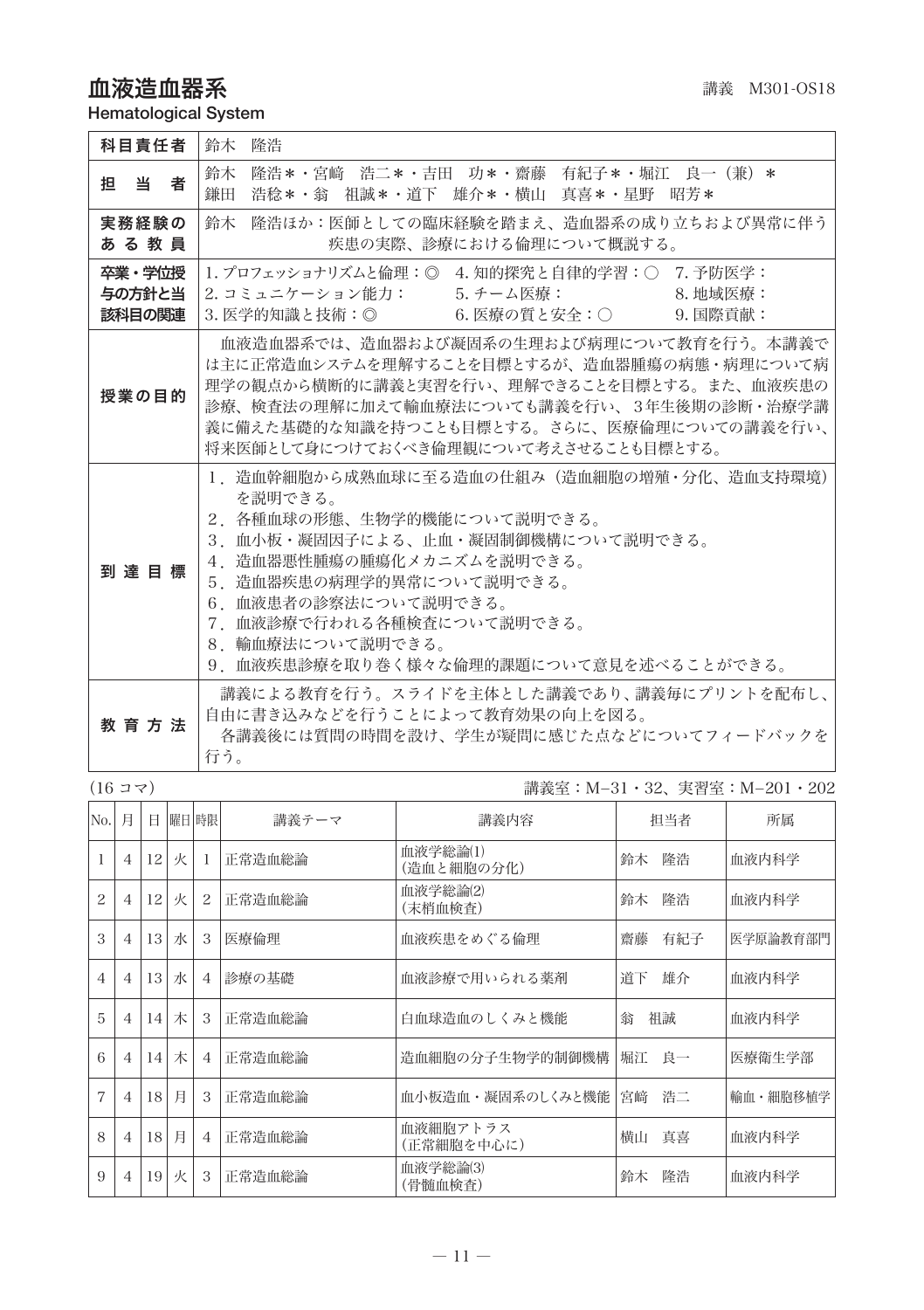| 10 <sup>1</sup> | $\overline{4}$                                                                                                                                                                                                                                                                                                                              | 19 | 火 | $\overline{4}$ | 診療の基礎               | 血液疾患の診察概論                        | 鎌田 浩稔 |       | 血液内科学    |
|-----------------|---------------------------------------------------------------------------------------------------------------------------------------------------------------------------------------------------------------------------------------------------------------------------------------------------------------------------------------------|----|---|----------------|---------------------|----------------------------------|-------|-------|----------|
| 11              | $\overline{4}$                                                                                                                                                                                                                                                                                                                              | 20 | 水 | 3              | 正常造血総論              | 赤血球造血のしくみと機能                     | 鈴木 降浩 |       | 血液内科学    |
| 12              | $\overline{4}$                                                                                                                                                                                                                                                                                                                              | 20 | 水 | $\overline{4}$ | 造血器組織の病理            | 骨髄                               | 吉田 功  |       | 分子病理学    |
| 13              | $\overline{4}$                                                                                                                                                                                                                                                                                                                              | 21 | 木 | 3              | 造血器組織の病理            | リンパ節・胸腺・脾臓                       | 吉田 功  |       | 分子病理学    |
| 4               | $\overline{4}$                                                                                                                                                                                                                                                                                                                              | 21 | 木 | 4              | 造血器組織の病理            | 血液造血器疾患の病理実習                     | 星野    | 昭芳    | 病理学      |
| 15 <sup>1</sup> | $\overline{4}$                                                                                                                                                                                                                                                                                                                              | 22 | 金 | $\mathbf{I}$   | 診療の基礎               | 輸血療法                             |       | 宮崎 浩二 | 輪血・細胞移植学 |
| 16              | $\overline{4}$                                                                                                                                                                                                                                                                                                                              | 22 | 金 | 2              | 診療の基礎               | 造血器腫瘍 診断・治療学入門                   | 鈴木 降浩 |       | 血液内科学    |
|                 | 予習:2年生までの授業で配布された講義プリントにあらかじめ目を通し、血液学、免疫<br>学、遺伝学に関連する講義資料を見直して確認しておくこと<br>予習・復習<br>復習:講義プリントを復習し、理解が不十分な点については、参考資料を調べて整理して<br>おくこと。<br>予習・復習あわせてlコマ当たり2時間の学習を要する。<br>『病気がみえる Vol.5 血液』(第2版)鈴木隆浩ほか 監修(MEDIC MEDIA)2017<br>『血液内科クリニカルスタンダード』(第3版)東原、須永 編(文光堂)2016<br>参考資料<br>『内科学』(第 11 版)矢崎義雄 総編集(朝倉書店)2017<br>『三輪血液病学』浅野、池田、内山 編(文光堂)2006 |    |   |                |                     |                                  |       |       |          |
|                 |                                                                                                                                                                                                                                                                                                                                             |    |   |                | 『血液細胞アトラス』三輪史朗(文光堂) | 記述式・選択式問題による筆記試験 95%(追再試験は 100%) |       |       |          |
|                 | 評価基準<br>レポートの評価点 (医療倫理) 5% (本試験のみ)<br>そ<br>多くの学生や医師にとって、血液学についてまとまった講義を受講する機会は少ない。<br>$\sigma$<br>他<br>注意事項<br>欠席せず真面目に受講すること。                                                                                                                                                                                                              |    |   |                |                     |                                  |       |       |          |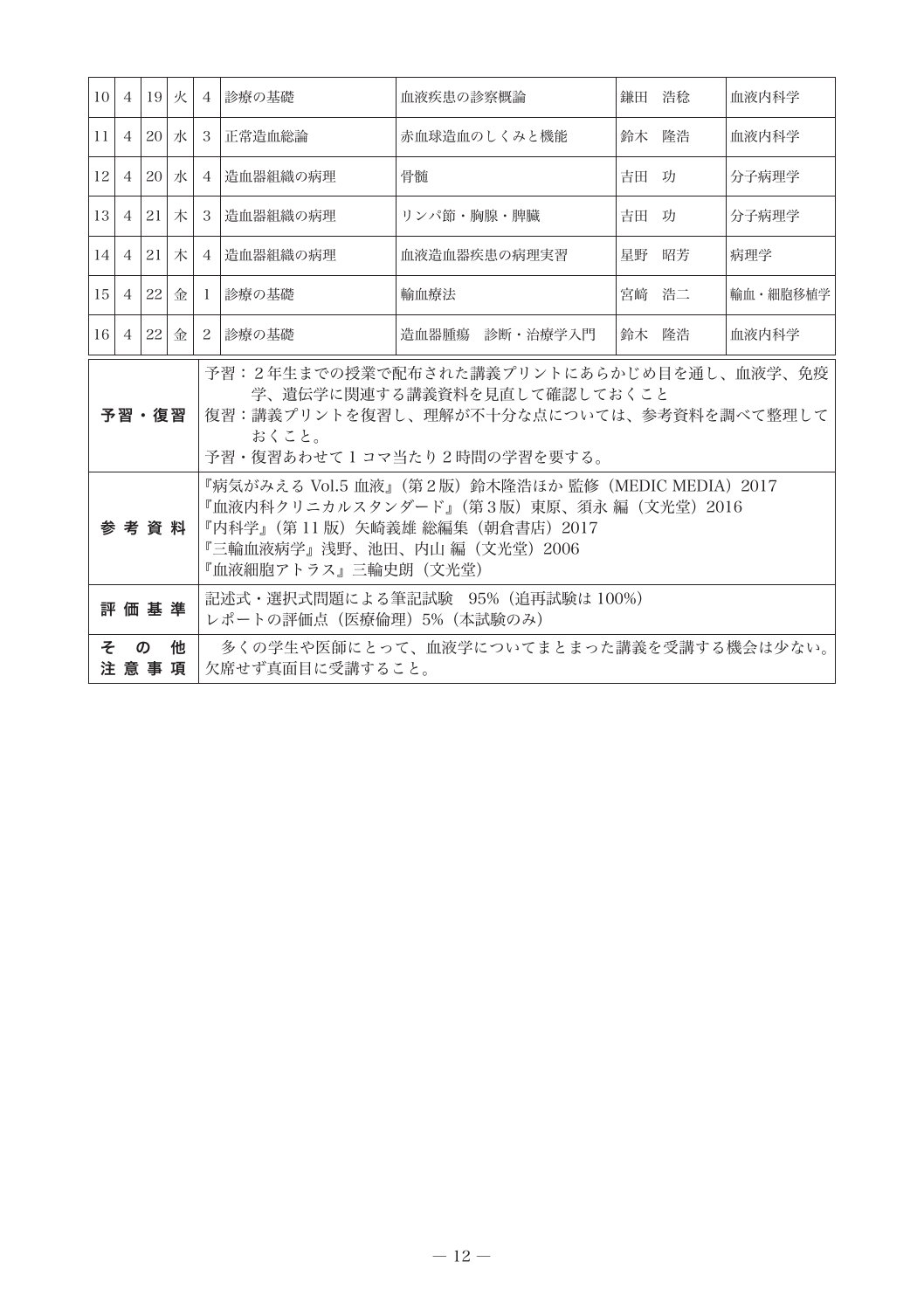# $\mathbf{\mathcal{D}}$ 分泌・代謝糸  $\blacksquare$   $\blacksquare$   $\blacksquare$   $\blacksquare$   $\blacksquare$   $\blacksquare$   $\blacksquare$   $\blacksquare$   $\blacksquare$   $\blacksquare$   $\blacksquare$   $\blacksquare$   $\blacksquare$   $\blacksquare$   $\blacksquare$   $\blacksquare$   $\blacksquare$   $\blacksquare$   $\blacksquare$   $\blacksquare$   $\blacksquare$   $\blacksquare$   $\blacksquare$   $\blacksquare$   $\blacksquare$   $\blacksquare$   $\blacksquare$   $\blacksquare$   $\blacksquare$

Endocrine System

| 科目責任者                      | 宮塚<br>侓                                                                                                                                                                                                                                                                                                                                                                                                                               |
|----------------------------|---------------------------------------------------------------------------------------------------------------------------------------------------------------------------------------------------------------------------------------------------------------------------------------------------------------------------------------------------------------------------------------------------------------------------------------|
| 当<br>者<br>担                | 健*・三浦 正明・板倉 誠・高橋 倫子*・梶田 咲美乃*・大久保 直<br>宮塚<br>大助・天野 英樹*<br>岡田                                                                                                                                                                                                                                                                                                                                                                           |
| 実務経験の<br>あ る 教 員           | 宮塚 健ほか:<br>病院・診療所等での臨床経験を踏まえ、内分泌系、代謝系の恒常性維持機構について<br>説明するとともに、恒常性の破綻がどのようにして内分泌疾患・代謝疾患の発症に至<br>るのかを解説する。                                                                                                                                                                                                                                                                                                                              |
| 卒業・学位授<br>与の方針と当<br>該科目の関連 | 1. プロフェッショナリズムと倫理:◎<br>4. 知的探究と自律的学習:◎ 7. 予防医学:○<br>5. チーム医療:○ 8. 地域医療:○<br>2. コミュニケーション能力:◎<br>9. 国際貢献:<br>3. 医学的知識と技術:◎<br>6. 医療の質と安全:○                                                                                                                                                                                                                                                                                             |
| 授業の目的                      | 内分泌・代謝学は全身的かつ多系統の調節機構の生理と病態を取り扱う。内分泌・代謝<br>系では正常な内分泌組織の構造と機能、内分泌疾患における変化を相互に関連づけて理解<br>する。あわせて、内分泌疾患における薬物療法の基礎についても学び、診断と治療を主体<br>とする内分泌・代謝系診断・治療学の講義に備える。                                                                                                                                                                                                                                                                           |
| 教育内容                       | 内分泌代謝総論に続いて、⑴内分泌解剖学,(2)内分泌病理学,(3)内分泌生理学,(4)内分<br>泌生化学 , ⑸内分泌薬理学の5つの分野について順次、講義する。⑴内分泌解剖学では内<br>分泌器官の発生と正常構造を解説し、⑵内分泌病理学では各種内分泌疾患を病理学的な視<br>点からの講義と実習を行い、各種疾患の発症・進展がどのような病態をきたしうるかにつ<br>いての理解を促す。(3)内分泌生理学では各種内分泌組織におけるホルモン分泌調節と標的<br>器官における作用、これらによるホメオスターシスの維持機構を概説し、各種内分泌疾患<br>の病態を理解するための基盤を築く。⑷内分泌生化学では各種ペプチド・ステロイドホル<br>モンの生化学に加えて、糖質、脂質、蛋白、核酸代謝とその調節・相互作用に至るまで詳<br>説する。最後に⑸内分泌薬理学では内分泌・代謝領域で用いられる主要な薬物について薬<br>理学的立場から網羅的に講義する。 |
| <b>教 音 方 法</b>             | 講義要旨集には臨床内分泌代謝内科学の習得に必要な重要な基礎知識が網羅されてお<br>り、これに添って講義を進める。講義によってはパワーポイント・組織供覧、追加資料な<br>どを用いる。課題に対する模範解答を次回の授業で説明する。                                                                                                                                                                                                                                                                                                                    |

|                | (1977) |    |   |                |           |                   |    | 講義室:M−31・32 実習室:M−201・202 |          |
|----------------|--------|----|---|----------------|-----------|-------------------|----|---------------------------|----------|
| No. 月          |        | Ħ. |   | 曜日 時限          | 講義テーマ     | 講義内容              |    | 担当者                       | 所属       |
| L              | 5      | 12 | 木 | $\mathbf{I}$   | 内分泌・代謝総論  | 内分泌代謝学総論          | 宮塚 | 健                         | 内分泌代謝内科学 |
| 2              | 5      | 12 | 木 | 2              | 内分泌解剖学    | 内分泌器官の発生と解剖       | 三浦 | 正明                        | 解剖学      |
| 3              | 5      | 16 | 月 | 3              | 内分泌生化学(1) | 視床下部・下垂体ホルモンの生化学  | 板倉 | 誠                         | 生化学      |
| 4              | 5      | 16 | 月 | $\overline{4}$ | 内分泌生化学(2) | 甲状腺・副甲状腺ホルモンの生化学  | 板倉 | 誠                         | 生化学      |
| 5              | 5      | 17 | 火 | -1             | 内分泌生化学(3) | 副腎皮質・副腎髄質ホルモンの生化学 | 板倉 | 誠                         | 生化学      |
| 6              | 5      | 17 | 火 | 2              | 内分泌生化学(4) | 性腺ホルモンの生化学        | 板倉 | 誠                         | 生化学      |
| $\overline{7}$ | 5      | 17 | 火 | 3              | 内分泌生理学(1) | 視床下部・下垂体の生理学      | 高橋 | 倫子                        | 生理学      |
| 8              | 5      | 17 | 火 | $\overline{4}$ | 内分泌生理学(2) | 膵内分泌の生理学          | 高橋 | 倫子                        | 生理学      |
| 9              | 5      | 18 | 水 | 2              | 内分泌生理学(3) | 甲状腺・副甲状腺の生理学      | 高橋 | 倫子                        | 生理学      |
| 10             | -5     | 19 | 木 | 3              | 内分泌病理学(1) | 下垂体・副腎            | 梶田 | 咲美乃                       | 病理学      |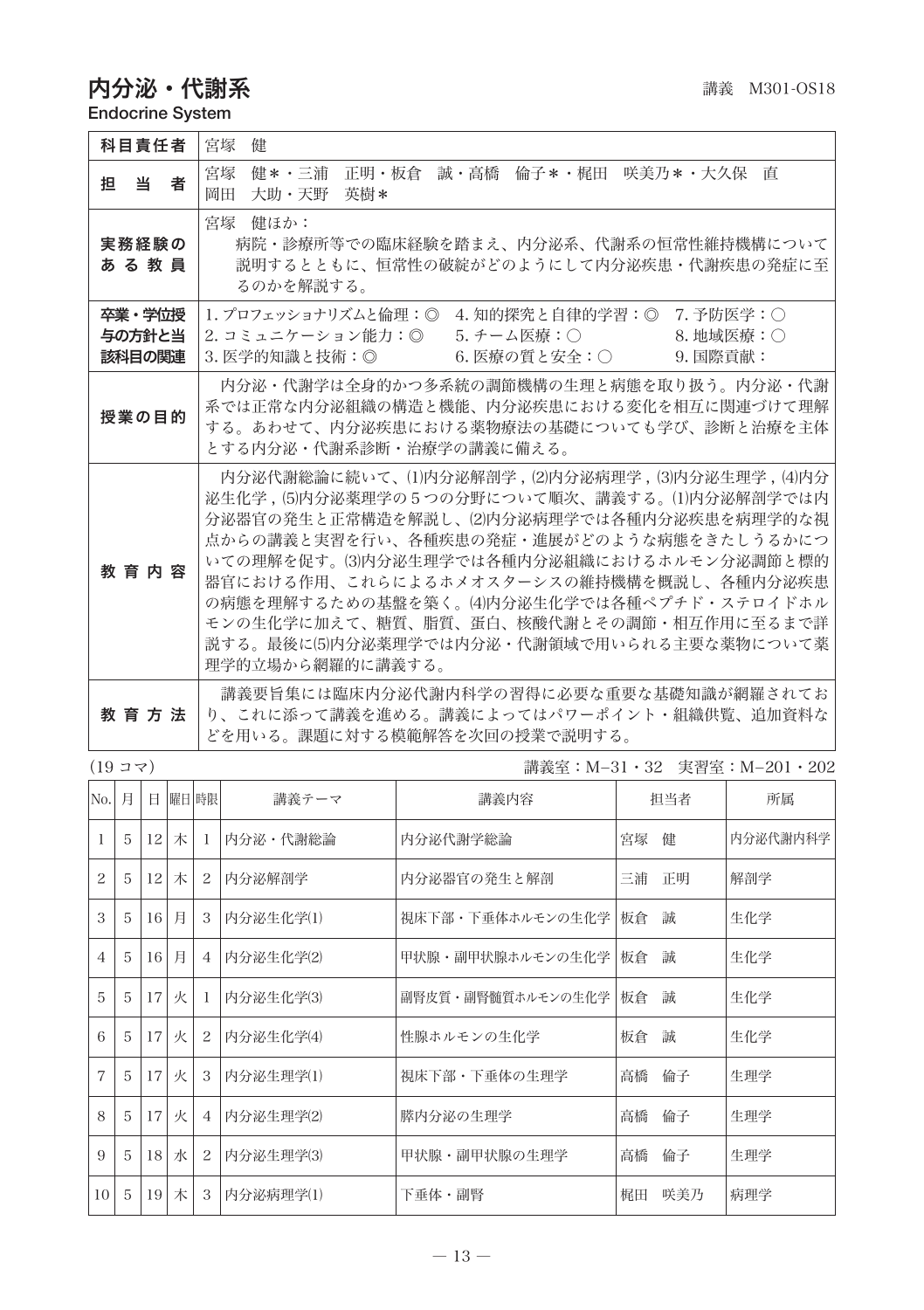| 11 | 5                                                                                                                                                                                                                                                                                                                                                                                                                                                                                                                                                                                                                                                                                                                               | 19     | 木 | $\overline{4}$                                                      | 内分泌病理学(2)               | 甲状腺・副甲状腺                                   |       | 梶田 咲美乃 | 病理学   |
|----|---------------------------------------------------------------------------------------------------------------------------------------------------------------------------------------------------------------------------------------------------------------------------------------------------------------------------------------------------------------------------------------------------------------------------------------------------------------------------------------------------------------------------------------------------------------------------------------------------------------------------------------------------------------------------------------------------------------------------------|--------|---|---------------------------------------------------------------------|-------------------------|--------------------------------------------|-------|--------|-------|
| 12 | 5                                                                                                                                                                                                                                                                                                                                                                                                                                                                                                                                                                                                                                                                                                                               | 20     | 金 | 1                                                                   | 内分泌生理学(4)               | 生殖生理学                                      | 大久保 直 |        | 実験動物学 |
| 13 | 5                                                                                                                                                                                                                                                                                                                                                                                                                                                                                                                                                                                                                                                                                                                               | 20     | 金 | 2                                                                   | 内分泌生理学(5)               | 副腎の生理学                                     | 高橋    | 倫子     | 生理学   |
| 14 | 5                                                                                                                                                                                                                                                                                                                                                                                                                                                                                                                                                                                                                                                                                                                               | 23     | 月 | 3                                                                   | 内分泌生化学(5)               | 代謝系相互作用                                    | 岡田    | 大助     | 生化学   |
| 15 | 5                                                                                                                                                                                                                                                                                                                                                                                                                                                                                                                                                                                                                                                                                                                               | 23     | 月 | 4                                                                   | 内分泌生化学(6)               | 血中脂質とリポ蛋白の代謝                               | 岡田 大助 |        | 生化学   |
| 16 | 5                                                                                                                                                                                                                                                                                                                                                                                                                                                                                                                                                                                                                                                                                                                               | 26     | 木 | 3                                                                   | 内分泌病理学(3)               | 病理実習<br>$[M-201]$                          | 梶田    | 咲美乃    | 病理学   |
| 17 | 5                                                                                                                                                                                                                                                                                                                                                                                                                                                                                                                                                                                                                                                                                                                               | 26     | 木 | 4                                                                   | 内分泌薬理学(1)               | 視床下部、下垂体、甲状腺、副甲<br>状腺に作用する薬物               | 天野    | 英樹     | 薬理学   |
| 18 | 5                                                                                                                                                                                                                                                                                                                                                                                                                                                                                                                                                                                                                                                                                                                               | 27     | 金 | 1                                                                   | 内分泌薬理学(2)               | 副腎皮質・髄質、性腺に作用する<br>薬物                      | 天野    | 英樹     | 薬理学   |
| 19 | 5                                                                                                                                                                                                                                                                                                                                                                                                                                                                                                                                                                                                                                                                                                                               | 27     | 金 | $\mathbf{2}$                                                        | 内分泌薬理学(3)               | 脂質代謝に作用する薬物、インス<br>リン                      | 天野 英樹 |        | 薬理学   |
|    | 【授業時間以外に必要な学習の時間:1コマあたり1~2時間】<br>予習:講義要旨集を予習し、新たな用語や概念にも馴染むように努力する。参考図書など<br>を参照して少しでも理解を図っておくことが望ましい。<br>復習:講義要旨集、各自のノート、配布資料、講義中に示された資料などにより、講義に<br>準備学習<br>て理解できた部分を確認し、理解が不十分であった部分は参考図書などを用いて、<br>(予習・復習)<br>復習する。それぞれの内分泌腺・組織、ホルモンについては、内分泌解剖学、内分<br>泌病理学、内分泌生理学、内分泌生化学、内分泌薬理学の各分野で、異なった視点<br>からの講義がある。そのため、講義の予習や受講によって、以前の講義内容の理解<br>が深まることが期待され、以前の関連講義についても復習することが効果的である。<br>『人体の正常構造と機能』坂井建雄、河原克雄(日本医事新報社)<br>FBiochemistry』D.Voet、J.G.Voet (Wiley)<br>『ハーパー生化学』 R. Murry, P. Mayes ほか (丸善)<br><b>"Endocrinology at a Glance, B. Greenstein (Blackwell Science)</b><br>『New エッセンシャル病理学』(医歯薬出版)<br>『内分泌代謝学入門』 青木矩彦 (金芳堂)<br>参 考 図 書<br>『標準生理学』(医学書院)<br>『現代の生理学』古河太郎、本田良行(金原出版)<br>『組織病理アトラス』小池盛雄(文光堂)<br>『内科学』(朝倉書店) |        |   |                                                                     |                         |                                            |       |        |       |
|    | 『一目でわかる内分泌学』 ベン  グリーンシュタイン他 (メディカルサイエンスインタナショナル)<br>(1) 主要な内分泌組織の構造と発生を概説できる。<br>(2) 主要な内分泌疾患の病理を概説できる。<br>(3) 主要なホルモン分泌調節と生理作用を概説できる。<br>到達目標<br>主要なホルモン、糖質、脂質、蛋白の生化学と核酸代謝調節機構を概説できる。<br>(4)<br>(5) 内分泌・代謝領域で用いられる主要な薬物について、その作用機序を含めて概説できる。                                                                                                                                                                                                                                                                                                                                                                                                                                                                                   |        |   |                                                                     |                         |                                            |       |        |       |
|    |                                                                                                                                                                                                                                                                                                                                                                                                                                                                                                                                                                                                                                                                                                                                 | 評価基準   |   |                                                                     | 講義を積極的に活用して理解を深める必要がある。 | 定期試験(100%)によって評価する。試験では講義の重要なポイントが評価されるので、 |       |        |       |
|    |                                                                                                                                                                                                                                                                                                                                                                                                                                                                                                                                                                                                                                                                                                                                 | A V 資料 |   | 内分泌系「目で見る医学の基礎」(医学映像教育センター)<br>生命活動を支える代謝(Ⅱ)「目で見る生化学入門」(医学映像教育センター) |                         |                                            |       |        |       |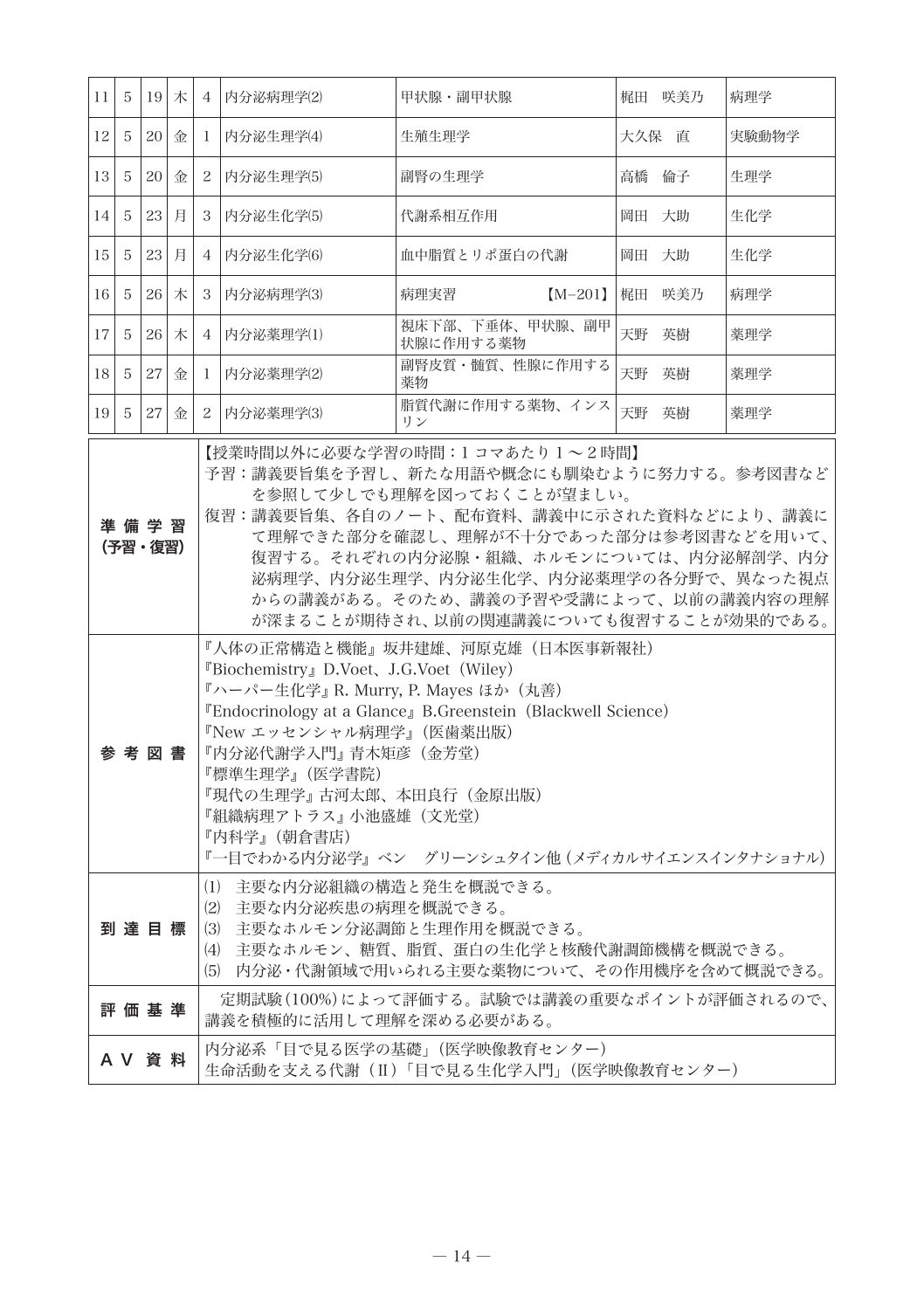Musculoskeletal System

| 科目責任者                      | 髙相<br>晶士                                                                                                                                                                                                                                                                                                                                                                                                                       |
|----------------------------|--------------------------------------------------------------------------------------------------------------------------------------------------------------------------------------------------------------------------------------------------------------------------------------------------------------------------------------------------------------------------------------------------------------------------------|
| 担当<br>者                    | 晶士*・伊藤 義也*・内山 勝文*・板倉 誠・佐藤 亮平・一戸 昌明*<br>髙相<br>内田<br>健太郎・櫻井 靖高                                                                                                                                                                                                                                                                                                                                                                   |
| 実務経験の<br>あ る 教 員           | 髙相 晶士ほか:<br>臨床経験、基礎研究経験をふまえ、運動器の正常と異常、運動器の役割、運動器の異常<br>や疾患の治療について概説するとともに、手術や処置について述べる。                                                                                                                                                                                                                                                                                                                                        |
| 卒業・学位授<br>与の方針と当<br>該科目の関連 | 1. プロフェッショナリズムと倫理:◎ 4. 知的探究と自律的学習:○ 7. 予防医学:○<br>2. コミュニケーション能力:○         5. チーム医療:○                             8. 地域医療:<br>3. 医学的知識と技術: ◎ 6. 医療の質と安全: ○ 9. 国際貢献:                                                                                                                                                                                                                                                             |
| 授業の目的                      | 運動器は、神経・筋肉・骨・軟骨などの組織から構成されており、身体の支持、移動および<br>内臓の保護を司る器官であると同時に、骨はミネラル貯蔵庫として生命維持にも関与している。<br>運動器系講義の目標は、①基礎医学総論で学習したところをさらに深めつつ、運動器に於<br>ける生理学、生化学、病理学、薬理学、生体工学的特徴を十分に理解してもらうこと。 ②さらに、<br>運動器の病的状態に関して臨床の立場から概説するとともに、その病理学的変化、薬理学的<br>過程および反応について理解してもらうこと。 ③さらに、健全な運動器の機能維持は人の尊厳<br>に関わる大きな問題であり、運動器の老化、サルコペニア、フレイルについて理解する。<br>以上の3点を学ぶことが重要であり、これらを統合し学習する。<br>運動器系という立場から基礎的医学知識の再編をはかるとともに、臨床医学へのスムー<br>ズな導入をはかることを目標とする。 |
| 教育内容                       | まず運動器系の概説から始め、運動器発生および先天異常・骨系統疾患を理解してもら<br>う。次いで、筋肉・骨・関節の生理学、結合組織・骨・関節の生化学、骨・関節の反応に<br>関する病理(病理実習も含む)などの基礎医学的内容の講義へと進む。その後、臨床的立<br>場も若干加味した内容での抗炎症薬の薬理、バイオメカニクス、運動器の生体材料などを<br>学ぶ。臨床の立場から運動器の代表的な疾患をいくつか挙げて興味をもたせ、各々の基礎<br>科目の重要性を理解させる手助けとする。                                                                                                                                                                                 |
| 教 音 方 法                    | 基本的に、テキストと推薦教科書に沿って講義を進める。 不足する部分は順次、追加教材、<br>プリントを配布するなどの対応を行っていく。授業中に課題を回収したら、なるべく早く<br>模範解答を配布する。また、可能ならば授業の中で解答を検討することとする。                                                                                                                                                                                                                                                                                                 |

(9 コマ) 講義室:M−31・32 実習室:M−201・202

| No.            | 月              | Ħ              |   | 曜日  時限         | 講義テーマ             | 講義内容                                    |    | 担当者 | 所属               |
|----------------|----------------|----------------|---|----------------|-------------------|-----------------------------------------|----|-----|------------------|
|                | $\overline{4}$ | $\overline{4}$ | 月 | 3              | 運動器系概説・その他        | 運動器系の役割、手術の実際                           | 髙相 | 晶士  | 整形外科学            |
| 2              | $\overline{4}$ | 4              | 月 | $\overline{4}$ | 運動器の先天異常          | 運動器の先天異常の発生と種類                          | 内山 | 勝文  | 医学教育研究<br>開発センター |
| 3              | 4              | 5              | 火 | 3              | 運動器のバイオメカニクス      | 運動器の生体力学的作用と役割                          | 内田 | 健太郎 | 整形外科学            |
| $\overline{4}$ | $\overline{4}$ | 5              | 火 | $\overline{4}$ | 運動器の発生・生理         | 運動器の発生メカニズムとその生理                        | 内田 | 健太郎 | 整形外科学            |
| 5              | $\overline{4}$ | 6              | 水 | 2              | 骨格筋の生理            | 骨と関節・筋の生理                               | 佐藤 | 亮平  | 生理学              |
| 6              | 4              | 7              | 木 | 3              | 運動器の生化学           | 結合組織・筋肉・骨・関節の生化学                        | 板倉 | 誠   | 生化学              |
| 7              | $\overline{4}$ |                | 木 | $\overline{4}$ | 運動器の病理<br>運動器の病理学 | 運動器の病理<br> 腫瘍と非腫瘍(1)<br>病理学実習:骨・軟部腫瘍の病理 | 櫻井 | 靖高  | 病理学              |
| $\mathbf{R}$   | $\overline{4}$ | 8              | 金 | 3              | 運動器の病理            | 運動器の病理<br>腫瘍と非腫瘍(2)                     | 一戸 | 昌明  | 病理学              |
| 9              | $\overline{4}$ | 8              | 金 | $\overline{4}$ | 運動器薬理             | 運動器に作用する薬物                              | 伊藤 | 義也  | 薬理学              |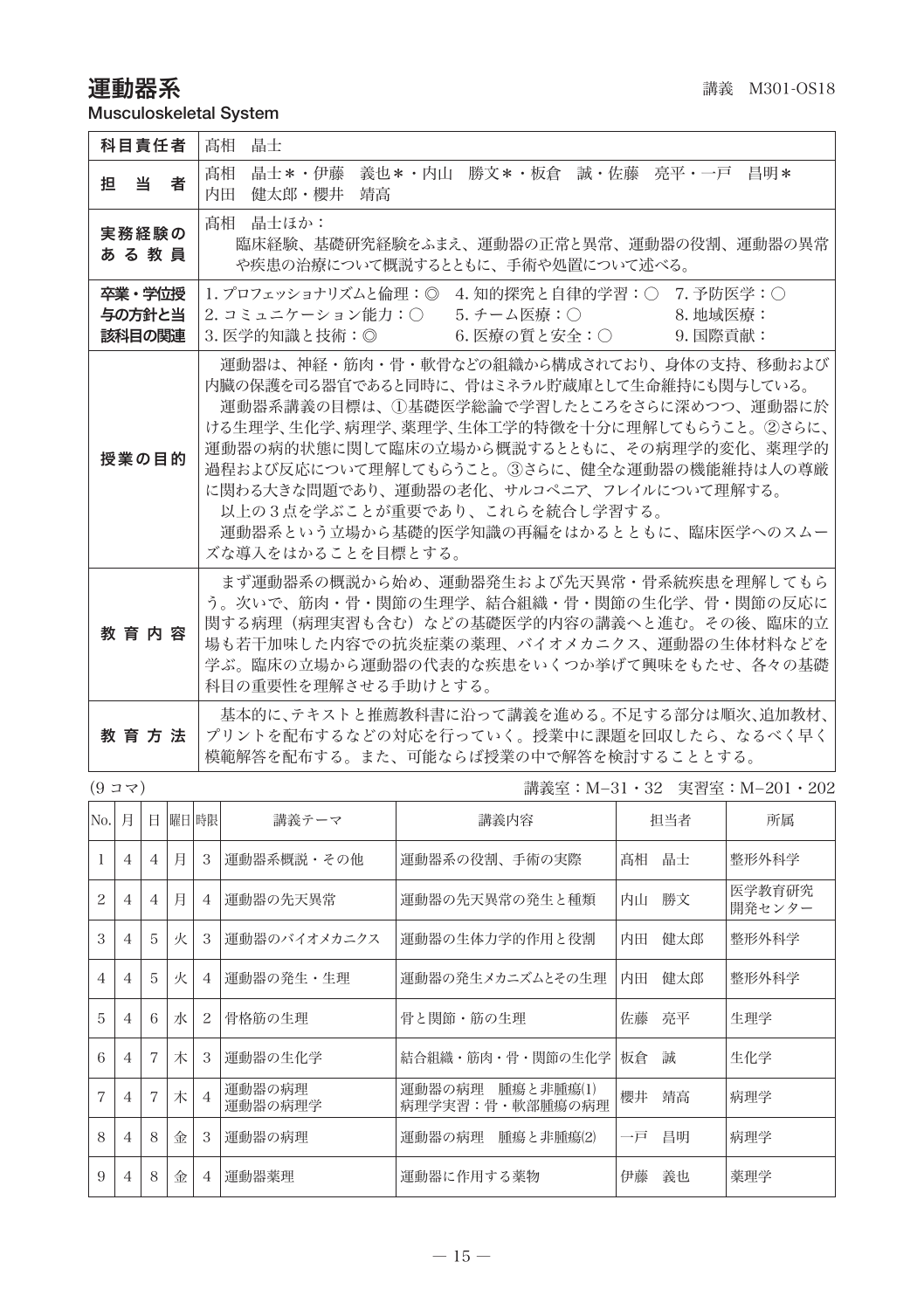| 準備学習<br>(予習・復習) | 予習:推奨した教科書および大学より提供したテキストを十分に読んでおくこと。<br>復習:講義で話した内容を中心に復習するとともにもう一度テキストと推奨教科書などで<br>知識の確認をしておくこと。<br>予・復習をあわせて 1 コマあたり 60 分の学習時間を要する。                                                                                                                                                                                                                                                                                                                            |
|-----------------|-------------------------------------------------------------------------------------------------------------------------------------------------------------------------------------------------------------------------------------------------------------------------------------------------------------------------------------------------------------------------------------------------------------------------------------------------------------------|
| 参 考 図 書         | (1) 教科書<br>講義要旨集<br>(2) 学生参考図書<br>①『TEXT 整形外科学 第3版』糸満盛憲 他編(南山堂)<br>②『標準整形外科学(第9版)』鳥巣岳彦 ほか監修(医学書院)<br>③『ロビンス基礎病理学』第 21 章 豊國伸哉ほか監訳(丸善書店)<br>4 『標準生理学』本間研一 (医学書院)<br>(5) 『標準薬理学』飯野正光監修(医学書院)<br>(6) 『ハーパー生化学』清水孝雄監訳(丸善)                                                                                                                                                                                                                                              |
| 到達目標            | 1. 骨・軟骨・関節・靭帯の構造と機能を説明できる。<br>2. 頭部・顔面の骨の構造を説明できる。<br>3. 四肢の骨・関節を列挙し、主な骨の配置を説明できる。<br>4.脊椎の構造と脊柱の構成を説明できる。<br>5. 四肢の主要筋群の運動と神経支配を説明できる。<br>6. 骨盤の構成と性差を説明できる。<br>7. 骨の成長と骨形成・吸収の機序を説明できる。<br>8 姿勢と体幹の運動にかかわる筋群を説明できる。<br>9. 抗重力筋を説明できる<br>10 腰背部痛の原因を列挙できる。<br>11.関節痛・腫脹の原因と病熊生理を説明できる。<br>12.運動麻痺・筋力低下の原因を説明できる<br>13. 関節動揺性について説明できる。<br>14. 四肢と脊柱の診察の要点と手順を把握できる。<br>15. 徒手検査(関節可動域検査、徒手筋力検査)と知覚検査。<br>16.筋骨格系(X線、MRI、脊髄造影、骨塩定量)の適応を説明できる。<br>17. 関節鏡検査を概説できる。 |
| 評価基準            | 授業熊度 10%、授業内でのプレゼンテーション 80%、課題 10%                                                                                                                                                                                                                                                                                                                                                                                                                                |
| その<br>他<br>注意事項 | 2学年で学んだ基礎医学に関する教科書、配布資料を再チェックすることが望ましい。                                                                                                                                                                                                                                                                                                                                                                                                                           |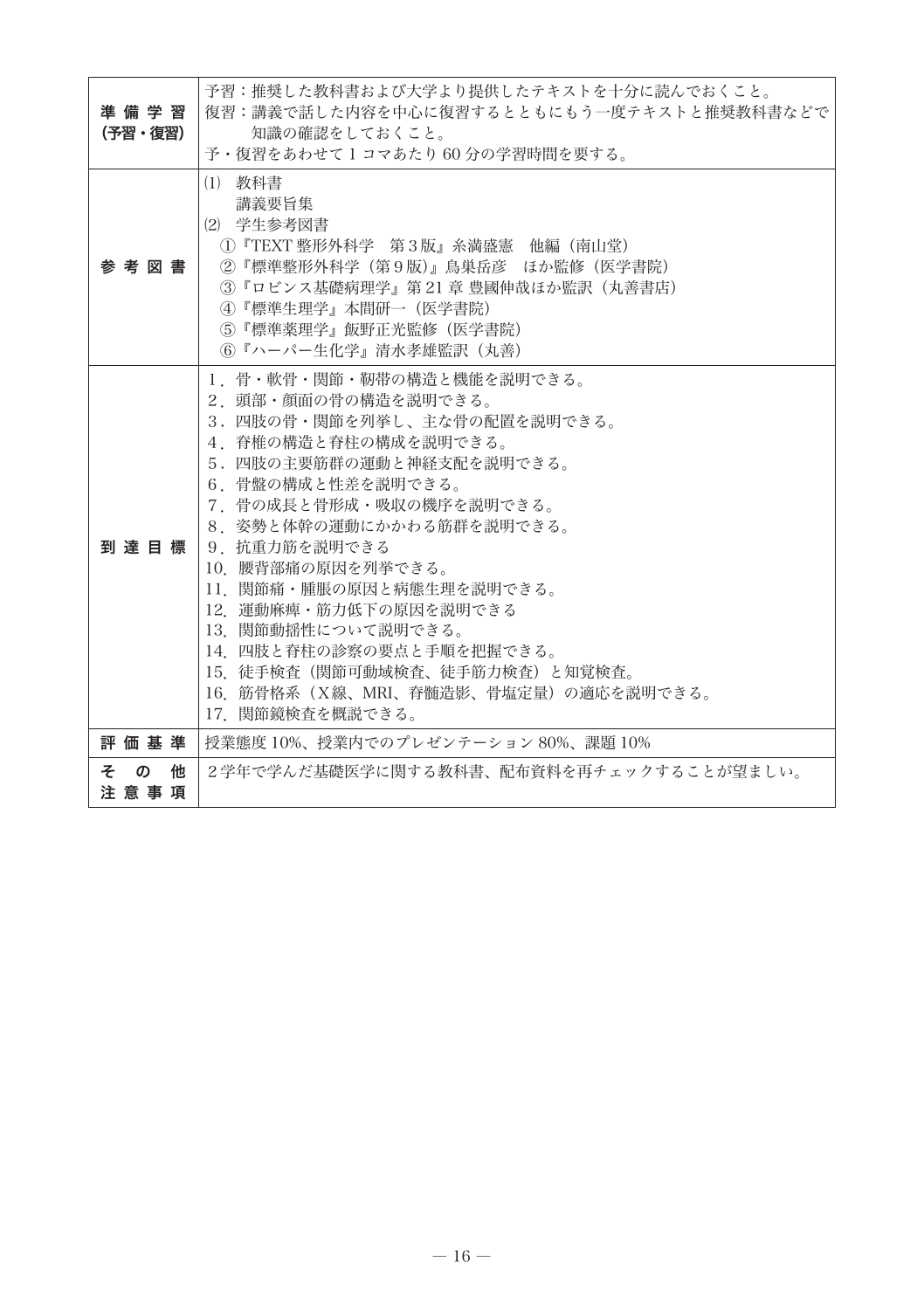The Lecture for Renal and Urinary System

| 科目責任者                      | 竹内<br>康雄                                                                                                                                                                                                                                                                                                  |
|----------------------------|-----------------------------------------------------------------------------------------------------------------------------------------------------------------------------------------------------------------------------------------------------------------------------------------------------------|
| 担 当 者                      | 康雄*・坂本 尚登(非)*・天野 英樹*(和田 幸寛*)・長場 泰*<br>竹内<br>和将*・西 盛宏(非)*・青山 東五*・津村 秀康*・昆 伸也*<br>松本<br> 昭子*・梶田咲美乃*・栃本  昌孝<br>信太                                                                                                                                                                                            |
| 実務経験の<br>あ る 教 員           | 竹内 康雄、天野 英樹、長場 泰、松本 和将、青山 東五、津村 秀康、昆 伸也、<br>梶田咲美乃、信太 昭子、和田<br>幸寛:<br>腎尿路系学習に必要な基本的知識と考え方を提示する                                                                                                                                                                                                             |
| 卒業・学位授<br>与の方針と当<br>該科目の関連 | 1. プロフェッショナリズムと倫理:○ 4. 知的探究と自律的学習:◎ 7. 予防医学:○<br>2. コミュニケーション能力:○<br>8. 地域医療: 〇<br>5. チーム医療:○<br>6. 医療の質と安全:○<br>3. 医学的知識と技術:◎<br>$9.$ 国際貢献: $\bigcirc$                                                                                                                                                   |
| 授業の目的                      | 体内恒常性維持に腎臓は不可欠な臓器である。腎・尿路系では、後期の診断・治療学で<br>具体的な疾患の詳細を学ぶが、それ以前に病気を理解する基本的事項が必須であり、その<br>点を腎尿路系(前期)で学習する。2年生までに得た解剖、薬理、生理、病理学の基本的<br>知識を基に、正常な腎尿路系に特徴的な構造と生理機能を理解する。次に腎尿路系を構成<br>する各パート(糸球体、尿細管、腎盂、尿管、膀胱、前立腺、尿道、精巣)の ①機能異常、<br>②病態的側面(炎症、感染、腫瘍、発生異常等)から疾患の基本的な考え方を習得する。<br>また、高血圧の発症機序における腎臓の関与の基本的な考え方を学ぶ。 |
| 教 育 内 容                    | 腎臓の最も重要な役割は体内ホメオスタシス維持であり、その基本となる ①腎循環と<br>糸球体ろ過機能、尿細管各部位の生理機能を先ず理解する(坂本、天野、和田、竹内)。<br>②続いて糸球体機能、尿細管機能異常の基本病熊を学ぶ(坂本、竹内、青山、長場)。③<br>糸球体疾患については病理学的変化の特徴や異常の基本についても学ぶ(青山、梶田、昆)。<br>④下部尿路系の構造、生理機能について理解し、その異常について基本的な考え方を学ぶ<br>(津村、松本、昆、西)。⑤腎臓は高血圧の発症に大きく関わっているが、その基本病熊を<br>学ぶ(竹内)                          |
| 教育方法                       | 配布プリントや資料を用いて講義をすすめる。詳細な点は必ず参考図書で確認すること。<br>定期試験後に学生全体に向け、講評を行う予定である。                                                                                                                                                                                                                                     |

|     | (17 コマ)<br>講義室:M-32 |    |   |                             |                                                  |                                                              |          |       |  |
|-----|---------------------|----|---|-----------------------------|--------------------------------------------------|--------------------------------------------------------------|----------|-------|--|
| No. | 月                   | Ħ  |   | 曜日 時限                       | 講義テーマ                                            | 講義内容                                                         | 担当者      | 所属    |  |
|     | 4                   | 5  | 火 |                             | 腎循環と尿細管機能の生<br>理学的役割                             | 体液の恒常性維持に関わる腎循環や尿細管<br>機能の意義を腎臓の構造特性をもとに生理<br>学的に理解する        | 坂本<br>尚登 | 非常勤教員 |  |
| 2   | $\overline{4}$      | 6  | 水 | 3                           | 水と Na バランスの異常が<br>もたらす体液量の変化                     | 水や Na バランスの異常がもたらす体液量と Na 代<br>謝異常について病熊生理の相違点について考える        | 坂本<br>尚登 | 非常勤教員 |  |
| 3   | $\overline{A}$      | 6  | 水 | $\overline{4}$              | 糸球体疾患の病熊の理解                                      | 糸球体疾患の病熊を理解し、臨床<br>との関わりを理解する                                | 青山<br>東五 | 腎臓内科学 |  |
| 4   | $\overline{4}$      | 15 | 金 | $\mathcal{P}_{\mathcal{L}}$ | 血尿、蛋白尿、ネフローゼ<br>症候群の機序                           | 血尿、蛋白尿を呈する疾患の機序<br>や病熊について                                   | 青山<br>東五 | 腎臓内科学 |  |
| 5   | $\overline{A}$      | 28 | 木 |                             | カリウムバランスの調節 <br>と異常                              | K バランスの制御機構を理解しながら、高 K 血<br><b>症と低 K 血症をきたす病熊生理について考える</b>   | 坂本<br>尚登 | 非常勤教員 |  |
| 6   | 4                   | 28 | 木 | 2                           | 急性腎不全                                            | 腎生理学の基本を復習し、急性腎不全の<br>病熊、鑑別診断の考え方について理解する                    | 竹内<br>康雄 | 腎臓内科学 |  |
| 7   | 5                   | 11 | 水 | $\overline{c}$              | 尿路系病理実習 糸球体疾患<br>(バーチャルスライド M-32)                | 典型例から、糸球体疾患における<br>病理組織標本の見方の基礎を学ぶ                           | 信太<br>昭子 | 病理学   |  |
| 8   | 5                   | 30 | 月 | 3                           | 先天性腎疾患、(腎尿路形成異常、<br>囊胞性疾患、腎糸球体基底膜疾患)<br>Wilms 腫瘍 | 先天性腎尿路奇形の疾患概念である<br>CAKUT と遺伝子異常伴う腎腫瘍の Wi<br>1 ms 腫瘍について講義する | 伸也<br>昆  | 小児科学  |  |
| 9   | 5                   | 30 | 月 | 4                           | 利尿薬の薬理                                           | 利尿薬の概念、作用機序による分類と名称、<br>作用機序、副作用、薬物間相互作用、適用<br>疾患について概説する    | 英樹<br>天野 | 薬理学   |  |
| 10  | 6                   |    | 水 | 2                           | 酸 - 塩基平衡の障害                                      | 肺と腎による酸 - 塩基平衡の調節機序を理<br>解しながらアシドーシスとアルカローシス<br>の病態について考える   | 坂本<br>尚登 | 非常勤教員 |  |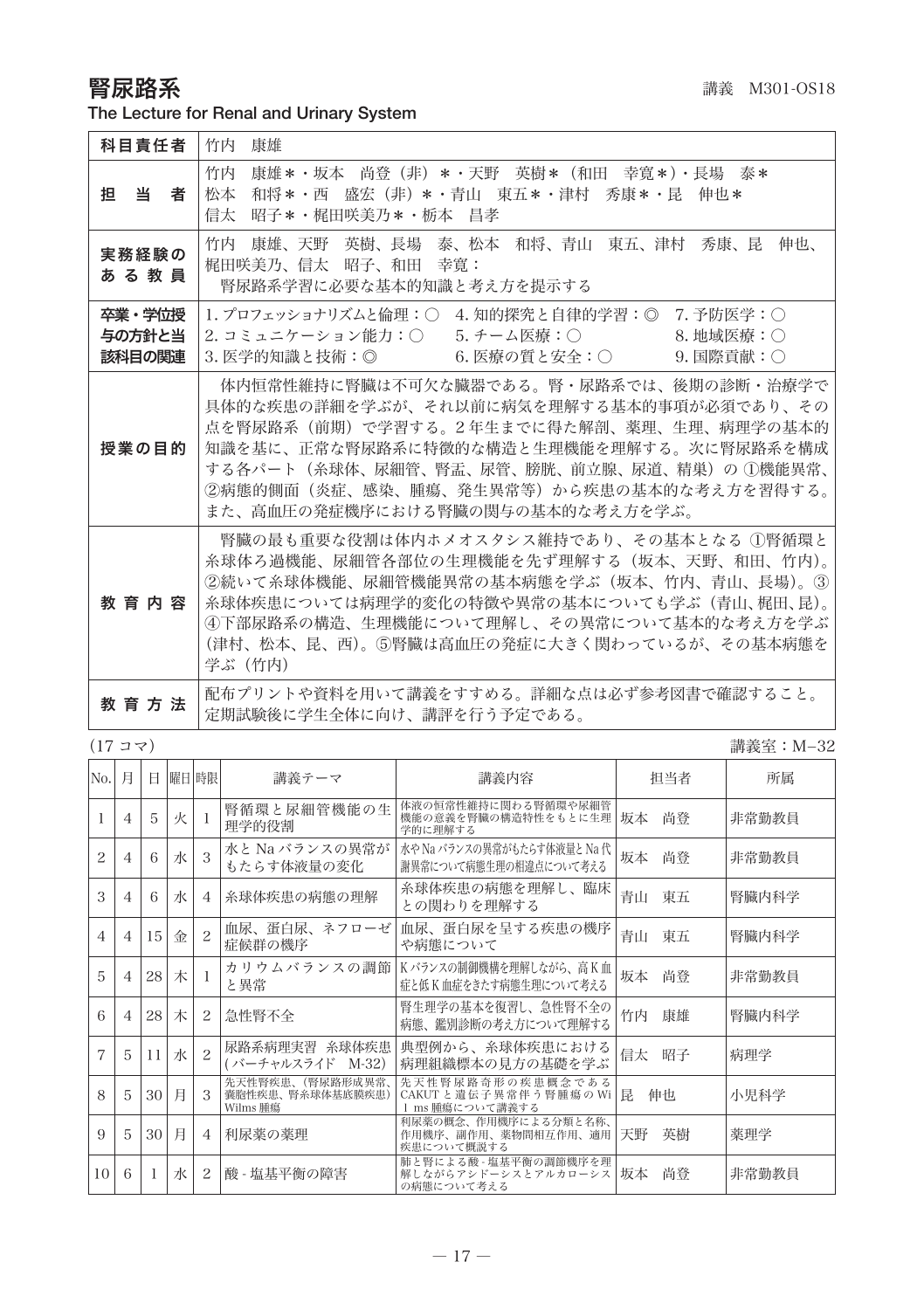| 11                                                                                                                                                                                                                                                                                                                                                                                                                                                                                                                                                                                                                     | 6                                                                                                                                                                                                                                                                                                                                                  | 14             | 火 | 3              | 慢性腎不全、CKD                         | 腎機能の評価と慢性腎不全の基本<br>的な病態について理解する                        | 長場 | 泰     | 腎臓内科学 |
|------------------------------------------------------------------------------------------------------------------------------------------------------------------------------------------------------------------------------------------------------------------------------------------------------------------------------------------------------------------------------------------------------------------------------------------------------------------------------------------------------------------------------------------------------------------------------------------------------------------------|----------------------------------------------------------------------------------------------------------------------------------------------------------------------------------------------------------------------------------------------------------------------------------------------------------------------------------------------------|----------------|---|----------------|-----------------------------------|--------------------------------------------------------|----|-------|-------|
| 12                                                                                                                                                                                                                                                                                                                                                                                                                                                                                                                                                                                                                     | 6                                                                                                                                                                                                                                                                                                                                                  | 16             | 木 | $\mathbf{I}$   | 尿路の発生と奇形                          | 上部尿路・下部尿路の正常発生、また発生異<br>常から牛じる疾患を臨床とリンクさせて講義する         | 西  | 盛宏    | 非常勤教員 |
| 13                                                                                                                                                                                                                                                                                                                                                                                                                                                                                                                                                                                                                     | 6                                                                                                                                                                                                                                                                                                                                                  | 22             | 水 | $\overline{c}$ | 高血圧と腎 (腎血管性高血圧、<br>悪性高血圧症、良性腎硬化症) | 高血圧と腎疾患の関連性や病態について、<br>また、原因問わず慢性腎臓病全体の基本病<br>態についての考察 | 竹内 | 康雄    | 腎臓内科学 |
| 14                                                                                                                                                                                                                                                                                                                                                                                                                                                                                                                                                                                                                     | 6                                                                                                                                                                                                                                                                                                                                                  | 28             | 火 | $\mathbf{I}$   | 腎尿路系腫瘍                            | 腎尿路系の腫瘍の組織像                                            | 梶田 | 咲美乃   | 病理学   |
| 15                                                                                                                                                                                                                                                                                                                                                                                                                                                                                                                                                                                                                     | 6                                                                                                                                                                                                                                                                                                                                                  | 28             | 火 | 2              | 尿路系病理実習【M-201】                    | 腎尿路系の腫瘍の組織像を学ぶ                                         |    | 栃本 昌孝 | 病理学   |
| 16                                                                                                                                                                                                                                                                                                                                                                                                                                                                                                                                                                                                                     | $\overline{7}$                                                                                                                                                                                                                                                                                                                                     | $\overline{4}$ | 月 | 3              | 尿路・性器感染症                          | 尿路感染症、性感染症の病態、診<br>断と治療について概説する                        |    | 松本 和将 | 泌尿器科学 |
| 17                                                                                                                                                                                                                                                                                                                                                                                                                                                                                                                                                                                                                     | $\overline{7}$                                                                                                                                                                                                                                                                                                                                     | $\overline{4}$ | 月 | $\overline{4}$ | 排尿の生理と異常                          | 下部尿路の解剖、排尿と蓄尿のメカニズム、<br>過活動膀胱、尿失禁の分類、膀胱内圧測定            |    | 津村 秀康 | 泌尿器科学 |
| 予習:2年生での腎尿路の解剖学、生理学、循環系(腎循環)について改めて通読しておく。<br>復習:該当する箇所のプリントや資料、参考図書を再度通読しておく。自分なりに概略図<br>やフローチャートなどを作成してみると理解が定着する(作成した図、チャート、<br>準備学習<br>(予習・復習)<br>考察については希望があれば科目責任者が疑問点等を討論しますので教務課へ連絡<br>してください)。<br>予復習で150分を充てること。<br>参考図書 (*は推奨)<br>*『内科学書』第9版(中山書店)『新臨床内科学』高久史麿、尾形悦郎監修(医学書院)<br>『議事録 腎臓学』木村健二郎、富野康日己編(メジカルビュー社)<br>* 『標準泌尿器科学』(医学書院)<br>* 『ガイトン生理学』第13版 (Elsevier)<br>参 考 図 書<br>* 『病気が見える Vol.8 腎泌尿器』第2版 (MEDIC MEDIA)<br>"Comprehensive Clinical Nephrology (Fourth Edition)』 (Elsevier Saunders)<br><b>"Smith's General Urology</b> , (Lange Medical Book)<br>* <sup>F</sup> The Kidney』 (W. B. Saunders) |                                                                                                                                                                                                                                                                                                                                                    |                |   |                |                                   |                                                        |    |       |       |
|                                                                                                                                                                                                                                                                                                                                                                                                                                                                                                                                                                                                                        | 1. 腎・尿路系の形熊解剖学及び腎血管系と血流に関する特徴、生理機能 (糸球体ろ過機構、<br>尿細管機能、排尿機構)を説明できる。<br>2.腎の生体恒常性維持機構(主に水、Na、K 及び酸塩基平衡の調節)を説明できる。<br>3. 急性・慢性腎機能障害の病態の基本的考え方を説明できる。<br>4. 糸球体疾患の基本的病態、臨床症候群の内容を説明できる。<br>到達目標<br>5. 腎尿路系の正常発生学及びその異常について説明できる。<br>6. 高血圧の腎臓への影響についてその病態を説明できる。<br>7. 腎尿路系腫瘍性疾患の病態を説明できる。<br>8. 腎尿路系の感染性疾患の病態を説明できる。<br>9. 腎泌尿科疾患における漢方診療の基本方針を説明できる。 |                |   |                |                                   |                                                        |    |       |       |
|                                                                                                                                                                                                                                                                                                                                                                                                                                                                                                                                                                                                                        |                                                                                                                                                                                                                                                                                                                                                    | 評価基準           |   |                | 定期試験 (100%)                       |                                                        |    |       |       |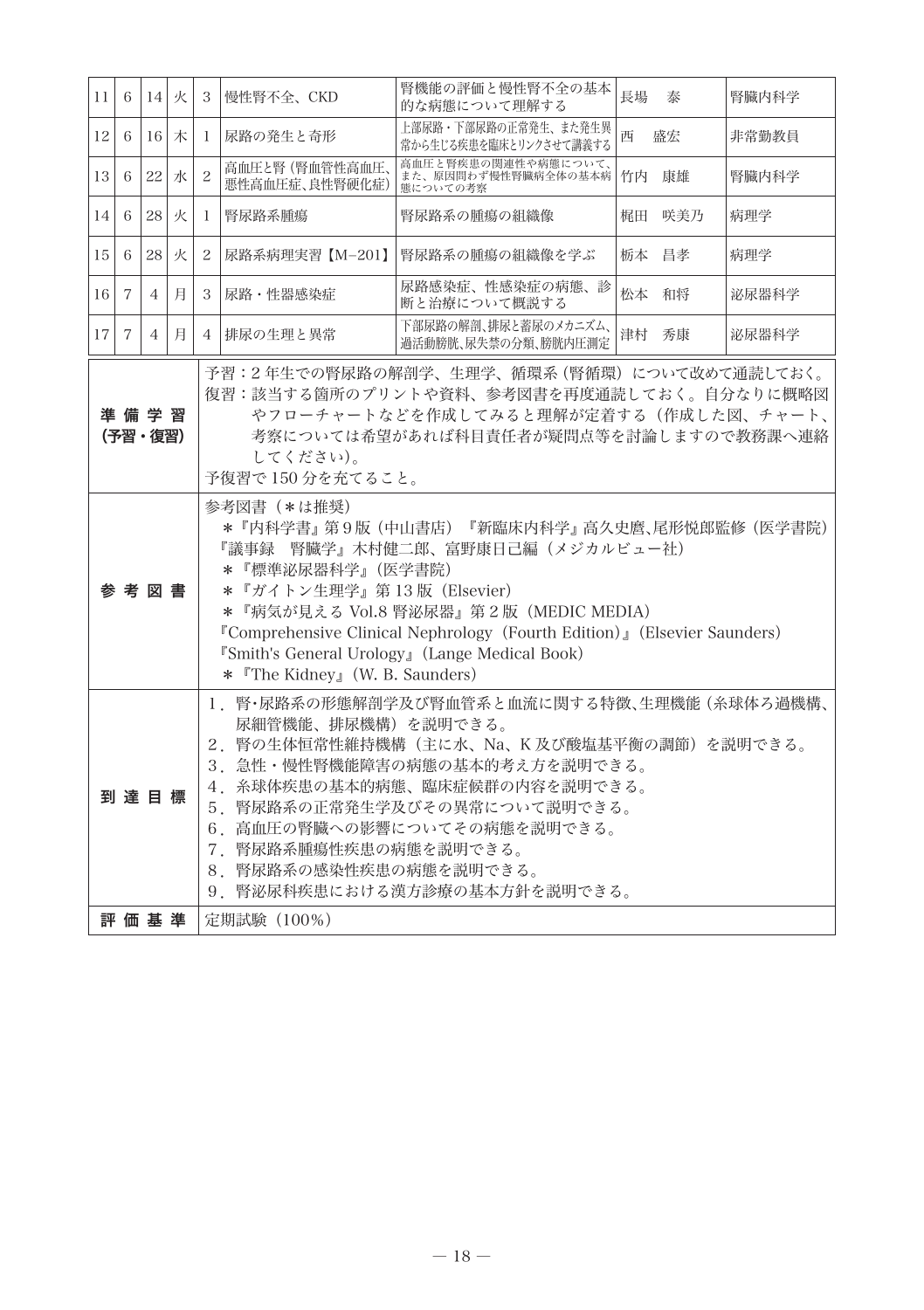### 基礎腫瘍系 インディング インター おおし おおし おおし 講義 M301-OS18

Basic Oncology

| 科目責任者                      | 堺 降一                                                                                                                                                                                                                                                          |  |  |  |  |  |  |  |
|----------------------------|---------------------------------------------------------------------------------------------------------------------------------------------------------------------------------------------------------------------------------------------------------------|--|--|--|--|--|--|--|
| 担当者                        | 堺 降一*・天野 英樹*・村雲 芳樹*・北里 英郎(非)*・松本 俊英(兼)*<br>堤 明純*・岩渕 和也(名誉教授)*                                                                                                                                                                                                 |  |  |  |  |  |  |  |
| 実務経験の<br>あ る 教 員           | *臨床経験や研究所での経験を活かし、臨床腫瘍系の講義につながるがんの病熊や治療に<br>関連した話題を入れる。                                                                                                                                                                                                       |  |  |  |  |  |  |  |
| 卒業・学位授<br>与の方針と当<br>該科目の関連 | 1. プロフェッショナリズムと倫理: 4. 知的探究と自律的学習: 7. 予防医学:◎<br>2. コミュニケーション能力: -- 5. チーム医療: ----<br>8. 地域医療:<br>3. 医学的知識と技術:◎     6. 医療の質と安全:     9. 国際貢献:                                                                                                                    |  |  |  |  |  |  |  |
| 授業の目的                      | がんの予防・診断・治療に関わる最新の臨床的な知識を学ぶのに先立って、がんの発生<br>や進展の分子メカニズム、がんのゲノム異常、がんの疫学、がん免疫、がんの分子病理診<br>断などについて基礎的な知識を系統的に学び、身につけておくことが極めて重要である。<br>本科目では細胞生物学・生化学・遺伝学・免疫学・病理学などの基礎科目の習得が一通り<br> 完了した3年前期に、これらの科目の知識に基づいてがんという疾患について理解し、3<br>年後期の「臨床腫瘍学」につながる知識の基盤を作ることを目標とする。 |  |  |  |  |  |  |  |
| 教育内容                       | がん発生の分子機序とがん遺伝子・がん抑制遺伝子<br>(1)<br>(2) がんの転移とがん細胞の特性<br>(3) がんと炎症、がんの微小環境<br>(4) がんにおけるゲノム安定性の破綻とゲノム医療<br>(5)<br>腫瘍ウイルスによる発がん機構<br>(6) がんの疫学や予防法<br>(7) がんの分子病理診断<br>(8) 腫瘍免疫とチェックポイント機構<br>以上の項目について系統的に講義を行う。<br>試験については試験問題と共に解答例を M1-4F 共通セミナー室の所定の柵に公開する。 |  |  |  |  |  |  |  |

(8 コマ) 講義室:M−31・32

| No.l           | 月                                                                                                                                         |    |   | 日 曜日時限         | 講義テーマ         | 講義内容                                                              | 担当者      | 所属     |
|----------------|-------------------------------------------------------------------------------------------------------------------------------------------|----|---|----------------|---------------|-------------------------------------------------------------------|----------|--------|
|                | 5                                                                                                                                         | 31 | 火 | -1.            | がん発生の分子機序     | がんの発生の分子機序とがん遺伝<br>子・がん抑制遺伝子の機能                                   | 堺<br>隆一  | 生化学    |
| $\mathfrak{D}$ | 5                                                                                                                                         | 31 | 火 | $\mathcal{L}$  | がんの転移とがん細胞の特性 | がんの悪性化とがん転移のメカニ<br>ズム、がん細胞の獲得した特性                                 | 堺<br>隆一  | 生化学    |
| 3              | 6                                                                                                                                         | 6  | 月 | L              | がんの微小環境       | がんと炎症、間質細胞・腫瘍血管<br>などがんの微小環境の特徴                                   | 天野<br>英樹 | 薬理学    |
| $\overline{4}$ | 6                                                                                                                                         | 6  | 月 | 2.             | がんの疫学、検診      | 我が国のがんの疫学と、それに基づく個人·<br>集団における予防方策及び国策としてのが<br>ん対策基本法、がん検診の効果について | 明純<br>堤  | 公衆衛生学  |
| 5              | 6                                                                                                                                         | 9  | 木 | 3              | 発がん遺伝子と腫瘍ウイルス | 腫瘍ウイルスの発癌機構                                                       | 北里<br>英郎 | 非常勤講師  |
| 6              | 6                                                                                                                                         | 9  | 木 | $\overline{4}$ | がんの分子病理診断     | がんのコンパニオン診断                                                       | 俊英<br>松本 | 医療衛生学部 |
| 7              | 6                                                                                                                                         | 10 | 金 | $\mathbf{I}$   | がんのゲノム変化      | がんにおけるゲノム安定性の破綻<br>とがんゲノム医療                                       | 村雲<br>芳樹 | 病理学    |
| 8              | 6                                                                                                                                         | 10 | 金 | 2              | がんと免疫         | 古典的腫瘍免疫からチェックポイ<br>ント機構                                           | 岩渕<br>和也 | 名誉教授   |
|                | 予習:特に必要としないが、できれば参考図書などで関連したページについて読んでおく。<br>準備学習<br>復習:プリントを見返し、わからない点を参考図書などを用いて調べたり質問したりする。<br>(予習・復習)<br>予習・復習あわせてlコマ当たり2時間の準備学習を要する。 |    |   |                |               |                                                                   |          |        |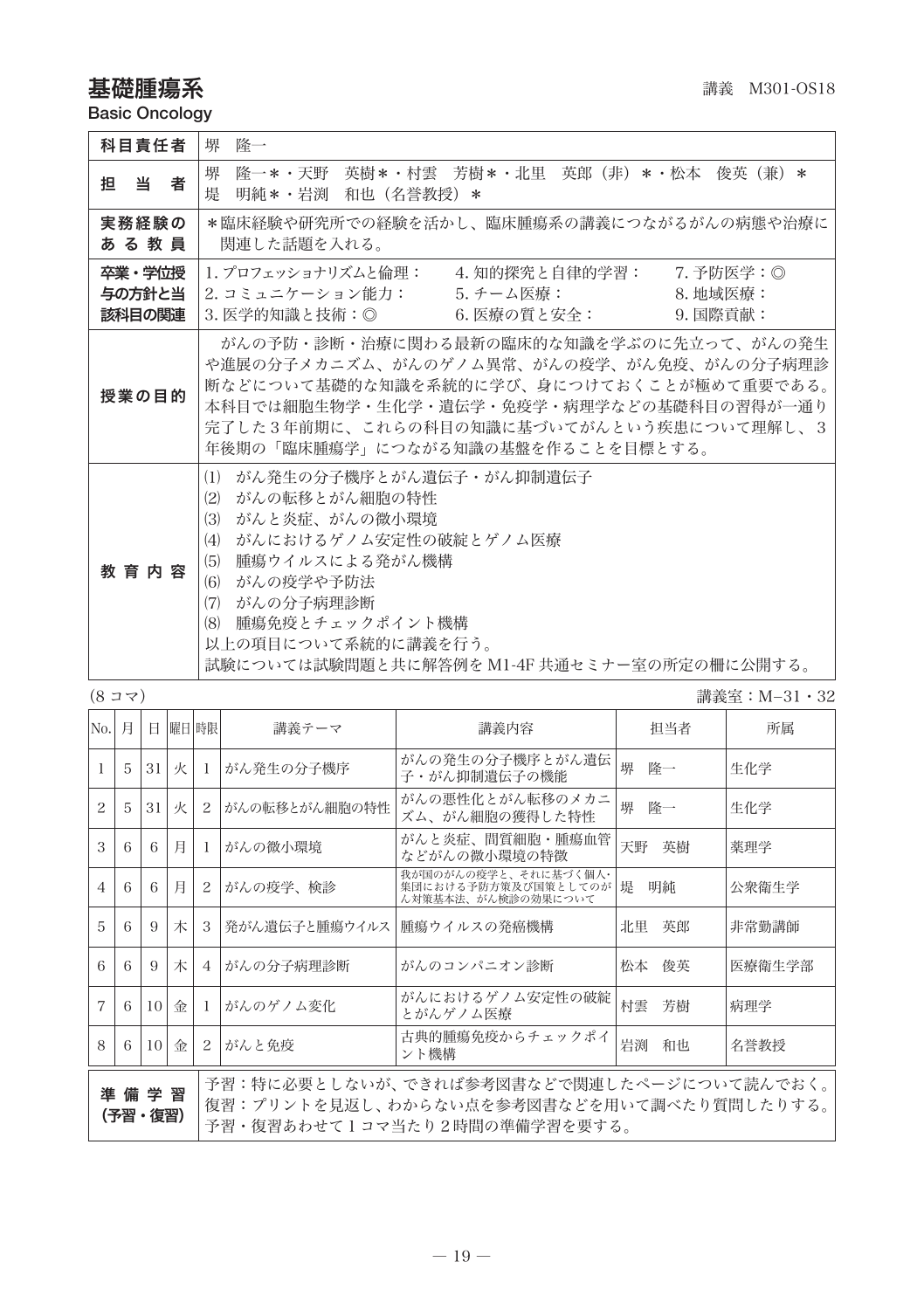| 参 考 図 書 | 参考書<br>『がんの生物学』(原著第2版)Weinberg 著(武藤誠、青木正博 訳)南江堂<br>『国民衛生の動向 2019/2020』 厚生労働統計協会<br>『免疫生物学』(原著第9版)(笹月健彦 / 吉開泰信 監訳)南江堂:第 16 章<br>『シンプル免疫学(改訂第5版)』(中島泉・高橋利忠・吉開泰信 著)南江堂:基本<br> 編 Part II 11「がんと免疫」、展開編 11-2「がん免疫の展開」                                                                                                                                                                                                |
|---------|-----------------------------------------------------------------------------------------------------------------------------------------------------------------------------------------------------------------------------------------------------------------------------------------------------------------------------------------------------------------------------------------------------------------|
| 到達目標    | 1)がん発生の分子メカニズムを、がん遺伝子やがん抑制遺伝子などとの関りで説明できる。<br>2)がんの転移のメカニズムやがんの不均一性・がんの微小環境について概説できる。<br>3)がんと炎症の関りやがん微小環境の働きについて説明できる。<br>4)ウイルスに起因する腫瘍の種類とその発がんメカニズムについて説明できる。<br>5)がんにおけるゲノムの異常を理解し、それを利用したゲノム医療について説明できる。<br>6)基本的ながんの分子病理診断とその治療法について説明できる。<br>7)がん検診やがんの統計・疫学について概説できる。<br>8)がんのリスクファクターや予防法について説明できる。<br>9) がん対策基本法とがん対策推進基本計画について説明できる。<br>10)がんに対する免疫応答の基本を理解し、近年のチェックポイント阻害や CAR-T など<br>の作用機序を説明できる。 |
| 評 価 基 準 | 講義・学習に取り組む熊度 20%、試験 80%                                                                                                                                                                                                                                                                                                                                                                                         |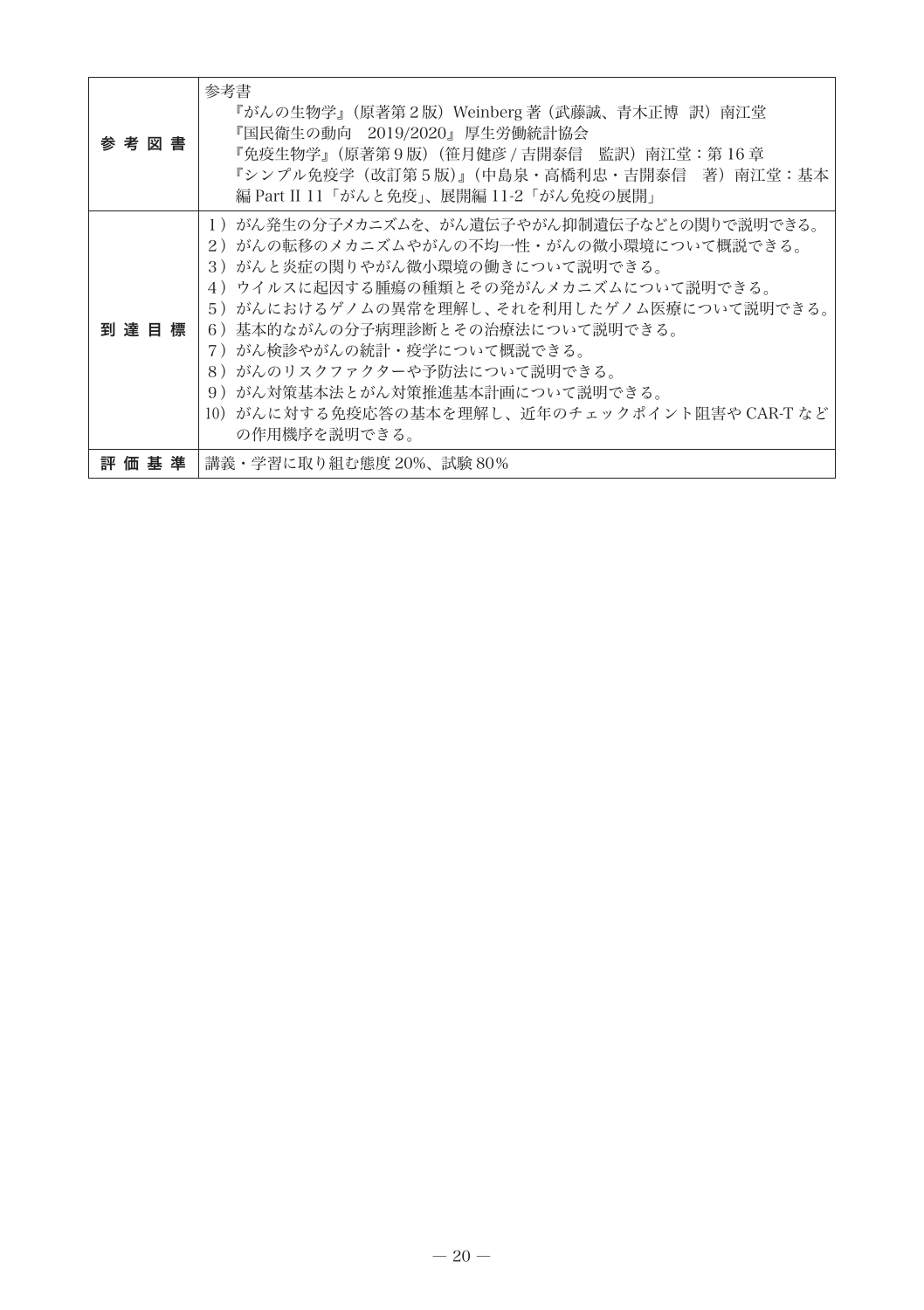### **臨床腫瘍系** インファイル インター エングストランス おおところ 講義 M301-OS18

Clinical Oncology

| 科目責任者                      | 山下<br>拓                                                                                                                                                                                                                                                                    |
|----------------------------|----------------------------------------------------------------------------------------------------------------------------------------------------------------------------------------------------------------------------------------------------------------------------|
| 担当<br>者                    | 英樹*・井川 聡*・石山 博條*・岩村 正嗣*・金井 昭文*・狩野 有作*<br>天野<br>近藤<br>まゆみ(兼)・佐々木 治一郎*・高田 史男(兼)*・高山 吉永<br>健一*・田村 和敬(兼)*・宮地 英雄(兼)*・山下 拓*<br>田畑                                                                                                                                                |
| 実務経験の<br>あ る 教 員           | 拓ほか:腫瘍診療における各分野の臨床経験を豊富に有している。<br>山下                                                                                                                                                                                                                                       |
| 卒業・学位授<br>与の方針と当<br>該科目の関連 | 1. プロフェッショナリズムと倫理:◯<br>4. 知的探究と自律的学習:◎ 7. 予防医学:<br>2. コミュニケーション能力:○         5. チーム医療:◎                             8. 地域医療:<br>6. 医療の質と安全:<br>3. 医学的知識と技術:◎<br>9. 国際貢献:                                                                                                    |
| 授業の目的                      | 近年の実臨床における腫瘍診療の進歩は著しく、腫瘍学各論の学習だけでは現在の腫瘍<br>診療は理解できない。そこで「臨床腫瘍系」では、すでに学んだ「基礎腫瘍系」の知識を<br>基盤として、腫瘍の実臨床における諸問題について、総論的・横断的視点からの講義を行う。<br>4年生で学ぶ各診療科での腫瘍学各論への橋渡しとして、臨床での腫瘍診療の概略を俯瞰<br>することを目的とする。                                                                               |
| 教 育 内 容<br>および方法           | 講義内容は腫瘍の診断・治療・ゲノム医療・サイコオンコロジー・支持療法・機能温存・<br>がんサバイバーシップケア・ACP・緩和ケア・終末期ケア・高齢者のがん診療・診療にお<br>けるコミュニケーションスキル・チーム医療と多岐にわたる。腫瘍の診断・治療における<br>先進的内容のみならず、現在の腫瘍診療がかかえる課題についての概略を理解する。<br>「臨床腫瘍系」講義要項テキストを配布し、これに沿って講義を進める。不足する部分<br>は追加教材、プリントを配布する。<br>筆記試験終了後に模範解答を開示し、フィードバックを行う。 |

|     | $(15 \n  x)$    |                |       |                | 講義室:M−31・32                                  |                                                                             |            |                                       |
|-----|-----------------|----------------|-------|----------------|----------------------------------------------|-----------------------------------------------------------------------------|------------|---------------------------------------|
| No. | 月               | Ħ              | 曜日 時限 |                | 講義テーマ                                        | 講義内容                                                                        | 担当者        | 所属                                    |
| -1  | 8               | 22             | 月     | $\overline{4}$ | がん診断の進歩<br>(腫瘍マーカー・遺伝子診断)                    | がんの遺伝子診断法                                                                   | 高山<br>吉永   | 分子遺伝学                                 |
| 2   | 9               | L              | 木     | 4              | 放射線治療の基礎と実際                                  | 放射線治療の基礎と実際                                                                 | 博條<br>石山   | 放射線学<br>「放射線腫瘍学」                      |
| 3   | 9               | 2              | 金     | 3              | がん薬物療法の基本的考<br>え方とがんゲノム医療                    | がん薬物療法の総論を理解したうえで、包括的<br>がんゲノムプロファイリング検査 (CGP) と CGP<br>によるがんがん薬物療法の最適化を考える | 佐々木<br>治一郎 | 新世紀医療開発センター<br>(横断的医療領域開発部門)<br>臨床腫瘍学 |
| 4   | 9               | 12             | 月     | -1             | がん診断の進歩<br>(腫瘍マーカー・遺伝子診断)                    | がんの基本的検査診断法及び最新<br>の診断法を学ぶ                                                  | 狩野<br>有作   | 臨床検査診断学                               |
| 5   | 9               | 12             | 月     | 2              | 分子標的治療薬、免疫チェックポ<br>イント阻害薬の薬理効果および副<br>作用について | 分子標的治療薬及び免疫チェックポイント阻<br>害薬を使用する意義、効果、副作用について                                | 天野<br>英樹   | 薬理学                                   |
| 6   | 10              | $\overline{7}$ | 金     | 4              | がん診療におけるチーム医療                                | 当院における入院、外来のがん薬<br>物療法の運用                                                   | 田村<br>和敬   | 病院薬剤部                                 |
| 7   | 10 <sup>1</sup> | 20             | 木     | 2              | がん疼痛治療                                       | オピオイド鎮痛薬による薬物治療<br>法を中心に解説する                                                | 金井<br>昭文   | 新世紀医療<br>開発センター                       |
| 8   | 10 <sup>1</sup> | 25             | 火     | $\overline{4}$ | がん診療における機能温<br>存と機能再生                        | がん診療における機能面の保存再<br>生を考える                                                    | 山下<br>拓    | 耳鼻咽喉科・<br>頭頸部外科学                      |
| 9   | 11              | 22             | 火     | $\overline{2}$ | がん診療に必要なコミュ<br>ニケーションスキル                     | がん診療における患者・家族とのコミュニ<br>ケーションの重要性と「悪い知らせ」を伝<br>えるコミュニケーションスキルを学ぶ             | 治一郎<br>佐々木 | 新世紀医療開発センター<br>(横断的医療領域開発部門)<br>臨床腫瘍学 |
|     | 10 11           | 29             | 火     | $\overline{2}$ | がんゲノム医療における遺伝カ<br>ウンセリングと遺伝学的検査              | がんゲノム医療に必要な遺伝カウンセ<br>リングと遺伝学的検査の概要について                                      | 史男<br>高田   | 医療系研究科                                |
| 11  | 11              | 30             | 水     | 2              | 手術治療の進歩と展望                                   | 内視鏡手術、ロボット支援手術などによる癌手術療<br>法の低侵襲化、AIの応用など今後の展望について                          | 岩村<br>正嗣   | 泌尿器学                                  |
| 12  | 12              | $\overline{7}$ | 水     | $\overline{4}$ | サイコオンコロジー                                    | がん患者の心理。がん患者に生じ<br>やすい精神医学的諸問題など。                                           | 宮地<br>英雄   | 健康管理センター                              |
|     | 13 12           | 8              | 木     | -1             | 高齢者におけるがん診療                                  | 高齢者の生理機能や生命予後を考<br>慮したがん診療を考える                                              | 健一<br>田畑   | 泌尿器科学                                 |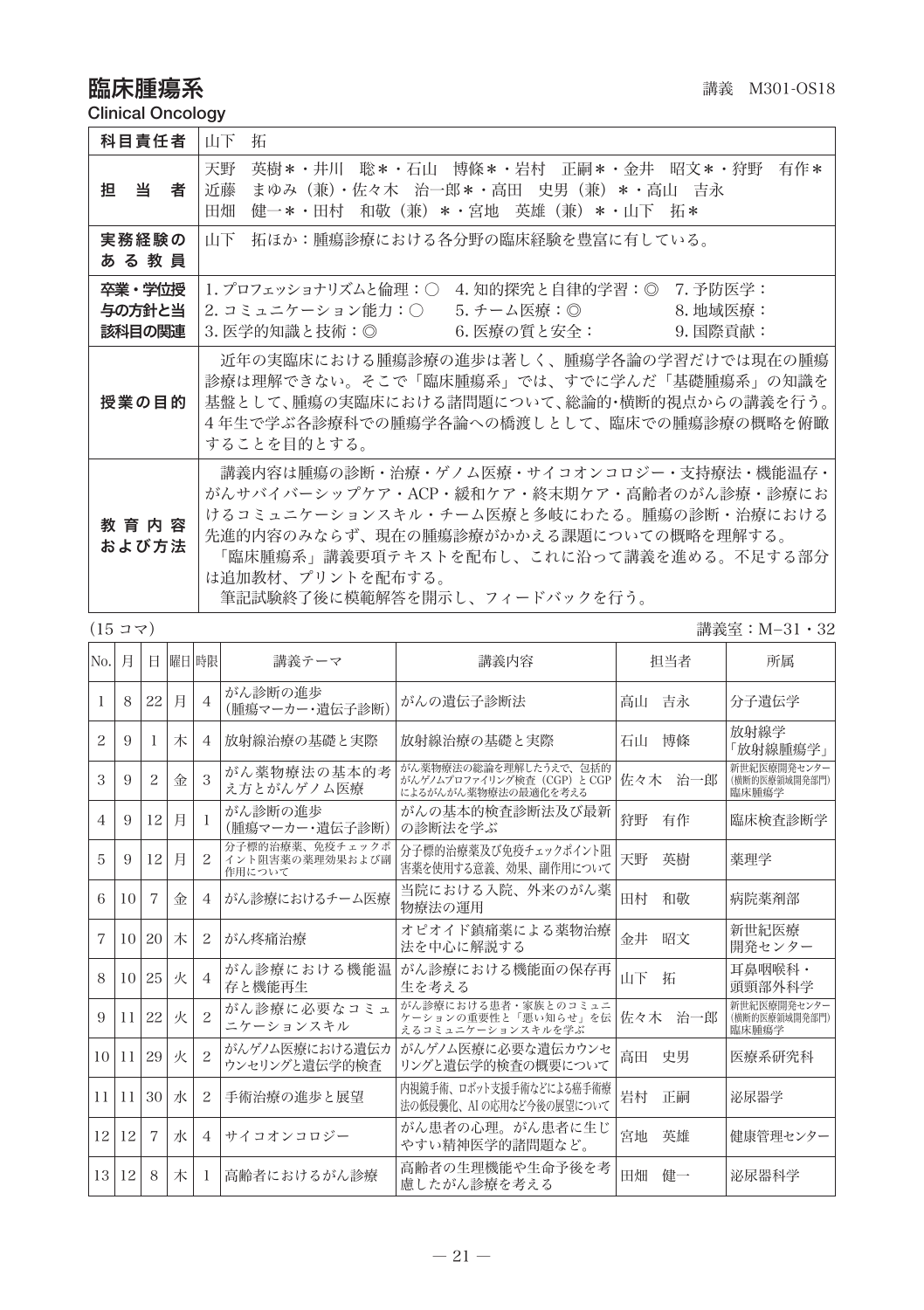|                 | 14 12                                                                                                                                                                                                         | 8     | 木    | $\overline{4}$                                                                                                                                                                                                                    | がん支持療法                                                                 | 合併症と対策につき、オンコロジー、<br>エマージェンシーを含めて講義                                                                 | 井川 聡 |     | 呼吸器内科 |  |
|-----------------|---------------------------------------------------------------------------------------------------------------------------------------------------------------------------------------------------------------|-------|------|-----------------------------------------------------------------------------------------------------------------------------------------------------------------------------------------------------------------------------------|------------------------------------------------------------------------|-----------------------------------------------------------------------------------------------------|------|-----|-------|--|
| 15 <sup>1</sup> |                                                                                                                                                                                                               | 12 14 | l zK | 3                                                                                                                                                                                                                                 | がん医療におけるザバイバーシッ <br>プとアドバンスケア・プランニング                                   | ・がんという病気を抱えた人の体験を知る<br>・がんとともに生きる人々へのケア<br>・その人の人生や価値を理解し、患者・家族とともに今<br>後について考えるアドバイス、ケア、プランニングについて | 近藤   | まゆみ | 病院看護部 |  |
|                 | 予習:「臨床腫瘍系」講義要項テキストを事前に通読し、その概略を理解しておくこと。<br>復習:講義内容を踏まえて、「臨床腫瘍系」講義要項テキストを再読すること。疑問点は<br>準備学習<br>参考図書や配布資料等により調べ、それでも不明な点は質問して解決しておくこと。<br>(予習・復習)<br>参考図書については「臨床腫瘍系」講義要項テキストに記載の図書を推奨する。<br>準備学習に必要な時間:120 分 |       |      |                                                                                                                                                                                                                                   |                                                                        |                                                                                                     |      |     |       |  |
|                 | 参 考 図 書                                                                                                                                                                                                       |       |      |                                                                                                                                                                                                                                   | 教科書:教科書は特に定めないが、「臨床腫瘍系」講義用要項テキストを主に使用する。<br>参考図書:講義要綱に記載した各講義の参考図書を参照。 |                                                                                                     |      |     |       |  |
|                 | 到 達 目 標                                                                                                                                                                                                       |       |      | ⑴がんの診断と治療(手術療法、放射線療法、薬物療法)を概説できる。<br>②がんの支持療法を概説できる。<br>③緩和ケア (緩和ケアチーム、ホスピス、緩和ケア病棟、在宅緩和ケアを含む) を概説できる。<br>④緩和ケアにおいて全人的苦痛、頻度の高い身体的苦痛、心理社会的苦痛を列挙すること<br>ができる。<br>⑤疼痛のアセスメント、疼痛緩和の薬物療法、癌疼痛治療法を説明できる。<br>⑥がん診療及び緩和ケアにおける患者・家族の心理を説明できる |                                                                        |                                                                                                     |      |     |       |  |
|                 | 評 価 基 準                                                                                                                                                                                                       |       |      |                                                                                                                                                                                                                                   | 記述式・選択式の筆記試験により到達度を判断する (100%)。                                        |                                                                                                     |      |     |       |  |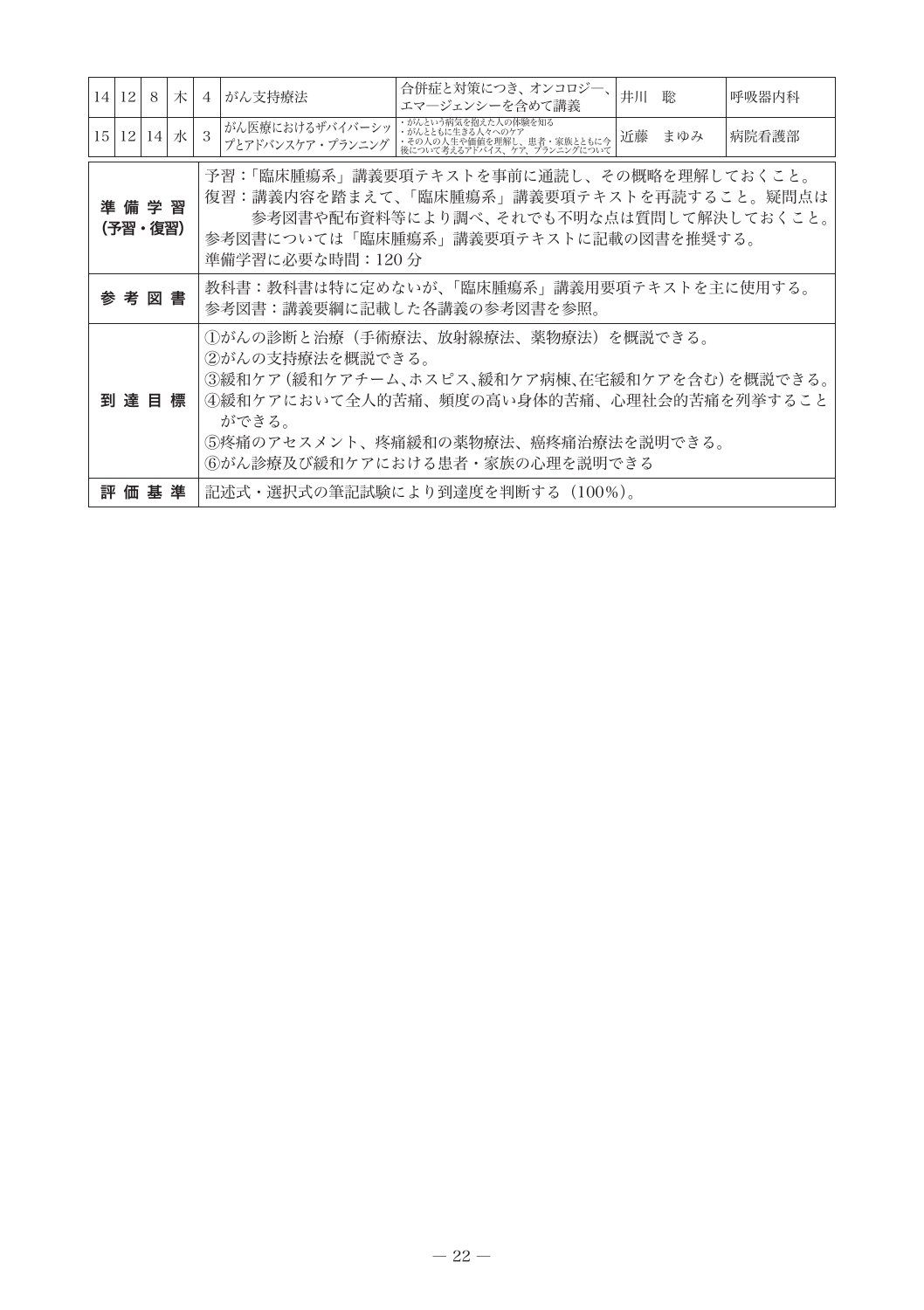# テュートリアル教育 II することの すいしゃ すいしゅう すいかん 演習 M301-CM04

Tutorial II

| 科目責任者                                      | 学部長 (代行)                                                                                                                                                                                                                                                                                                                                                                                                                                                                                                                                                                                                                                                                                                                                                                                                                                                                                                                          |  |  |  |  |  |
|--------------------------------------------|-----------------------------------------------------------------------------------------------------------------------------------------------------------------------------------------------------------------------------------------------------------------------------------------------------------------------------------------------------------------------------------------------------------------------------------------------------------------------------------------------------------------------------------------------------------------------------------------------------------------------------------------------------------------------------------------------------------------------------------------------------------------------------------------------------------------------------------------------------------------------------------------------------------------------------------|--|--|--|--|--|
| 11日 当り コンプログラム<br>者<br>(テュートリアル<br>教育小委員会) | 堺 隆一*、狩野 有作*、板倉 誠*、新井 雄太*、中西 秀彦*、<br>福田 英一、細野 加奈子、佐藤 崇                                                                                                                                                                                                                                                                                                                                                                                                                                                                                                                                                                                                                                                                                                                                                                                                                                                                            |  |  |  |  |  |
| 実務経験の<br>あ る 教 員                           | 臨床経験を踏まえ、チーム医療の重要性について概説する。                                                                                                                                                                                                                                                                                                                                                                                                                                                                                                                                                                                                                                                                                                                                                                                                                                                                                                       |  |  |  |  |  |
| 卒業・学位授<br>与の方針と当<br>該科目の関連                 | 1. プロフェッショナリズムと倫理: 4. 知的探究と自律的学習:◎ 7. 予防医学:<br>2. コミュニケーション能力:○<br>5. チーム医療:○<br>8. 地域医療:<br>3. 医学的知識と技術:<br>6. 医療の質と安全:<br>9. 国際貢献:                                                                                                                                                                                                                                                                                                                                                                                                                                                                                                                                                                                                                                                                                                                                                                                              |  |  |  |  |  |
| 授業の目的                                      | 講義のように人から「教えてもらう」という受動的な知識伝授型の教育では、広範な知<br>識を効率的に得ることはできるが、最先端に立った時、自ら道を切り開くこと術を学ぶこ<br>とは難しい。大学に至る日本の教育では、自ら学び議論を積み重ねて研鑽を積むことに欠<br>けていることが否めない。今後の医学、特にフロンティアを進むためには自ら能動的に情<br>報を集め、体系化し、議論を通じて知識を蓄積し、深く理解して自ら考える能力を培うこ<br>とが必要である。<br>今日、医学の情報量は日々増大しており、多くの情報を簡便に集めることが容易になっ<br>た反面、正しい知識を得るための情報の取得方法とその選択の術を学ぶことも非常に重要<br>となっている。<br>テュートリアル学習では、自分で情報を集め、選択し、考え、仲間と議論することで問<br>題を解決することにより、知識を多面的に深く理解する事が可能となる。チーム内でのコ<br>ミュニケーションを図り、自分の考えを正確に論理的に相手に伝え、同時に自己主張をす<br>るだけではなく相手の考えを理解することを学ぶ。また、テューターと密に接し、仲間と<br>協力して問題解決に向かうことにより、チーム医療の大切さを学習する<br>テュートリアル教育Iでは「社会・臨床医学的なトピックを題材として、情報を深く理<br>解して知識として身に付ける」ことを主眼に行ってきたが、テュートリアル教育 II では、<br>これを発展させ、より臨床に即した課題(臨床推論に近い形)での学習を行う。より質の<br>高い科学論文を検索し、その内容を的確に捉えるための練習を行う。<br>与えられた課題を単に理解するのみではなく、この課題を元により広範囲に、そして、<br>より深い理解を自ら習得する学習に繋げることを重要視する。そしてこの理解をチームで<br>共有し、互いに教え合い、助け合い、また、切磋琢磨して高みに到達することを目的にする。<br>このことにより有能な臨床医として活躍するために必要な問題発見・解決能力、自己学<br>習・表現能力を涵養する。 |  |  |  |  |  |
| 教育内容                                       | テュートリアル学習とは一般には「テューターによる少人数教育」のことであり、医学<br>教育においては、学生が、テューターとなる教員の助言を得ながら、個々の問題解決に必<br>要な事柄を学ぶ方式の教育を指す。小グループ(6名位)において、学生が与えられた課<br>題の文章中から疑問点や問題点を見つけ、それらの点について分担して教科書、文献、コ<br>ンピュータなどを検索し、調べた事柄を分析、発表、討論して、知識を深め合いながら疑<br>問点や問題点の解決を図っていき、この過程を通じて自己学習能力を伸ばすものである。<br>これらを学生たちが自主的に行うことで、問題解決型の学習を体験することができる。                                                                                                                                                                                                                                                                                                                                                                                                                                                                                                                                                                                                                    |  |  |  |  |  |
| 教育方法                                       | 6~7名位の小グループで学習を行う。課題から疑問点や問題点を見つけ、分析、発表、<br>討論をしながら解決を図っていく。フィードバックとして、発表会終了後に講評を行う。                                                                                                                                                                                                                                                                                                                                                                                                                                                                                                                                                                                                                                                                                                                                                                                                                                              |  |  |  |  |  |
| $(14 \nightharpoonup \neg \neg$            | 講義室:M-32 他                                                                                                                                                                                                                                                                                                                                                                                                                                                                                                                                                                                                                                                                                                                                                                                                                                                                                                                        |  |  |  |  |  |
| Nole Lolenberg                             | ○ 地主 二 一<br>进单山家<br>相亚类<br>能层                                                                                                                                                                                                                                                                                                                                                                                                                                                                                                                                                                                                                                                                                                                                                                                                                                                                                                     |  |  |  |  |  |

| No. 月 |    | 曜日 時限      | 講義テーマ      | 講義内容 | 扣当者                                       | 所属 |  |
|-------|----|------------|------------|------|-------------------------------------------|----|--|
|       | 23 | $^{\circ}$ | オリエンテーション  |      | 情報検索・収集の仕方について学  <sub>テュートリアル教育小委員会</sub> |    |  |
| 2     | 23 |            | 【M-36】 習する |      |                                           |    |  |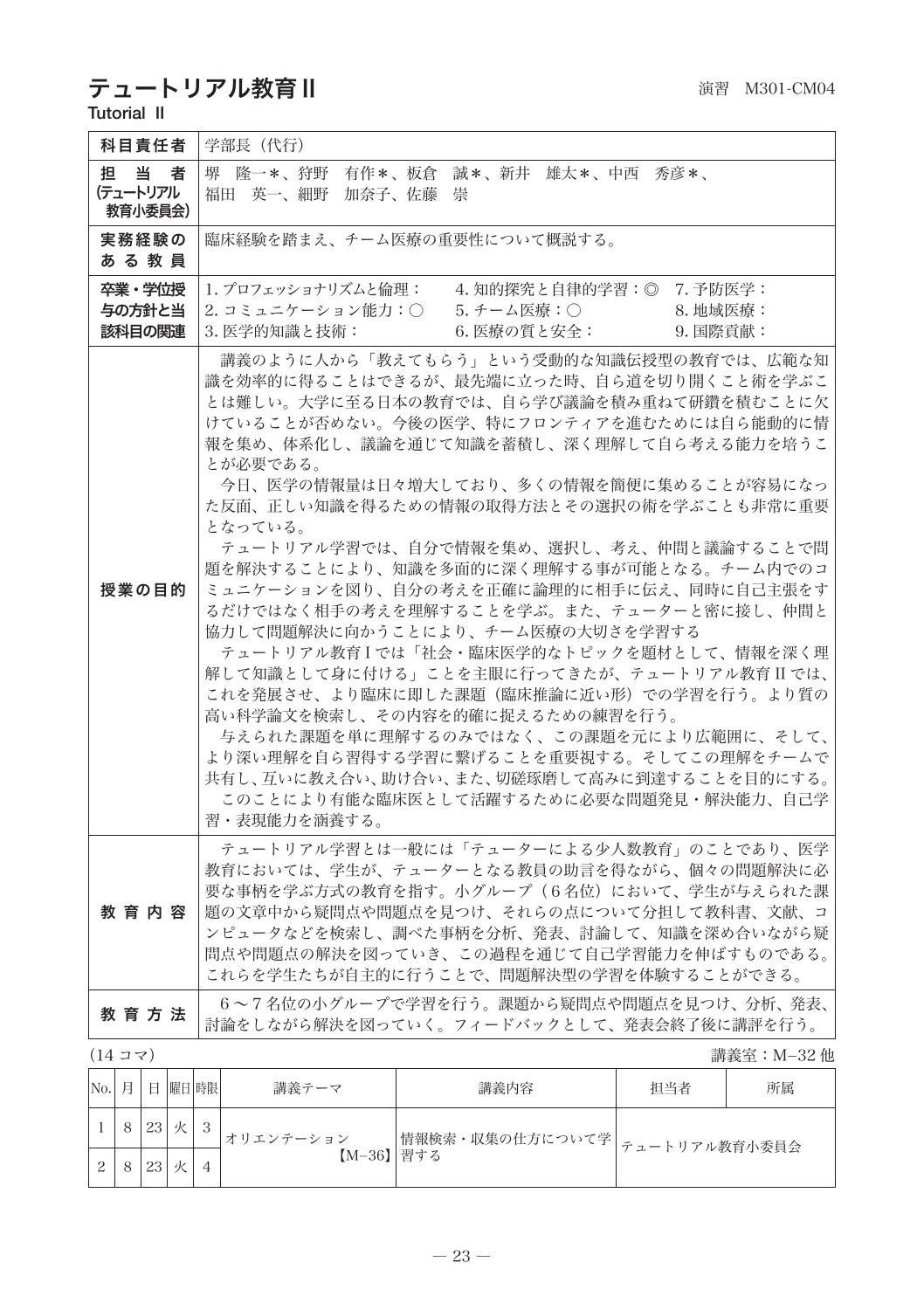| 3               | 8                                                                                                                                                                                                                                                                                                                                                            | 30 <sup>1</sup> | 火 | -3             | テュートリアル学習           | 小グループに分かれ、各テーマに<br>各担当者                                                      |               |  |
|-----------------|--------------------------------------------------------------------------------------------------------------------------------------------------------------------------------------------------------------------------------------------------------------------------------------------------------------------------------------------------------------|-----------------|---|----------------|---------------------|------------------------------------------------------------------------------|---------------|--|
| 4               | 8                                                                                                                                                                                                                                                                                                                                                            | 30 <sup>1</sup> | 火 | 4              |                     | ついて学習する                                                                      |               |  |
| 5               | 9                                                                                                                                                                                                                                                                                                                                                            | 6               | 火 | 3              | テュートリアル学習           | 小グループに分かれ、各テーマに                                                              | 各担当者          |  |
| 6               | 9                                                                                                                                                                                                                                                                                                                                                            | 6               | 火 | 4              |                     | ついて学習する                                                                      |               |  |
| $\overline{7}$  | 9                                                                                                                                                                                                                                                                                                                                                            | 13 <sup>1</sup> | 火 | 3              | テュートリアル学習           | 小グループに分かれ、各テーマに                                                              | 各担当者          |  |
| 8               | 9                                                                                                                                                                                                                                                                                                                                                            | 13              | 火 | $\overline{4}$ |                     | ついて学習する                                                                      |               |  |
| 9               | 9                                                                                                                                                                                                                                                                                                                                                            | 20              | 火 | 3              | テュートリアル学習           | 小グループに分かれ、各テーマに                                                              | 各担当者          |  |
| 10 <sup>1</sup> | 9                                                                                                                                                                                                                                                                                                                                                            | 20              | 火 | $\overline{4}$ |                     | ついて学習する                                                                      |               |  |
| 11              | 9                                                                                                                                                                                                                                                                                                                                                            | 27              | 火 | 3              | テュートリアル学習           | 小グループに分かれ、各テーマに                                                              | 各担当者          |  |
| 2               | 9                                                                                                                                                                                                                                                                                                                                                            | 27              | 火 | $\overline{4}$ |                     | ついて学習する                                                                      |               |  |
|                 | 13 10                                                                                                                                                                                                                                                                                                                                                        | $\overline{4}$  | 火 | 3              | テュートリアル発表会          | ローテーションでグループごとに                                                              | テュートリアル教育小委員会 |  |
|                 |                                                                                                                                                                                                                                                                                                                                                              | 14 10 4         | 火 | $\overline{4}$ | 【M-32, 36, 37】 発表する |                                                                              |               |  |
|                 | 予習:図書館等を利用し、情報収集方法・文献検索・インターネット検索等を体験してお<br>くこと。(30分程度)<br>準 備 学 習<br>復習:学習過程や考察を学習ノートにまとめ、単に資料のコピーだけの記録にならないよ<br>(予習・復習)<br>うにすること。<br>オリエンテーションで配布する評価のルーブリックを読んでおくこと。(30分程度)                                                                                                                                                                              |                 |   |                |                     |                                                                              |               |  |
|                 | 1)問題点、疑問点の抽出ができる。<br>2)問題解決のための適切な情報調査ができる。<br>3) 自分の意見を要領よく相手に伝えることができる。<br>4)相手の意見を理解し受領することができる。<br>5)建設的な討論により自分の主張と相手の意見との相違を認識し、すり合わせができる。<br>6) 自己学習と討論を通じて、問題点の深い理解ができる。<br>到達目標<br>7) 調査した情報と自分の考えを整理して、問題解決ができる。<br>8)発表を通じて、情報や考えを十分に伝達できる。<br>9) 医学・医療に必要な記述・数値・情報を正しく読みとり理解して活用するための基礎<br>知識を習得できる。<br>10)テュートリアルⅠで行う課題と異なり、より臨床に即した課題への対応ができる。 |                 |   |                |                     |                                                                              |               |  |
|                 |                                                                                                                                                                                                                                                                                                                                                              | 評 価 基 準         |   |                |                     | ノートおよびテューター評価 90%、その他の提出物や発表会 10% で評価する。オリエ<br>ンテーションで配布する評価のルーブリックを読んでおくこと。 |               |  |
|                 | 学習ノートを中心とした評価が基準に達しない場合、再試験としてレポートの提出を求める。<br>÷.<br>$\sigma$<br>他<br>注意事項                                                                                                                                                                                                                                                                                    |                 |   |                |                     |                                                                              |               |  |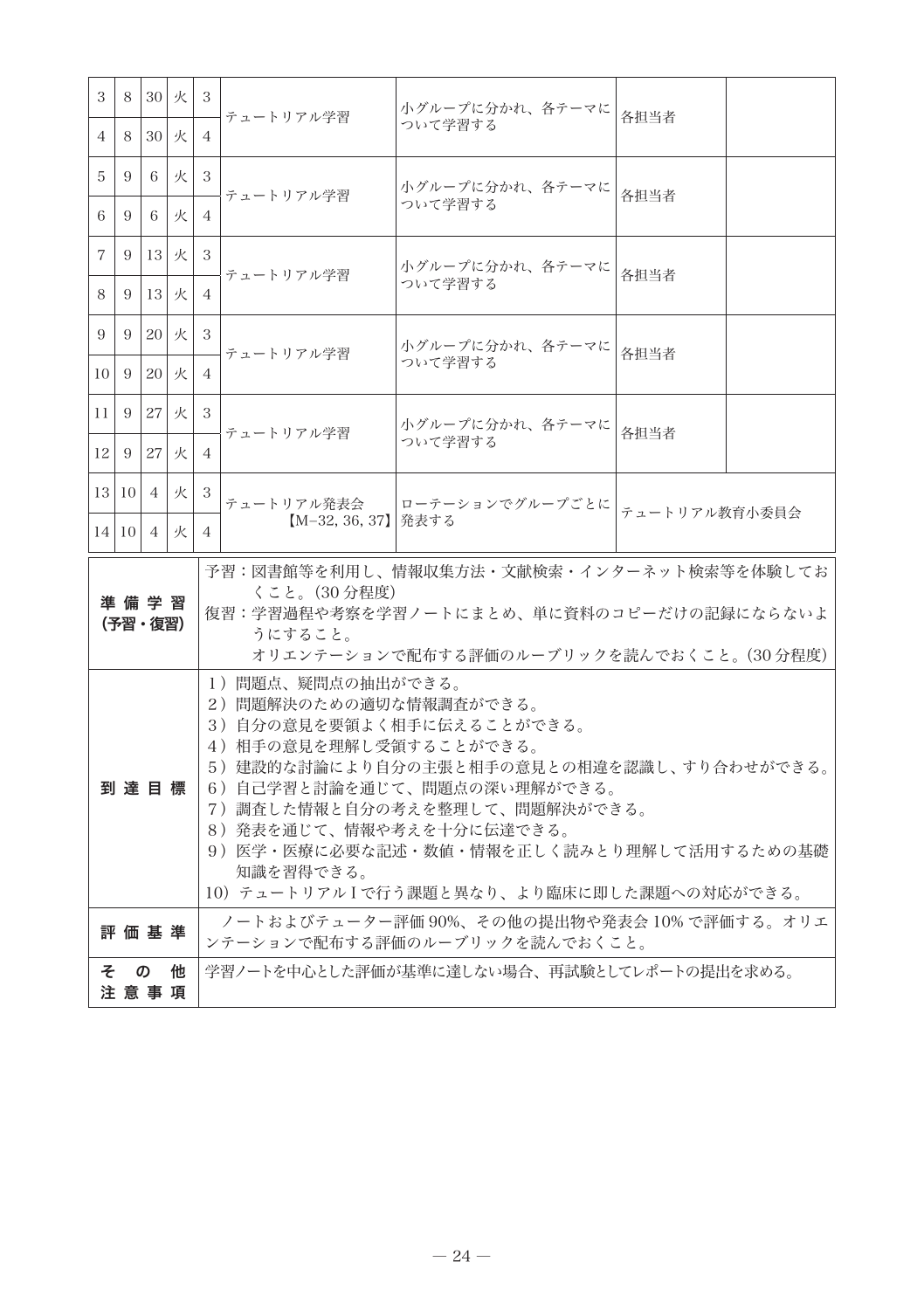### 医療安全・管理学 講義 M301-SM06

|                                    |  | Patient Safety and Healthcare Administration |
|------------------------------------|--|----------------------------------------------|
| المتمدان والتماسي والمستوقف المسار |  |                                              |

| 科目責任者                      | 内山<br>勝文                                                                                                                                                                                                                                                             |
|----------------------------|----------------------------------------------------------------------------------------------------------------------------------------------------------------------------------------------------------------------------------------------------------------------|
| 当<br>者<br>担                | 寿*・荒井 有美(兼)*・箱田 美知恵(兼)*・谷 幸一(兼)*<br>安藤<br>陽恵(兼)*・冨沢 淳(兼)*・坂倉 智子(兼)*・菊地 弘美(兼)*<br>長谷                                                                                                                                                                                  |
| 実務経験の<br>あ る 教 員           | 特定機能病院での臨床経験が豊富な医師が、医療の質の向上と医療安全の推進について、<br>コミュニケーションスキル、問題解決スキル、危険予知能力など、具体意的事例に基づい<br>て講義をする。チームステップスではファシリテーターとして医療の質・安全推進室員が<br>参加する。                                                                                                                            |
| 卒業・学位授<br>与の方針と当<br>該科目の関連 | 4. 知的探究と自律的学習:◎ 7. 予防医学:<br>1. プロフェッショナリズムと倫理:◎<br>2. コミュニケーション能力:◎<br>8. 地域医療:〇<br>5. チーム医療:◎<br>6. 医療の質と安全:◎    9. 国際貢献:<br>3. 医学的知識と技術:◎                                                                                                                          |
| 授業の目的                      | 医学原論、診療入門 (コミュニケーション)、チーム医療論で習得する内容を基礎に、ヒュー<br>マンエラーの特性から医療過誤の実熊、予防、事故後の問題解決、質の高い医療提供体制と<br>それを支える医療安全マネジメントまでの広い意味での医療管理学を教育の範囲とする。 医学<br>の習得段階に応じて各学年での講義とする。第3学年では医療の質と安全、リーダーシップ<br>やチーム医療など医療マネジメントの基礎について学ぶ                                                    |
| 教育内容                       | 医療安全や医療マネジメントは知識の伝授のみで身につけることはできない。コミュニ<br>ケーション、リーダーシップ、状況認識、意思決定など医療技術とは異なるスキルの涵養<br>が重要である。低学年において医療事故の原因としてヒューマンエラーの特性、医療崩壊<br>の経緯や社会的背景、さらにインシデントレポートの重要性について学んだうえで、学年<br>が上がり医学的知識が増えるのに合わせて、医療事故の事例研究、医療マネジメントに必<br>要な能力、ノンテクニカルスキルや自ら考え説明し解決する能力を涵養することを目指す。 |
| 教育方法                       | 1)知識を伝授する講義のみではなく、グループワークなどを通じて問題解決能力の習得を<br>図る。<br>②医療現場のシミュレーションを通じて、危険予知、院内安全対策の実態 (フェイルセーフ・<br>フールプルーフなど)を理解する。<br>③事例研究を通じて医療事故発生時の対応、 医療危機管理および原因分析手法を体得する。<br>④知識の伝授だけではなく、ケースメソッドを用いた教授法により討議を通じて考え、自<br>ら問題解決できる能力を養う。<br>次回の授業で、課題の中の特徴的な見解や誤解についてコメントする。  |

|                | 講義室:M−31・32 |    |                                         |                |                    |                                  |          |                                                                                      |
|----------------|-------------|----|-----------------------------------------|----------------|--------------------|----------------------------------|----------|--------------------------------------------------------------------------------------|
| No.            | 月           | Ħ  |                                         |                | 講義テーマ              | 講義内容                             | 担当者      | 所属                                                                                   |
|                |             |    |                                         |                | 医療安全の基本 1          | 医療安全とヒューマンエラー                    | 勝文<br>内山 | 医療安全・管理学                                                                             |
| 2              |             |    |                                         |                | 医療安全の基本2           | インシデントレポート                       | 勝文<br>内山 | 医療安全・管理学                                                                             |
| 3              | 5           | 27 | 金                                       | 3              | 医療安全とは             | 医療安全の基礎                          | 勝文<br>内山 | 医療安全・管理学                                                                             |
| 4              | 5           | 27 | 金                                       | 4              | 医療事故               | 医療事故・医療事故調査制度                    | 勝文<br>内山 | 医療安全・管理学                                                                             |
| 5              | 6           | 3  | 金                                       | 3              | ノンテクニカルスキル(1)      | 医療安全に必要なスキルを体験する<br>(KYT)        | 勝文<br>内山 | 医療安全・管理学                                                                             |
| 6              | 6           | 3  | 金                                       | $\overline{4}$ | ノンテクニカルスキル(2)      | 医療安全に必要なスキルを体験する<br>(ノンテクニカルスキル) | 勝文<br>内山 | 医療安全・管理学                                                                             |
| $\overline{7}$ | 6           | 10 | 金                                       | 3              | コミュニケーション          | $F - \Delta$ STEPPS              |          | 医療安全・管理学<br>医療の質・安全推進室                                                               |
| 8              | 6           | 10 | 金                                       | $\overline{4}$ | コミュニケーション          | チーム STEPPS                       | 菊地弘美     | 医療安全・管理学<br>医療の質・安全推進室                                                               |
|                |             |    | $(6/8 \nightharpoonup \nightharpoonup)$ |                | 第1年次で実施<br>第1年次で実施 | 曜日 時限                            |          | 内山勝文・安藤 寿<br>荒井有美・箱田美知恵<br>冨沢 淳・坂倉智子<br>菊地弘美<br>内山勝文・安藤 寿<br>荒井有美・箱田美知恵<br>冨沢 淳・坂倉智子 |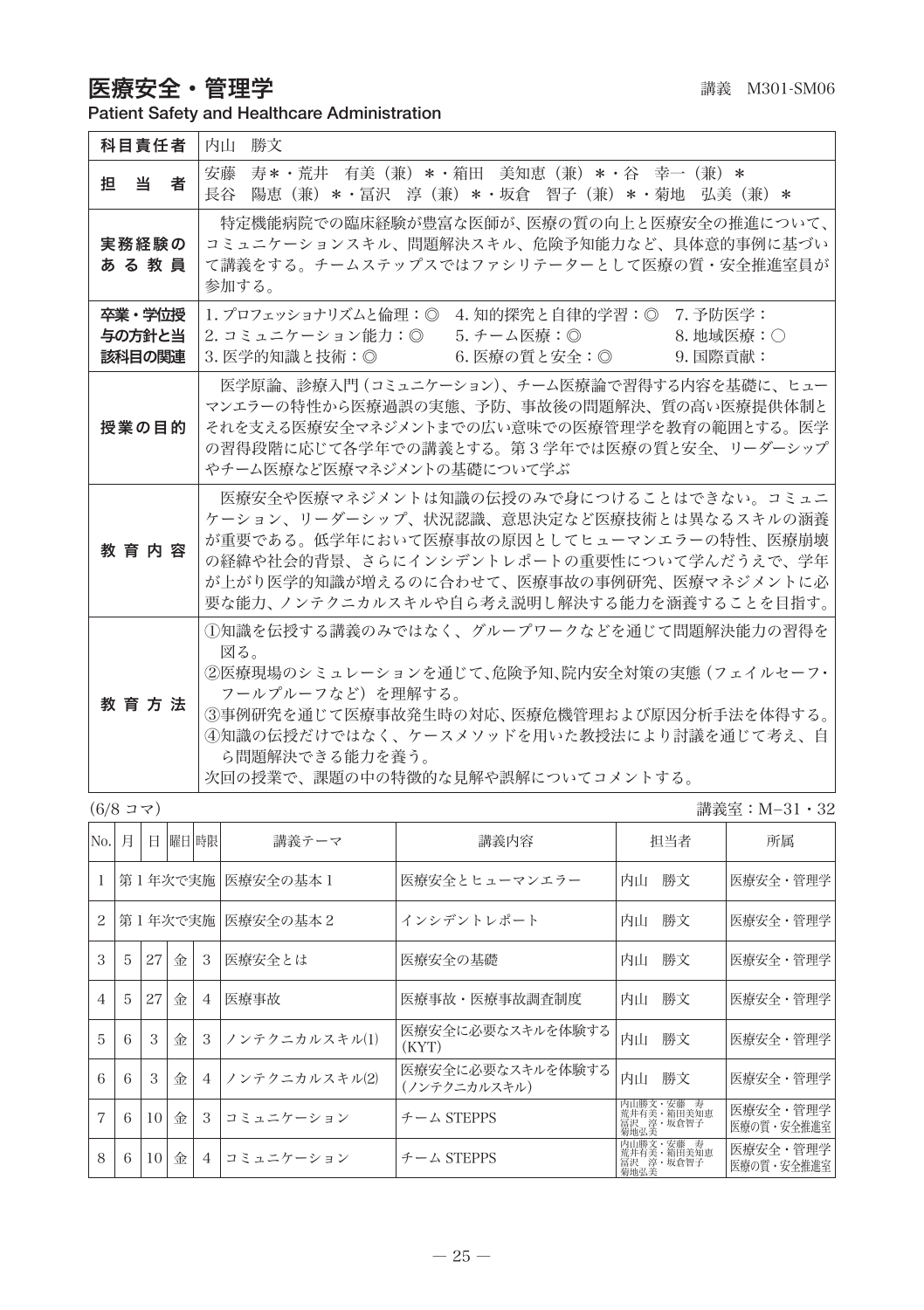| 準備学習            | 予習・復習あわせて1コマ当たり2時間の準備学習を要する。                                                                                                                                                                                                                                                                                                                                                                                                                                                                                                          |
|-----------------|---------------------------------------------------------------------------------------------------------------------------------------------------------------------------------------------------------------------------------------------------------------------------------------------------------------------------------------------------------------------------------------------------------------------------------------------------------------------------------------------------------------------------------------|
| (予習・復習)         | ケースメソッドを行う授業については事例の予習が必要なこともある。                                                                                                                                                                                                                                                                                                                                                                                                                                                                                                      |
| 参考図書            | ①医療におけるヒューマンエラー 河野 龍太郎 医学書院<br>②医療・介護問題を読み解く 池上直己(日経文庫)<br>③ MBA 流ケースメソッドで学ぶ医療経営学入門 渋谷明隆(日経 BP)<br>④ MBA 流ケースメソッドで学ぶ医療経営学入門 Ⅱ 渋谷明隆 (日経 BP)<br>⑤医療安全ことはじめ 中島和江、児玉安司(編)医学書院<br>⑥医療経営フレームワーク入門 渋谷明隆(日経 BP)<br>⑦医療安全多職種でつくる患者安全をめざして、山内豊明、荒井有美:南江堂、2015<br>⑧今日からのリスクマネジメント実践講座 鮎澤純子 看護学雑誌 63、 医学書院、 587.1999<br>(9)WHO患者安全カリキュラムガイド多職種版 2011、東京医科大学<br>⑩患者安全、CharlesVincent:篠原出版新社、2015<br>10 Safety-1 & Safety-2-安全マネジメントの過去と未来、エリックホルナゲル:2015<br>⑫知識創造企業、野中郁次郎、竹内弘高:東洋経済新聞社、2016<br><b>13組織事故一起こるべくして起こる事故からの脱出、ジェームズリーズン、日科技連、1999</b> |
| 到達目標            | ①医療行為による害を被る患者が相当数存在することを示すエビデンスから患者安全の重<br>要性を説明できる。<br>2ヒューマンエラーの概略を述べることができる。<br>3医療事故の原因を列挙できる。<br>4)医療事故とヒューマンエラーの関連を説明できる。<br>55医療事故の分析におけるシステムズアプローチの重要性を説明できる。<br>66医療事故の予防における良好なコミュニケーションとチーム医療の重要性を説明できる。<br>(7)医療事故後の対応や危機管理について説明できる。<br>8医療の質を評価する指標を列挙できる。<br><b>⑨安全で質の高い医療を効率的に提供するための自己および医療組織のマネジメントにつ</b><br>いて説明できる。<br>10チーム医療におけるリーダーシップ、フォロワーシップの重要性について理解し適切に<br>行動できる。                                                                                                                                       |
| 評価基準            | 授業中の発言(20%)、レポート(医療事故の事例を供覧し問題点を探るなど)の提出<br>(30%)、筆記試験 (50%)                                                                                                                                                                                                                                                                                                                                                                                                                                                                          |
| その<br>他<br>注意事項 | • 2 コマのみ配当の1学年において1コマ以上欠席の場合は、追加レポートを課し、合否<br>を決める場合がある。<br>・3学年の定期試験で行われる筆記試験の受験資格については、総コマ数(6コマ)の2<br>コマ以上欠席した場合は受験資格を与えない。<br>・3学年で総コマ数(6 コマ)の2コマ以上欠席した場合は、追加レポートを課し、合否<br>を決める場合がある。                                                                                                                                                                                                                                                                                                                                              |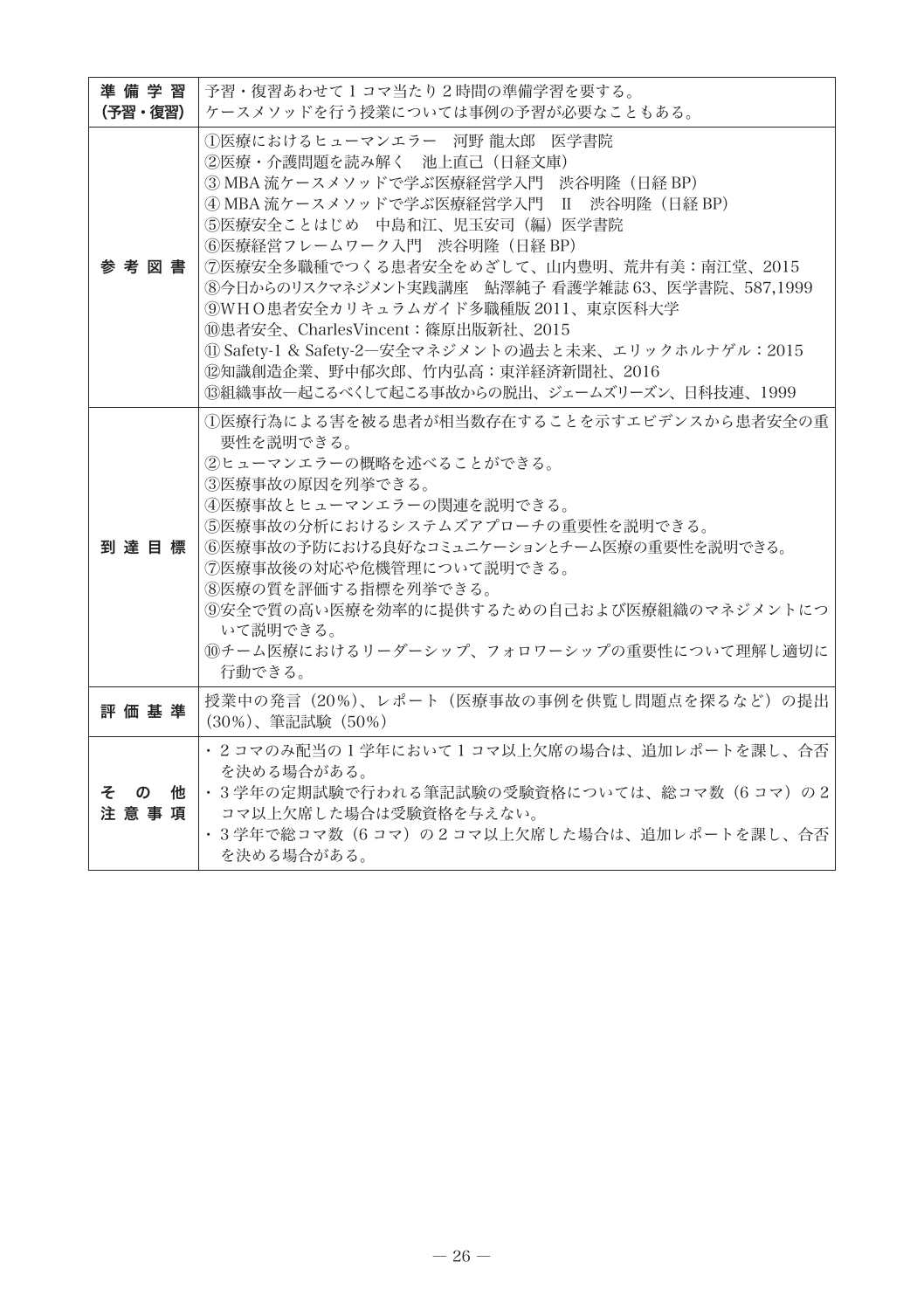### 医字研究人門Ⅱ  $^{12}$  in the contraction of the contraction of the contraction of the contraction of the contraction of the contraction of the contraction of the contraction of the contraction of the contraction of the contract Fundamentals of Medical Research Course II

| 科目責任者                      | 教育委員長                                                                                                                                                                                                                                                                        |
|----------------------------|------------------------------------------------------------------------------------------------------------------------------------------------------------------------------------------------------------------------------------------------------------------------------|
| 当<br>担<br>者                | 各教育研究単位より選出                                                                                                                                                                                                                                                                  |
| 卒業・学位授<br>与の方針と当<br>該科目の関連 | 1. プロフェッショナリズムと倫理: ◎ 4. 知的探究と自律的学習: ◎ 7. 予防医学: ◎<br>2. コミュニケーション能力:◎ 5. チーム医療:○<br>8. 地域医療:〇<br>3. 医学的知識と技術:◎<br>6. 医療の質と安全:○    9. 国際貢献:                                                                                                                                    |
| 授業の目的                      | 医学研究入門Ⅰで得た知識をもとに、研究の実際を知り、実践への足がかりを考える。                                                                                                                                                                                                                                      |
| 教育内容                       | 各教育研究単位において、研究室やそれに準じる施設に所属し、研究の実際を知る。<br>オリエンテーションの後、4 週間の日程の中で、各教育研究単位の方針に従い、研究に<br>従事する。<br>研究内容の例として、各教育研究単位で行っている研究の一部を行う、学生が疑問に考<br>えていることに関し、文献を調べ、研究デザインを考える(可能であれば実際に実験を行<br>う)、各教育研究単位で持っている過去のデータから考察を行う、特定の実験手技・臨床<br>手技の修得、症例・疾病の統計的検討などを行う。                    |
| 教育方法                       | 配属された各教育研究単位の課題に沿って、研究(実験、検索)を行う。<br>日々の研究活動において、随時指導教員から指導(フィードバック)を受ける。<br>また、最終日の発表会に向けてのスライド作成時には、指導教員から研究結果をまとめ<br>方(フィードバック)、発表の仕方を学ぶ。                                                                                                                                 |
| 準備学習<br>(予習・復習)            | 1)研究を行うにあたり、学生は以下の講習を受けることを義務付ける。<br>①臨床研究における倫理その他の知識に関する講習<br>(2)動物実験における倫理その他の知識に関する講習<br>(3)遺伝子組み換えにおける倫理その他の知識に関する講習<br>(医学研究入門Iにおいて受講済み。欠席の学生は学内の講習会を受講すること)<br>2) 各教育研究単位において指示された準備学習、必要に応じてワクチン接種などを行う。<br>3) 配属された各教育研究単位の課題に沿って、予習 (30~60分)、復習 (30~60分)<br>を必ず行う。 |
| 参考図書                       | 各教育研究単位において指示されたもの                                                                                                                                                                                                                                                           |
| 到達目標                       | 1) 医師として、医学が研究に基づいて成立していることを認識できる。<br>2)医学研究の実際に触れ、医学を学ぶ姿勢を振り返ることができる。<br>3) 教員、研究指導者とコミュニケーションを取ることができる。<br>4)代表的(基本的)な科学論文を読み、内容について議論できる。<br>5) 必要なデータ収集の方法を考え、実践することができる。<br>6) 得られたデータを解析し、その意義を考えることができる。<br>7) 得られた結果をまとめ、発表することができる。<br>*5)~7)は各研究室(研究内容)による。        |
| 評 価 基 準                    | 実習の様子は実習態度・ポートフォリオ(50%)で、プロダクトは発表会(50%)で総合<br>的に評価する。<br><発表会について><br>研究期間の最後に発表会を行う。日時、発表方法については、別途指定する。<br>昨年度:研究内容を示したスライドを作成し、学生は持ち時間内で発表を行い、質疑応<br>答を行う。他の班の発表を聞き、評価・コメントを Web で入力する。<br>場所:講義室(複数)                                                                     |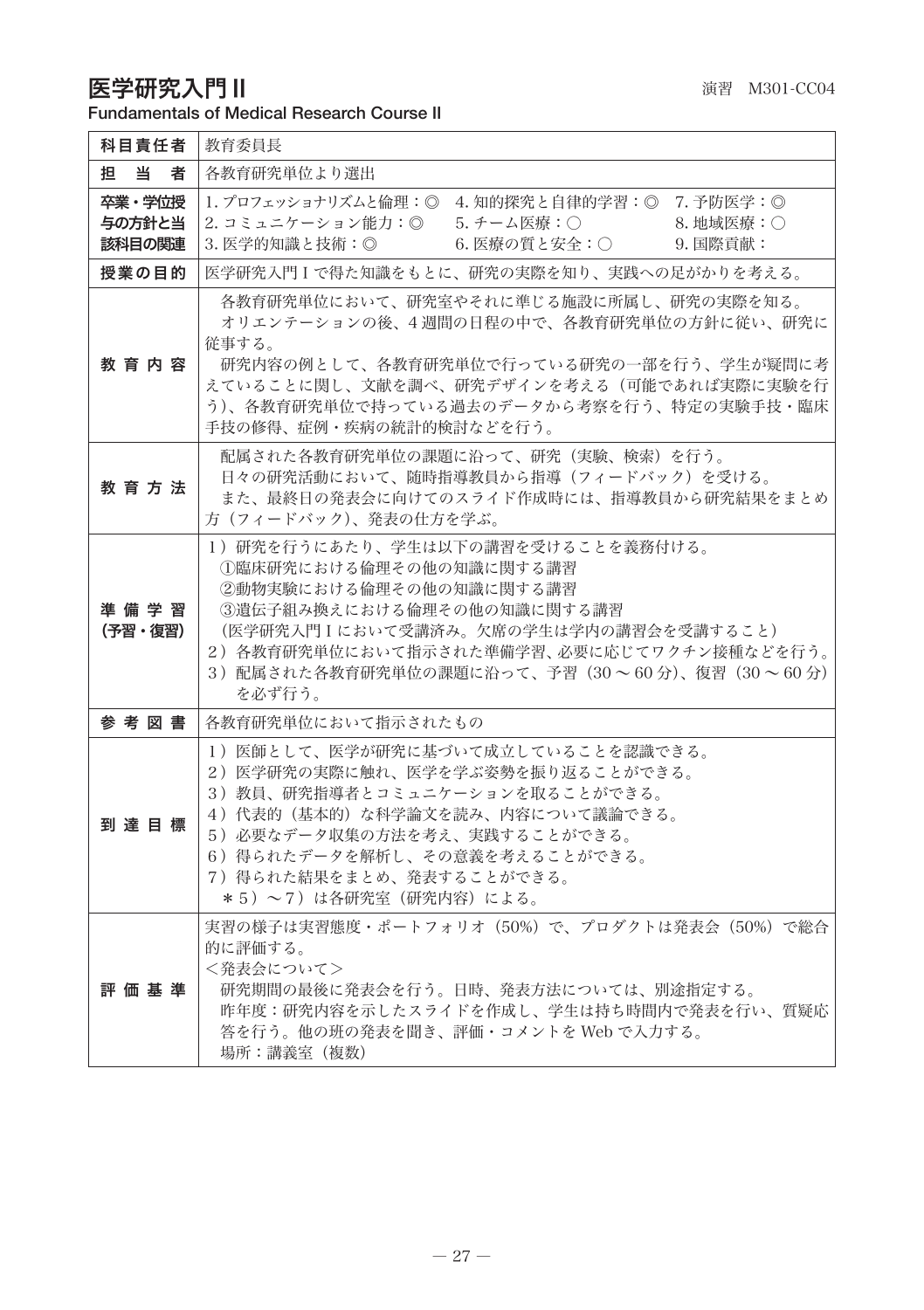| その<br>他<br>注意事項 | 1)医学研究入門Ⅱの期間は、平日は基本的にずっと授業日であると認識すべきこと。<br>2)いつ実験や指導が入ってもいいよう、基本あけておくべきこと。<br>3)指導教員の勤務や出張により、指導日時が変則的になる場合があること。<br>4) 学生証による一律の出席確認をしていないのは3) の理由があるからであり、指導の<br>ない平日が「休日」という意味でないこと。<br>5)実施期間中の旅行計画を立てる場合は、土日休日に限定すること。<br>6)期間中、私用により止むを得ず登校できない日については、事情を添えて指導教員に<br>相談し、許可を得ること(理由によっては許可されない場合もある)。<br>7)期間中、正当な事由で欠席した場合は、通常の授業と同じ手続きを踏むこと。<br>8)実習に参加する学生は、個人情報保護、守秘義務などに関する誓約書を読み、署名す<br>ること。<br>9)各研究単位において必要な事前準備に関し、あらかじめ担当教員と打ち合わせをする<br>こと。 |
|-----------------|-------------------------------------------------------------------------------------------------------------------------------------------------------------------------------------------------------------------------------------------------------------------------------------------------------------------------------------------------------------------------------------------------------------------------------------------------------------|
|                 | 10) 初日のガイダンスには全員出席すること。<br>11)期間前に研究を定期的に開始、実施することも可能である。その際には、実施期間中                                                                                                                                                                                                                                                                                                                                                                                        |
|                 | と同程度以上の研究時間を設けること。<br>12) 最終日の発表会は全員スーツを着用すること。                                                                                                                                                                                                                                                                                                                                                                                                             |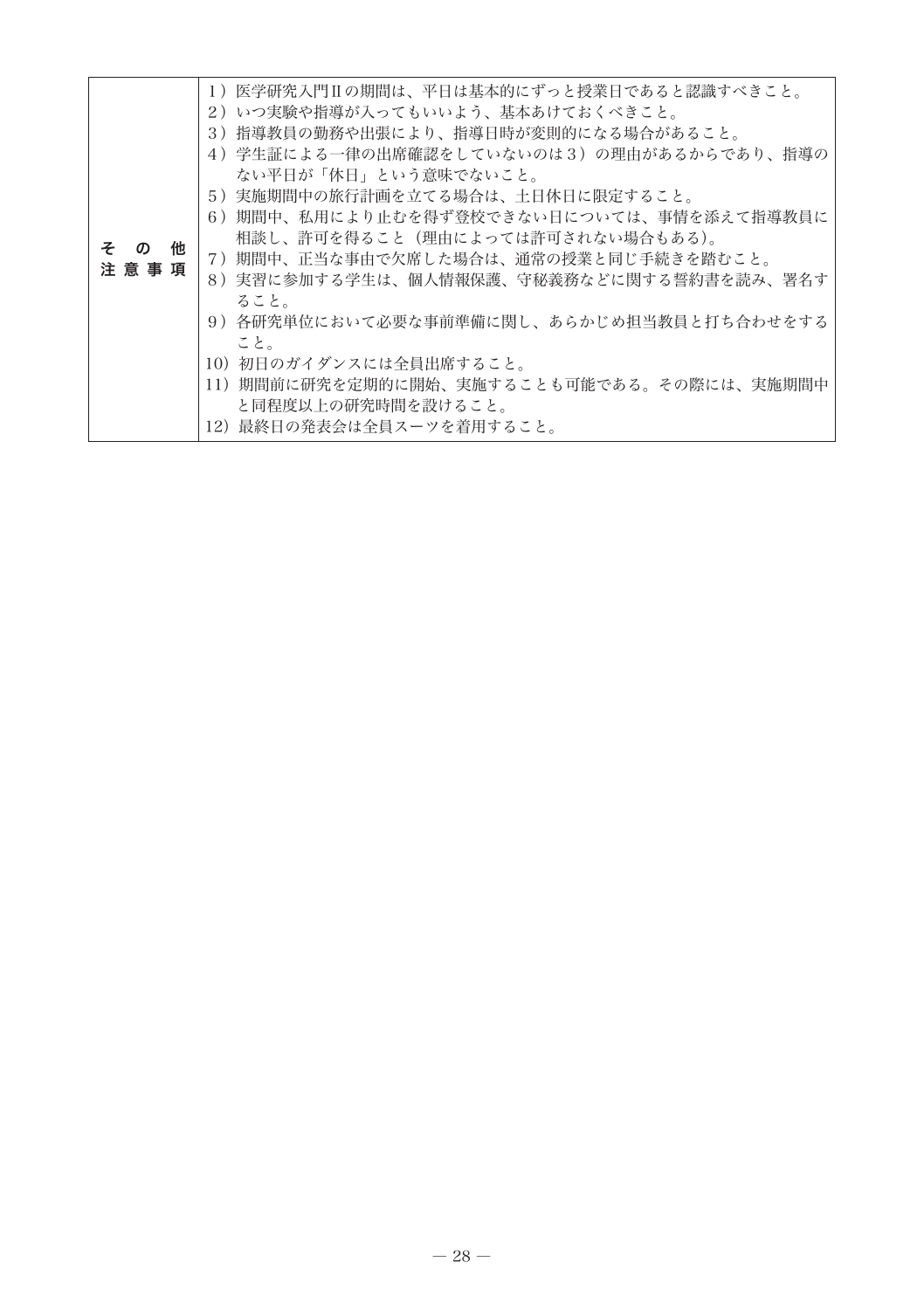# 感染症·免疫系診断·治療学 みんじょう まんじゅう 講義 M301-OS18

Diagnostics and Therapeutics for Infection and Immunity System

| 科目責任者                      | 山岡<br>邦宏                                                                                                                                                                                                                                             |
|----------------------------|------------------------------------------------------------------------------------------------------------------------------------------------------------------------------------------------------------------------------------------------------|
| 担当者                        | 山岡<br>邦宏*・林 俊治*・奥 健志*・田中 住明*・有沼 良幸*・和田 達彦*<br>東野<br>俊洋*・高山 陽子*・一戸 昌明*・狩野 繁之(非)*・松枝 佑*<br>知樹<br>田中                                                                                                                                                    |
| 実務経験の<br>あ る 教 員           | 山岡<br>- 邦宏:臨床経験を踏まえ、学生がこれまで学んだ基礎知識を診断学・治療学へ結び<br>つけて理解できるように感染症・免疫疾患の診療を概説する。                                                                                                                                                                        |
| 卒業・学位授<br>与の方針と当<br>該科目の関連 | 1. プロフェッショナリズムと倫理:◎ 4. 知的探究と自律的学習:◎ 7. 予防医学:○<br>2. コミュニケーション能力:◎  5. チーム医療:◎      8. 地域医療:○<br>3. 医学的知識と技術:◎     6. 医療の質と安全:○    9. 国際貢献:○                                                                                                          |
| 授業の目的                      | これまで基礎医学で習得した知識を診断学・治療学へ展開することを目的とする。本科<br>目では、膠原病、アレルギー、感染症、免疫不全を扱う。膠原病・アレルギーと感染症・<br>免疫不全は、同じ免疫機構の2つの異なる側面を反映した現象である。すなわち、免疫学<br>総論・実習、微生物学総論・実習で修得した基礎知識を用いて疾患の病熊・症候を理解し、<br>その理解を診断学・治療学へ結びつけることを目的とする。また、現在行われている実際<br>の診療を紹介し、実地診療の現状や問題点に触れる。 |
| 教 音 内 容                    | 膠原病と類縁疾患、感染症、アレルギー、免疫不全の4つ部門に分けてそれぞれ下記の<br>内容で講義を行う。<br>・病型分類<br>• 病歴・特異的症候<br>• 検査・病理所見<br>• 診断の進め方<br>・治療<br>・合併症<br>• 実地診療の紹介                                                                                                                     |
| 教 育 方 法                    | プリントや印刷パワーポイントスライドをシラバスとして配布、必要に応じて臨床的症<br>候や病理所見はパワーポイントスライドを供覧する。                                                                                                                                                                                  |

(26 コマ) 講義室:M−31・32

| No.            | 月 |    |   | 日曜日時限          | 講義テーマ  | 講義内容                       | 担当者      | 所属            |
|----------------|---|----|---|----------------|--------|----------------------------|----------|---------------|
|                | 6 | 14 | 火 | 1              | 感染症(1) | 感染症の診断の進め方                 | 達彦<br>和田 | 膠原病.<br>感染内科学 |
| 2              | 6 | 14 | 火 | 2              | 感染症(2) | ウイルス感染症(1)                 | 達彦<br>和田 | 膠原病・<br>感染内科学 |
| 3              | 6 | 15 | 水 | 3              | 膠原病(1) | SLE 及び関連疾患の病態・症状・<br>治療(1) | 有沼<br>良幸 | 膠原病・<br>感染内科学 |
| $\overline{4}$ | 6 | 15 | 水 | $\overline{4}$ | 膠原病(2) | SLE 及び関連疾患の病態・症状·<br>治療(2) | 有沼<br>良幸 | 膠原病・<br>感染内科学 |
| 5              | 6 | 17 | 金 | 3              | 膠原病(3) | 血管炎症候群の診断と治療(1)            | 健志<br>奥  | 膠原病・<br>感染内科学 |
| 6              | 6 | 17 | 金 | $\overline{4}$ | 膠原病(4) | 血管炎症候群の診断と治療(2)            | 奥<br>健志  | 膠原病・<br>感染内科学 |
| 7              | 6 | 20 | 月 | 3              | 膠原病(5) | 関節リウマチの疫学・病因・病熊            | 邦宏<br>山岡 | 膠原病・<br>感染内科学 |
| 8              | 6 | 20 | 月 | $\overline{4}$ | 膠原病(6) | 関節リウマチの治療の進歩               | 山岡<br>邦宏 | 膠原病・<br>感染内科学 |
| 9              | 6 | 21 | 火 | -1             | 膠原病(7) | ベーチェット病・結晶性関節炎の<br>臨床      | 東野<br>俊洋 | 総合診療医学        |
| 10             | 6 | 21 | 火 | 2              | 感染症(3) | 感染症診断におけるグラム染色             | 林<br>俊治  | 微生物学          |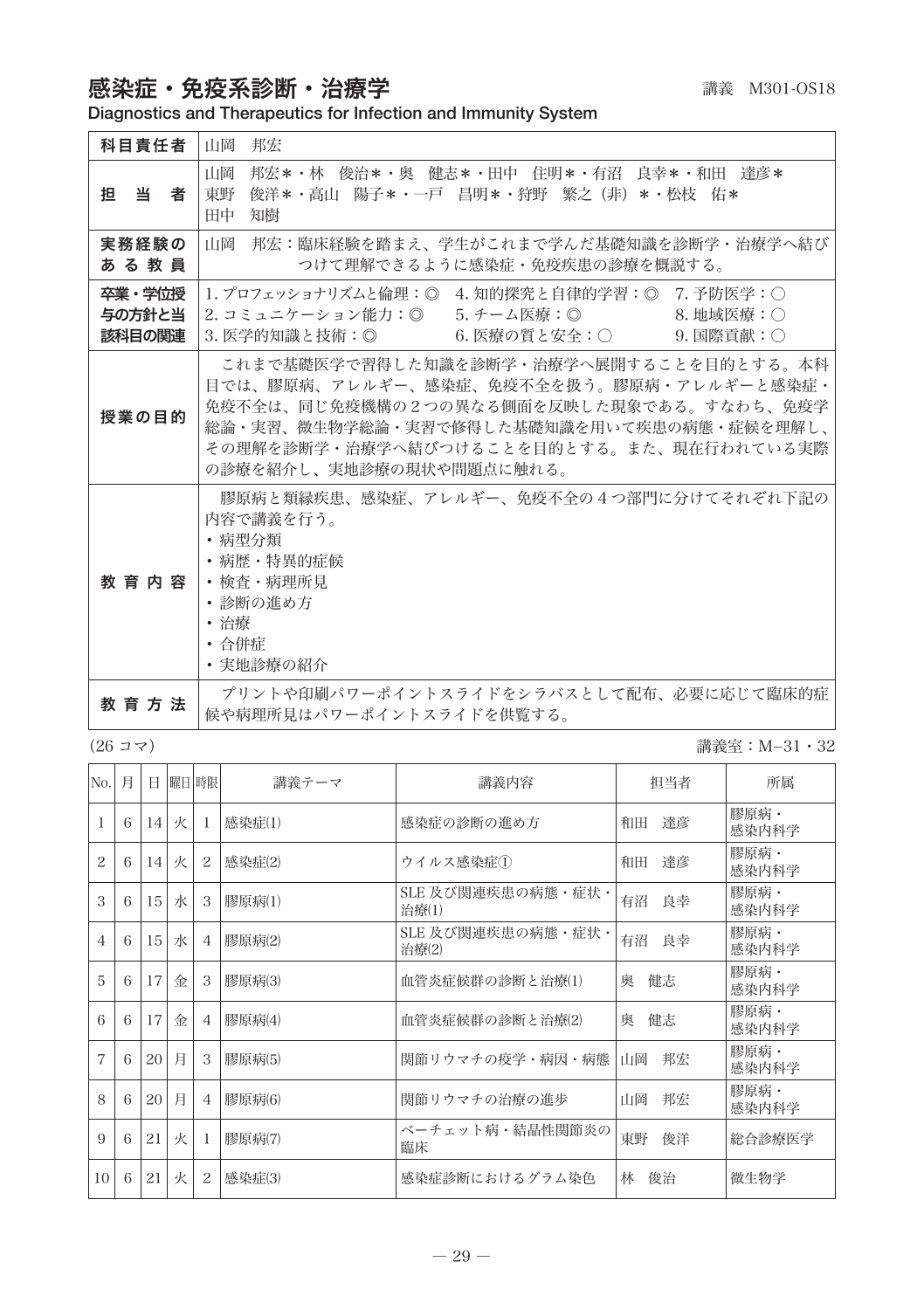| 11                                                                                                                                                                                                                                                                                                                                                                                                                                                                                                                                                                                                                                                                                                                                                | 6              | 22              | 水 | 3                       | アレルギー                | アレルギーの病態と分類                                                                          | 有沼 良幸 | 膠原病·<br>感染内科学   |
|---------------------------------------------------------------------------------------------------------------------------------------------------------------------------------------------------------------------------------------------------------------------------------------------------------------------------------------------------------------------------------------------------------------------------------------------------------------------------------------------------------------------------------------------------------------------------------------------------------------------------------------------------------------------------------------------------------------------------------------------------|----------------|-----------------|---|-------------------------|----------------------|--------------------------------------------------------------------------------------|-------|-----------------|
| 12                                                                                                                                                                                                                                                                                                                                                                                                                                                                                                                                                                                                                                                                                                                                                | 6              | 22              | 水 | $\overline{4}$          | 感染症(4)               | 種々の感染症の病理学的特色                                                                        | 一戸 昌明 | 病理学             |
| 13                                                                                                                                                                                                                                                                                                                                                                                                                                                                                                                                                                                                                                                                                                                                                | 6              | 23              | 木 | 1                       | 感染症(5)               | 多剤耐性菌の特徴                                                                             | 高山 陽子 | 新世紀医療<br>開発センター |
| 14                                                                                                                                                                                                                                                                                                                                                                                                                                                                                                                                                                                                                                                                                                                                                | 6              | 23              | 木 | $\mathbf{2}$            | 感染症(6)               | 抗菌薬適正使用                                                                              | 高山 陽子 | 新世紀医療<br>開発センター |
| 15                                                                                                                                                                                                                                                                                                                                                                                                                                                                                                                                                                                                                                                                                                                                                | 6              | 24              | 金 | 1                       | 膠原病(8)               | 血清反応陰性関節炎                                                                            | 松枝 佑  | 膠原病·<br>感染内科学   |
| 16                                                                                                                                                                                                                                                                                                                                                                                                                                                                                                                                                                                                                                                                                                                                                | 6              | 24              | 金 | $\overline{\mathbf{c}}$ | 膠原病(9)               | 多発筋炎・皮膚筋炎の臨床                                                                         | 松枝 佑  | 膠原病·<br>感染内科学   |
| 17                                                                                                                                                                                                                                                                                                                                                                                                                                                                                                                                                                                                                                                                                                                                                | 6              | 24              | 金 | 3                       | 感染症(7)               | ウイルス感染症(2)                                                                           | 田中 知樹 | 膠原病·<br>感染内科学   |
| 18                                                                                                                                                                                                                                                                                                                                                                                                                                                                                                                                                                                                                                                                                                                                                | 6              | 24              | 金 | $\overline{4}$          | 感染症(8)               | 真菌感染症の診断と治療                                                                          | 田中 知樹 | 膠原病·<br>感染内科学   |
| 19                                                                                                                                                                                                                                                                                                                                                                                                                                                                                                                                                                                                                                                                                                                                                | 6              | 27              | 月 | 1                       | 感染症(9)               | 後天性免疫不全症とその合併症                                                                       | 和田 達彦 | 膠原病・<br>感染内科学   |
| 20                                                                                                                                                                                                                                                                                                                                                                                                                                                                                                                                                                                                                                                                                                                                                | 6              | 27              | 月 | 2                       | 感染症(10)              | クラミジア・マイコプラズマ・リ<br>ケッチア・スピロヘータ感染症                                                    | 和田 達彦 | 膠原病·<br>感染内科学   |
| 21                                                                                                                                                                                                                                                                                                                                                                                                                                                                                                                                                                                                                                                                                                                                                | 6              | 29              | 水 | 3                       | 免疫不全                 | 医療関連感染対策                                                                             | 高山 陽子 | 新世紀医療<br>開発センター |
| 22                                                                                                                                                                                                                                                                                                                                                                                                                                                                                                                                                                                                                                                                                                                                                | $\overline{7}$ | 1               | 金 | 1                       | 感染症(11)              | 細菌感染症と敗血症について                                                                        | 松枝 佑  | 膠原病·<br>感染内科学   |
| 23                                                                                                                                                                                                                                                                                                                                                                                                                                                                                                                                                                                                                                                                                                                                                | $\overline{7}$ | 1               | 金 | 3                       | 膠原病(10)              | 膠原病の免疫検査・シェーグレン<br>症候群・抗リン脂質抗体症候群                                                    | 奥 健志  | 膠原病·<br>感染内科学   |
| 24                                                                                                                                                                                                                                                                                                                                                                                                                                                                                                                                                                                                                                                                                                                                                | $\overline{7}$ | 1               | 金 | $\overline{4}$          | 感染症(12)              | 種々の寄生虫・マラリア感染症                                                                       | 狩野 繁之 | 非常勤講師           |
| 25                                                                                                                                                                                                                                                                                                                                                                                                                                                                                                                                                                                                                                                                                                                                                | $\overline{7}$ | 5               | 火 | 3                       | 膠原病(11)              | 強皮症の病態・症状・治療                                                                         | 田中 住明 | 膠原病・<br>感染内科学   |
| 26                                                                                                                                                                                                                                                                                                                                                                                                                                                                                                                                                                                                                                                                                                                                                | $\overline{7}$ | 5               | 火 | $\overline{4}$          | 膠原病(12)              | 混合性結合組織病・成人スチル病   田中 住明                                                              |       | 膠原病·<br>感染内科学   |
|                                                                                                                                                                                                                                                                                                                                                                                                                                                                                                                                                                                                                                                                                                                                                   |                | 準備学習<br>(予習・復習) |   |                         | 予習・復習にそれぞれ1時間をあてること。 | 予習:第2学年の免疫学総論・実習、微生物学総論・実習、寄生虫学総論・実習の復習をする。<br>復習:各授業で書き込んだシラバスを用いて復習を行いながら不明点を整理する。 |       |                 |
| (1) 教科書<br>『リウマチ・膠原病診療ハイグレード リウマチ・膠原病の合併症や諸問題を解く』<br>山岡 邦宏ら編集(文光堂・2016年)<br>『新臨床内科学』第10版 矢崎義雄監修(医学書院、2020年)<br>『シュロスバーグの臨床感染症学』David Schlossberg 著, 岩田健太郎訳(メディカ<br>ルサイエンスインターナショナル、2018年)<br>学生参考図書<br>(2)<br>『ハリソン内科書』原書 18 版 福井次矢・黒川清 監修(広川書店、2013 年)<br>『レジデントのための感染症診療マニュアル』第4版 青木眞著(医学書院、2020年)<br>参 考 図 書<br>『コンパクト 臨床アレルギー学』宮本昭正 監修(南光堂、2000年)<br>『リウマチ病学テキスト』改訂第2版 日本リウマチ学会生涯教育委員会・日本リウ<br>マチ財団教育研修委員会 編集 (診断と治療社、2016年)<br>(3)<br>その他の参考図書<br>『Arthritis and Allied Conditions: A TEXT BOOK OF RHEUMATOLOGY』第 15 版<br>Koopman, WJ ed (Lippincott Williams & Wilkins, 2005年)<br><b>"Mandell, Douglas, &amp; Bennett's Principles &amp; Practice of Infectious Diseases</b><br>第9版 J.E.Bennett, R.Dolin & M.J.Blaser eds. (ELSEVIER、2019年) |                |                 |   |                         |                      |                                                                                      |       |                 |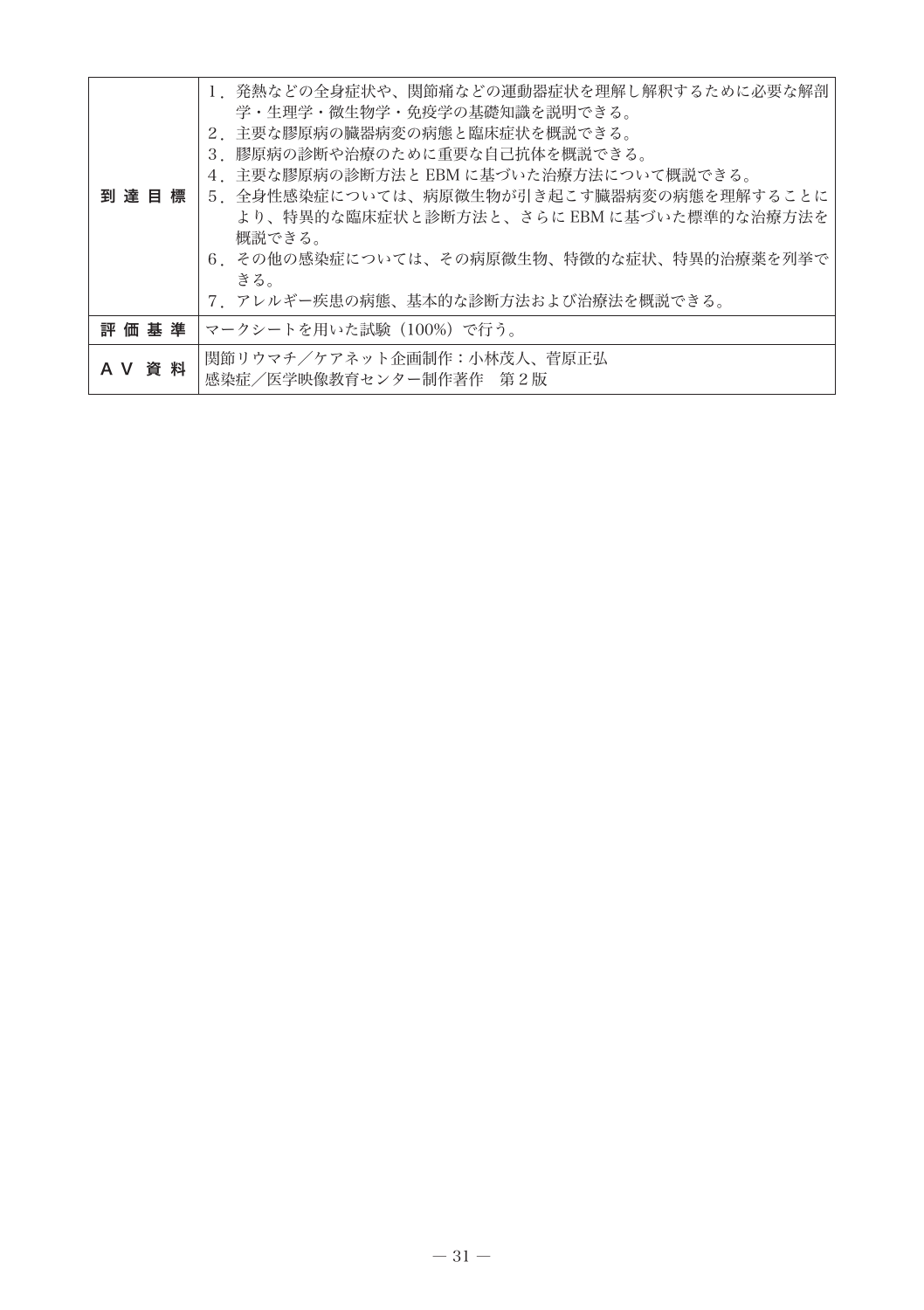# 循環器系診断·治療学 みずきょう まんじゅう まいきょう 講義 M301-OS18

Diagnostics and Therapeutics for Cardiovascular System

| 科目責任者                      | 潤哉<br>阿古                                                                                                                                                                                                                                                                                      |
|----------------------------|-----------------------------------------------------------------------------------------------------------------------------------------------------------------------------------------------------------------------------------------------------------------------------------------------|
| 11日 当り こうきょう<br>者          | 潤哉*・井上 優介*・鳥井 晋三*・宮地 鑑*・青山 直善*<br>阿古<br>平田<br> 陽一郎*・庭野  慎一*・北村  律*・小板橋  俊美*・下浜  孝郎*<br>健太郎*・田中 住明*・亀田 良*・深谷 英平*・南 尚賢*<br>目黒<br>俊輔*・美島 利昭*・福隅 正臣*・前川 恵美*・佐藤 伸洋*<br>石井<br>郡山<br>恵子*・東條 美奈子(兼)*・荻野 均(非)                                                                                          |
| 実務経験の<br>あ る 教 員           | 阿古 潤哉ほか:<br>臨床経験を踏まえ、循環器系疾患の病熊を理解するために必要な基礎的項目、すなわ<br>ち正常の調節機構とそこに生ずる病的な機転について概説する。                                                                                                                                                                                                           |
| 卒業・学位授<br>与の方針と当<br>該科目の関連 | 1.プロフェッショナリズムと倫理:  4.知的探究と自律的学習:○ 7.予防医学:<br>2. コミュニケーション能力: 5. チーム医療:○ 8. 地域医療:<br>3. 医学的知識と技術:◎     6. 医療の質と安全:     9. 国際貢献:                                                                                                                                                                |
| 授業の目的                      | 循環器系診断・治療学では、循環器系疾患の病熊を理解するために必要な基礎的項目、<br>すなわち正常の調節機構とそこに生ずる病的な機転について学習する。循環器系疾患の診<br>断のために必要な、臨床症候、身体所見、検査所見を学び、またそれらの情報の習得方法<br>について学ぶ。循環器系疾患の治療を理解するために必要な、身体の調節機構、病的反応、<br>それらに対する薬物・非薬物治療の作用についても学ぶ。                                                                                    |
| 教育内容                       | 1)虚血性心疾患、心不全、不整脈・伝導障害、脈管疾患などに分けて循環器系疾患の病<br>熊生理を理解する。<br>2)身体診察、心電図、心エコー図、レントゲン、各医学、各種負荷試験、心臓カテーテ<br>ル検査など心血管系の臨床的評価法を学ぶ。<br>3)不整脈・伝導障害、心筋虚血、動脈硬化、心不全、心筋症、心筋炎・心膜炎、高血圧、<br>大血管疾患・末梢血管疾患、脂質異常症など循環器系疾患の各論を学ぶ。<br>4)薬物治療、外科的治療、心血管インターベンション、ストラクチャルハートインター<br>ベンション、心臓リハビリテーションなど循環器系疾患の治療管理を学ぶ。 |
| <b>教 音 方 法</b>             | 追加教材・プリントを配布し、スライド及びビデオ等を用いて講義する。<br>得点の低い試験問題等の解説を Moodle に掲示する。                                                                                                                                                                                                                             |

(40 コマ) 講義室:M−31・32

| No.            | 月              | Ħ  |   | 曜日 時限          | 講義テーマ                      | 講義内容                     | 担当者       | 所属     |
|----------------|----------------|----|---|----------------|----------------------------|--------------------------|-----------|--------|
|                | $\overline{4}$ | 7  | 木 |                | 循環器疾患へのアプローチ<br>(循環器内科学概論) | 循環器内科学概論・心血管イベン<br>トとは   | 阿古<br>潤哉  | 循環器内科学 |
| $\mathfrak{D}$ | $\overline{4}$ | 8  | 金 | L              | 心時相と循環動熊                   | 循環器病の理解に必須な心時相と<br>循環動態  | 東條<br>美奈子 | 医療衛生学部 |
| 3              | 4              | 8  | 金 | 2              | 抗酸化・抗炎症と循環器疾患              | 循環器病の発症・進展にかかわる<br>メカニズム | 美奈子<br>東條 | 医療衛生学部 |
| $\overline{4}$ | $\overline{4}$ | 12 | 火 | 3              | 虚血性心疾患                     | 虚血性心疾患・狭心症               | 南<br>尚賢   | 循環器内科学 |
| 5              | 4              | 12 | 火 | $\overline{4}$ | 虚血性心疾患                     | 虚血性心疾患・心筋梗塞症             | 南<br>尚賢   | 循環器内科学 |
| 6              | $\overline{4}$ | 13 | 水 | $\mathfrak{D}$ | 心血管病におけるリスク<br>ファクターと生活習慣  | 動脈硬化のリスクについて学ぶ           | 亀田<br>良   | 循環器内科学 |
| 7              | $\overline{4}$ | 15 | 金 | 3              | 心臓超音波検査 (基本編)              | 心エコーで得られる情報とは            | 小板橋俊美     | 循環器内科学 |
| 8              | 4              | 18 | 月 | L              | 心電図・基礎                     | 心電図の原理と正常心電図             | 慎一<br>庭野  | 循環器内科学 |
| 9              | $\overline{4}$ | 18 | 月 | $\mathcal{L}$  | 心雷図・臨床                     | 病的心電図と背景疾患               | 庭野<br>慎一  | 循環器内科学 |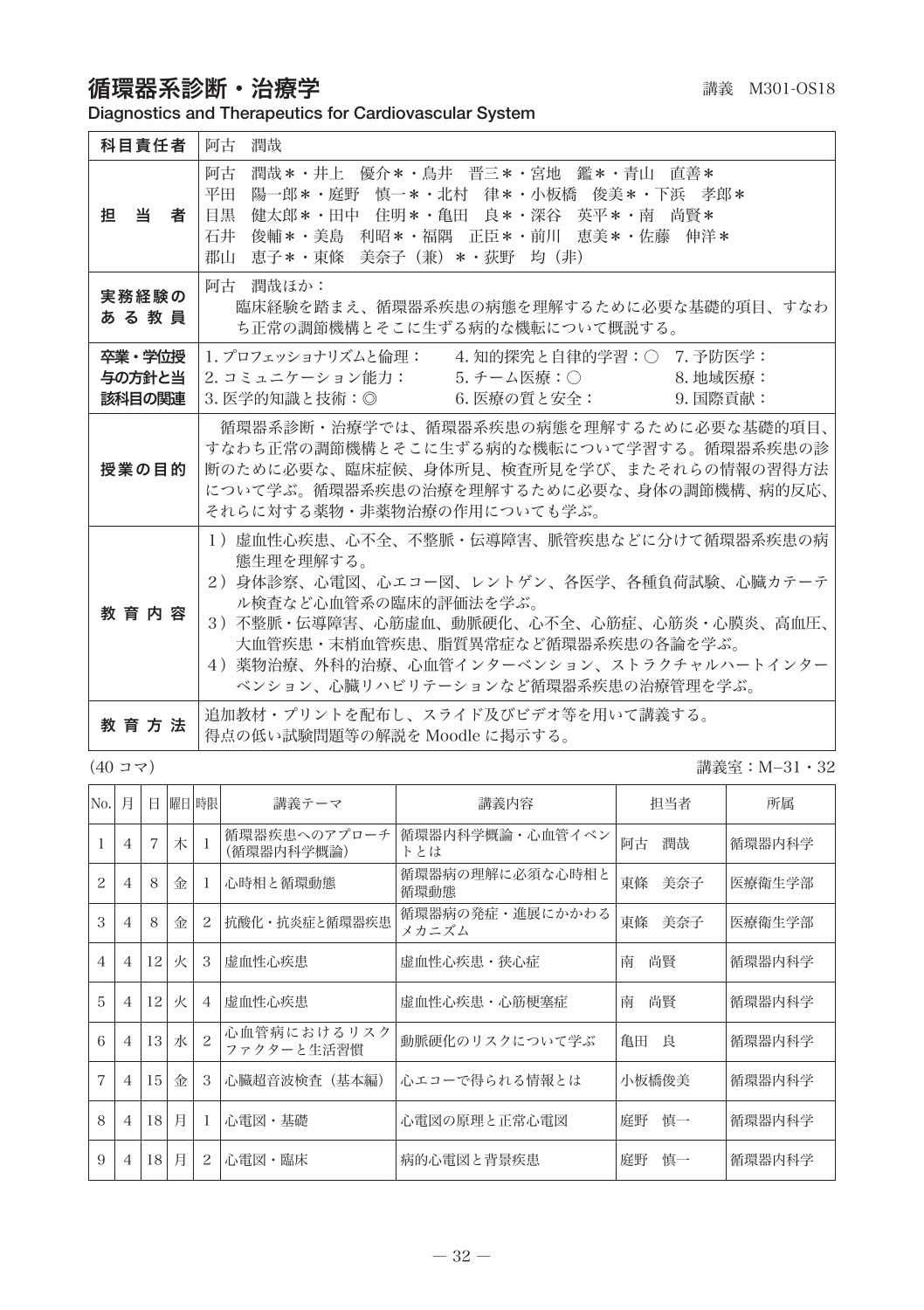| 10 | 4              | 21             | 木 | 1              | 循環器系の画像診断          | 心臓の CT・MRI 診断                   | 井上 優介     | 放射線科学<br>(画像診断学) |
|----|----------------|----------------|---|----------------|--------------------|---------------------------------|-----------|------------------|
| 11 | $\overline{4}$ | 21             | 木 | 2              | 循環器系の画像診断          | 心臓の核医学診断                        | 井上<br>優介  | 放射線科学<br>(画像診断学) |
| 12 | $\overline{4}$ | 22             | 金 | 4              | 心臓超音波検査<br>(臨床応用編) | 心エコーを実臨床で活かす                    | 小板橋<br>俊美 | 循環器内科学           |
| 13 | $\overline{4}$ | 26             | 火 | 1              | 心不全 1              | 心不全とは                           | 石井<br>俊輔  | 循環器内科学           |
| 14 | $\overline{4}$ | 26             | 火 | 2              | 心不全 2              | 急性心不全管理:診断と治療                   | 石井<br>俊輔  | 循環器内科学           |
| 15 | $\overline{4}$ | 27             | 水 | 2              | 上室性不整脈             | 上室を起源とする不整脈                     | 庭野<br>慎一  | 循環器内科学           |
| 16 | 5              | 6              | 金 | 1              | 先天性心疾患             | 先天性心疾患の分類と治療                    | 鑑<br>宮地   | 心臓血管外科学          |
| 17 | 5              | 6              | 金 | $\overline{2}$ | 小児循環器疾患の診断と<br>治療  | 小児循環器疾患の特徴                      | 平田<br>陽一郎 | 小児科学             |
| 18 | 5              | 11             | 水 | 3              | 心室性不整脈             | 心室を起源とする不整脈                     | 庭野<br>慎一  | 循環器内科学           |
| 19 | 5              | 11             | 水 | 4              | 徐脈性不整脈             | 病的徐脈とペースメーカー                    | 庭野<br>慎一  | 循環器内科学           |
| 20 | 5              | 18             | 水 | 3              | 不整脈とアブレーション        | 不整脈に対するアブレーション治<br>療の進歩         | 深谷<br>英平  | 循環器内科学           |
| 21 | 5              | 18             | 水 | 4              | 失神                 | 失神の病態と鑑別                        | 深谷<br>英平  | 循環器内科学           |
| 22 | 5              | 24             | 火 | 4              | 心臓血管外科学総論          | 心臓血管外科学総論                       | 晋三<br>鳥井  | 地域医療学<br>教育研究部門  |
| 23 | 5              | 25             | 水 | $\overline{c}$ | 高血圧症               | 高血圧症の診断と治療                      | 良<br>亀田   | 循環器内科学           |
| 24 | 5              | 26             | 木 | 1              | 成人心臓手術             | 冠動脈・弁膜症・大動脈・心不全<br>の外科治療        | 北村<br>律   | 心臓血管外科学          |
| 25 | 5              | 26             | 木 | 2              | 心不全3               | 慢性心不全管理:薬物治療から心<br>臓移植まで        | 石井<br>俊輔  | 循環器内科学           |
| 26 | 5              | 31             | 火 | 3              | 成人先天性心疾患           | 成人先天性疾患の基礎                      | 恵子<br>郡山  | 循環器内科学           |
| 27 | 5              | 31             | 火 | 4              | 循環器系における再生医療       | 循環器系再生医療の現状と展望                  | 青山<br>直善  | 総合診療医学           |
| 28 | 6              | $\overline{2}$ | 木 | 1              | 大動脈疾患<br>《特別講義》    | 大動脈炎疾患とその治療                     | 荻野<br>均   | 東京医科大学           |
| 29 | 6              | $\overline{c}$ | 木 | $\overline{c}$ | 末梢動脈疾患・静脈疾患        | 末梢動脈疾患・静脈疾患の基礎と<br>臨床           | 美島<br>利昭  | 心臓血管外科学          |
| 30 | 6              | 3              | 金 | 2              | 心臓リハビリテーション        | 心臓リハビリテーションの基礎と<br>必要性          | 前川<br>恵美  | 循環器内科学           |
| 31 | 6              | 8              | 水 | $\overline{c}$ | 弁膜症・心臓腫瘍           | 弁膜症の病熊と治療・心臓腫瘍                  | 福隅 正臣     | 心臓血管外科学          |
| 32 | 6              | 9              | 木 | 1              | 心臓カテーテル検査法         | 心臓カテーテル検査の原理と実際                 | 孝郎<br>下浜  | 循環器内科学           |
| 33 | 6              | 9              | 木 | 2              | カテーテル治療法           | 心臓カテーテルによる冠動脈疾患<br>の治療          | 孝郎<br>下浜  | 循環器内科学           |
| 34 | 6              | 13             | 月 | 4              | 不整脈とペースメーカー治療      | 不整脈のデバイス治療について                  | 晋三<br>鳥井  | 地域医療学<br>教育研究部門  |
| 35 | 6              | 14             | 火 | $\overline{4}$ | ストラクチャー心疾患         | ストラクチャー心疾患に対するカ<br>テーテル治療の現状と展望 | 目黒<br>健太郎 | 循環器内科学           |
| 36 | 6              | 16             | 木 | 2              | 心臓突然死と救急救命処置       | 突然死を来す病態と医学生として<br>の適切な BLS     | 佐藤<br>伸洋  | 救命救急医学           |
| 37 | 6              | 16             | 木 | 3              | 心筋疾患               | 心筋症・心筋炎を識る                      | 小板橋<br>俊美 | 循環器内科学           |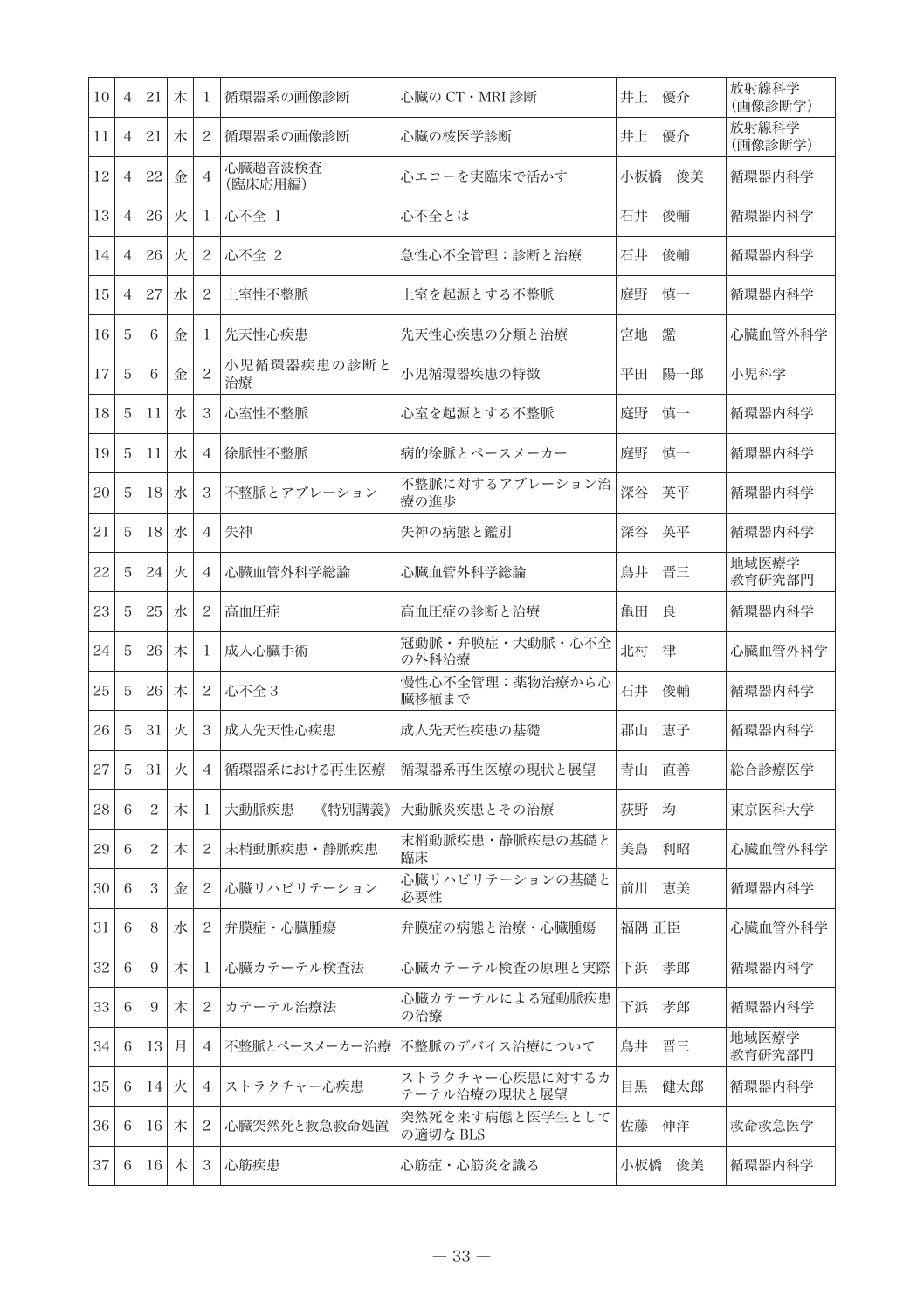| 38              | 6                                                                                                                                                            | 16                                    | 木 | $\overline{4}$                                                                                                                                                                                                                                                                                         | <b> 心膜疾患</b>                                                                                                                    | 急性心膜炎・収縮性心膜炎・心タ<br>ンポナーデ・感染性心内膜炎           | 小板橋 俊美 | 循環器内科学   |  |  |
|-----------------|--------------------------------------------------------------------------------------------------------------------------------------------------------------|---------------------------------------|---|--------------------------------------------------------------------------------------------------------------------------------------------------------------------------------------------------------------------------------------------------------------------------------------------------------|---------------------------------------------------------------------------------------------------------------------------------|--------------------------------------------|--------|----------|--|--|
| 39              | -6                                                                                                                                                           | 28                                    | 火 | 3                                                                                                                                                                                                                                                                                                      | 循環器領域における抗血<br>栓療法                                                                                                              | 抗血小板療法と抗凝固療法                               | 阿古 潤哉  | 循環器内科学   |  |  |
| 40 <sup>1</sup> | 6                                                                                                                                                            | 28                                    | 火 | $\overline{4}$                                                                                                                                                                                                                                                                                         | 肺循環と肺高血圧症・肺性心                                                                                                                   | 肺循環動態の特徴に基づいて肺高<br>血圧症の臨床像を理解する            | 田中 住明  | 膠原病感染内科学 |  |  |
|                 | 循環器系で学習した基礎的知識を十分持ち合わせていることが受講条件であるため、知<br>進備学習<br>識が不足していると思われる者は、これらにつき事前学習しておくこと。また、各講義で<br>配布される資料を中心とした復習をしっかりと行うこと。<br>(予習・復習)<br>1コマあたり予習・復習に1時間を要する。 |                                       |   |                                                                                                                                                                                                                                                                                                        |                                                                                                                                 |                                            |        |          |  |  |
|                 |                                                                                                                                                              | 参 考 図 書                               |   |                                                                                                                                                                                                                                                                                                        | (1) 教科書<br>特に指定なし。講義項目ごとに指示する。<br>(2) 学生参考図書<br>①『心臓病学』細田瑳一(南江堂)<br>②『病気がみえる循環器』萩原誠久他(MEDIC MEDIA)<br>3『心電図トレーニング』小沢友紀雄 (中外医学社) |                                            |        |          |  |  |
|                 |                                                                                                                                                              | 到達目標                                  |   | 1)各種循環器系疾患の病態を説明できる。<br>2)循環器系疾患に関連する調節機構を説明できる。<br>3) 循環器系疾患に対する薬物・非薬物治療の作用を説明できる。<br>4) 循環器系疾患の臨床症状、身体徴候、検査所見を説明できる。<br>5) 循環器系疾患の診断・鑑別診断のための検査を説明できる。<br>6) 循環器系に関連する主要な検査 ( 心電図、心臓超音波、カテーテル検査、核医学検査、<br>CT/MRI 検査を含む)を説明できる。<br>7) 主要な循環器系疾患に対する治療を説明できる。<br>8)循環器系の治療法が確立してきた歴史とその医学的背景について説明できる。 |                                                                                                                                 |                                            |        |          |  |  |
|                 |                                                                                                                                                              | 評価基準                                  |   |                                                                                                                                                                                                                                                                                                        | 受講熊度(10%)及び筆記試験(90%)による。                                                                                                        |                                            |        |          |  |  |
|                 |                                                                                                                                                              | AV 資料                                 |   |                                                                                                                                                                                                                                                                                                        |                                                                                                                                 | CD による聴診トレーニング:心音編/沢山俊民著―改訂第2版―南江堂 1994. 1 |        |          |  |  |
|                 | そ                                                                                                                                                            | $\boldsymbol{\mathcal{D}}$<br>注 意 事 項 | 他 | 1)積極的に質問し、自ら学ぶ姿勢を身につけて欲しい。<br>2)各講義において重要項目を説明するので、配布される資料を中心に勉強すること。                                                                                                                                                                                                                                  |                                                                                                                                 |                                            |        |          |  |  |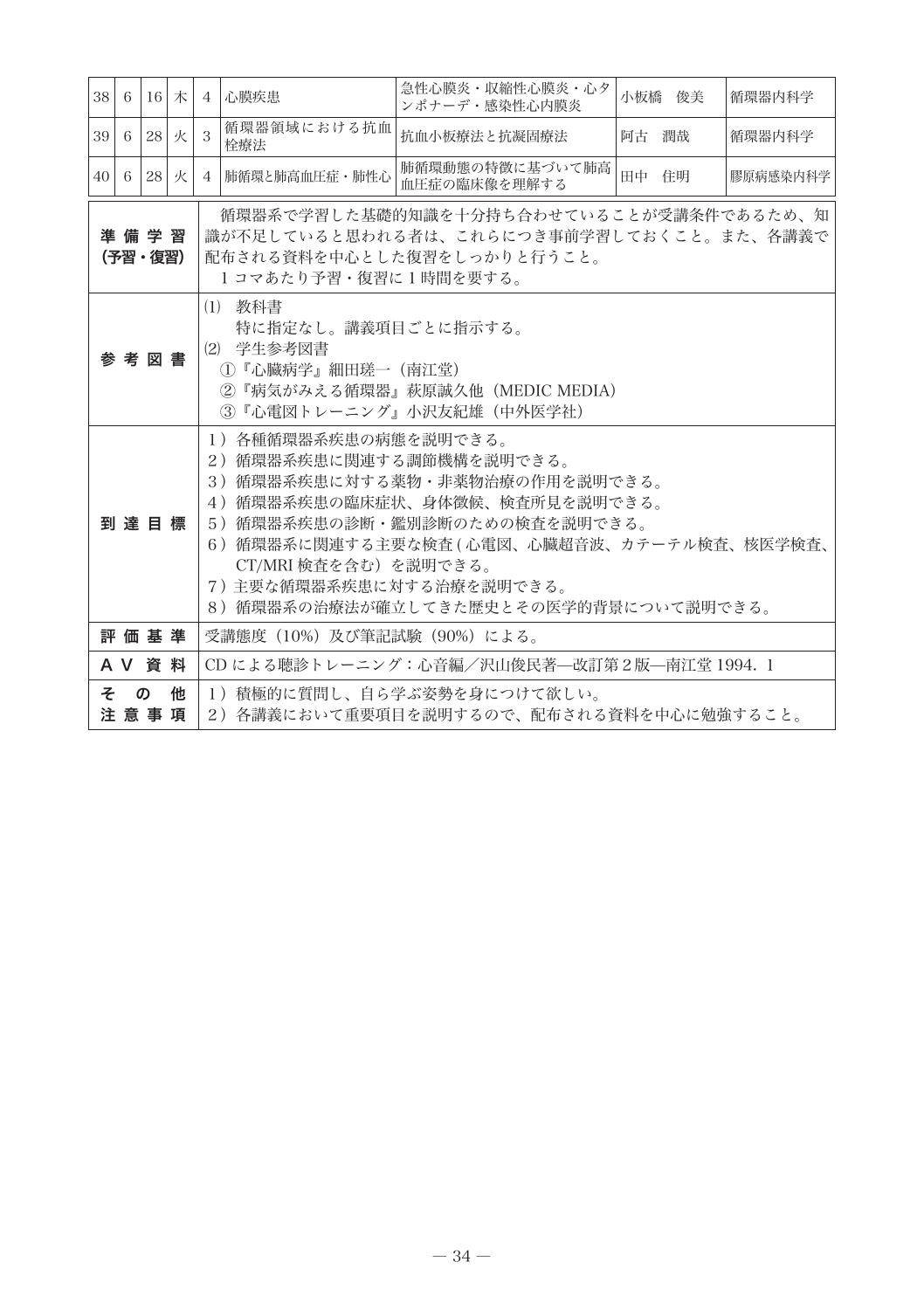# 呼吸器系診断·治療学 みちょう インタンス まんこう まいきょう 講義 M301-OS18

Diagnostics and Therapeutics for Respiratory System

| 科目責任者                      | 猶木 克彦                                                                                                                                                                                                                                  |
|----------------------------|----------------------------------------------------------------------------------------------------------------------------------------------------------------------------------------------------------------------------------------|
| 当<br>者<br>担                | 猶木<br>克彦*・佐藤 之俊*・佐々木 治一郎*・井川<br>聡*<br>善朗*・笠島 真志*・楠原 政一郎*・神谷 紀輝*<br>中原<br>*・横場 正典(兼)*・三藤<br>久保田<br>勝 (兼)<br>久 (兼) *<br>- 真人(兼)*・大内 基史(非)*・龍華 慎一郎(非)*<br>片桐                                                                              |
| 実務経験の<br>あ る 教 員           | 猶木 克彦ほか:<br>臨床現場での実践を踏まえ、呼吸器疾患の診断・治療に必須である診断学・治療学を<br>概説する。                                                                                                                                                                            |
| 卒業・学位授<br>与の方針と当<br>該科目の関連 | Ⅰ. プロフェッショナリズムと倫理:  4. 知的探究と自律的学習:○ 7. 予防医学:<br>2. コミュニケーション能力:            5. チーム医療:                                     8. 地域医療:<br>3. 医学的知識と技術:◎<br>6. 医療の質と安全:<br>9. 国際貢献:                                                          |
| 授業の目的                      | 呼吸器病学について、学生に必要な基礎知識を充分に理解することを到達目標とする。<br>呼吸器疾患は日常診療で診る機会が極めて多い疾患であり、内科学の重要な分野をなして<br>いる。本学年では臨床実習に備えて、呼吸器病診断法を「問診」、「診察」、「胸部エックス<br>線診断」そして「呼吸機能診断」の4項目を中心に知識および系統的推論方法を修得する。<br>さらに主要な呼吸器疾患の臨床像についても知識および系統的推論方法を修得することを<br>到達目標とする。 |
| 教育内容                       | 講義項目の詳細は講義要旨集(テキスト)として配布する。                                                                                                                                                                                                            |
| 教 音 方 法                    | 呼吸器系の全体像を把握するために、基礎知識の習得を目指す。<br>講義要旨集以外に必要に応じて配布プリント・スライドを使用して講義を進める。<br>講義中に課題を提示した場合には、講義をすすめていく中で正答や重要な点を解説する。                                                                                                                     |

(25 コマ) 講義室:M−31・32

| No.            | 月 | Ħ  | 曜日 時限 |                | 講義テーマ              | 講義内容                                  | 担当者        | 所属              |
|----------------|---|----|-------|----------------|--------------------|---------------------------------------|------------|-----------------|
| L              | 4 | 15 | 金     | $\mathbf{I}$   | 呼吸の診かた             | 呼吸機能検査の診かた                            | 構場<br>正典   | 医療衛生学部          |
| 2              | 4 | 22 | 金     | 3              | 気管支拡張症・細気管支炎       | 気管支拡張症、細気管支炎の疫学・<br>原因・検査・診断・治療       | 楠原<br>政一郎  | 呼吸器内科学          |
| 3              | 5 | 12 | 木     | 3              | 呼吸不全、肺胞過換気と低<br>換気 | 呼吸不全の病熊・鑑別、肺胞過換<br>気低換気の病態            | 三藤<br>久    | 看護学部            |
| $\overline{4}$ | 5 | 12 | 木     | 4              | 画像診断               | 胸部 X 線解剖と病変の成り立ち                      | 真志<br>等鳥   | 呼吸器内科学          |
| 5              | 5 | 20 | 金     | 3              | 胸水・胸膜炎             | 胸水の鑑別診断                               | 井川<br>聡    | 呼吸器内科学          |
| 6              | 5 | 20 | 金     | 4              | 気胸 他               | 気胸の原因と治療                              | 井川<br>聡    | 呼吸器内科学          |
| 7              | 5 | 23 | 月     | L              | 呼吸器の診察             | 胸部の聴診・打診の方法と所見                        | 中原<br>善朗   | 呼吸器内科学          |
| 8              | 5 | 23 | 月     | $\overline{c}$ | 肺循環障害(1)           | 特発性肺動脈性肺高血圧症を中心<br>に肺高血圧症について         | 久保田<br>勝   | 医療衛生学部          |
| 9              | 5 | 25 | 水     | 4              | 肺悪性腫瘍              | 肺癌の診断・治療(主に外科手術)<br>に関する基礎知識          | 神谷<br>紀輝   | 呼吸器外科学          |
| 10             | 6 | -1 | 水     | 3              | 胸部腫瘍(I)            | 胸部腫瘍の病因・疫学・診断                         | 治一郎<br>佐々木 | 新世紀医療<br>開発センター |
| 11             | 6 | -1 | 水     | 4              | 呼吸器内科学総論、肺結核       | 呼吸器内科学・肺癌治療学総論、肺結<br>核・非結核性抗酸菌症の診断・治療 | 克彦<br>猶木   | 呼吸器内科学          |
| 12             | 6 | 2  | 木     | 3              | 呼吸器感染症(1)          | 肺炎の分類・臨床的特徴・検査・<br>診断方法               | 井川<br>聡    | 呼吸器内科学          |
| 13             | 6 | 2  | 木     | $\overline{4}$ | 気管支喘息              | 気管支喘息の診断・治療                           | 三藤<br>久    | 看護学部            |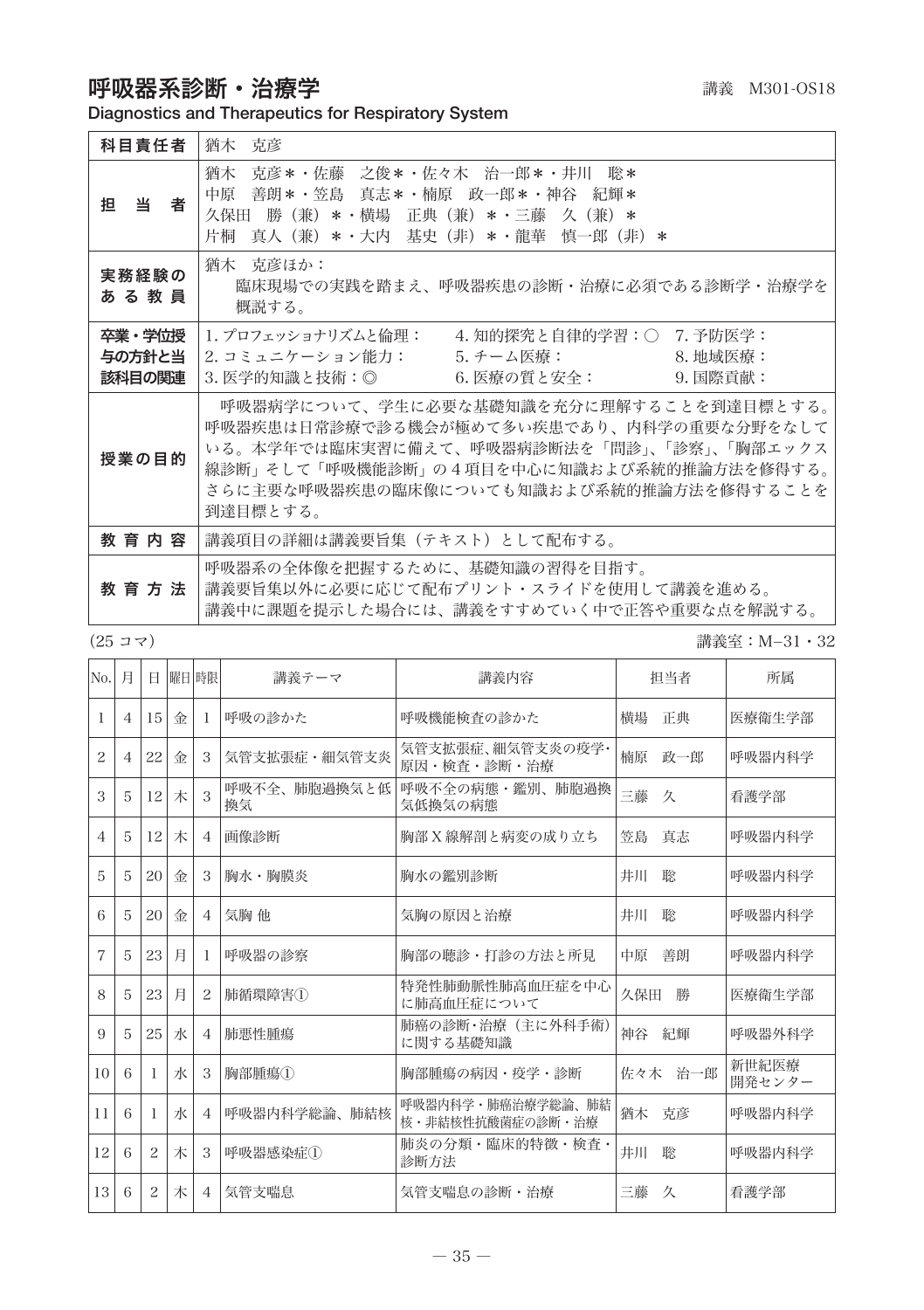| 14                                                                                                                                                                                                                                                                                                                                                                                                                                                                                                                                                                                                                                                                                                                                                                                                                                                                                                                                                                                                                                                                                                            | 6 | 6              | 月 | 3              | アレルギー関連肺疾患(1)<br>(除く、気管支喘息) | サルコイドーシスの病因・疫学・<br>診断・治療                 | 片桐 真人    | 非常勤教員           |
|---------------------------------------------------------------------------------------------------------------------------------------------------------------------------------------------------------------------------------------------------------------------------------------------------------------------------------------------------------------------------------------------------------------------------------------------------------------------------------------------------------------------------------------------------------------------------------------------------------------------------------------------------------------------------------------------------------------------------------------------------------------------------------------------------------------------------------------------------------------------------------------------------------------------------------------------------------------------------------------------------------------------------------------------------------------------------------------------------------------|---|----------------|---|----------------|-----------------------------|------------------------------------------|----------|-----------------|
| 15                                                                                                                                                                                                                                                                                                                                                                                                                                                                                                                                                                                                                                                                                                                                                                                                                                                                                                                                                                                                                                                                                                            | 6 | 6              | 月 | $\overline{4}$ | アレルギー関連肺疾患2<br>(除く、気管支喘息)   | 過敏性肺炎、肺胞蛋白症、ランゲルハン<br>ス細胞組織球症、肺脈管筋腫症について | 片桐 真人    | 非常勤教員           |
| 16                                                                                                                                                                                                                                                                                                                                                                                                                                                                                                                                                                                                                                                                                                                                                                                                                                                                                                                                                                                                                                                                                                            | 6 | $\overline{7}$ | 火 | 3              | 慢性閉塞性肺疾患                    | 慢性閉塞性肺疾患の診断・治療                           | 三藤 久     | 看護学部            |
| 17                                                                                                                                                                                                                                                                                                                                                                                                                                                                                                                                                                                                                                                                                                                                                                                                                                                                                                                                                                                                                                                                                                            | 6 | $\overline{7}$ | 火 | $\overline{4}$ | 化学物質・粉塵・放射線に<br>よる肺障害       | じん肺・薬剤性肺障害・放射線性<br>肺障害                   | 三藤 久     | 看護学部            |
| 18                                                                                                                                                                                                                                                                                                                                                                                                                                                                                                                                                                                                                                                                                                                                                                                                                                                                                                                                                                                                                                                                                                            | 6 | 8              | 水 | 3              | 胸部腫瘍2                       | 胸部腫瘍の治療<br>(主に薬物療法と緩和ケア)                 | 佐々木 治一郎  | 新世紀医療<br>開発センター |
| 19                                                                                                                                                                                                                                                                                                                                                                                                                                                                                                                                                                                                                                                                                                                                                                                                                                                                                                                                                                                                                                                                                                            | 6 | 8              | 水 | $\overline{4}$ | 呼吸器外科学総論                    | 解剖、画像、症候                                 | 佐藤 之俊    | 呼吸器外科学          |
| 20                                                                                                                                                                                                                                                                                                                                                                                                                                                                                                                                                                                                                                                                                                                                                                                                                                                                                                                                                                                                                                                                                                            | 6 | 13             | 月 | 2              | 呼吸器感染症③                     | 肺真菌症を中心とした特殊な呼吸<br>器感染症                  | 中原<br>善朗 | 呼吸器内科学          |
| 21                                                                                                                                                                                                                                                                                                                                                                                                                                                                                                                                                                                                                                                                                                                                                                                                                                                                                                                                                                                                                                                                                                            | 6 | 17             | 金 | 1              | 肺の炎症性疾患の外科、膿<br>胸など         | 肺感染症の膿胸、非結核性抗酸菌症、肺<br>アスペルギルス症等の外科的治療の実際 | 大内 基史    | 非常勤教員           |
| 22                                                                                                                                                                                                                                                                                                                                                                                                                                                                                                                                                                                                                                                                                                                                                                                                                                                                                                                                                                                                                                                                                                            | 6 | 17             | 金 | $\mathbf{2}$   | 肺循環障害2                      | 急性・慢性肺塞栓症の病態生理・<br>診断・治療                 | 龍華 慎一郎   | 非常勤教員           |
| 23                                                                                                                                                                                                                                                                                                                                                                                                                                                                                                                                                                                                                                                                                                                                                                                                                                                                                                                                                                                                                                                                                                            | 6 | 27             | 月 | 3              | 間質性肺炎                       | 間質性肺炎の定義・病態と特発性<br>間質性肺炎の分類・病理・特徴        | 久保田 勝    | 医療衛生学部          |
| $24\,$                                                                                                                                                                                                                                                                                                                                                                                                                                                                                                                                                                                                                                                                                                                                                                                                                                                                                                                                                                                                                                                                                                        | 6 | 27             | 月 | $\overline{4}$ | 呼吸器感染症2                     | 代表的な細菌性肺炎                                | 井川 聡     | 呼吸器内科学          |
| 25                                                                                                                                                                                                                                                                                                                                                                                                                                                                                                                                                                                                                                                                                                                                                                                                                                                                                                                                                                                                                                                                                                            | 6 | 29             | 水 | 4              | 睡眠時無呼吸症候群                   | 睡眠時無呼吸症候群の疫学・原因・<br>検査・診断・治療             | 横場 正典    | 医療衛生学部          |
|                                                                                                                                                                                                                                                                                                                                                                                                                                                                                                                                                                                                                                                                                                                                                                                                                                                                                                                                                                                                                                                                                                               |   |                |   |                |                             |                                          |          |                 |
| 準備学習<br>講義要旨集を受講前に読み、予習しておくこと。<br>(予習・復習)<br>予習・復習あわせて1コマ当たり2時間の学習を要する。<br>(1) 教科書<br>講義要旨集<br>(2)<br>学生参考図書<br>『新臨床内科学』(第9版)高久史麿 他編(医学書院)<br>『新呼吸器専門医テキスト』(改訂第2版)日本呼吸器学会<br>編<br>『新臨床腫瘍学』(改訂第6版)日本臨床腫瘍学会 編<br>『標準薬理学』(第7版)(医学書院)<br>『呼吸器外科テキスト』 日本呼吸器外科学会、呼吸器外科専門医合同委員会 編 (南江堂)<br>『ベイツ診察法 第2版』 福井次矢 他監修 (メディカルサイエンスインターナショナル)<br>『Respiratory Physiology - the essentials-』 (第10版) John B. West (Lippincott Williams & Wilkins)<br>『ウエスト呼吸生理学入門 : 正常肺編 第2版』John B. West 他(メディカルサイエン<br>スインターナショナル)<br>『ウエスト呼吸生理学入門 : 疾患肺編 第2版』John B. West 他(メディカルサイエン<br>スインターナショナル)<br>参考図書<br>『血液ガスわかりやすい基礎知識と臨床応用』第3版 山林一 他編(医学書院)<br>『内科学』(第 11 版)矢崎義雄 他編(朝倉書店)<br>『ハリソン内科学』(第5版)福井次矢 他監修(メディカルサイエンスインターナショナル)<br>『内科学書』(改訂第8版)小川聡 他編 (中山書店)<br>『胸部X線写真の ABC』片山仁 監修、日本医師会 編(医学書院)<br>『胸部の CT』(第3版) 村田喜代史 他編 (メディカルサイエンス・インターナショナル)<br>『気管支鏡テキスト』(第3版) 日本呼吸器内視鏡学会 編(医学書院)<br>『肺癌診療ガイドライン』(2020 年版)日本肺癌学会 編<br>(『肺癌診療ガイドライン』(2021 年版)WEB 版 日本肺癌学会<br>https://www.haigan.gr.jp/guideline/2021/)<br>『成人肺炎診療ガイドライン 2017』 日本呼吸器学会成人肺炎診療ガイドライン 2017 作成委員会 編<br>『結核診療ガイドライン』日本結核病学会 編(南江堂)<br>『非結核性抗酸菌症診療マニュアル』日本結核病学会 編(医学書院) |   |                |   |                |                             |                                          |          |                 |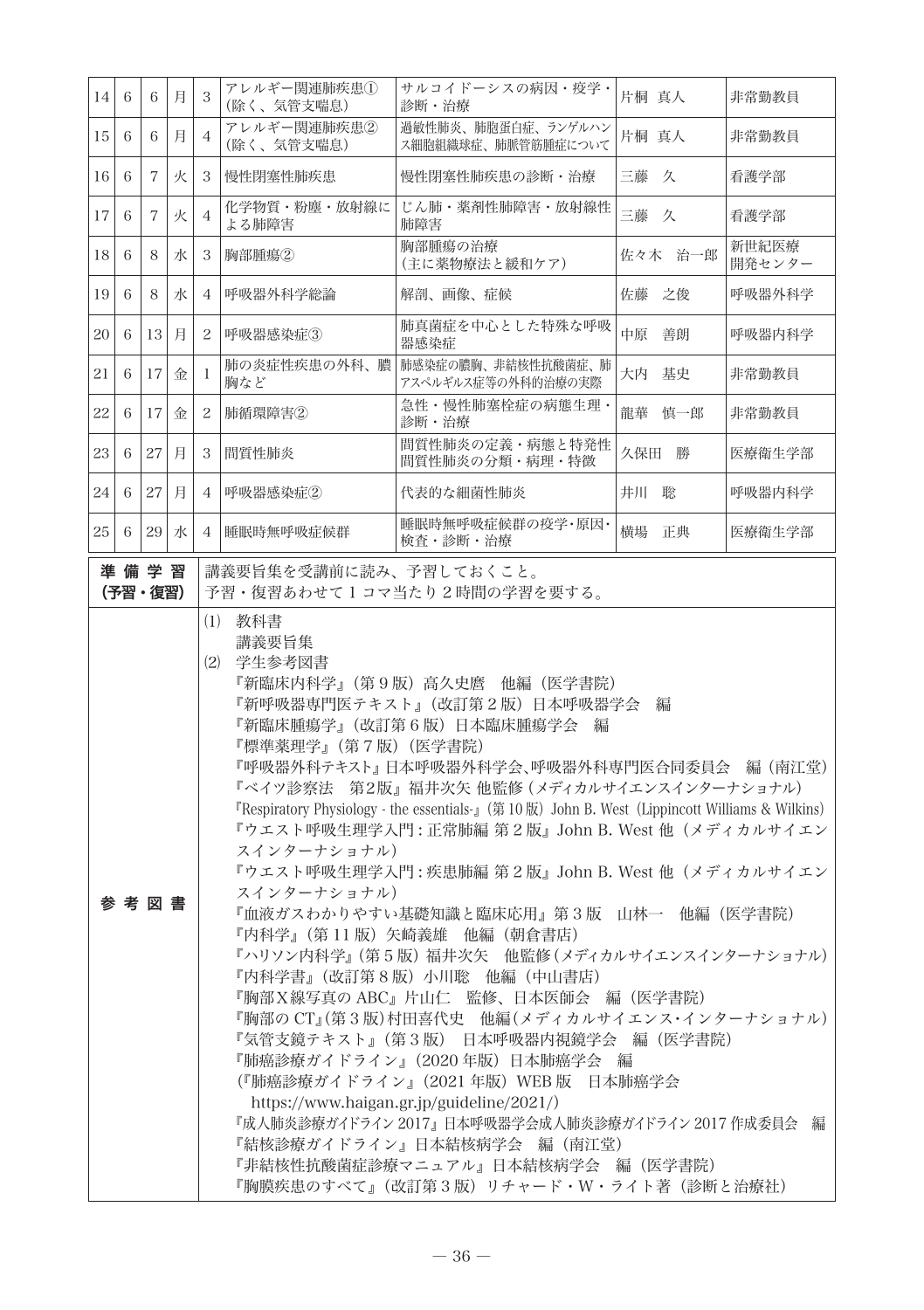| 到達目標 | 1.基本的問診ができる。<br>2. 聴打診の基礎を理解し、説明できる。<br>3.胸部エックス線写真の基本的な異常陰影パターンを系統的に説明できる。<br>4.基本的な呼吸器疾患を単なる知識の羅列ではなく系統的に説明できる。<br>5.呼吸器感染症の症候、診断、治療を理解し、説明できる。<br>6.呼吸器腫瘍の症候、診断、治療を理解し、説明できる。<br>7.呼吸器系疾患に伴う症候に関し、その原因、病熊生理、診断、治療を説明できる。<br>8.呼吸器疾患に関連した「根拠に基づいた医療」を、実例を挙げて説明できる。<br>9.呼吸器疾患に関する病理診断、放射線診断、内視鏡診断の目的・方法・意義を説明できる。<br>10.呼吸器疾患に関する放射線・内視鏡・薬物治療の目的・方法・意義を説明できる。 |
|------|-----------------------------------------------------------------------------------------------------------------------------------------------------------------------------------------------------------------------------------------------------------------------------------------------------------------------------------------------------------------|
| 評価基準 | 筆記試験による。但し、授業態度も考慮する。(筆記試験 90%、授業態度 10%)                                                                                                                                                                                                                                                                                                                        |
|      | 『CD による聴診トレーニング 呼吸音編 改訂第2版』 川城丈夫 監修 南江堂<br>『人のハいで読める!Dr.山口の胸部写真読影 免許皆伝』 山口哲生 著 ケアネット<br>A V 資 料   (DVD) (視聴覚資料 WF C17h)<br>『小三J読影法でわかる!Dr.佐藤の胸部写真の楽しみ方』 佐藤雅史 著 ケアネット<br>(DVD) (視聴覚資料 WF C17s)                                                                                                                                                                   |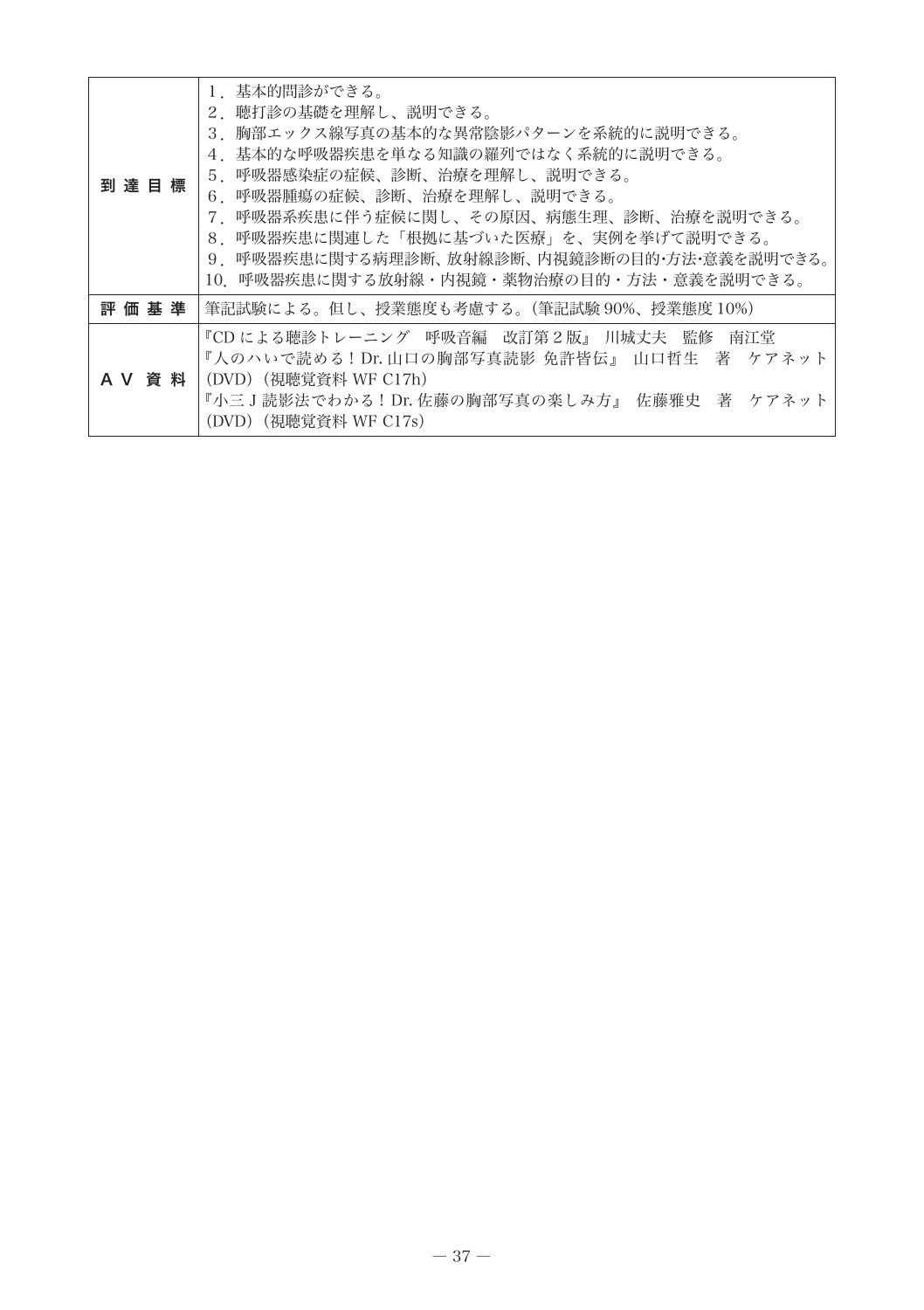#### **行動科字・医療面接 インスタックス あきょう しょうこう あきょう あきょう** 瀬 201-Ba13

Behavioral Science and Medical Interview

| 演習 |           |
|----|-----------|
|    | M301-Ba13 |
|    |           |

| 科目青任者                      | 堤 明純                                                                                                                                                                                                                                                                                                                               |
|----------------------------|------------------------------------------------------------------------------------------------------------------------------------------------------------------------------------------------------------------------------------------------------------------------------------------------------------------------------------|
| 担当<br>者                    | 堤 明純*・守屋 利佳*・千葉 宏毅*・渡辺 和広*・市倉 加奈子(兼)<br>$\ast$<br>島津 明人(非)*・杉本 なおみ(非)・青木 節子(非)・井上 彰臣(非)*                                                                                                                                                                                                                                           |
| 実務経験の<br>あ る 教 員           | 堤 明純ほか:<br>地域医療および大学病院臨床業務、臨床心理十業務経験を踏まえ、行動変容に必要な<br>知識、その実践の基礎となる医療面接技法について教授する。                                                                                                                                                                                                                                                  |
| 卒業・学位授<br>与の方針と当<br>該科目の関連 | 1. プロフェッショナリズムと倫理:◎ 4. 知的探究と自律的学習:○ 7. 予防医学:○<br>2. コミュニケーション能力:◎  5. チーム医療:◎<br>8. 地域医療:<br>3. 医学的知識と技術:○ 40. 6. 医療の質と安全:<br>9. 国際貢献:                                                                                                                                                                                             |
| 授業の目的                      | 人間の行動に関係する心理社会的・文化的な要素を理解し、実習を通して適切なコミュ<br>ニケーションスキルを習得する。                                                                                                                                                                                                                                                                         |
| 教育内容                       | 医学部卒業時に求められる行動科学に関するコンピテンシーの習得を目標としたアウト<br>カムベースドな講義と実習を実施する。行動科学においては心理学との関連を考慮し、心<br>理学で履修した内容の理論的内容の確認をしつつ、行動変容技法等の臨床現場や実社会に<br>おける応用を視野に入れた講義および実習を行う。<br>第4学年の臨床実習入門までに医療面接に関する知識・技術を一通り習得できることを<br>目標として段階的な実習を行う。第3学年では、とくに、面接現場での患者とのやりとり<br>での留意点を考えながら、心理社会的背景に配慮したコミュニケーションの習得すること<br>をねらいとした実習を行う。                     |
| 教育方法                       | 講義(行動科学の概説)と実習(コミュニケーションロールプレイ)を行う。<br>行動科学概説に関する講義では、学生があらかじめ事前学習課題に取り組み、講義と確認テ<br>スト等によって基本的知識の獲得と定着を促す。事前学習に関する資料や課題は Moodle を通<br>して配付する。また講義時に事前学習や講義内容に沿った小テストを実施し、到達度を確認する。<br>実習では、ビデオ教材を利用したグループワークを取り入れ、模擬患者(SP)の協力を得<br>て難易度を段階的に設定したロールプレイ演習を行う。グループワーク、ロールプレイ終了後に、<br>教員及び SP から、 発表・面接内容についてのよかった点、 改善点等のフィードバックを行う。 |

(2/10 コマ) 講義室:M−31・32

| No.            | 日 曜日時限<br>月<br>講義テーマ |    |         |                |             | 講義内容                        | 担当者                                           | 所属                                                           |
|----------------|----------------------|----|---------|----------------|-------------|-----------------------------|-----------------------------------------------|--------------------------------------------------------------|
|                |                      |    | 第2年次で実施 |                |             |                             |                                               |                                                              |
| $\overline{c}$ | 第2年次で実施              |    |         |                |             |                             |                                               |                                                              |
| 3              | 第2年次で実施              |    |         |                |             |                             |                                               |                                                              |
| $\overline{4}$ | 第2年次で実施              |    |         |                |             |                             |                                               |                                                              |
| 5              | 第2年次で実施              |    |         |                |             |                             |                                               |                                                              |
| 6              | 第2年次で実施              |    |         |                |             |                             |                                               |                                                              |
| 7              | 12                   | 12 | 月       | 3              | コミュニケーション実習 | ①専門職としての面接を考える<br>(グループワーク) | 守屋利佳・千葉宏毅・井上彰臣<br>青木節子・島津明人・渡辺和弘<br>市倉加奈子・堤明純 | 医学教育研究部門・公衆衛生学<br>慶應義塾大学総合政策学部(非)<br>産業医科大学 (非)              |
| 8              | 12                   | 12 | 月       | $\overline{4}$ | コミュニケーション実習 | 2医療面接ロールプレイI                | 守屋利佳・千葉宏毅・井上彰臣<br>青木節子・島津明人・渡辺和弘<br>市食加奈子・堤明純 | ・公衆衛生学<br>医療衛生学部健康科学科精神保健学<br>慶應義塾大学総合政策学部 (非)<br>産業医科大学 (非) |
| 9              | 第4年次で実施              |    |         |                |             |                             |                                               |                                                              |
|                | 10 第4年次で実施           |    |         |                |             |                             |                                               |                                                              |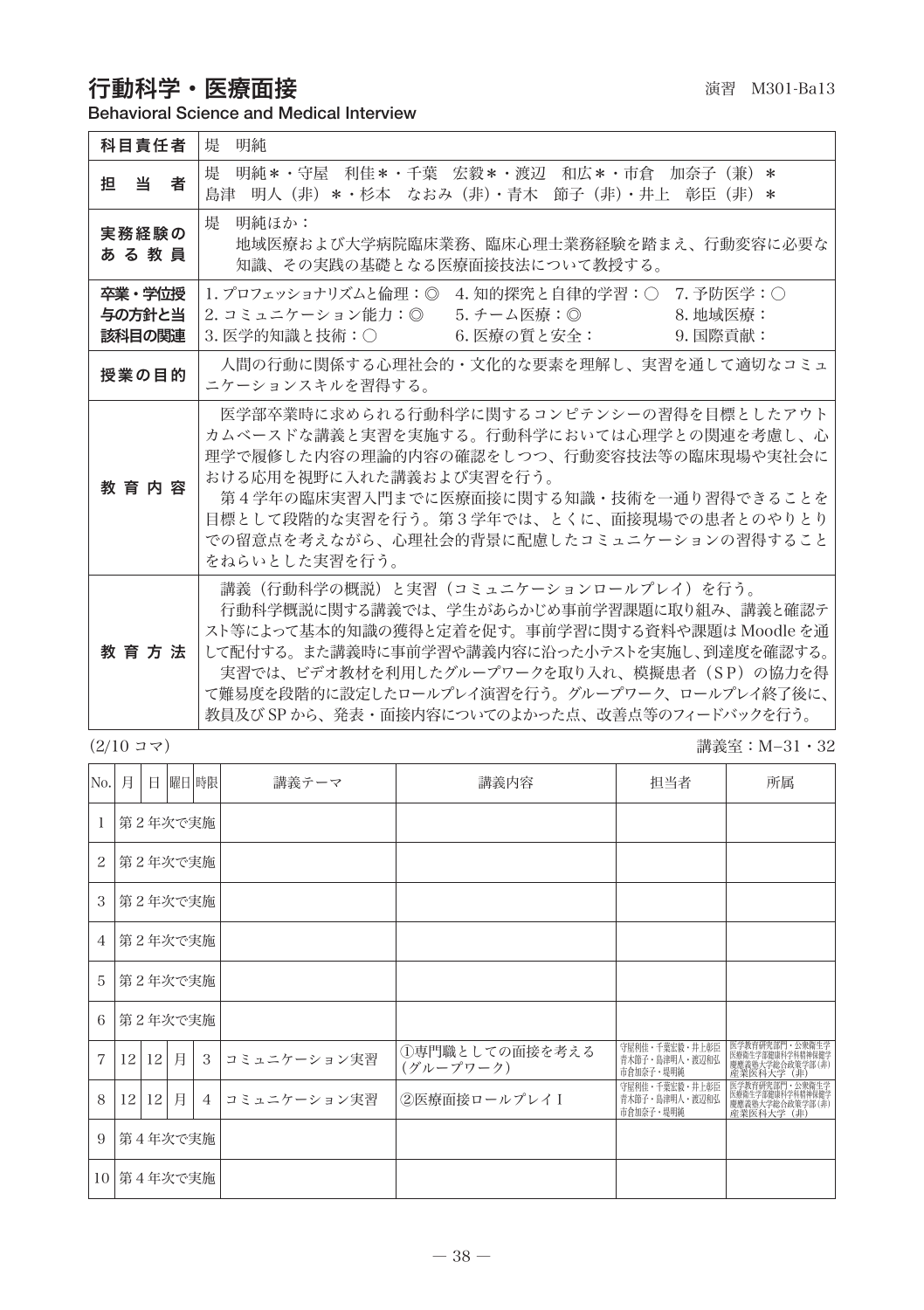| 準備学習<br>(予習・復習) | 【授業時間外に必要な学習の時間:1.5 時間】<br>予習:Moodle に事前配布する資料を読み、講義・実習に備えること(0.5 時間)。<br>復習:レポート作成時に、実習で学んだことを振り返ること(1 時間)。                                                                                                                                                                                                                                                                                                             |
|-----------------|--------------------------------------------------------------------------------------------------------------------------------------------------------------------------------------------------------------------------------------------------------------------------------------------------------------------------------------------------------------------------------------------------------------------------|
| 参 考 図 書         | 「行動医学テキスト」野村 忍 他 日本行動医学会編集 中外医学社                                                                                                                                                                                                                                                                                                                                                                                         |
| 到 達 目 標         | 1)行動の成り立ち、動機づけ、ストレス、生涯発達に関する基礎知識について概説できる。<br>2)健康を維持、促進するための基礎理論、方法論、社会的ストレスと健康について説明<br>できる。<br>3)社会的要因や文化的要因が健康におよぼす影響についての説明できる。<br>4)ストレスに対する対応(ストレス・コーピング、ストレスマネジメント)に関する理<br>論と実際について説明できる。<br>5)コミュニケーションが、健康維持、促進、医療で果たす役割を知り、促進のための方<br>法を説明できる。<br>6)良好な医師―患者関係を構築するための患者解釈モデルについて説明できる。<br>7) 困難な状況にある模擬症例に対する治療的対応についての方略や、健康維持、促進の<br>ための指導方略を説明できる。<br>8)人々が、健康な生活を送れるような行動をとることができるような動機づけの方略を<br>提案できる。 |
| 評 価 基 準         | 講義(2 年次)については、各講義時間内に行う小テスト結果(各講義あたりの配点 10<br>点)を基に評価を行う。実習(2 ~ 4 年次)においては、振り返りレポートの提出を求め<br>て評価を行う(各実習あたりの配点 10 点)。講義・実習とも欠席・遅刻等、参加態度不良<br>の場合減点を行う。評価得点は第4学年まで積算し、最終的な合否判定を行う。また講義、<br>実習内では形成的評価として適官フィードバックを行う。3年時の評価配分は、振り返り<br>レポート 80%、授業熊度 20% とする。                                                                                                                                                              |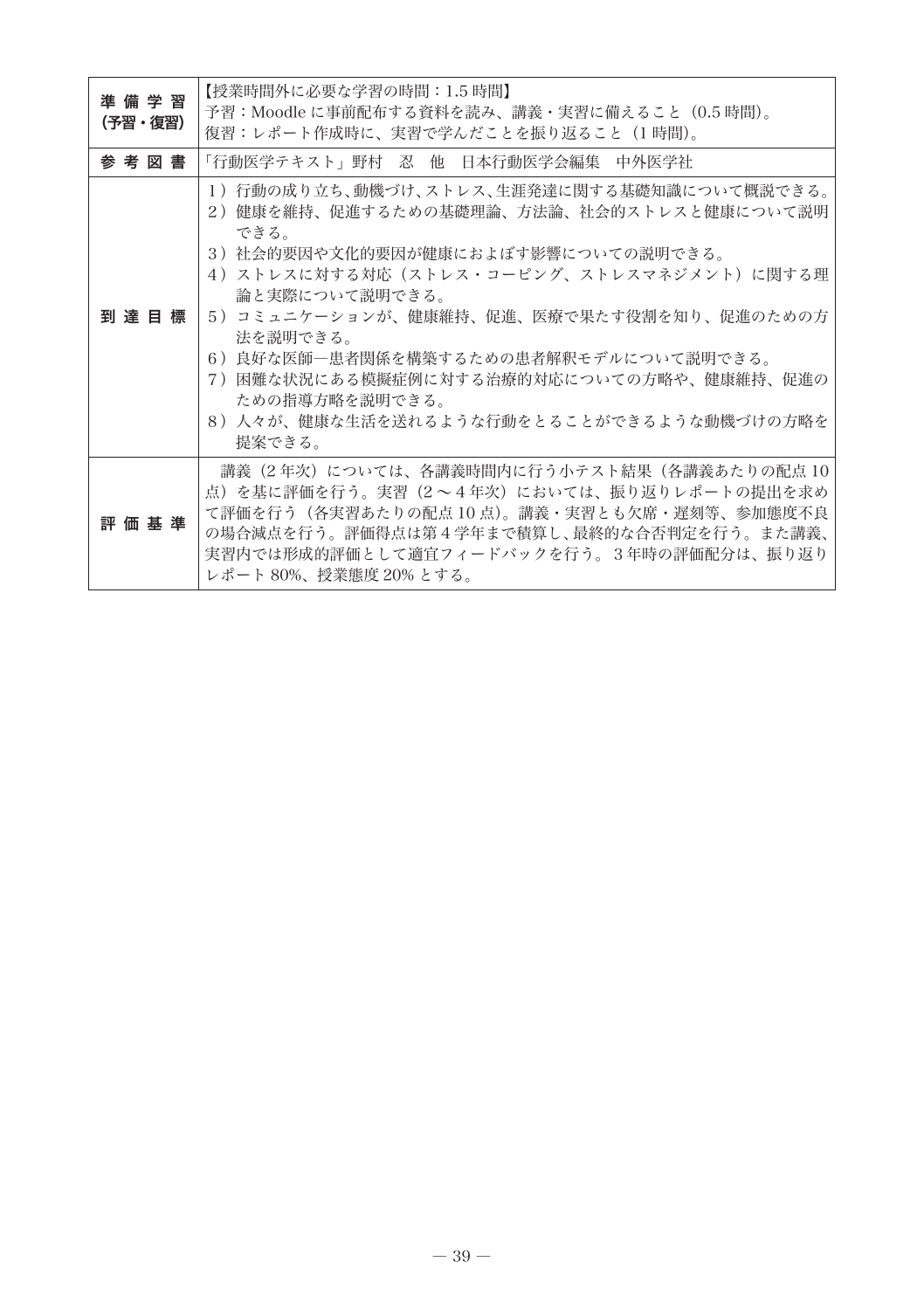## 腎尿路系診断·治療学 みずきょう まんじゅう まいきょう 講義 M301-OS18

Diagnostics and Therapeutics for Renal and Urinary System

| 科目責任者                      | 岩村<br>正嗣                                                                                                                                                                                                                                                                                                        |
|----------------------------|-----------------------------------------------------------------------------------------------------------------------------------------------------------------------------------------------------------------------------------------------------------------------------------------------------------------|
| 11日 当り コンプログラム<br>者        | 岩村<br> 正嗣*、竹内  康雄*、坂本  尚登*、守屋  達美(兼)*、守屋  利佳*、<br>泰*、松本 和将*、藤田 哲夫*、青山 東五*、石井 大輔*、<br>長場<br>壮一郎*、津村 秀康*、西 盛宏(非)*、池田<br>志村<br>勝臣 *                                                                                                                                                                                |
| 実務経験の<br>あ る 教 員           | 岩村 正嗣、竹内 康雄ほか:<br>医学部、大学病院での教育、研究、臨床経験、海外留学の経験を活用し腎臓病学、泌<br>尿器科学について教授する。                                                                                                                                                                                                                                       |
| 卒業・学位授<br>与の方針と当<br>該科目の関連 | 1. プロフェッショナリズムと倫理:◎ 4. 知的探究と自律的学習:◎ 7. 予防医学:◎<br>2. コミュニケーション能力:○  5. チーム医療:○      8. 地域医療:○<br>3. 医学的知識と技術:◎ 6. 医療の質と安全:○ 9. 国際貢献:○                                                                                                                                                                            |
| 授業の目的                      | 腎尿路系で学んだ基礎医学の知識と基本的な病熊の考え方を基に、腎実質疾患(糸球体、<br>尿細管間質、腎内血管系)、尿路の炎症、腫瘍、感染症、先天異常等の代表的疾患の症候、<br>病熊、鑑別診断、治療を理解する。腎実質性疾患には原発性・続発性糸球体疾患、尿細管<br>間質性疾患、血管・毛細血管障害、高血圧性腎障害、尿路疾患には尿路各部の良性・悪性<br> 腫瘍や感染症、結石症、先天奇形が含まれる。治療学では内科的治療(薬物、食事管理)、<br>泌尿器科的手術、腎代替療法(透析療法、腎移植)を学び、臨床徴候から診断に至るまで<br>の鑑別診断の過程を習得し、bedside learningへとつなげる。 |
| 教 音 内 容                    | 「腎・尿路系診断・治療学」では、代表的な腎・尿路疾患の症候、病態および診断・治<br>療に要求される知識を習得する。一次性・二次性糸球体疾患、尿細管間質疾患、腎・尿路<br>腫瘍、腎不全などの病熊や機序を知る。治療は、内科的治療、泌尿器科手術、透析療法、<br>腎移植などを学ぶ。さらに腎・尿路系で学んだ疾患について、臨床徴候から診断に至るま<br>での鑑別診断の過程を修得し、5年生の Bedside learning へとつなげる。                                                                                      |
| 教育方法                       | 講義要旨集、推薦教科書、配布資料とパワーポイントを用いて講義を行う。<br>講義終了後、適官質問を受け付ける。各教員が課題を付した場合、講評やコメントを学習<br>支援システム(Moodle など)に提出する。.                                                                                                                                                                                                      |

(18 コマ) 講義室:M−32

| No.            | 月  | Ħ  |   | 曜日 時限          | 講義テーマ                                       | 講義内容                                                                                      |    | 相当者 | 所属             |
|----------------|----|----|---|----------------|---------------------------------------------|-------------------------------------------------------------------------------------------|----|-----|----------------|
|                | 8  | 22 | 月 |                | 急性・慢性尿細管間質性腎<br>炎・薬剤性腎障害                    | 急性・慢性間質性腎炎および急性・慢性腎盂腎炎<br>の病因・症候・診断と治療を概説できるようにする                                         | 守屋 | 利佳  | 医学教育研究部門       |
| 2              | 8  | 25 | 木 | 3              | 水・電解質バランス異常に対す<br>る治療(輸液療法と薬物療法)            | 水・電解質バランス異常に対する治療<br>について病態生理にもとづいて理解する                                                   | 坂本 | 尚登  | 医療技術教育<br>研究部門 |
| 3              | 8  | 31 | 水 | 4              | 急性腎炎症候群/慢性腎炎<br>症候群/ネフローゼ症候群                | 急性糸球体腎炎、IgA腎症、MPGN、<br>MCNS、FSGS、MN について、その臨床像、<br>病理所見、治療について説明する。                       | 青山 | 東五  | 腎臓内科学          |
| $\overline{4}$ | 9  | 2  | 金 | $\overline{4}$ | 急速進行性腎炎症候群<br>(血管炎症候群①)                     | 血管炎症候群のそれぞれの疾患に<br>ついて、診断と鑑別方法を概説する                                                       | 青山 | 東五  | 腎臓内科学          |
| 5              | 9  | 8  | 木 | 2              | 糖尿病性腎症                                      | 糖尿病性腎症(腎症)の概念、<br>臨<br>床的意義、診断、治療                                                         | 守屋 | 達美  | 健康管理センター       |
| 6              | 9  | 9  | 金 |                | 急速進行性腎炎症候群(血管炎症<br>候群②)、代謝疾患、血液疾患に<br>伴う腎障害 | 腎毛細血管炎について概説する。また、全身<br>性疾患に関する腎疾患についても概説する。                                              | 青山 | 東五  | 腎臓内科学          |
| 7              | 9  | 21 | 水 | 4              | 血液透析(HD)と腹膜透析(PD)<br>療法/腎移植の現状と未来           | 腎代替療法における血液透析と腹膜透析の基礎と臨床。<br>腎移植療法の現状、手術方法、免疫抑制療法、合併症<br>とその治療法、課題、移植療法の未来について講義する        | 石井 | 大輔  | 泌尿器科学          |
| 8              | 9  | 29 | 木 |                | 尿路閉塞性疾患(良性疾<br>患)とその治療尿路結石症                 | 前立腺肥大症を中心に、病態、薬物療法の作用機序、手術<br>療法の有用性などに対する理解を深める。腎臓、尿管、膀胱、<br>尿道に発生する結石症の基礎、診断、治療に関して概説する | 池田 | 勝臣  | 泌尿器科学          |
| 9              | 10 | 13 | 木 |                | 腎・尿路の外傷 / 精巣腫瘍                              | 腎、膀胱および尿道損傷などの尿路外傷およ<br>び若年に発症する精巣腫瘍について講義する                                              | 志村 | 壮一郎 | 泌尿器科学          |
| 10             | 10 | 19 | 水 | 2              | 腎腫瘍                                         | 腎臓に発生する腫瘍、特に腎細胞癌に関<br>する基礎、診断、治療に関して概説する                                                  | 藤田 | 哲夫  | 泌尿器科学          |
| 11             | 10 | 25 | 火 | 3              | 診断へのアプローチI                                  | SLE、強皮症、シェーグレン症候群等の膠<br>原病による腎疾患の臨床、病理所見、治療<br>について説明する                                   | 竹内 | 康雄  | 腎臓内科学          |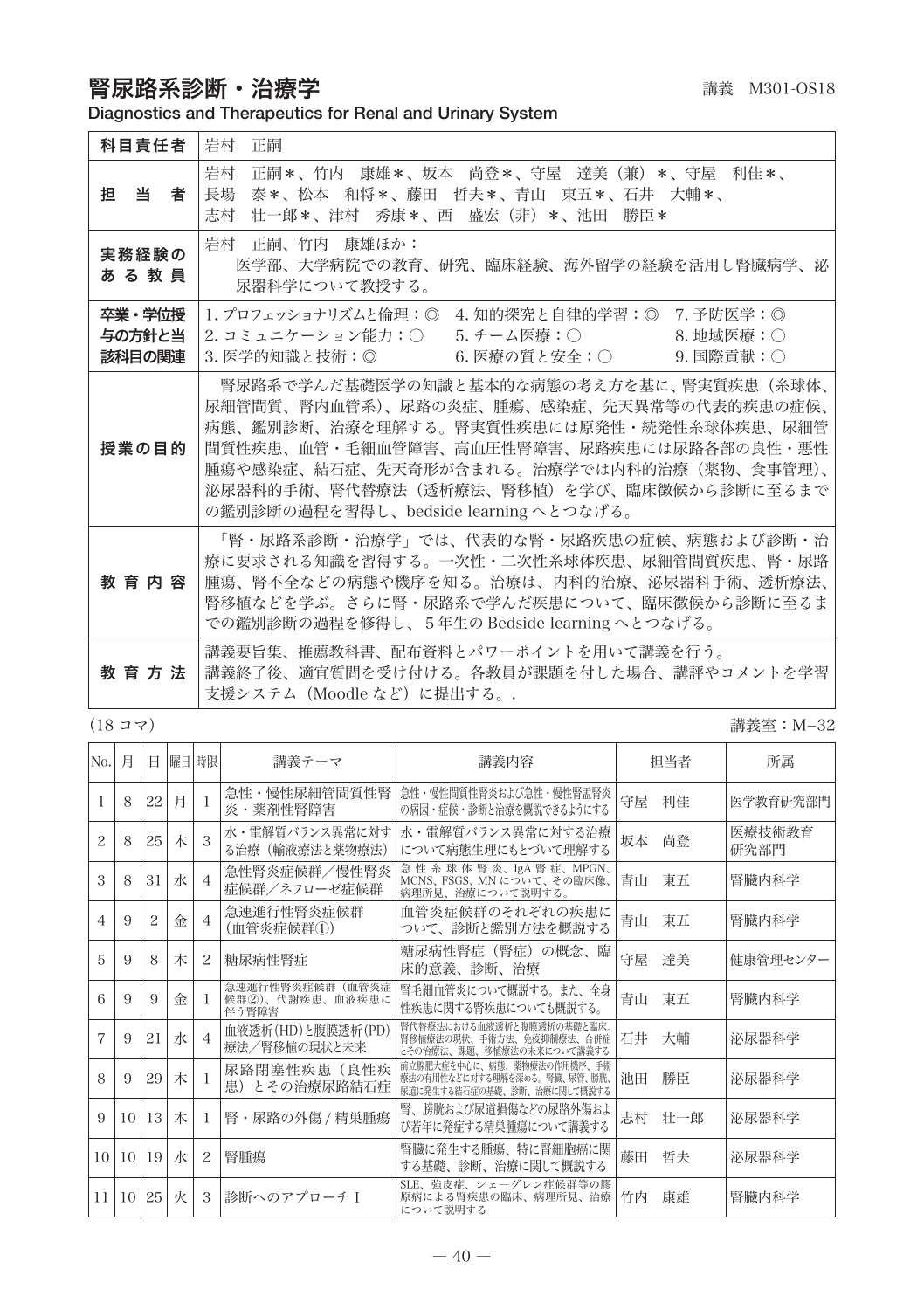|   | 12 11        | 8               | 火 | 4                                                                                                                                                                                                                                                                                                                                                                                                                                                                                                                            | 尿路上皮癌                                                                                                                                                                                                                                                                         | 腎盂・尿管・膀胱腫瘍の病熊、診断と治<br>療、および尿路変向術について概説する                            | 松本 和将   | 泌尿器科学 |  |  |
|---|--------------|-----------------|---|------------------------------------------------------------------------------------------------------------------------------------------------------------------------------------------------------------------------------------------------------------------------------------------------------------------------------------------------------------------------------------------------------------------------------------------------------------------------------------------------------------------------------|-------------------------------------------------------------------------------------------------------------------------------------------------------------------------------------------------------------------------------------------------------------------------------|---------------------------------------------------------------------|---------|-------|--|--|
|   | 13   11      | 10              | 木 | 3                                                                                                                                                                                                                                                                                                                                                                                                                                                                                                                            | 慢性腎不全の病態と治療I (高<br>窒素血症、溢水、貧血、高血圧)                                                                                                                                                                                                                                            | 慢性腎不全の病態生理、保存期治療                                                    | 長場<br>泰 | 腎臓内科学 |  |  |
|   | 14   11   10 |                 | 木 | $\overline{4}$                                                                                                                                                                                                                                                                                                                                                                                                                                                                                                               | 慢性腎不全の病態と治療Ⅱ<br>(Ca, P代謝異常、MBD)                                                                                                                                                                                                                                               | 慢性腎不全合併症についてその病<br>熊と治療                                             | 長場<br>泰 | 腎臓内科学 |  |  |
|   | 15 11        | 16              | 水 | $\overline{4}$                                                                                                                                                                                                                                                                                                                                                                                                                                                                                                               | 診断へのアプローチⅡ                                                                                                                                                                                                                                                                    | 症候、検査値異常、診察所見から腎疾<br>患へ辿り着くプロセスを症例から考える                             | 竹内 康雄   | 腎臓内科学 |  |  |
|   | 16 12        | 1               | 木 | $\mathbf{I}$                                                                                                                                                                                                                                                                                                                                                                                                                                                                                                                 | 小児泌尿器疾患                                                                                                                                                                                                                                                                       | 小児泌尿器科疾患の多くは先天奇形であ<br>る。代表的な小児泌尿器科疾患それぞれの<br>特徴、治療について講義する          | 西 盛宏    | 泌尿器科学 |  |  |
|   | 17   12      | 5               | 月 | 1                                                                                                                                                                                                                                                                                                                                                                                                                                                                                                                            | 前立腺癌                                                                                                                                                                                                                                                                          | 前立腺癌の疫学、診断、治療について、過<br>去の医師国家試験問題で問われた内容も反<br>映しながら解説する             | 津村 秀康   | 泌尿器科学 |  |  |
|   | 18   12      | 5               | 月 | $\overline{c}$                                                                                                                                                                                                                                                                                                                                                                                                                                                                                                               | 診断へのアプローチ/<br>泌尿器科                                                                                                                                                                                                                                                            | 泌尿器疾患特有の主訴、現病歴、検査所見<br>を示し、診断にいたるアプローチを復習す<br>る。余った時間を利用して質疑応答を行う   | 岩村 正嗣   | 泌尿器科学 |  |  |
|   |              | 準備学習<br>(予習・復習) |   |                                                                                                                                                                                                                                                                                                                                                                                                                                                                                                                              |                                                                                                                                                                                                                                                                               | 予習:腎・尿路系講義要旨集の通読(1 コマ当たり 0.5 時間)。<br>復習:講義内容や配布資料の復習(1 コマ当たり 1 時間)。 |         |       |  |  |
|   |              | 参 考 図 書         |   |                                                                                                                                                                                                                                                                                                                                                                                                                                                                                                                              | (1) 教科書<br>講義要旨集および配布資料<br>(2) 学生参考図書<br>『議事録 腎臓学』木村健二郎、富野康日己 編(メジカルビュー社)<br>『標準泌尿器科学』北川龍一 監修(医学書院)<br><b>"Comprehensive Clinical Nephrology Fourth Edition (Elsevier Saunders)</b><br><b>"Smith's General Urology</b> Tanagho & McAnich (Lange Medical Book)<br>(3) その他の参考図書 |                                                                     |         |       |  |  |
|   |              | 到達目標            |   | 1.腎の生体恒常性維持機構(水、ナトリウム、カリウム、カルシウム、リン及び酸塩基<br>平衡の調節)を確認し、その障害を説明できる。<br>2.急性・慢性腎機能障害の鑑別診断、進行機序と腎機能に応じた治療指針を説明できる。<br>3.原発性、続発性糸球体疾患(遺伝性疾患を含む)の鑑別診断、疾患各論と治療方針を<br>概説できる。<br>4. 尿細管間質性疾患(遺伝性、先天性疾患を含む)の鑑別診断、疾患各論と治療方針を<br>概説できる。<br>5.尿路系の先天性疾患、奇形と機能異常について説明できる。<br>6. 高血圧による腎障害の機序と病態を説明できる。<br>7.社会医学としての「慢性腎臓病」の病態の概要、病診連携診療の意義を説明できる。<br>8. 腎代替療法の内容を学ぶ<br>9. 代表的な腎・尿路腫瘍の病態、診断、治療を説明できる。<br>10. 尿路外傷の受傷機転、病態、診断、治療を説明できる。<br>11. 尿路結石の成因と予防法、並びに病態、診断、治療を説明できる。<br>12. 尿路閉塞性疾患の診断と治療を説明できる。<br>13. 泌尿器内視鏡検査、内視鏡手術について説明できる。 |                                                                                                                                                                                                                                                                               |                                                                     |         |       |  |  |
|   |              | 評価方法            |   |                                                                                                                                                                                                                                                                                                                                                                                                                                                                                                                              | 筆記試験 (90%)、受講態度 (10%)                                                                                                                                                                                                                                                         |                                                                     |         |       |  |  |
|   |              | A V 資料          |   | 尿の異常 CAPD マニュアル<br>尿路結石 TUR-P のコツとイメージ<br>~絆~ある腎移植の記録                                                                                                                                                                                                                                                                                                                                                                                                                                                                        |                                                                                                                                                                                                                                                                               |                                                                     |         |       |  |  |
| そ |              | の<br>注意事項       | 他 |                                                                                                                                                                                                                                                                                                                                                                                                                                                                                                                              |                                                                                                                                                                                                                                                                               | 「腎・尿路系」「腫瘍系」のテキストを適時参照すること。                                         |         |       |  |  |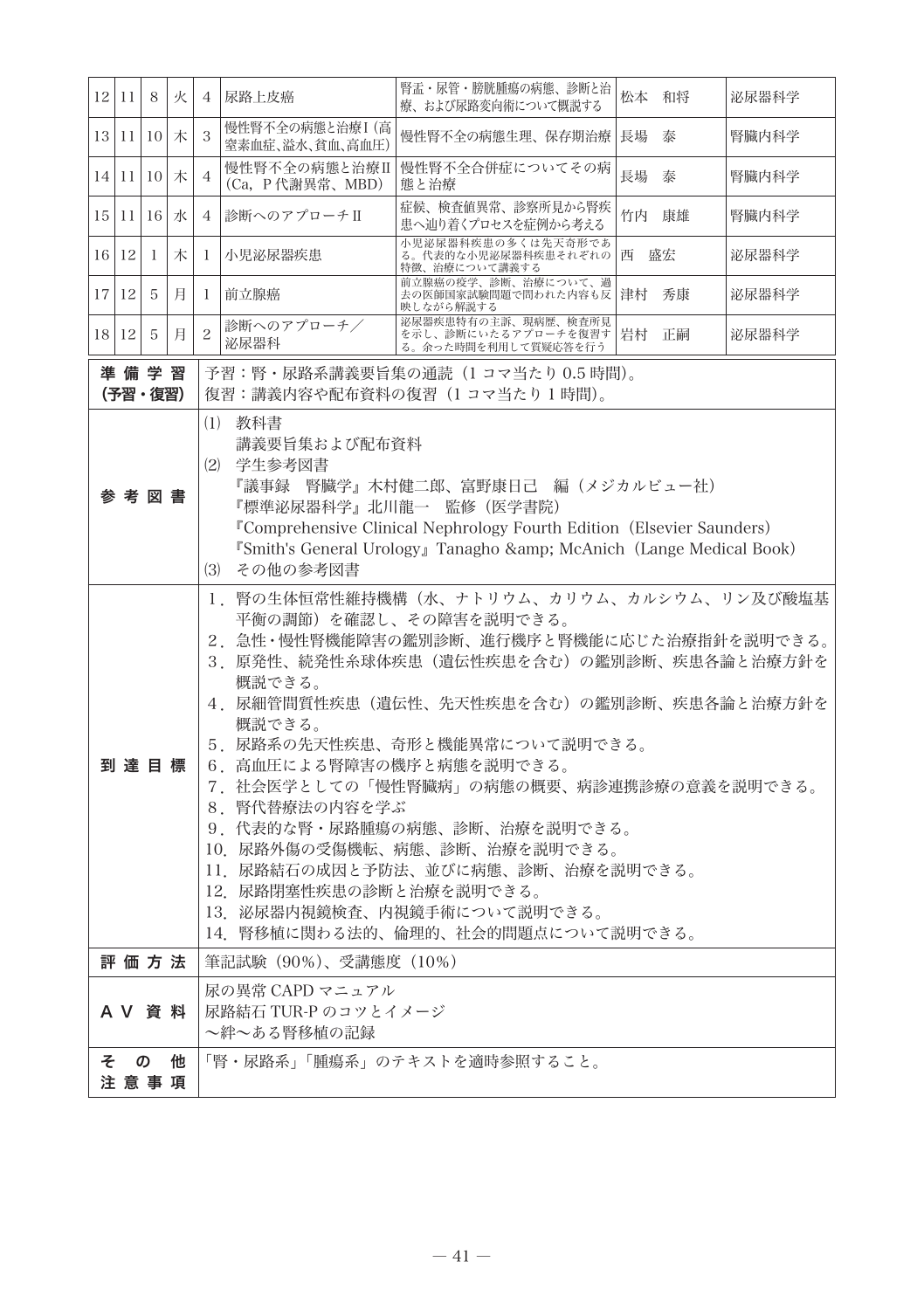## 神経系診断・治療学 みずい インスタン おくしゃ おおしゃ 講義 M301-OS18

Diagnostics and Therapeutics for Nervous System

| 科目責任者                      | 西山 和利                                                                                                                                                                                                                                                                                                                                                                                                                                           |
|----------------------------|-------------------------------------------------------------------------------------------------------------------------------------------------------------------------------------------------------------------------------------------------------------------------------------------------------------------------------------------------------------------------------------------------------------------------------------------------|
| 担当<br>者                    | 西山 和利*・飯塚 高浩*・阿久津 二夫*・永井 真貴子*・北村 英二*<br>隈部<br>- 俊宏*・秀 拓一郎*・佐藤 澄人*・師田 信人*・清水 暁*<br>小泉 寛之*・山本 大輔*・柴原 一陽*                                                                                                                                                                                                                                                                                                                                          |
| 実務経験の<br>あ る 教 員           | 西山 和利ほか:<br>脳神経内科や脳神経外科での臨床経験を踏まえて神経系疾患の臨床や治療について概<br>説する。                                                                                                                                                                                                                                                                                                                                                                                      |
| 卒業・学位授<br>与の方針と当<br>該科目の関連 | 1. プロフェッショナリズムと倫理:<br>4. 知的探究と自律的学習:○ 7. 予防医学:<br>2. コミュニケーション能力: 5. チーム医療:<br>8. 地域医療:<br>3. 医学的知識と技術:◎<br>6. 医療の質と安全:<br>9. 国際貢献:                                                                                                                                                                                                                                                                                                             |
| 授業の目的                      | 神経系診断・治療学では神経系疾患を主に扱う。3年生までに得た医学的知識に加え,<br>神経系の正常構造と機能を理解し、主な神経系疾患の病因・病熊生理・症候・診断・治療<br>についての知識を習得する。                                                                                                                                                                                                                                                                                                                                            |
| 教育内容                       | 神経系診断治療学の講義には(1)脳神経内科学総論(2)脳神経内科学各論(3)脳神経外科学総<br>論(4)脳神経外科学各論が含まれる。<br>(1) 脳神経内科学総論<br>脳神経内科学総論では、神経診断のために行われる神経診察方法とそのメカニズム、<br>臨床的な意義についての講義が行われる。また、併せて画像診断、電気生理的診断、臨<br>床検査等についても解説を行う。<br>(2) 脳神経内科学各論<br>脳神経内科学各論では、血管障害や変性疾患、感染症、自己免疫疾患などの様々な脳<br>神経内科疾患の診断法、治療法、病熊生理等に関して言及される。<br>(3) 脳神経外科学総論<br>脳神経外科学総論では、脳が頭蓋骨に囲まれた臓器である事による特殊性や、その解<br>剖学、生理学及び治療学について解説する。<br>(4) 脳神経外科学各論<br>脳神経外科学各論では脳腫瘍や外傷、脊髄疾患、機能外科、血管障害の外科的治療に<br>ついて講義する。 |
| 教 音 方 法                    | 基本的に配布資料を中心に講義を進める。<br>神経疾患に特有の運動症状の理解や、神経診察や電気生理検査等の解説のため、一部の<br>講義では動画を用いる。<br>試験後に正答率の低かった問題をとりあげて解説を moodle に掲出する。                                                                                                                                                                                                                                                                                                                          |

(32 コマ) 講義室:M−31・32

| No.            | 月 | Ħ  |   | 曜日 時限          | 講義テーマ       | 講義内容                           |    | 担当者 | 所属     |
|----------------|---|----|---|----------------|-------------|--------------------------------|----|-----|--------|
|                | 8 | 22 | 月 | $\overline{c}$ | 脳神経内科学 総論 1 | 神経疾患の診断の進め方                    | 西山 | 和利  | 脳神経内科学 |
| $\overline{c}$ | 8 | 22 | 月 | 3              | 脳神経内科学 総論2  | 大脳皮質機能                         | 西山 | 和利  | 脳神経内科学 |
| 3              | 9 | 2  | 金 | $\mathbf{I}$   | 脳神経内科学 総論3  | 脳神経 I                          | 飯塚 | 高浩  | 脳神経内科学 |
| $\overline{4}$ | 9 | 2  | 金 | $\overline{c}$ | 脳神経内科学 総論4  | 脳神経 II                         | 飯塚 | 高浩  | 脳神経内科学 |
| 5              | 9 | 15 | 木 | -1             | 脳神経内科学 総論 5 | 運動麻痺,<br>筋萎縮,<br>小脳機能,<br>歩行障害 | 西山 | 和利  | 脳神経内科学 |
| 6              | 9 | 15 | 木 | 2              | 脳神経内科学 総論6  | 感覚、反射、脊髄疾患のみかた                 | 西山 | 和利  | 脳神経内科学 |
| 7              | 9 | 20 | 火 |                | 脳神経内科学 各論4  | 脳血管障害 I                        | 西山 | 和利  | 脳神経内科学 |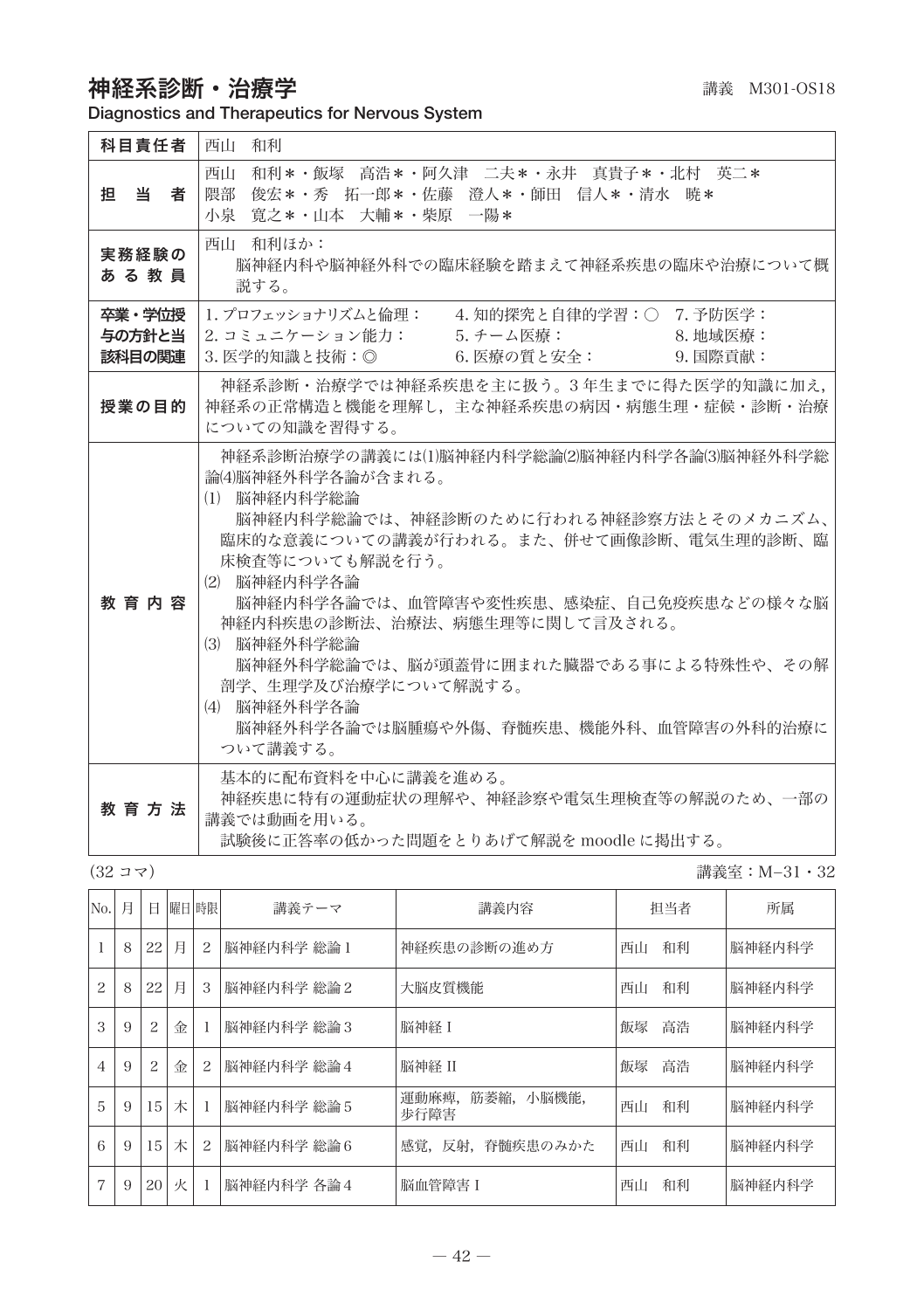| 8                                                                                                                                                                           | 9               | 20             | 火 | 2              | 脳神経内科学 各論 5  | 脳血管障害 II       | 西山 和利     | 脳神経内科学 |
|-----------------------------------------------------------------------------------------------------------------------------------------------------------------------------|-----------------|----------------|---|----------------|--------------|----------------|-----------|--------|
| 9                                                                                                                                                                           | 9               | 22             | 木 | 3              | 脳神経内科学 総論7   | 電気生理 I         | 北村<br>英二  | 脳神経内科学 |
| 10                                                                                                                                                                          | 9               | 22             | 木 | $\overline{4}$ | 脳神経内科学 各論3   | 筋接合部疾患・電気生理Ⅱ   | 北村<br>英二  | 脳神経内科学 |
| 11                                                                                                                                                                          | 9               | $30\,$         | 金 | 1              | 脳神経内科学 各論 1  | 中枢神経感染症        | 飯塚<br>高浩  | 脳神経内科学 |
| 12                                                                                                                                                                          | 10              | 3              | 月 | 1              | 脳神経内科学 各論2   | 不随意運動          | 二夫<br>阿久津 | 脳神経内科学 |
| 13                                                                                                                                                                          | 10              | 3              | 月 | $\overline{2}$ | 脳神経内科学 総論8   | 画像診断と髄液検査      | 阿久津 二夫    | 脳神経内科学 |
| 14                                                                                                                                                                          | 10              | 11             | 火 | 1              | 脳神経内科学 各論8   | 認知症            | 永井 真貴子    | 脳神経内科学 |
| 15                                                                                                                                                                          | 10              | 11             | 火 | 2              | 脳神経内科学 各論9   | 脊髄小脳変性症        | 永井<br>真貴子 | 脳神経内科学 |
| 16                                                                                                                                                                          | 10              | 12             | 水 | 2              | 脳神経内科学 各論 10 | 錐体外路疾患 I       | 西山<br>和利  | 脳神経内科学 |
| 17                                                                                                                                                                          | 10              | 14             | 金 | 3              | 脳神経内科学 各論 11 | てんかんと頭痛        | 飯塚<br>高浩  | 脳神経内科学 |
| 18                                                                                                                                                                          | 10              | 14             | 金 | 4              | 脳神経内科学 各論7   | 末梢神経疾患         | 永井<br>真貴子 | 脳神経内科学 |
| 19                                                                                                                                                                          | 10 <sup>1</sup> | 26             | 水 | 2              | 脳神経内科学 各論 12 | 錐体外路疾患 II      | 西山 和利     | 脳神経内科学 |
| 20                                                                                                                                                                          | 10 <sup>1</sup> | 31             | 月 | 1              | 脳神経内科学 各論 15 | 中枢神経系脱髄疾患      | 阿久津 二夫    | 脳神経内科学 |
| 21                                                                                                                                                                          | 11              | 1              | 火 | 2              | 脳神経内科学 各論 13 | 運動ニューロン病       | 西山 和利     | 脳神経内科学 |
| 22                                                                                                                                                                          | 11              | $\overline{c}$ | 水 | 2              | 脳神経外科学 各論 1  | 頭部外傷・機能的疾患     | 佐藤<br>澄人  | 脳神経外科学 |
| 23                                                                                                                                                                          | 11              | 9              | 水 | 3              | 脳神経外科学 各論2   | 良性脳腫瘍          | 秀拓一郎      | 脳神経外科学 |
| 24                                                                                                                                                                          | 11              | 16             | 水 | 2              | 脳神経内科学 各論 14 | 内科疾患に伴う神経疾患    | 西山<br>和利  | 脳神経内科学 |
| 25                                                                                                                                                                          | 11              | 16             | 水 | 3              | 脳神経内科学 各論 16 | 筋疾患            | 西山<br>和利  | 脳神経内科学 |
| 26                                                                                                                                                                          | 11              | 17             | 木 | 1              | 脳神経内科学 各論6   | 意識障害と神経救急      | 北村<br>英二  | 脳神経内科学 |
| 27                                                                                                                                                                          | 11              | 17             | 木 | $\overline{c}$ | 脳神経外科学 総論    | 脳神経外科概論        | 隈部<br>俊宏  | 脳神経外科学 |
| 28                                                                                                                                                                          | 11              | 21             | 月 | 1              | 脳神経外科学 各論3   | 脳血管障害・血管内治療    | 大輔<br>山本  | 脳神経外科学 |
| 29                                                                                                                                                                          | 12              | 8              | 木 | $\overline{c}$ | 脳神経外科学 各論4   | 脊髄・脊椎疾患        | 清水<br>暁   | 脳神経外科学 |
| 30                                                                                                                                                                          | 12              | 8              | 木 | 3              | 脳神経外科学 各論5   | 悪性脳腫瘍          | 一陽<br>柴原  | 脳神経外科学 |
| 31                                                                                                                                                                          | 12              | 13             | 火 | 1              | 脳神経外科学 各論6   | 脳血管障害の外科・もやもや病 | 小泉<br>寛之  | 脳神経外科学 |
| 32                                                                                                                                                                          |                 | 12 13          | 火 | $\overline{2}$ | 脳神経外科学 各論7   | 小児脳神経外科        | 師田 信人     | 脳神経外科学 |
| 〈予習〉1-2 時間<br>講義前に講義範囲を確認し、神経系で関連する項目に関して復習しておく。<br>準備学習<br>関連した項目に関して、指定参考図書の範囲を確認する。<br>(予習・復習)<br>〈復習〉1-2 時間<br>配布資料に基づき、講義内で解説された内容について、各自でまとめておく。<br>質問等は講義の時間後に各人で行う。 |                 |                |   |                |              |                |           |        |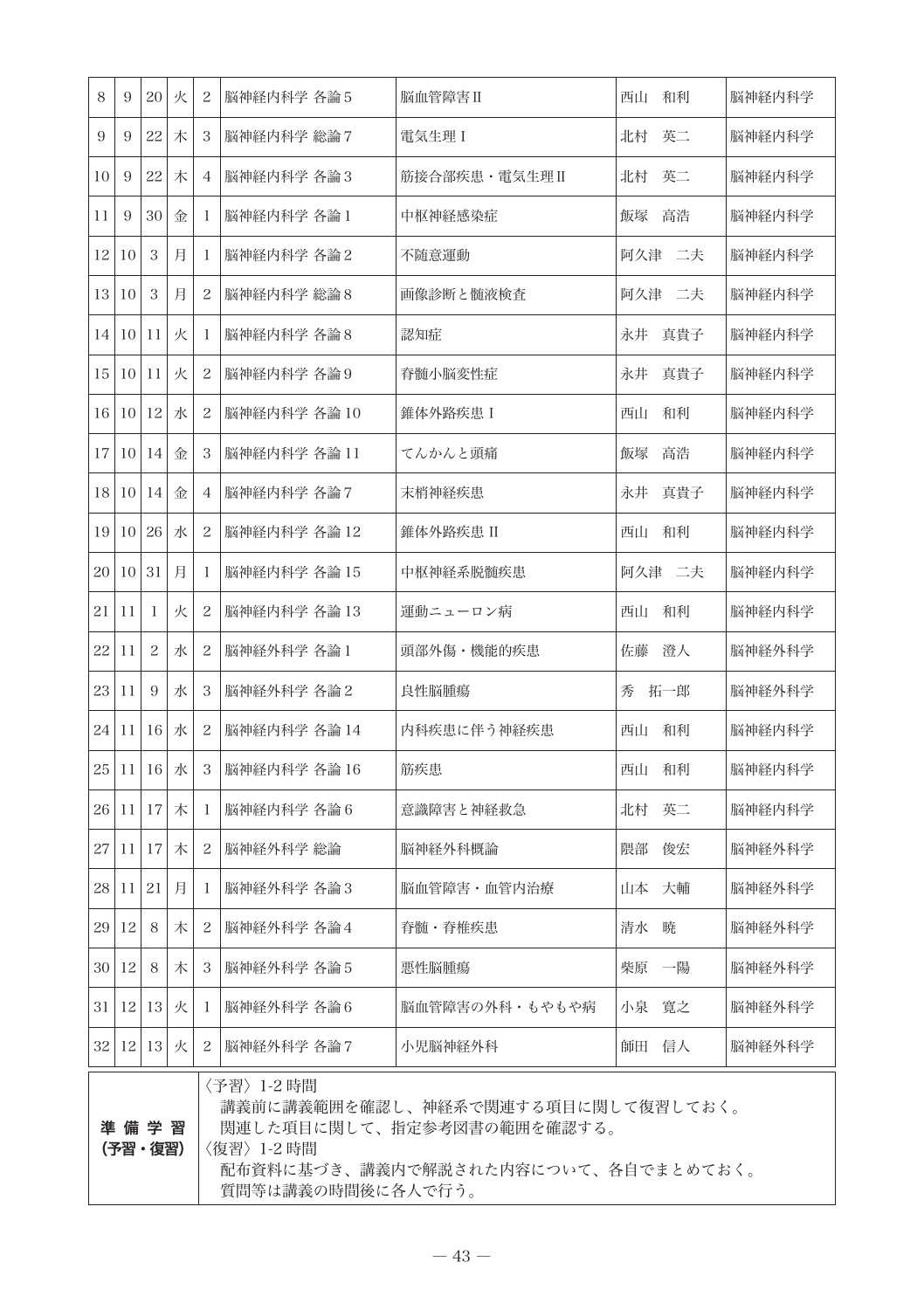|         | 『ベッドサイドの神経の診かた』第 18 版 田崎義昭・斉藤佳雄 編(南山堂)<br>『講義録 神経学』鈴木則宏、荒木信夫編(メディカルビュー社)<br>『臨床神経内科学』第6版(南山堂)<br>『神経内科ハンドブック』第5版(医学書院)<br>参 考 図 書   『内科学』第11 版 (朝倉書店)<br>『ハリソン内科書』第5版(広川書店)<br>『標準脳神経外科学』第 14 版(医学書院)<br>『小児脳神経外科学』第2版(金芳堂)<br>上記および『授業の配布資料』                                                                                                                                                  |
|---------|------------------------------------------------------------------------------------------------------------------------------------------------------------------------------------------------------------------------------------------------------------------------------------------------------------------------------------------------------------------------------------------------|
| 到 達 目 標 | 1. 神経診断のための神経診察方法とそのメカニズム・臨床的な意義について説明できる。<br>2.神経系の画像診断を理解し診断に応用できる。<br>3.神経系の電気生理学的検査を理解し診断に応用できる。<br>4.神経系の異常に対する血液一般・生化学・髄液検査を診断に応用できる。<br>5 神経系の血管障害について診断法・治療法・病態生理が説明できる。<br>6.神経系の変性疾患の病熊を理解し、診断法・治療法について説明できる。<br>7.神経系の自己免疫疾患・神経筋疾患について理解し、診断法・治療法について説明できる。<br>8.神経系の感染症について理解し、診断法・治療法を説明できる。<br>9.脳腫瘍・外傷・脊髄疾患・機能外科・血管障害の外科的治療について説明できる。<br>10.内科疾患に伴う神経系の異常について理解し、診断法・治療法を説明できる。 |
| 評 価 基 準 | 筆記試験による。受講熊度不良や欠席は減点の対象になる。(試験 100%)                                                                                                                                                                                                                                                                                                                                                           |
| AV 資 料  | 神経学的診察法・パート 1 (WB VC 1102)<br>神経学的診察法・パート2(WB VC 1103)                                                                                                                                                                                                                                                                                                                                         |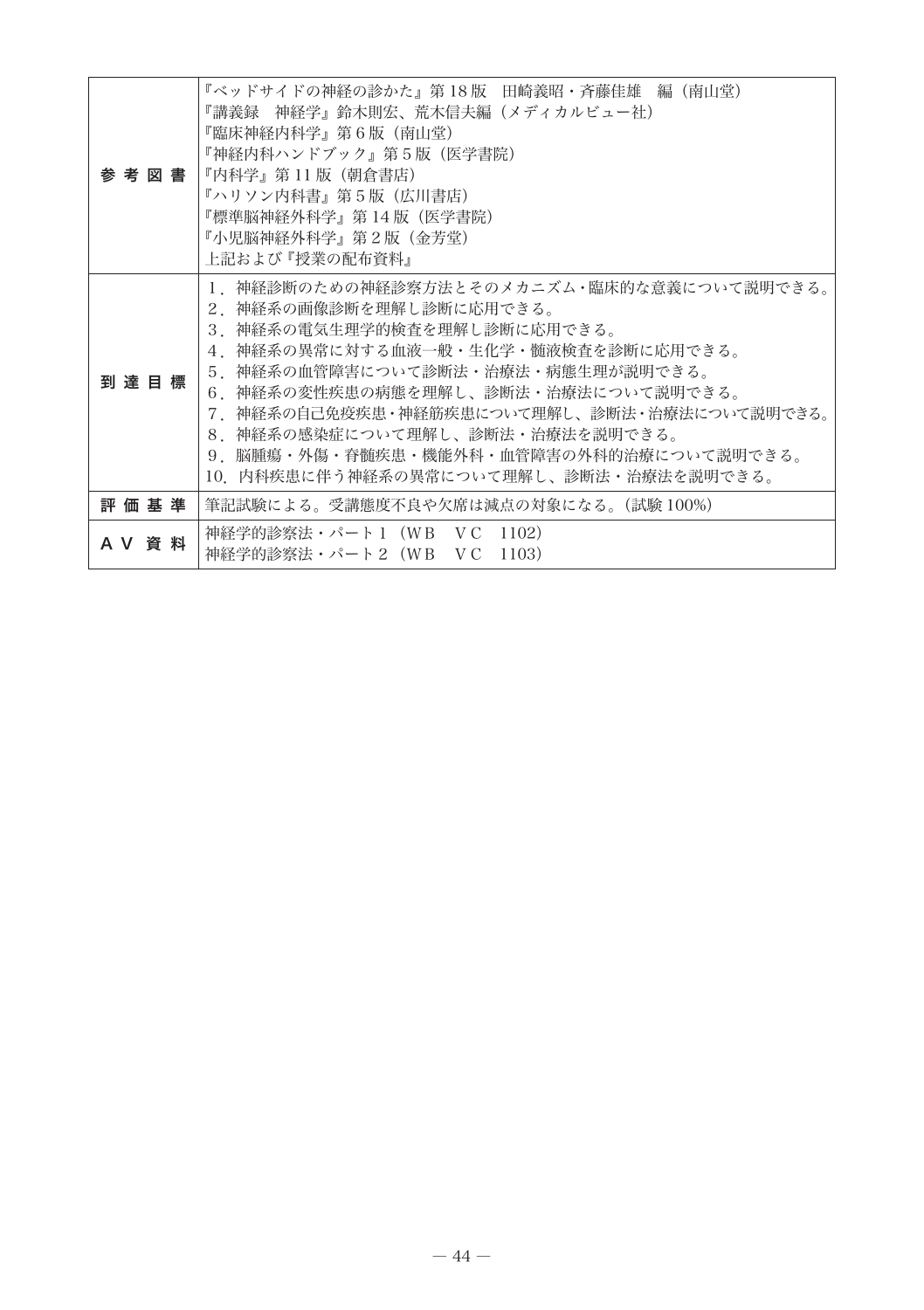## 消化器系診断·治療学 みんちょう まんじゅう まいきょう きょうきょう 講義 M301-OS18

Diagnostics and Therapeutics for Gastrointestinal System

| 科目責任者                      | 比企 直樹                                                                                                                                                                                                                                                                         |
|----------------------------|-------------------------------------------------------------------------------------------------------------------------------------------------------------------------------------------------------------------------------------------------------------------------------|
| 当<br>担<br>者                | 瑞智(非)*・池原 久朝*・石戸 謙次*・今泉 弘(非)*・岩井 知久*<br>東<br>- 興介*・海津 貴史*・木田 光広*・草野 央*・窪田 幸介*<br>魚嶋<br>晴紀*・奥脇<br>雄介*・小林 清典*・佐藤<br>- 武郎*・渋谷 明隆(客)*・田島 弘*<br>隈元<br>田邉<br> 剛*・中澤  貴秀(非)*・新原  正大*・原留 <br>聡*・内藤<br>弘樹*<br> 直樹*・樋口 格*・日高 央*・松永 敬二*・村上 匡人(非)*<br>比企<br>高広*・横山 薫*・渡辺 晃識*・渡邊 真彰*<br>山梨 |
| 実務経験の<br>あ る 教 員           | 比企 直樹ほか:<br>臨床経験を踏まえ、上・下部消化管と肝・胆・膵の各臓器の病態、 診断、 治療を説明する。                                                                                                                                                                                                                       |
| 卒業・学位授<br>与の方針と当<br>該科目の関連 | 1.プロフェッショナリズムと倫理:○ 4.知的探究と自律的学習:◎ 7.予防医学:◎<br>2. コミュニケーション能力:○  5. チーム医療:◎      8. 地域医療:○<br>3. 医学的知識と技術:◎     6. 医療の質と安全:○    9. 国際貢献:○                                                                                                                                      |
| 授業の目的                      | 消化器系では上・下部消化管と肝・胆・膵の各臓器の正常と異常の病熊、形熊学的変化<br>を講義したが、消化器系診断・治療学では病熊、診断、治療を講義する。 BSL に臨むに<br>当たり、臨床的事項を理解するのが目的である。                                                                                                                                                               |
| 教 育 内 容                    | 消化器疾患を食道、胃・十二指腸、小腸・大腸、肝、胆・膵に分けて、それぞれの癌、<br>粘膜障害、機能性障害などを、内科及び外科的観点から講義し、49 コマの講義で消化器<br>疾患の病態、診断、治療を網羅する。                                                                                                                                                                     |
| 教 育 方 法                    | 教科書以外にプリントを配布するかまたは PC によるスライドを提示し、これに従って<br>講義を進める。質問は適宜受け付け、コメントを返す。                                                                                                                                                                                                        |

(49 コマ) 講義室:M−31・32

| No.             | 月 | Ħ.             | 曜日  時限 |                | 講義テーマ                           | 講義内容                                                                  | 担当者      | 所属              |
|-----------------|---|----------------|--------|----------------|---------------------------------|-----------------------------------------------------------------------|----------|-----------------|
|                 | 8 | 24             | 水      | 2              | 画像診断(1)消化管造影                    | 消化管のX線造影検査(上部消化管造影、小<br>腸造影、注腸造影)の適応や禁忌、撮影法な<br>どの検査法、代表的な消化管造影所見について | 横山<br>董  | 消化器内科学          |
| $\overline{c}$  | 8 | 24             | 水      | 3              | 消化器疾患の症候(2)<br>(膵・胆道疾患を含む)      | 他の腹部症状と診断について                                                         | 晃識<br>渡辺 | 消化器内科学          |
| 3               | 8 | 26             | 金      | 3              | 画像診断(2)内視鏡検査                    | 消化管内視鏡の歴史、種類、適応<br>と禁忌・偶発症など                                          | 草野<br>央  | 消化器内科学          |
| 4               | 8 | 26             | 金      | $\overline{4}$ | 画像診断(3) CT,MRI,<br>血管造影, 腹部 X-P | 消化器系疾患の画像診断を概説し、検査の優先順<br>位を考える。また、主な疾患の画像所見について                      | 敬二<br>松永 | 放射線科学           |
| 5               | 8 | 29             | 月      | 3              | 画像診断(4)超音波、EUS、<br>膵·胆道造影       | 超音波の原理や特性について、胆膵内視<br>鏡検査 (EUS、ERCP) の特性について                          | 奥脇<br>興介 | 消化器内科学          |
| 6               | 8 | 29             | 月      | $\overline{4}$ | 食道良性疾患                          | アカラシア、逆流性食道炎など良<br>性疾患の病熊、診断、治療                                       | 晃識<br>渡辺 | 消化器内科学          |
| 7               | 9 | $\overline{7}$ | 水      | 3              | 消化性滑瘍                           | 消化性潰瘍の病熊、診断、治療に<br>ついて                                                | 田邉<br>聡  | 新世紀医療<br>開発センター |
| 8               | 9 | 7              | 水      | $\overline{4}$ | 内視鏡治療                           | 内視鏡的止血術、早期消化管腫瘍<br>に対する内視鏡治療等について                                     | 聡<br>田邉  | 新世紀医療<br>開発センター |
| 9               | 9 | 12             | 月      | 3              | 食道疾患                            | 食道癌・集学的外科治療                                                           | 正大<br>新原 | 上部消化管外科学        |
| 10 <sup>2</sup> | 9 | 12             | 月      | $\overline{4}$ | 食道疾患                            | 食道癌手術と周術期管理                                                           | 桶口<br>格  | 上部消化管外科学        |
| 11              | 9 | 15             | 木      | $\overline{4}$ | 消化器疾患の症候(1)                     | 腹痛のメカニズムと診断について                                                       | 瑞智<br>東  | 非常勤講師           |
| 12              | 9 | 16             | 金      | Τ.             | 胃の腫瘍(1)良性腫瘍                     | 胃の良性腫瘍の診断と治療について                                                      | 謙次<br>石戸 | 消化器内科学          |
| 13              | 9 | 16             | 金      | 2              | 胃の腫瘍(2)<br>悪性腫瘍 (化学療法)          | 胃癌の診断と治療について                                                          | 石戸<br>謙次 | 消化器内科学          |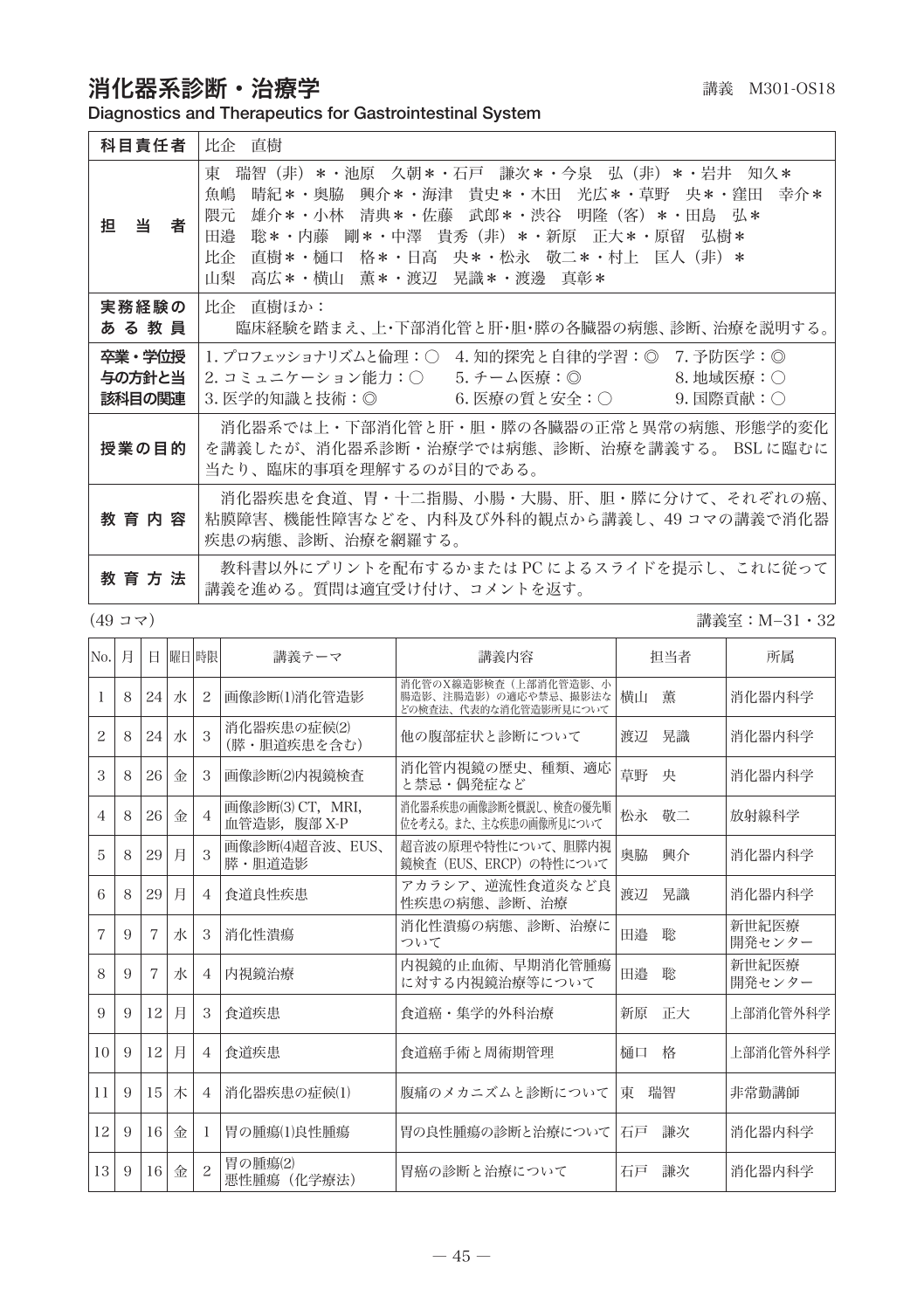| 14 | 9  | 22             | 木 | 1              | 急性胃炎、慢性胃炎<br>(HP 感染症を含む)    | 急性胃炎、慢性胃炎の病熊、診断、治療<br>およびヘリコバクターピロリ感染症について                                                                                                                                                   | 草野 | 央  | 消化器内科学           |
|----|----|----------------|---|----------------|-----------------------------|----------------------------------------------------------------------------------------------------------------------------------------------------------------------------------------------|----|----|------------------|
| 15 | 9  | 28             | 水 | 3              | 胃悪性腫瘍の外科治療                  | 胃腫瘍(特に胃癌)の診断、外科<br>治療について                                                                                                                                                                    | 比企 | 直樹 | 上部消化管外科学         |
| 16 | 9  | 28             | 水 | 4              | 胃良性腫瘍の外科治療                  | 胃腫瘍(特に胃癌)の診断、外科<br>治療について                                                                                                                                                                    | 比企 | 直樹 | 上部消化管外科学         |
| 17 | 9  | 29             | 木 | 3              | その他の大腸・小腸疾患・<br>急性腹症        | 遺伝性ポリープ等、大腸癌以外の大腸疾<br>患、その他小腸疾患や急性腹膜について                                                                                                                                                     | 佐藤 | 武郎 | 医学教育研究<br>開発センター |
| 18 | 9  | 29             | 木 | 4              | 肛門疾患                        | 肛門疾患の診断と治療                                                                                                                                                                                   | 佐藤 | 武郎 | 医学教育研究<br>開発センター |
| 19 | 10 | $\overline{4}$ | 火 | 1              | 腸の腫瘍:良性腫瘍、遺伝<br>性ポリポーシス     | ポリープの診断、治療、ポリープの組織分類、ポリポーシスの<br>概論と各論、大腸癌の疫学、大腸癌の病理的事項、早期大腸<br>癌の診断と治療、大腸癌の診断と治療、大腸癌検診について                                                                                                   | 池原 | 久朝 | 消化器内科学           |
| 20 | 10 | $\overline{4}$ | 火 | 2              | 腸の腫瘍:悪性腫瘍                   | ポリープの診断、治療、ポリープの組織分類、ポリポーシスの<br>概論と各論、大腸癌の疫学、大腸癌の病理的事項、早期大腸<br>癌の診断と治療、大腸癌の診断と治療、大腸癌検診について                                                                                                   | 池原 | 久朝 | 消化器内科学           |
| 21 | 10 | 21             | 金 | 1              | 腸の炎症性疾患(1)<br>急性炎症性腸疾患      | 腸の炎症性疾患の中で、急性に経過する急<br>性感染性腸炎、抗生物質起因性腸炎および<br>虚血性大腸炎の病態や治療法について解説                                                                                                                            | 小林 | 清典 | 新世紀医療<br>開発センター  |
| 22 | 10 | 21             | 金 | $\overline{c}$ | 腸の炎症性疾患(2)<br><b>IBD</b>    | 腸の炎症性腸疾患の中で IBD と総称される潰<br>瘍性大腸炎とクローン病を中心に、<br>慢性に経<br>過する腸の炎症性疾患の病態や治療法について                                                                                                                 | 小林 | 清典 | 新世紀医療<br>開発センター  |
| 23 | 10 | 28             | 金 | 1              | 炎症性腸疾患の診断と治療                | 炎症性腸疾患の診断方法と治療に<br>ついて                                                                                                                                                                       | 山梨 | 高広 | 下部消化管外科学         |
| 24 | 11 | 1              | 火 | 5              | 大腸癌の診断と治療                   | 大腸の病期診断、外科治療の方法<br>と意義                                                                                                                                                                       | 内藤 | 剛  | 下部消化管外科学         |
| 25 | 11 | 11             | 金 | 1              | 吸収不良症候群、蛋白漏出<br>性胃腸症、IBS ほか | 吸収不良症候群や蛋白漏出性胃腸症、<br>過敏性腸症候群などの症状や診断法                                                                                                                                                        | 横山 | 薫  | 消化器内科学           |
| 26 | 11 | 11             | 金 | $\overline{c}$ | 胆石、胆囊炎                      | 超音波検査の特長を説明し、検査の手順や手技が理解できるよ<br>うに解説する。また、日常臨床で多く遭遇する胆石や胆嚢炎を中<br>心に実際の超音波画像を提示し、診断や治療方針を検討する。                                                                                                | 岩井 | 知久 | 消化器内科学           |
| 27 | 11 | 14             | 月 | 3              | 原発性硬化性胆管炎・<br>胆道奇形          | 原発性硬化性胆管炎および胆道奇形<br>の病態、診断、治療、予後について                                                                                                                                                         | 奥脇 | 興介 | 消化器内科学           |
| 28 | 11 | 14             | 月 | $\overline{4}$ | 胆囊癌、肝外胆管癌                   | 胆嚢癌、肝外胆管癌の定義、臨床<br>像治療                                                                                                                                                                       | 岩井 | 知久 | 消化器内科学           |
| 29 | 11 | 15             | 火 | 1              | 良性胆道疾患の外科治療                 | 胆道疾患の検査、画像、手術ビデ<br>オの供覧                                                                                                                                                                      | 隈元 | 雄介 | 一般・小児・<br>肝胆膵外科学 |
| 30 | 11 | 15             | 火 | 2              | 悪性胆道疾患の外科治療                 | 悪性胆道疾患の病態と治療について、<br>手術ビデオを供覧しながら概説                                                                                                                                                          | 隈元 | 雄介 | -般・小児・<br>肝胆膵外科学 |
| 31 | 11 | 16             | 水 | 5              | 急性膵炎                        | 急性膵炎の概念、発症機序、成因について説明。急性膵炎の診<br>断基準、重症度判定基準を解説、また、臨床症状や重症度に応<br>じた治療方針、急性膵炎に伴う合併症や生命予後についても解説                                                                                                | 今泉 | 弘  | 非常勤講師            |
| 32 | 11 | 17             | 木 | 3              | 慢性膵炎<br>(特別講義)              | 慢性膵炎の定義、臨床像治療                                                                                                                                                                                | 木田 | 光広 | 客員教授             |
| 33 | 11 | 17             | 木 | 4              | 膵腫瘍<br>(特別講義)               | 膵腫瘍の定義、臨床像治療につき<br>概説                                                                                                                                                                        | 木田 | 光広 | 客員教授             |
| 34 | 11 | 17             | 木 | 5              | 膵疾患の外科治療                    | 膵疾患の検査・画像所見のみかた、及び外科<br>的治療について手術ビデオを供覧しながら概説                                                                                                                                                | 田島 | 弘  | 一般・小児・<br>肝胆膵外科学 |
| 35 | 11 | 22             | 火 | 3              | 急性肝炎                        | 急性ウイルス性肝炎について                                                                                                                                                                                | 村上 | 匡人 | 非常勤講師            |
| 36 | 11 | 24             | 木 | 3              | 肝硬変症 (診断と治療)                | B/C型·アルコール性により、進行した肝<br>疾患はどうなるか?その臨床と経カテーテ<br>ル・内視鏡・薬物治療の実際                                                                                                                                 | 日高 | 央  | 消化器内科学           |
| 37 | 11 | 24             | 木 | 4              | 門脈圧亢進症                      | 門脈圧亢進症における4大合併症<br>について                                                                                                                                                                      | 日高 | 央  | 消化器内科学           |
| 38 | 11 | 25             | 金 | 1              | 慢性ウイルス性肝炎                   | 慢性肝炎の病態、診断、治療、予後                                                                                                                                                                             | 渋谷 | 明隆 | 客員教授             |
| 39 | 11 | 25             | 金 | $\overline{c}$ | 原発性胆汁性胆管炎、<br>自己免疫性肝炎       | 自己免疫性肝疾患の病態、診断、<br>治療、予後                                                                                                                                                                     | 渋谷 | 明隆 | 客員教授             |
| 40 | 11 | 28             | 月 | 1              | アルコール性肝障害、<br>代謝性肝障害        | 1)アルコール性肝障害の病態、過剰な飲酒が与える肝臓への<br>影響、病理学的特徴 2発生頻度は低いが知っておくべき遺<br>伝子的な要素がある、代謝性肝疾患 ③近年メタボリックシン<br>ドロームの肝臓における病態でありかつ、肝硬変、肝癌の発<br>生要因の一つとして重視されている非アルコール性脂肪肝疾患<br>(NAFLD)、非アルコール性脂肪肝炎 (NASH) を解説 | 渡邊 | 真彰 | 消化器内科学           |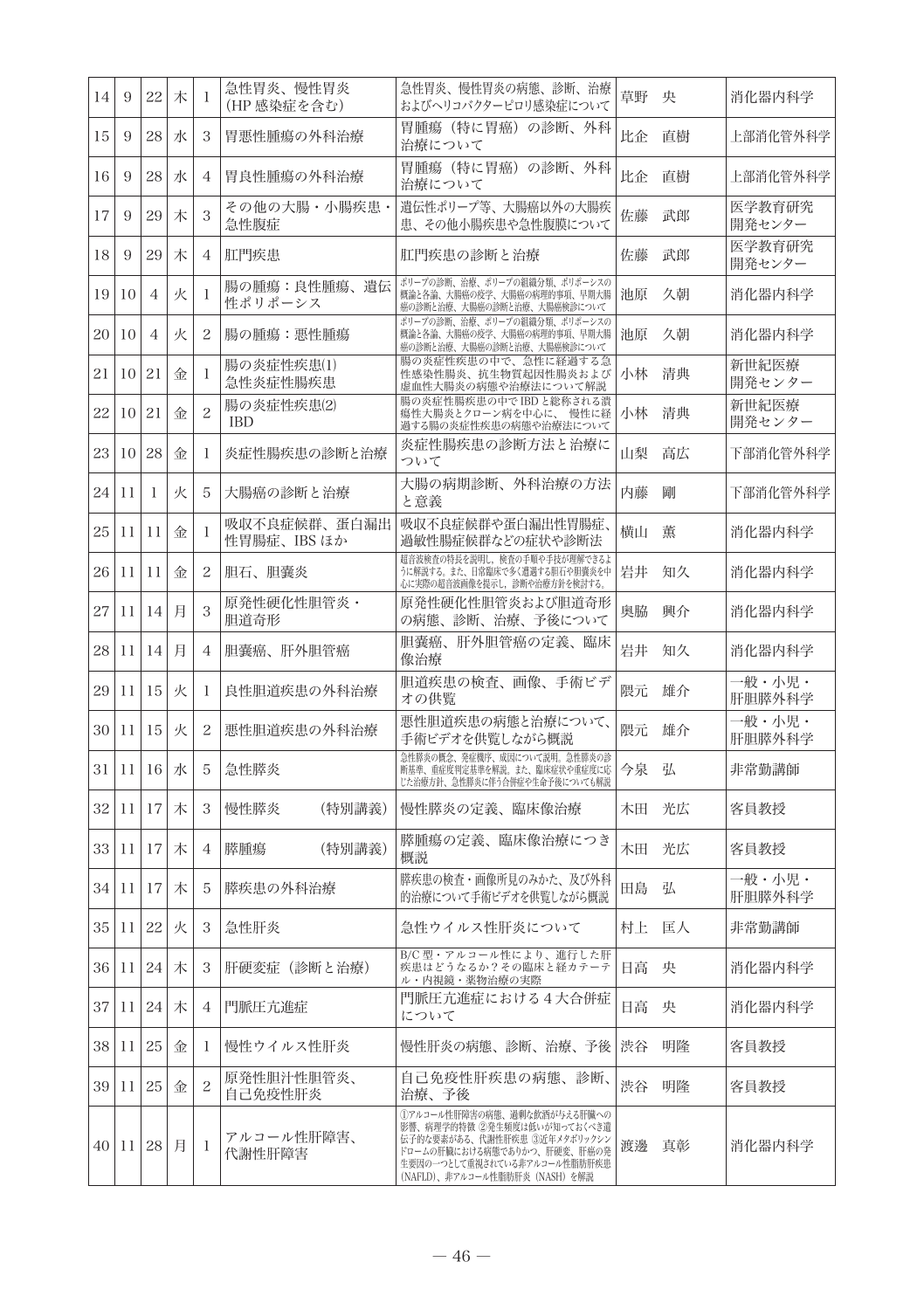|                 | 41 11 28                                                                     |                    | 月 | 2  | 薬物性肝疾患                                                                        | クスリの副作用である薬物性肝障害は、日常頻繁にみられる肝疾患だが、逆年、<br>られる肝疾患だが、その確実な予防覚はない。近年、<br>新薬が続々と開発され、またクスリの流通形態も緩和<br>され、その入手が以前にもまして容易になった。更に<br>これ、このパイルが、いたいというのは、パイルで、スペイルは、このような時代の背景が薬物性肝障害の発生頻度、病のような時代の背景が薬物性肝障害の発生頻度、病態では、<br>病<br>薬物性肝障害の既知の概念から最新の知見まで解説 |    | 渡邊 直彰 | 消化器内科学           |
|-----------------|------------------------------------------------------------------------------|--------------------|---|----|-------------------------------------------------------------------------------|-----------------------------------------------------------------------------------------------------------------------------------------------------------------------------------------------------------------------------------------------|----|-------|------------------|
| 42              | 12                                                                           | 2                  | 金 | 1  | 劇症肝炎                                                                          | 劇症肝炎の病態、診断、治療、予後                                                                                                                                                                                                                              | 魚嶋 | 晴紀    | 消化器内科学           |
|                 | 43   12                                                                      | 7                  | 水 | 3  | 肝機能検査と黄疸                                                                      | 肝機能検査の解説、読み方、黄疸<br>の病熊生理                                                                                                                                                                                                                      | 中澤 | 貴秀    | 非常勤講師            |
| 44              | 12                                                                           | 9                  | 金 | 2  | 肝腫瘤性病変(肝嚢胞・肝<br>血管腫・肝膿瘍)                                                      | 肝嚢胞、肝血管腫、肝膿瘍の疫学、原因、特徴、<br>検査、治療につき講義する。また、終了前の<br>15 分程度、スライド画像を示して解説                                                                                                                                                                         | 原留 | 弘樹    | 放射線科学            |
| 45 <sup>1</sup> | 12                                                                           | 13                 | 火 | 3  | 肝・胆道疾患の症候と画像<br>診断                                                            | 肝胆道膵疾患の臨床症状·理学的所見に加<br>え、シミュレーション、Navigation に繋が<br>る先端の画像診断を供覧                                                                                                                                                                               | 中澤 | 一昔秀   | 非常勤講師            |
|                 | 46   12                                                                      | 13                 | 火 | 4  | 肝疾患の外科治療 I                                                                    | 肝切除術に必要な解剖、肝機能評<br>価、各術式とその適応について                                                                                                                                                                                                             |    | 海津 貴史 | 一般・小児・<br>肝胆膵外科学 |
| 47 I            | 12                                                                           | 13                 | 火 | 5. | 肝疾患の外科治療Ⅱ                                                                     | 低侵襲肝切除術や高難度肝切除術の実際<br>を、手術ビデオ動画を供覧しながら概説                                                                                                                                                                                                      |    | 海津 貴史 | 一般・小児・<br>肝胆膵外科学 |
|                 | 48   12                                                                      | 14                 | 水 | 1  | 肝細胞癌(発癌から診断)                                                                  | 肝癌についての前半、疫学、肝癌の<br>特徴、早期発見や診断方法について                                                                                                                                                                                                          |    | 窪田 幸介 | 消化器内科学           |
|                 | 49 12                                                                        | 14                 | 水 | 2  | 肝細胞癌(治療)                                                                      | 肝予備能、および腫瘍因子からみ<br>た治療の使い分け                                                                                                                                                                                                                   | 窪田 | 幸介    | 消化器内科学           |
|                 |                                                                              | 準 備 学 習<br>(予習・復習) |   |    | くこと。(各講義 30 分程度)<br>間程度)                                                      | 予習:テキスト、教科書、参考図書などを受講前に読み、事前に基礎的事項を確認してお<br>復習:受講後、講義内容について教科書・参考図書に準じて整理すること。(各講義1時                                                                                                                                                          |    |       |                  |
|                 |                                                                              | 参 考 図 書            |   |    | (1) 教科書<br>(2) その他の参考図書                                                       | 『標準外科学』(最新版)(医学書院)監修:北野 正剛<br>『消化器病診断』(財)日本消化器病学会(医学書院)<br>『消化器疾患 最新の治療』菅野健太郎 他(南江堂)<br>『図解 消化器内科学テキスト』井廻道夫 他(中外医学社)                                                                                                                          |    |       |                  |
|                 |                                                                              | 到達目標               |   |    | 1. 消化器系の正常構造、機能を説明できる。<br>2. 消化器癌の疫学、進行度分類を説明できる。<br>3. 消化器系癌の症候、診断、治療を説明できる。 | 4.消化器系良性疾患の病態、症候、診断、治療を説明できる。<br>5. 症候から消化器系疾患の原因と病態生理を列挙できる。<br>6. 消化管感染症の病態、症候、診断、治療を説明できる。<br>7. 消化器系疾患に対する内視鏡治療、外科治療を概説できる。                                                                                                               |    |       |                  |
|                 | (1)授業に対する取り組みを 10% とする。<br>評 価 基 準<br>②試験は、授業内容及び参考図書に準じて作成される。試験の結果を90%とする。 |                    |   |    |                                                                               |                                                                                                                                                                                                                                               |    |       |                  |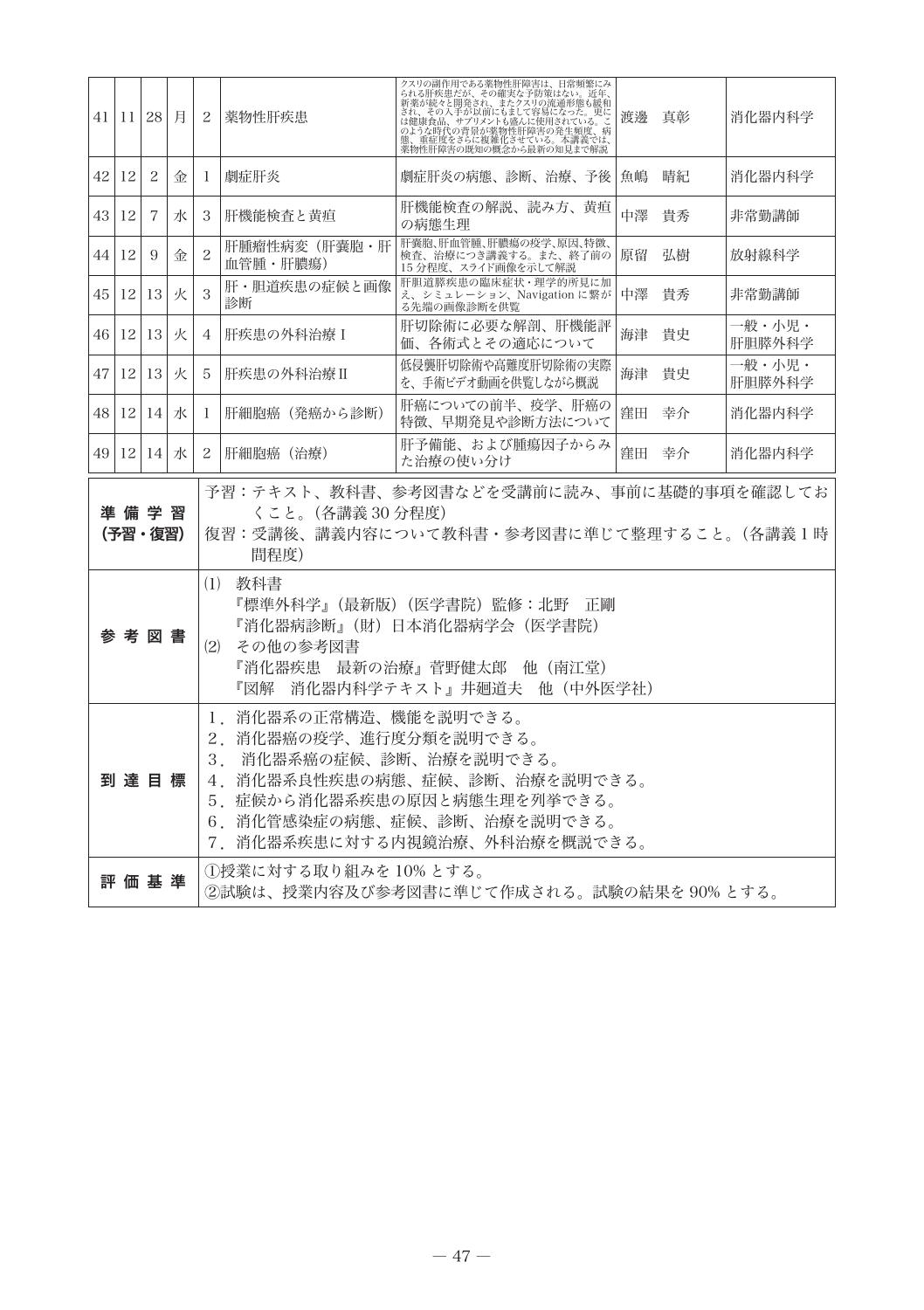## 血液造血器系診断·治療学 みんじょう まんじゅう きょうきょう 講義 M301-OS18

Diagnostics and Therapeutics for Hematological System

| 科目責任者                      | 鈴木 降浩                                                                                                                                                                                                                                                       |
|----------------------------|-------------------------------------------------------------------------------------------------------------------------------------------------------------------------------------------------------------------------------------------------------------|
| 担当<br>者                    | 鈴木 隆浩*・宮﨑 浩二*・鎌田 浩稔*・翁 祖誠*・田寺 範行*<br>道下 雄介*・横山 真喜*・羽山 慧以*・大坂 学*                                                                                                                                                                                             |
| 実務経験の<br>あ る 教 員           | 鈴木 降浩ほか:<br>医師としての臨床経験を踏まえ、造血器系異常に伴う各種疾患の臨床病熊・診断およ<br>び化学療法を中心とする治療の実際について概説する。                                                                                                                                                                             |
| 卒業・学位授<br>与の方針と当<br>該科目の関連 | 1.プロフェッショナリズムと倫理:  4.知的探究と自律的学習:○ 7.予防医学:○<br>3. 医学的知識と技術:◎     6. 医療の質と安全:○    9. 国際貢献:                                                                                                                                                                    |
| 授業の目的                      | 前期講義「血液造血器系」で学んだ総合的な基礎知識(総論)を復習すると共に、各疾<br>患についてさらに踏み込んだ臨床的知識を習得し(各論)、最近の知見も理解する。<br>主要な血液疾患に関する病熊・症候・検査法・診断法・治療法について学び、臨床実習<br>を行う上で基本となる医学知識を習得することを目標とする。                                                                                                |
| 到 達 目 標                    | 1.正常の造血システムについて説明できる。<br>2 血液細胞の形態異常について説明できる。<br>3.各種症候から造血器疾患の診断に至る流れを説明できる。<br>4.各種血球・凝固システムにおける主要な疾患について、診断から治療までの流れを説<br>明できる。<br>5.分子標的薬・抗体製剤など、血液疾患で用いられる様々な薬剤の作用機序、有害事象<br>について説明できる。<br>6. 造血幹細胞移植について説明できる。<br>7.支持療法である感染症対策、輸血療法についてその内容を説明できる。 |
| <b>教 音 方 法</b>             | 講義による教育を行う。スライドを主体とした講義であり、講義毎にプリントを配布し、<br>自由に書き込みなどを行うことによって教育効果の向上を図る。<br>各講義後には質問の時間を設け、学生が疑問に感じた点などについてフィードバックを<br>行う。                                                                                                                                 |

(15 コマ) 講義室:M−31・32

| No.                      | 月  | Ħ  |   | 曜日 時限          | 講義テーマ      | 講義内容                           | 担当者      | 所属       |
|--------------------------|----|----|---|----------------|------------|--------------------------------|----------|----------|
|                          | 9  | 21 | 水 | 2              | 血液疾患の診療総論  | 血液疾患総論:前期講義の復習                 | 隆浩<br>鈴木 | 血液内科学    |
| $\overline{\mathcal{L}}$ | 9  | 21 | 水 | 3              | 赤血球系疾患     | 貧血性疾患(1)                       | 隆浩<br>鈴木 | 血液内科学    |
| 3                        | 9  | 26 | 月 | 3              | 白血球系疾患     | 急性白血病                          | 田寺<br>範行 | 血液内科学    |
| 4                        | 9  | 26 | 月 | $\overline{4}$ | 白血球系疾患     | 多発性骨髄腫と関連疾患                    | 慧以<br>羽山 | 血液内科学    |
| 5                        | 9  | 27 | 火 | 1              | 血液疾患の診断と治療 | 血液疾患の主要徴候<br>(貧血・リンパ節腫大)       | 浩稔<br>鎌田 | 血液内科学    |
| 6                        | 9  | 27 | 火 | $\overline{c}$ | 赤血球系疾患     | 貧血性疾患(2)                       | 隆浩<br>鈴木 | 血液内科学    |
| $\overline{7}$           | 9  | 28 | 水 | 2              | 赤血球系疾患     | 貧血性疾患(3)と補助療法<br>(輸血療法・サイトカイン) | 隆浩<br>鈴木 | 血液内科学    |
| 8                        | 9  | 30 | 金 | 3              | 止血・血栓性疾患   | 血小板減少性疾患                       | 宮崎 浩二    | 輸血・細胞移植学 |
| 9                        | 9  | 30 | 金 | $\overline{4}$ | 止血・血栓性疾患   | 血友病・凝固因子異常症                    | 宮崎<br>浩二 | 輸血・細胞移植学 |
| 10 <sup>1</sup>          | 10 | 3  | 月 | 3              | 白血球系疾患     | 悪性リンパ腫と関連疾患(1)                 | 学<br>大坂  | 血液内科学    |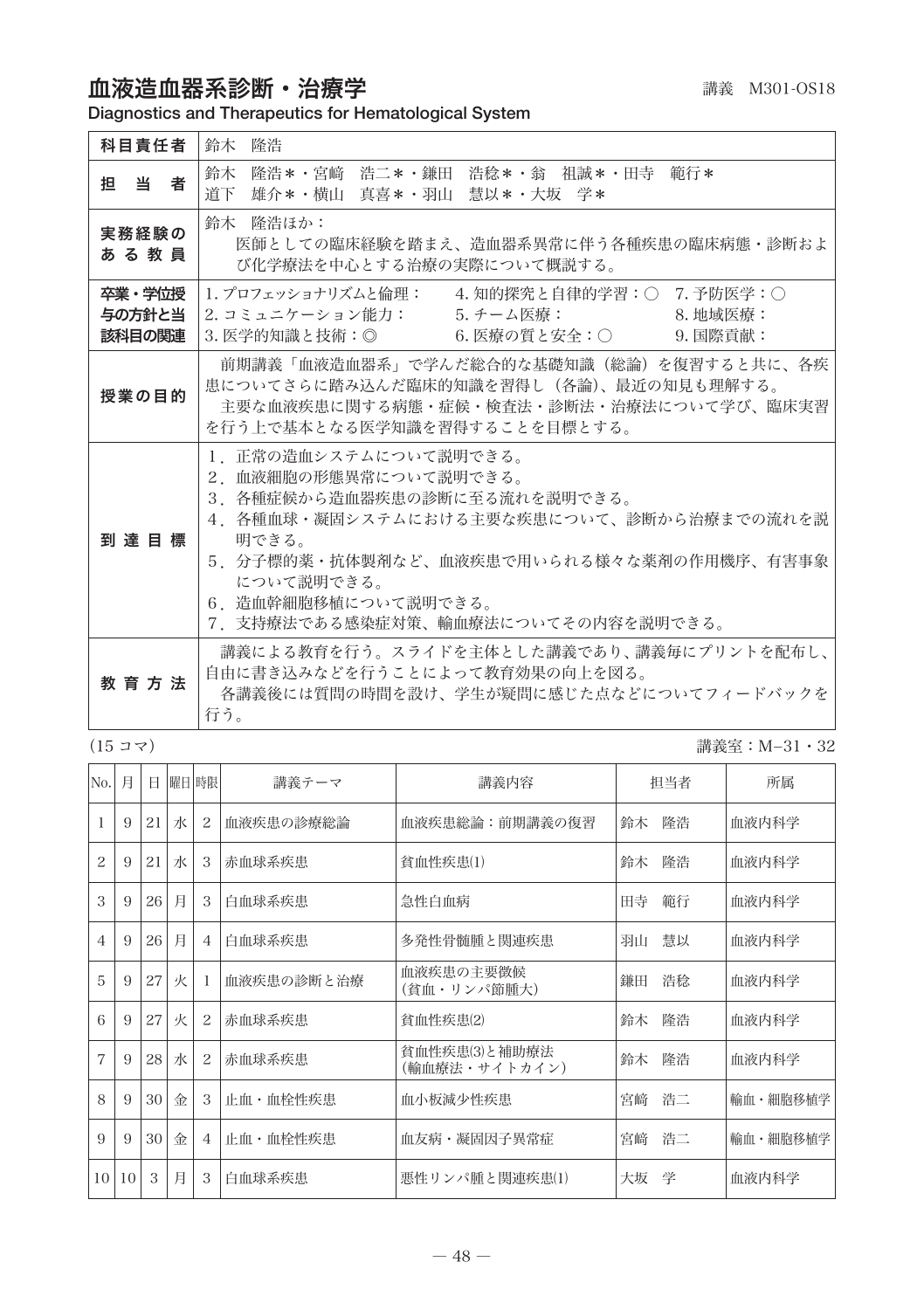|                                                                                                                                                                   | 11 10 3                                                                                                                                                                                        |   | 月 | $\overline{4}$ | 白血球系疾患                | 悪性リンパ腫と関連疾患(2)         | 大坂 学     | 血液内科学 |
|-------------------------------------------------------------------------------------------------------------------------------------------------------------------|------------------------------------------------------------------------------------------------------------------------------------------------------------------------------------------------|---|---|----------------|-----------------------|------------------------|----------|-------|
| 12 <sup>1</sup>                                                                                                                                                   | $10 \mid 5$                                                                                                                                                                                    |   | 水 | 3              | 白血球系疾患                | 慢性骨髄性白血病・<br>骨髓增殖性疾患   | 道下<br>雄介 | 血液内科学 |
| 13 <sup>1</sup>                                                                                                                                                   | 10 <sup>1</sup>                                                                                                                                                                                | 5 | 水 | $\overline{4}$ | 血液疾患の診断と治療            | 造血幹細胞移植                | 田寺<br>範行 | 血液内科学 |
|                                                                                                                                                                   | 14 10                                                                                                                                                                                          | 6 | 木 | 3              | 血液疾患の診断と治療            | 血液疾患と感染症               | 翁<br>祖誠  | 血液内科学 |
| 15 <sup>1</sup>                                                                                                                                                   | 10 <sup>1</sup>                                                                                                                                                                                | 6 | 木 | $\overline{4}$ | 血液疾患の診断と治療            | 血液細胞アトラス<br>(異常細胞を中心に) | 横山 真喜    | 血液内科学 |
| 予習:受講する講義に関係する「血液造血器系」の配布プリントをあらかじめ見直して確<br>認しておくこと。<br>準 備 学 習<br>復習:講義プリントを復習し、理解が不十分な点については参考図書を確認するなどして<br>(予習・復習)<br>整理しておくこと。<br>予習・復習あわせてlコマ当たり2時間の学習を要する。 |                                                                                                                                                                                                |   |   |                |                       |                        |          |       |
|                                                                                                                                                                   | 『病気がみえる Vol.5 血液』(第2版)鈴木隆浩ほか 監修(MEDIC MEDIA)2017<br>『血液内科クリニカルスタンダード』(第3版)東原、須永 編(文光堂)2016<br>参 考 図 書<br>『内科学』(第 11 版)矢崎義雄 総編集(朝倉書店)2017<br>『三輪血液病学』浅野、池田、内山 編(文光堂)2006<br>『血液細胞アトラス』三輪史朗(文光堂) |   |   |                |                       |                        |          |       |
|                                                                                                                                                                   | 評 価 基 準                                                                                                                                                                                        |   |   |                | 記述式・選択式問題による筆記試験 100% |                        |          |       |
| この講義が学生時代に血液学について受講する最後の体系化された講義になる。欠席せ<br>注 意 事 項<br>ず真面目に受講すること。                                                                                                |                                                                                                                                                                                                |   |   |                |                       |                        |          |       |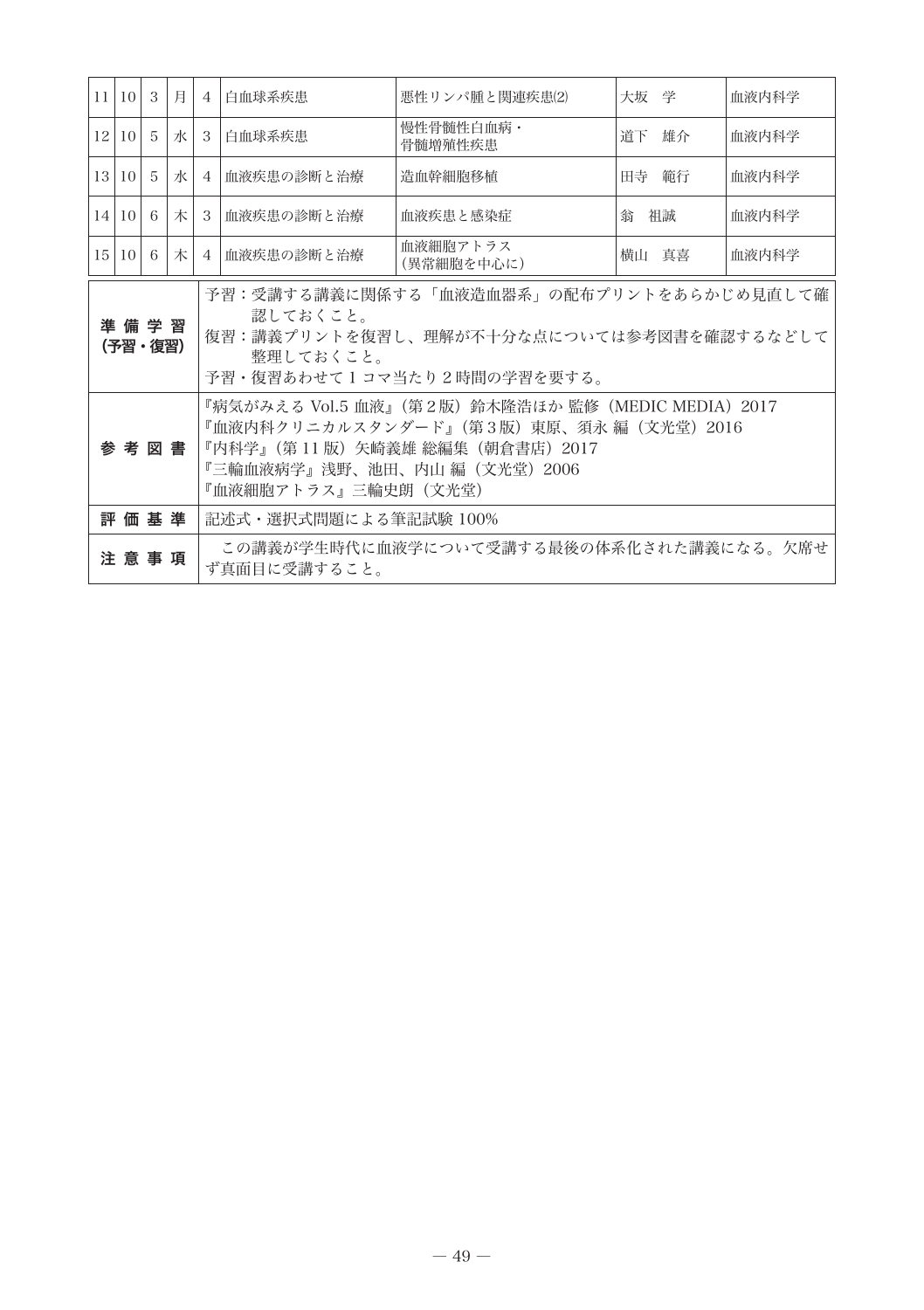$\overline{\phantom{a}}$ 

# 内分泌·代謝系診断·治療学 みんじょう まんのう まき M301-OS18

Ŧ

Diagnostics and Therapeutics for Endocrine System

| 科目責任者                      | 宮塚<br>健                                                                                                                                                                                                                                                                                                                                                                                                                                                                                                                                                                                                                                                                                                                                                                                                                                                                                                                                                         |
|----------------------------|-----------------------------------------------------------------------------------------------------------------------------------------------------------------------------------------------------------------------------------------------------------------------------------------------------------------------------------------------------------------------------------------------------------------------------------------------------------------------------------------------------------------------------------------------------------------------------------------------------------------------------------------------------------------------------------------------------------------------------------------------------------------------------------------------------------------------------------------------------------------------------------------------------------------------------------------------------------------|
| 担当<br>者                    | 健*・市川 雷師*・林 哲範*・鈴木 陽彦*・正木 嗣人*・星山 綾子*<br>宮塚<br>朋*・藤田 哲夫*・的場 健太*・守屋 達美 (兼)・松原 まどか (兼)<br>田口<br>淳(非)・平井 法博(非)・高野 幸路(非)*・鎌田 裕二(非)<br>齋藤                                                                                                                                                                                                                                                                                                                                                                                                                                                                                                                                                                                                                                                                                                                                                                                                                             |
| 実務経験の<br>あ る 教 員           | 健・高野 幸路・市川 雷師・林 哲範・鈴木 陽彦・正木 嗣人・星山 綾子<br>宮塚<br>朋・的場 健太:<br>田口<br>臨床経験を踏まえ、内分泌代謝疾患の診断方法、特徴的な内分泌検査や負荷試験方法と<br>その評価方法を概説し、また各種疾患に対して、臨床の現場でどのような手順で治療が<br>行われているかを解説する                                                                                                                                                                                                                                                                                                                                                                                                                                                                                                                                                                                                                                                                                                                                                                                              |
| 卒業・学位授<br>与の方針と当<br>該科目の関連 | 1. プロフェッショナリズムと倫理:◎ 4. 知的探究と自律的学習:◎ 7. 予防医学:○<br>2. コミュニケーション能力:◎  5. チーム医療:○<br>8. 地域医療: 〇<br>6. 医療の質と安全:○<br>3. 医学的知識と技術: ◎<br>9. 国際貢献:                                                                                                                                                                                                                                                                                                                                                                                                                                                                                                                                                                                                                                                                                                                                                                                                                       |
| 授業の目的                      | 内分泌・代謝系で修得した内分泌・代謝系の構造と機能および病理学、内分泌薬理学の<br>知識を基礎にして主な内分泌・代謝疾患の病熊生理、病因、症候、診断、治療を学び臨床<br>実習に備える。                                                                                                                                                                                                                                                                                                                                                                                                                                                                                                                                                                                                                                                                                                                                                                                                                                                                  |
| 教育内容                       | (1)糖尿病(2)代謝(3)下垂体(4)甲状腺(5)副甲状腺(6)副腎(7)内分泌腫瘍のそれぞれの分野の疾<br>患について、診断と検査の基本、病態生理、病因、症候、診断、治療について講義する。<br>(1) 糖尿病では、糖尿病の病因、病態生理、分類、症候、診断についての総論講義に始ま<br>り、各論では1型・2型糖尿病・その他の糖尿病・妊娠糖尿病のそれぞれの病態を詳<br>説したうえで、食事療法、運動療法、薬物療法についての治療概論を展開する。また、<br>急性代謝失調をはじめとする急性合併症、および細小血管症・大血管障害を中心とす<br>る慢性合併症についても講義する。<br>(2) 代謝領域では脂質異常症、肥満症・メタボリック症候群、核酸代謝異常、糖原病など<br>の糖尿病以外の代謝疾患に加えて、低血糖をきたす種々の病態、さらにビタミン欠乏<br>症・過剰症についても講義する。<br>下垂体では下垂体前葉系について、いろいろな原因による機能低下症と下垂体ホルモ<br>(3)<br>ン産生腫瘍などによる機能亢進症について詳説し、後葉系については中枢性尿崩症と<br>ADH 不適切分泌症候群を中心に講義する。視床下部異常の概念も理解できるよう概<br>説する。<br>(4) 甲状腺においては、甲状腺中毒症と甲状腺機能低下症について、それぞれの病態を惹<br>起する代表的疾患であるバセドウ病と橋本病を中心に講義し、甲状腺の炎症性疾患と<br>腫瘍性疾患についても包括的に概説する。<br>(5) 副甲状腺ではカルシウム、リンの調節機構の概説のあとにカルシウム、リン代謝異常<br>を呈する疾患について、副甲状腺機能亢進症と副甲状腺機能低下症、ビタミン D 欠乏<br>症および中毒症の講義のほか、骨粗鬆症、骨軟化症についても講義する。<br>(6) 副腎では副腎皮質・髄質機能を理解したうえで、副腎皮質機能低下症、クッシング症<br>候群、原発性アルドステロン症、褐色細胞腫について講義し、副腎腫瘍の外科的治療<br>を学ぶ。<br>(7) 内分泌腫瘍では多発性内分泌腺腫症、ホルモン産生腫瘍、ホルモン不応症について講<br>義する。 |
| 教 育 方 法                    | 講義要旨集には臨床内分泌代謝内科学を学ぶうえでの基礎知識に加えて、各対象疾患に<br>関する重要な資料も掲載されており、これに沿って講義を進める。写真や図などの供覧は<br>パワーポイントも使用する。課題に対する模範解答を次回の授業で説明する。                                                                                                                                                                                                                                                                                                                                                                                                                                                                                                                                                                                                                                                                                                                                                                                                                                      |

(23 コマ) 講義室:M−31・32

| No. |           | 曜日 | 時限 | 講義テーマ   | 講義内容      | 担当者     | 所属       |
|-----|-----------|----|----|---------|-----------|---------|----------|
|     | 22<br>ن ک |    |    | 内分泌代謝総論 | 内分泌代謝疾患総論 | 健<br>宮塚 | 内分泌代謝内科学 |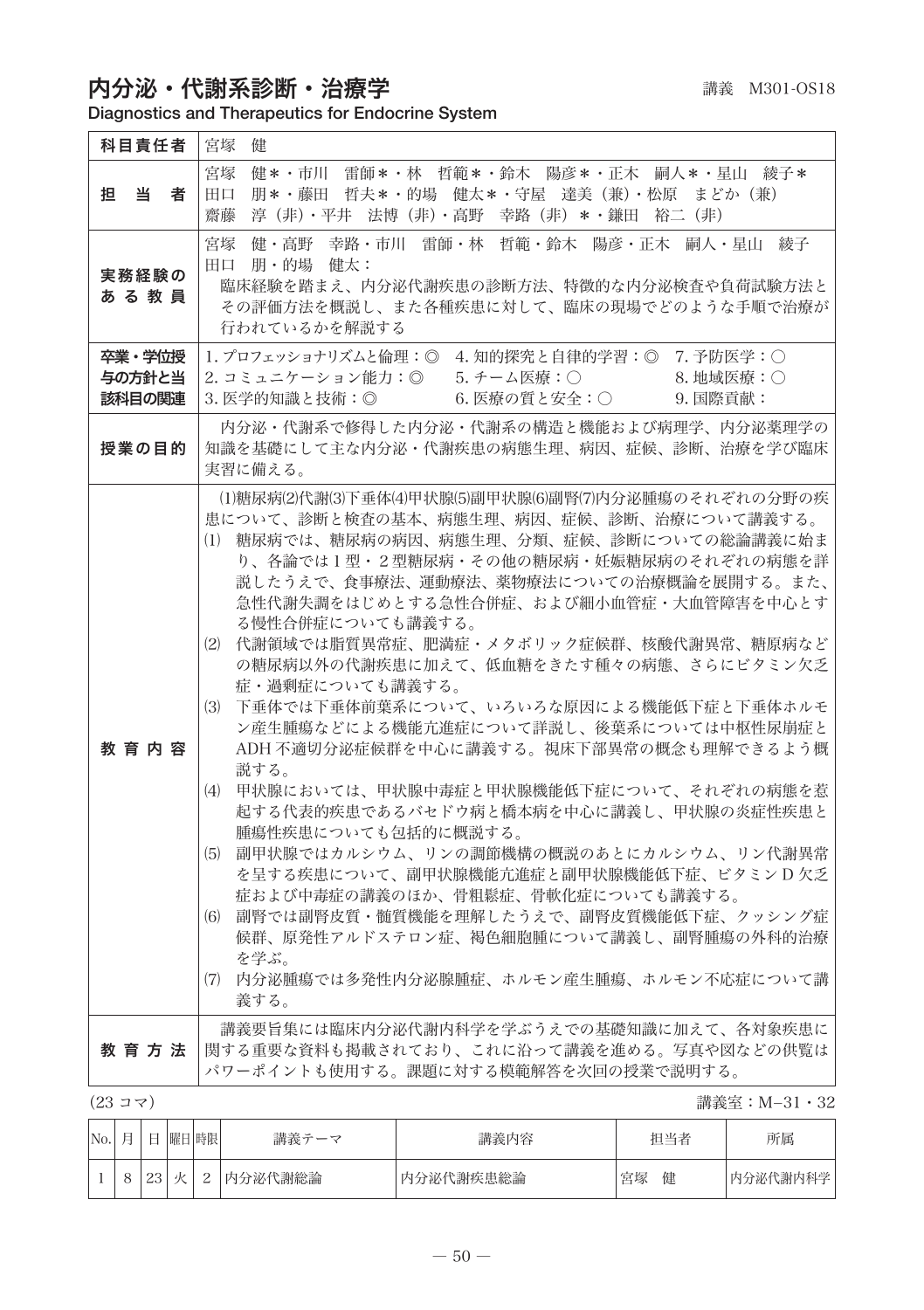| $\overline{2}$  | 8                                                                                                                                                                                                                                                                                                                                                                                | 24       | 水 | $\overline{4}$ | 糖尿病(I) | 糖尿病の病因、病態生理、分類、<br>症候、診断                      |      | 守屋 達美 | 健康管理センター |
|-----------------|----------------------------------------------------------------------------------------------------------------------------------------------------------------------------------------------------------------------------------------------------------------------------------------------------------------------------------------------------------------------------------|----------|---|----------------|--------|-----------------------------------------------|------|-------|----------|
| 3               | 8                                                                                                                                                                                                                                                                                                                                                                                | 26       | 金 | $\mathbf{I}$   | 糖尿病(2) | 糖尿病の治療(食事療法、運動療<br>法、薬物療法)                    | 松原   | まどか   | 健康管理センター |
| $\overline{4}$  | 8                                                                                                                                                                                                                                                                                                                                                                                | 26       | 金 | $\overline{c}$ | 代謝(I)  | 脂質異常症                                         | 林 哲範 |       | 内分泌代謝内科学 |
| 5               | 9                                                                                                                                                                                                                                                                                                                                                                                | 1        | 木 | 1              | 糖尿病4   | 糖尿病急性合併症(高血糖緊急症)                              |      | 鈴木 陽彦 | 内分泌代謝内科学 |
| 6               | 9                                                                                                                                                                                                                                                                                                                                                                                | 14       | 水 | 4              | 糖尿病(3) | 糖尿病慢性合併症(細小血管症、<br>大血管症、その他)                  | 的場   | 健太    | 臨床検査診断学  |
| $\overline{7}$  | 9                                                                                                                                                                                                                                                                                                                                                                                | 22       | 木 | $\overline{c}$ | 甲状腺①   | 慢性甲状腺炎 (橋本病)、甲状腺<br>機能低下症                     |      | 星山 綾子 | 総合診療医学   |
| 8               | 9                                                                                                                                                                                                                                                                                                                                                                                | 30       | 金 | 2              | 代謝(2)  | 核酸代謝異常、糖原病                                    | 林 哲範 |       | 内分泌代謝内科学 |
| 9               | 10                                                                                                                                                                                                                                                                                                                                                                               | 6        | 木 | 1              | 代謝(3)  | 低血糖症、ビタミン欠乏と過剰症                               |      | 鎌田 裕二 | 非常勤講師    |
| 10              | 10                                                                                                                                                                                                                                                                                                                                                                               | 6        | 木 | 2              | 副甲状腺①  | カルシウム代謝制御と副甲状腺機<br>能亢進症                       |      | 鎌田 裕二 | 非常勤講師    |
| 11              | 10 <sup>1</sup>                                                                                                                                                                                                                                                                                                                                                                  | 13       | 木 | 2              | 甲状腺②   | 急性化膿性甲状腺炎、亜急性甲状腺<br>炎、無痛性甲状腺炎、甲状腺腫瘍           |      | 平井 法博 | 非常勤講師    |
| 12              | 10 <sup>1</sup>                                                                                                                                                                                                                                                                                                                                                                  | 18       | 火 | 1              | 代謝4    | 臨床栄養学                                         | 林 哲範 |       | 内分泌代謝内科学 |
|                 | 13 10                                                                                                                                                                                                                                                                                                                                                                            | 27       | 木 | $\mathbf{I}$   | 副腎①    | 原発性アルドステロン症の病態生<br>理、診断、治療                    |      | 正木 嗣人 | 内分泌代謝内科学 |
| 4               | 10 <sup>1</sup>                                                                                                                                                                                                                                                                                                                                                                  | 27       | 木 | 2              | 副腎2    | 褐色細胞腫の病態生理、診断、治療                              |      | 正木 嗣人 | 内分泌代謝内科学 |
| 15 <sup>1</sup> |                                                                                                                                                                                                                                                                                                                                                                                  | 10 31    | 月 | 2              | 下垂体①   | 視床下部・下垂体機能と疾患<br>(ACTH、PRL、ゴナドトロピン系)          | 高野   | 幸路    | 非常勤講師    |
|                 | 16 11                                                                                                                                                                                                                                                                                                                                                                            | 9        | 水 | 4              | 副腎3    | 副腎皮質機能の調節とクッシング症候群、<br>クッシング病、異所性 ACTH 症候群    | 斎藤   | 淳     | 非常勤講師    |
| 17              | 11                                                                                                                                                                                                                                                                                                                                                                               | 11       | 金 | 3              | 甲状腺③   | バセドウ病の病熊・症候・治療、<br>甲状腺中毒症                     | 市川   | 雷師    | 内分泌代謝内科学 |
| 18              | $ 11\rangle$                                                                                                                                                                                                                                                                                                                                                                     | 11       | 金 | $\overline{4}$ | 副甲状腺②  | 副甲状腺機能低下症、骨粗鬆症、<br>骨軟化症                       | 市川   | 雷師    | 内分泌代謝内科学 |
| 19              | 11                                                                                                                                                                                                                                                                                                                                                                               | 18       | 金 | 3              | 副腎4    | アジソン病と副腎性器症候群                                 | 市川   | 雷師    | 内分泌代謝内科学 |
| 20              | 11                                                                                                                                                                                                                                                                                                                                                                               | 18       | 金 | $\overline{4}$ | 下垂体3   | 先端巨大症と GH 分泌不全症                               | 田口   | 朋     | 内分泌代謝内科学 |
| 21              | 11                                                                                                                                                                                                                                                                                                                                                                               | 21       | 月 | $\overline{c}$ | 下垂体2   | 下垂体後葉疾患、水代謝の調節と<br>尿崩症、ADH 不適合分泌症候群           | 高野   | 幸路    | 非常勤講師    |
|                 |                                                                                                                                                                                                                                                                                                                                                                                  | 22 11 30 | 水 | 1              | 副腎5    | 副腎腫瘍の外科的治療                                    |      | 藤田 哲夫 | 泌尿器科学    |
|                 | 23 12                                                                                                                                                                                                                                                                                                                                                                            | -1       | 木 | $\overline{2}$ | 内分泌腫瘍① | 多発性内分泌腺腫症、消化管ホルモン産生腫<br>瘍、異所性ホルモン産生腫瘍、ホルモン不応症 |      | 鈴木 陽彦 | 内分泌代謝内科学 |
|                 | 予習:講義要旨集を予習して、疾患の概念や基本的な病態を把握してから講義に臨む必要<br>がある。その際に、対象疾患の病態については内分泌・代謝系の講義要旨集の関連<br>項目を復習しておくことによって、学習効率を高めることができる。<br>復習:講義要旨集、各自のノート、配布資料などにより、講義にて理解できた部分を再確<br>準備学習<br>認し、理解が不十分であった部分については参考図書などを用いて、自学自習して<br>(予習・復習)<br>おく。病態の理解には内分泌・代謝系で学習した、生理学、生化学、薬理学、病理学、<br>解剖 / 発生学の知識が必要であることも多く、復習に際しては必ず内分泌・代謝系<br>も参照できるようにしておくことが必要である。<br>【準備学習に必要な学習の時間:1 コマあたり 1 ~ 2 時間】 |          |   |                |        |                                               |      |       |          |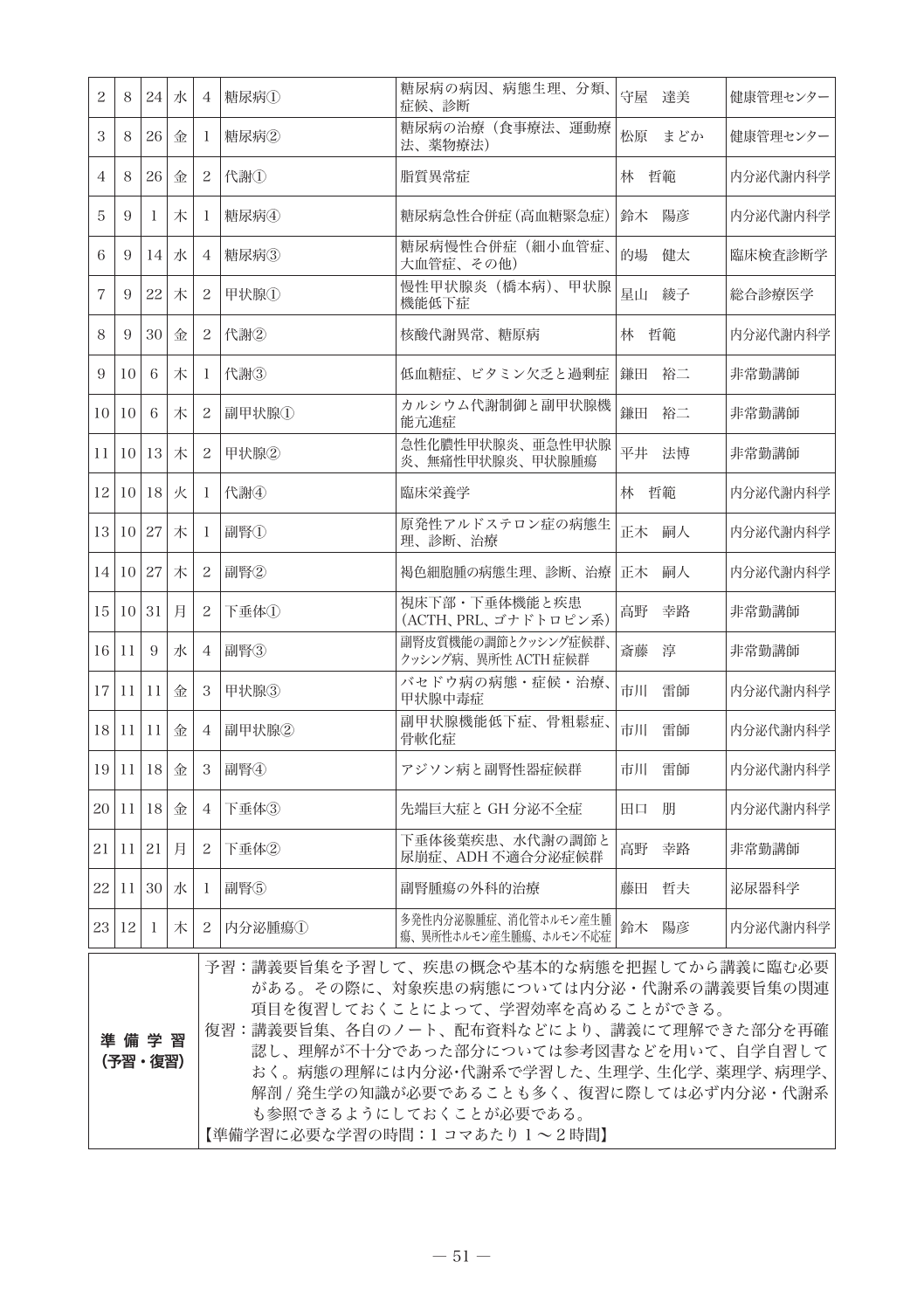| 参 考 図 書           | 参考図書<br>"Williams Textbook of Endocrinology』 (Saunders/Elsevier)<br><b>The Pituitary</b> (Academic Press)<br><b>"Werner &amp; Ingbar's TheTHYROID</b> $\parallel$ (Lippincott Williams & Wilkins)<br><b>Text of Diabetes</b> (Wiley-Blackwell)<br><b>"Joslin's Diabetes Mellitus, (Lippincott Williams &amp; Wilkins)</b><br>『内分泌代謝専門医ガイドブック』(診断と治療社)<br>『糖尿病専門医研修ハンドブック』(診断と治療社)<br>『一目でわかる内分泌学 第2版』 B. Greenstein(メディカルサイエンスインターナショナル MEDSi)<br>『最新内分泌検査マニュアル』 東京女子医科大学内分泌疾患総合医療センター内科 (日本医事新報社) |
|-------------------|----------------------------------------------------------------------------------------------------------------------------------------------------------------------------------------------------------------------------------------------------------------------------------------------------------------------------------------------------------------------------------------------------------------------------------------------------------------------------------------------------|
| 到達目標              | 各種ホルモンの過剰または不足がもたらす身体症状、血中ホルモン濃度に影響をあたえ<br>る因子や薬剤、ホルモン分泌刺激試験と抑制試験の原理と反応を把握したうえで、内分泌・<br>代謝疾患の検査を概説でき、症候学を踏まえた診断学を十分に理解していること。<br>各論で講義した内分泌・代謝疾患については、疾患概念、病因、病熊、分類、治療を概<br>説できること。<br>糖尿病に関しては上記に加えて急性・慢性合併症を概説できること。                                                                                                                                                                                                                                                                             |
| 評 価 基 準           | 定期試験(100%)によって評価する。                                                                                                                                                                                                                                                                                                                                                                                                                                                                                |
| A V 資料            | 1) 内分泌「目で見る解剖と生理」(医学映像教育センター)<br>2)内分泌・代謝検査「目で見る新しい臨床検査」(医学映像教育センター)                                                                                                                                                                                                                                                                                                                                                                                                                               |
| ÷<br>他<br>注 意 事 項 | 講義で扱った重要なポイントについて、講義要旨集を積極的に活用して理解を深めるこ<br>とが必要である。                                                                                                                                                                                                                                                                                                                                                                                                                                                |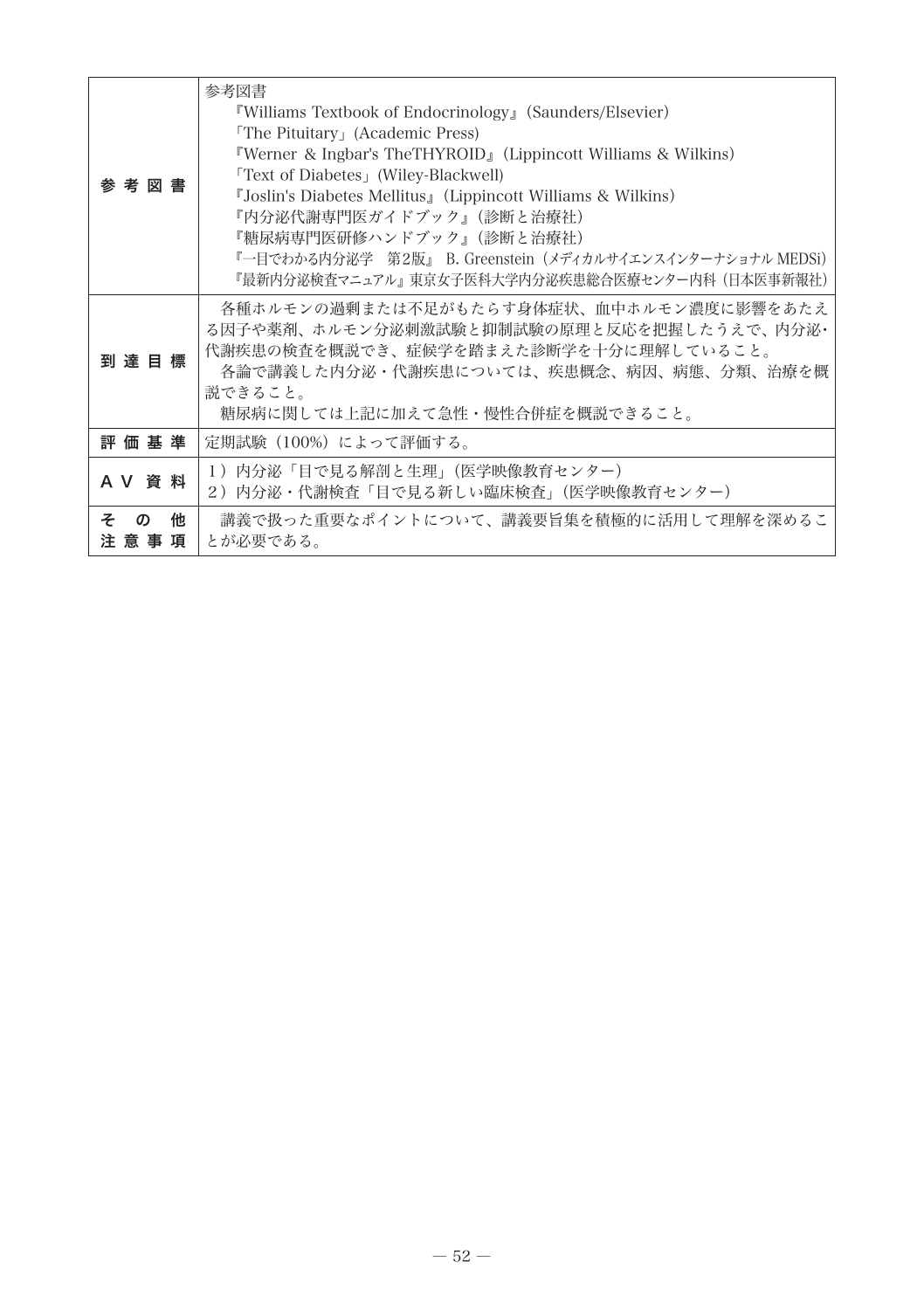## 成長発達系診断·治療学  $\vec{a}$

 $\overline{a}$ 

Diagnostics and Therapeutics for Growth and Developmental System

| 科目責任者       | 健司<br>石倉                                                                                                       |
|-------------|----------------------------------------------------------------------------------------------------------------|
|             | 健司*・坂東 由紀*・中西 秀彦*・平田 陽一郎*・野々田 豊*<br>石倉<br>伊藤<br>尚志*・今井 純好*・藤武 義人*・橘田 一輝*・北川 篤史*・本田 崇*                          |
| 当<br>担<br>者 | 学*・安藤 寿*・昆 伸也*・石田 宗司*・奥田 雄介*・大岡 麻理*<br>髙梨                                                                      |
|             | 平*・江波戸 孝輔*・石井 正浩(客員教授)*・仁志田 博司(客員教授)*<br>土岐<br>史男(兼)*・梅原 実(非)*中村 信也(非)*・柴山 啓子(非)*<br>高田                        |
|             | 細田<br>のぞみ(非)*                                                                                                  |
|             | 健司*:北里大学医学部小児科学の主任教授であり、小児腎臓分野の専門家である。小<br>石倉                                                                  |
|             | 児科全般と小児腎臓分野に関する幅広い知見を有し、関連する授業を展開する。                                                                           |
|             | 由紀*:北里大学医学部小児科学(北里大学メディカルセンター)教授であり、小<br>坂東<br>児免疫・アレルギー分野の専門家である。小児免疫・アレルギー分野に関<br>する幅広い知見を有し、関連する授業を展開する。    |
|             | 秀彦*:北里大学医学部附属新世紀医療開発センター先端医療領域開発部門新生児<br>中西<br>集中治療学の教授であり、小児新生児分野の専門家である。小児新生児分<br>野に関する幅広い知見を有し、関連する授業を展開する。 |
|             | 平田陽一郎 *:北里大学医学部小児科学の准教授であり、小児循環器分野の専門家である。                                                                     |
|             | 小児循環器分野に関する幅広い知見を有し、関連する授業を展開する。                                                                               |
|             | 野々田 豊*:北里大学医学部小児科学の講師であり、小児神経分野の専門家である。小<br>児神経分野に関する幅広い知見を有し、関連する授業を展開する。                                     |
|             | 尚志*:北里大学医学部小児科学の講師であり、小児感染症分野の専門家である。<br>伊藤                                                                    |
|             | 小児感染症分野に関する幅広い知見を有し、関連する授業を展開する。<br>今井                                                                         |
|             | 純好*:北里大学医学部小児科学の講師であり、小児血液分野の専門家である。小<br>児血液分野に関する幅広い知見を有し、関連する授業を展開する。                                        |
|             | 義人*:北里大学医学部小児科学の診療講師であり、小児消化器分野の専門家であ<br>藤武                                                                    |
|             | る。小児消化器分野に関する幅広い知見を有し、関連する授業を展開する。                                                                             |
|             | 一輝*:北里大学医学部小児科学の診療講師であり、小児内分泌代謝分野の専門家で<br>橘田                                                                   |
|             | ある。小児内分泌代謝分野に関する幅広い知見を有し、関連する授業を展開する。                                                                          |
| 実務経験の       | 北川<br>篤史*:北里大学医学部小児科学の診療講師であり、小児循環器分野の専門家であ<br>る。小児循環器分野に関する幅広い知見を有し、関連する授業を展開する。                              |
| あ る 教 員     | 本田<br>崇*:北里大学医学部小児科学の診療講師であり、小児循環器分野の専門家であ                                                                     |
|             | る。小児循環器分野に関する幅広い知見を有し、関連する授業を展開する。                                                                             |
|             | 学*:北里大学医学部小児科学の診療講師であり、小児循環器分野の専門家であ<br>髙梨                                                                     |
|             | る。小児循環器分野に関する幅広い知見を有し、関連する授業を展開する。                                                                             |
|             | 雄介*:北里大学医学部小児科学の診療講師であり、小児腎臓分野の専門家である。<br>奥田                                                                   |
|             | 小児腎臓分野に関する幅広い知見を有し、関連する授業を展開する。<br>大岡<br>麻理*:北里大学医学部小児科学の診療講師であり、小児新生児分野の専門家であ                                 |
|             | る。小児新生児分野に関する幅広い知見を有し、関連する授業を展開する。                                                                             |
|             | 寿*:北里大学医学部小児科学の助教であり、小児集中治療分野の専門家である。<br>安藤                                                                    |
|             | 小児集中治療分野に関する幅広い知見を有し、関連する授業を展開する。                                                                              |
|             | 伸也*:北里大学医学部小児科学の助教であり、小児腎臓分野の専門家である。小<br>昆<br>児腎臓分野に関する幅広い知見を有し、関連する授業を展開する。                                   |
|             | 宗司*:北里大学医学部小児科学の助教であり、小児新生児分野の専門家である。<br>石田                                                                    |
|             | 小児新生児分野に関する幅広い知見を有し、関連する授業を展開する。                                                                               |
|             | 土岐<br>平*:北里大学医学部小児科学の助教であり、小児神経分野の専門家である。小                                                                     |
|             | 児神経分野に関する幅広い知見を有し、関連する授業を展開する。<br>江波戸孝輔*:北里大学医学部小児科学の助教であり、小児免疫分野の専門家である。小                                     |
|             | 児免疫分野に関する幅広い知見を有し、関連する授業を展開する。                                                                                 |
|             | 石井<br> 正浩(客員教授)*:北里大学医学部小児科学の客員教授であり、小児川崎病分野                                                                   |
|             | の専門家である。小児川崎病分野に関する幅広い知見を有し、関連する授<br>業を展開する。                                                                   |
|             |                                                                                                                |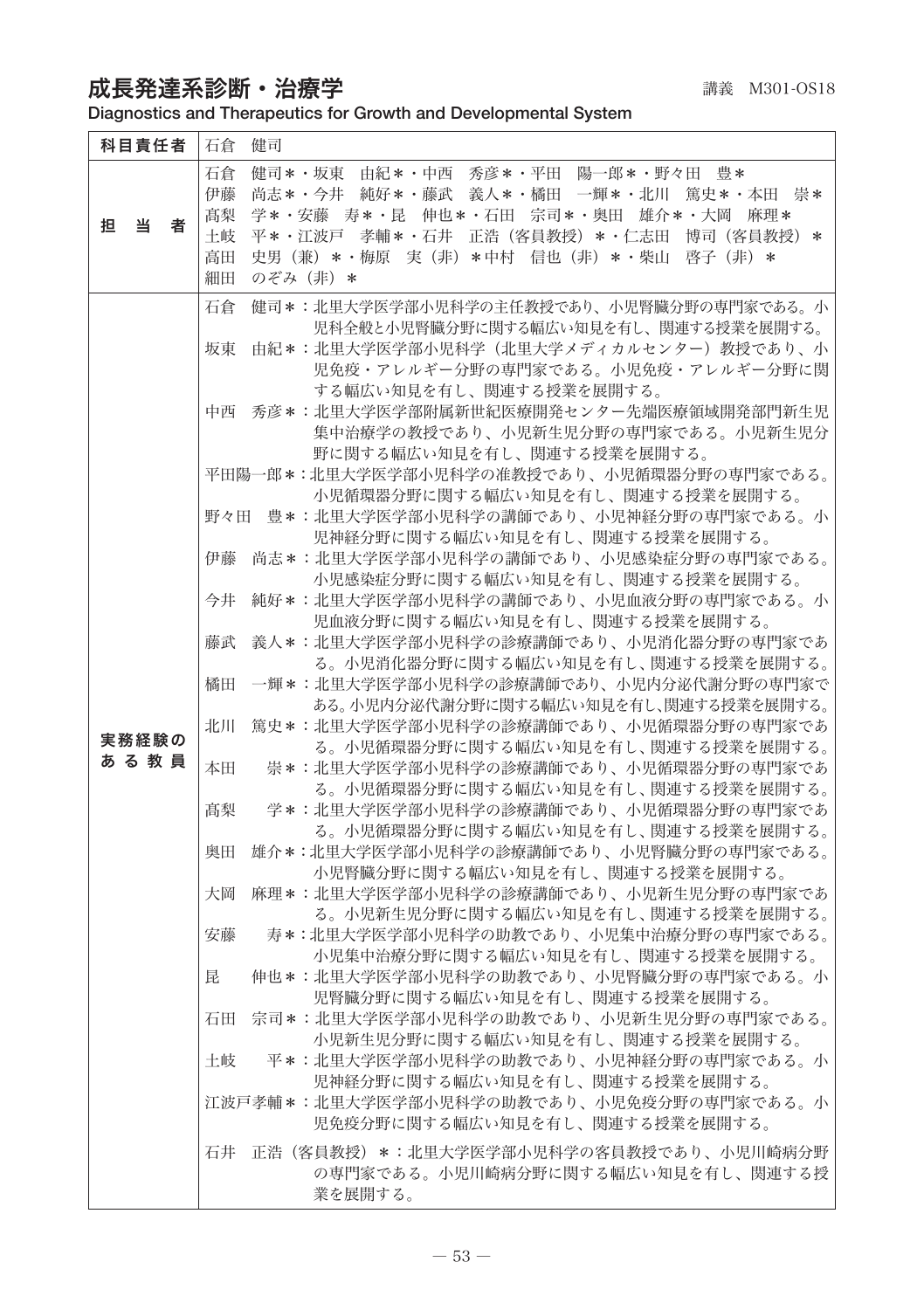|                            | 仁志田博司(客員教授)*:北里大学医学部小児科学の客員教授であり、小児新生児分野<br>の専門家である。小児新生児分野に関する幅広い知見を有し、関連する授<br>業を展開する。                                                                                                                          |
|----------------------------|-------------------------------------------------------------------------------------------------------------------------------------------------------------------------------------------------------------------|
|                            | 高田 史男(兼)*:北里大学大学院医療系研究科臨床遺伝医学講座教授で北里大学病院<br>遺伝診療部長であり、小児遺伝分野の専門家である。小児遺伝分野に関す<br>る幅広い知見を有し、関連する授業を展開する。                                                                                                           |
|                            | 実(非)*:北里大学医学部小児科学の非常勤講師であり、小児呼吸器分野の専 <br>梅原<br>門家である。小児呼吸器分野に関する幅広い知見を有し、関連する授業を<br>展開する。                                                                                                                         |
|                            | 中村―信也(非)*:北里大学医学部小児科学の非常勤講師であり、小児腎臓分野の専門<br> 家である。 小児腎臓分野に関する幅広い知見を有し、 関連する授業を展開する                                                                                                                                |
|                            | 柴山 啓子(非)*:北里大学医学部小児科学の非常勤講師であり、小児内分泌代謝分野<br>の専門家である。小児内分泌代謝分野に関する幅広い知見を有し、関連す<br>る授業を展開する。                                                                                                                        |
|                            | 細田のぞみ(非)*:北里大学医学部小児科学の非常勤講師であり、小児神経分野の専門<br> 家である。 小児神経分野に関する幅広い知見を有し、関連する授業を展開する。                                                                                                                                |
| 卒業・学位授<br>与の方針と当<br>該科目の関連 | 1.プロフェッショナリズムと倫理:◎ 4.知的探究と自律的学習:○ 7.予防医学:◎<br>2. コミュニケーション能力:○  5. チーム医療:○      8. 地域医療:○<br>3. 医学的知識と技術:◎<br>6. 医療の質と安全:○<br>$9.$ 国際貢献: $\bigcirc$                                                               |
| 授業の目的                      | 第4学年後期から開始される小児科臨床実習に必要な基礎知識から診断学に至る知識を<br>講義する。小児科学は非常に広い領域を含み、膨大な知識を要求される。小児科各分野の<br> 重要な疾患について、可能な限りコアカリキュラム・国家試験に沿った講義を行い、小児<br>科学の特徴、特質を明確に習得させる。知識を暗記するのではなく、各疾患の病態生理に<br>ついて理論的に筋道をたてて理解することで、効果的な学習を心掛ける。 |
| 教 音 内 容                    | 正常な成長発達や栄養、予防接種から疾患の診断学・治療・予後までを各専門分野の担当<br> 者より講義する。しかし、割り振られた講義時間で総てを網羅することは難しい。学生の皆さん <br>による十分な予習・復習と積極的な講義への参加があってこそ、効果的な学習が成し遂げられる。                                                                         |
| 教 音 方 法                    | 基本的に、テキストと推薦教科書に沿って講義を進める。<br>試験の問題に対しての質問や疑問があった際は、教務課を通して対応を検討する。                                                                                                                                               |

(39 コマ) 講義室:M−31・32

| No.                      | 月               | Ħ  |   | 曜日 時限          | 講義テーマ                | 講義内容                                                             | 担当者       | 所属    |
|--------------------------|-----------------|----|---|----------------|----------------------|------------------------------------------------------------------|-----------|-------|
| 1                        | 10              | 11 | 火 | 3              | 小児科学総論・小児腎疾患1        | 慢性腎炎、ネフローゼ症候群                                                    | 健司<br>石倉  | 小児科学  |
| $\overline{\mathcal{L}}$ | 10 <sup>1</sup> | 11 | 火 | $\overline{A}$ | 医学生のための死生学<br>《特別講義》 | 生物の死がその進化の過程で起こった遺伝<br>子の交換に伴って必然的に発生したことを<br>系統発生と個体発生の観点から論ずる。 | 仁志田<br>博司 | 客員教授  |
| 3                        | 10              | 12 | 水 | 3              | 障害児教育・障害児医療          | 救命できたが障害が残った子ども<br>の退院後の生活状況を知る                                  | 細田<br>のぞみ | 非常勤教員 |
| $\overline{4}$           | 10              | 12 | 水 | $\overline{4}$ | 性分化                  | 性分化、性分化疾患の診断について                                                 | 橘田<br>一輝  | 小児科学  |
| 5                        | 10              | 13 | 木 | 3              | 川崎病                  | 川崎病の病熊・診断・治療                                                     | 石井 正浩     | 客員教授  |
| 6                        | 10              | 13 | 木 | $\overline{4}$ | 小児悪性腫瘍性疾患の特徴         | 小児に特徴のある発生頻度の高い<br>腫瘍性疾患各論                                       | 純好<br>今井  | 小児科学  |
| $\overline{7}$           | 10              | 14 | 金 | L              | 神経変性疾患・代謝性疾患         | 小児期に発症する神経変性疾患・<br>代謝性疾患について説明する。                                | 土岐<br>平   | 小児科学  |
| 8                        | 10              | 14 | 金 | 2              | 小児集中治療               | 小児集中治療                                                           | 安藤<br>寿   | 小児科学  |
| 9                        | 10              | 17 | 月 | 3              | 小児感染症の基礎と臨床          | 小児感染症の基礎と臨床                                                      | 尚志<br>伊藤  | 小児科学  |
| 10 <sup>1</sup>          | 10              | 17 | 月 | $\overline{4}$ | 循環器各論1               | チアノーゼ                                                            | 崇<br>本田   | 小児科学  |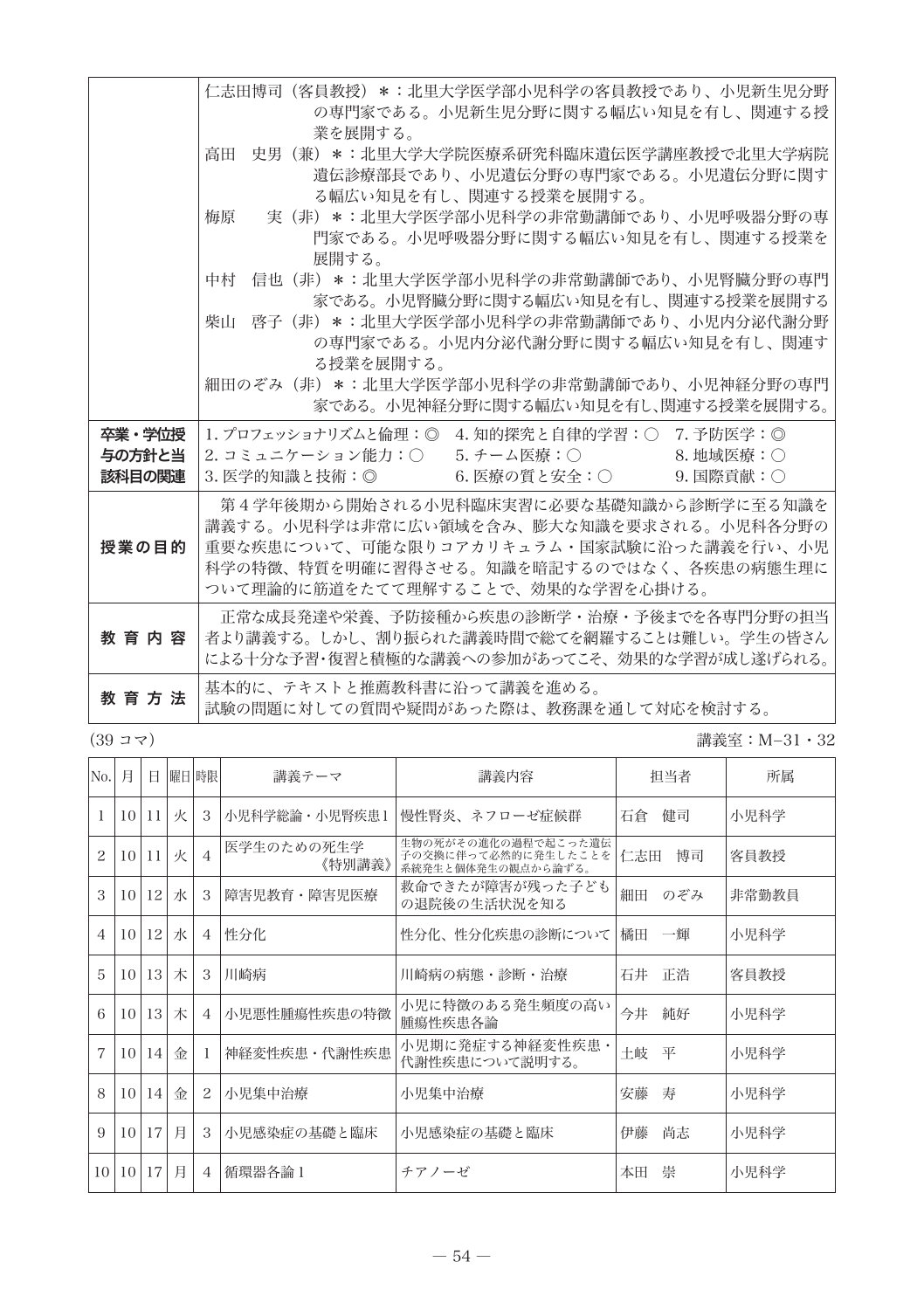| 11 | 10 | 18             | 火 | 3              | アレルギー                     | アレルギー病熊の基礎と臨床                                                         | 坂東<br>由紀  | 小児科学             |
|----|----|----------------|---|----------------|---------------------------|-----------------------------------------------------------------------|-----------|------------------|
| 12 | 10 | 18             | 火 | 4              | 小児腎疾患2                    | 腎・尿路の発達と水・電解質・酸<br>塩基平衡について                                           | 雄介<br>奥田  | 小児科学             |
| 13 | 10 | 19             | 水 | 3              | 新生児疾患2                    | 新生児の感染・免疫・黄疸                                                          | 石田<br>宗司  | 小児科学             |
| 14 | 10 | 19             | 水 | 4              | 胎児と新生児期の適応                | 胎児から新生児への"出生"というドラス<br>ティックに変化する適応生理について~呼<br>吸・循環器系を中心にへ             | 中西<br>秀彦  | 新世紀医療<br>開発センター  |
| 15 | 10 | 20             | 木 | 3              | 小児呼吸器系の特徴<br>(基礎と臨床)      | 小児呼吸器系の成長と発育(形態的、機能<br>的) を中心に解説し、小児呼吸器系の特徴<br>(成人との違い)について言及する       | 実<br>梅原   | 非常勤教員            |
| 16 | 10 | 20             | 木 | $\overline{4}$ | 小児呼吸器疾患診療の key<br>point   | 小児呼吸器疾患診療において必要な診察上<br>の key point を解説し、各種疾患を『感染<br>性と非感染性』の視点から解説する。 | 梅原<br>実   | 非常勤教員            |
| 17 | 10 | 21             | 金 | 3              | 循環器総論                     | 並列循環と胎児循環                                                             | 平田<br>陽一郎 | 小児科学             |
| 18 | 10 | 21             | 金 | 4              | 小児救急                      | 小児救急の実際とピットホール                                                        | 安藤<br>寿   | 小児科学             |
| 19 | 10 | 24             | 月 | 3              | 小児免疫疾患1                   | 先天性免疫不全症、自己炎症性疾患                                                      | 江波戸<br>孝輔 | 小児科学             |
| 20 | 10 | 24             | 月 | 4              | 循環器各論3                    | 小児の心不全と肺高血圧                                                           | 北川<br>篤史  | 小児科学             |
| 21 | 10 | 25             | 火 | 1              | 小児の栄養および栄養障害              | 小児の栄養評価と母乳栄養について                                                      | 義人<br>藤武  | 小児科学             |
| 22 | 10 | 25             | 火 | 2              | 臨床遺伝医学 I                  | 臨床遺伝医学の基礎                                                             | 高田<br>史男  | 医療系研究科           |
| 23 | 10 | 26             | 水 | 3              | 小児における糖尿病                 | 小児期に発症する糖尿病について                                                       | 橘田<br>一輝  | 小児科学             |
| 24 | 10 | 26             | 水 | 4              | 成長、思春期                    | 身長と体重における異常につい<br>て、思春期の異常について                                        | 一輝<br>橘田  | 小児科学             |
| 25 | 10 | 27             | 木 | 3              | 血液疾患の特徴                   | 小児の血液の特徴と疾患各論                                                         | 今井<br>純好  | 小児科学             |
| 26 | 10 | 27             | 木 | 4              | 予防接種の概説                   | 日本の予防接種事情                                                             | 中村<br>信也  | 非常勤教員            |
| 27 | 10 | 28             | 金 | 3              | 児童虐待                      | 児童虐待の一般知識                                                             | 伸也<br>昆   | 救命救急医学<br>(小児科学) |
| 28 | 10 | 28             | 金 | 4              | 新生児疾患4                    | 小児の発育・発達 / 早産児の長期<br>予後                                               | 大岡<br>麻理  | 小児科学             |
| 29 | 10 | 31             | 月 | 3              | 神経・筋疾患、脳性麻痺               | 神経・筋疾患のトピックスを中心にして、基本的<br>な知識から最新の知見までを分かり易く説明する。                     | 土岐<br>平   | 小児科学             |
| 30 | 10 | 31             | 月 | 4              | 小児免疫疾患2                   | リウマチ性疾患                                                               | 江波戸<br>孝輔 | 小児科学             |
| 31 | 11 | 1              | 火 | 3              | 小児腎疾患3                    | 急性腎炎、CAKUT、尿路感染症                                                      | 雄介<br>奥田  | 小児科学             |
| 32 | 11 | 1              | 火 | 4              | けいれん性疾患、神経感染<br>症・急性脳炎・脳症 | 小児期にけいれんをきたす疾患について、急性<br>脳炎・脳症などの神経感染症を絡めて解説する。                       | 野々田<br>豊  | 小児科学             |
| 33 | 11 | $\overline{c}$ | 水 | 3              | 小児の甲状腺疾患                  | 先天性甲状腺機能低下症, 後天性甲状腺機<br>能低下症,甲状腺中毒症,甲状腺炎,小児<br>の甲状腺腫瘍                 | 柴山<br>啓子  | 非常勤教員            |
| 34 | 11 | $\overline{c}$ | 水 | 4              | 新生児疾患 1                   | 知っておいてほしい未熟児・新生<br>児の呼吸器、循環器系疾患                                       | 中西<br>秀彦  | 新世紀医療<br>開発センター  |
| 35 | 11 | 8              | 火 | 1              | 消化器疾患                     | 小児特有の消化器疾患を理解する                                                       | 義人<br>藤武  | 小児科学             |
| 36 | 11 | 8              | 火 | 2              | 神経皮膚症候群、その他の<br>小児神経疾患    | 神経皮膚症候群は複数の診療科が関わる疾<br>患であり最新の知見も含めて解説する。小<br>児期特有の神経疾患についても説明する      | 豊<br>野々田  | 小児科学             |
| 37 | 11 | 9              | 水 | 2              | 新生児疾患3                    | 未熟児・新生児の神経系の発達と<br>病熊生理                                               | 中西<br>秀彦  | 新世紀医療<br>開発センター  |
| 38 | 11 | 10             | 木 | 1              | 循環器各論2                    | 検査・診断・治療                                                              | 髙梨<br>学   | 小児科学             |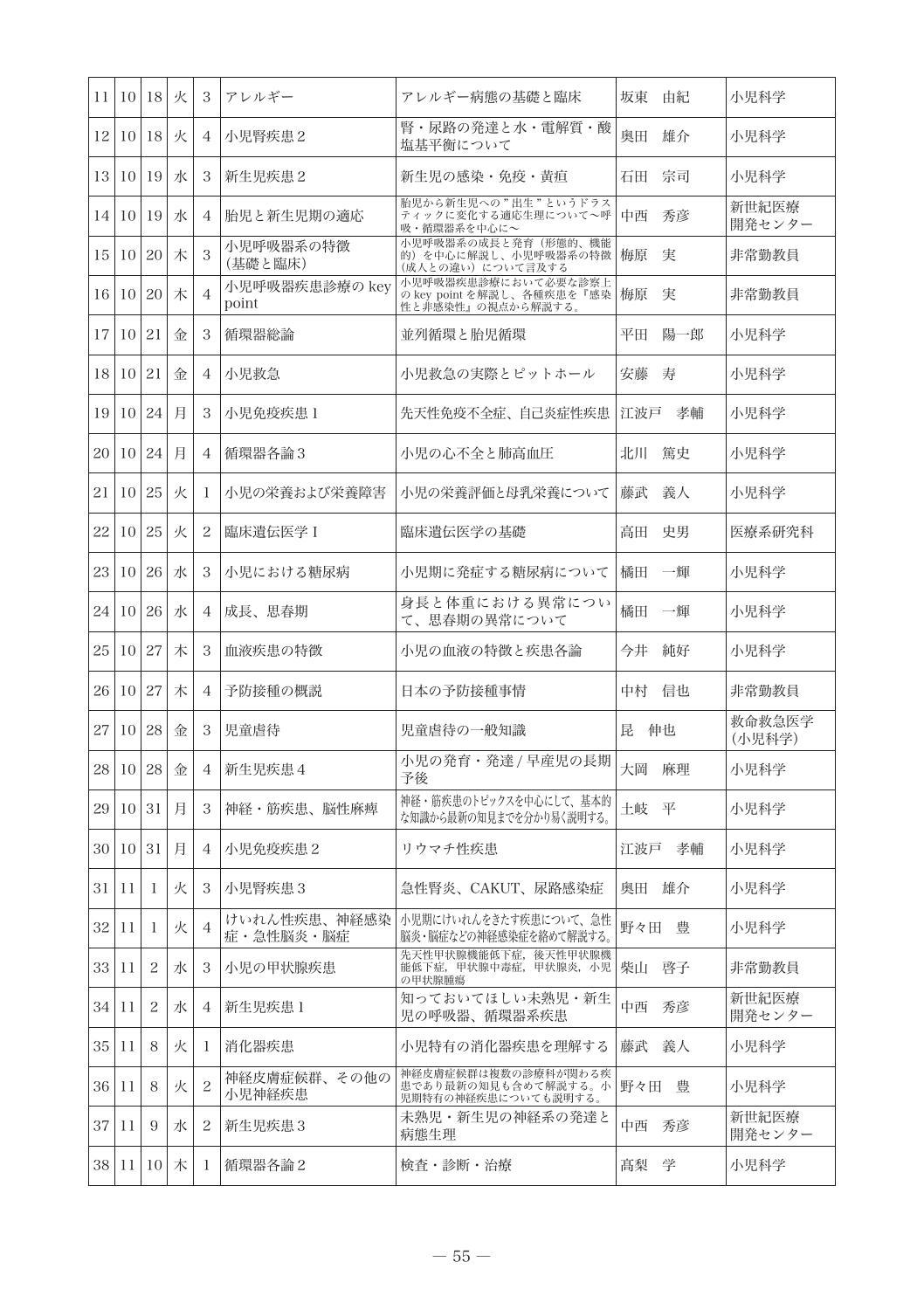|    | 39 11 10 木      |   | $\sqrt{2}$ | 臨床遺伝医学Ⅱ                                                                                                                                       | 先天異常・遺伝性疾患・遺伝医療   高田史男                                                                                                                                                                                 | 医療系研究科 |
|----|-----------------|---|------------|-----------------------------------------------------------------------------------------------------------------------------------------------|--------------------------------------------------------------------------------------------------------------------------------------------------------------------------------------------------------|--------|
|    | 準備学習<br>(予習・復習) |   |            | の臨床実習に役立つ。                                                                                                                                    | 予習:小児科学についての興味を持つことが重要である。何かを教えてもらうのではなく、<br>積極的に参加して知識を勝ち取るつもりで講義に臨んで欲しい。可能ならば、授業<br>前に成長発達系診断・治療学のテキストを読み、疑問点についてまとめておく。<br>復習:その日の講義録を復習。各自で学習ノートを作成する。自分で作った資料は、今後<br>予習・復習あわせて1コマ当たり1時間の準備学習を要する。 |        |
|    | 参考図書            |   |            | (1) 教科書<br>『標準小児科学』(医学書院)<br>『小児科学』(文光堂)<br>(2) 学生参考図書<br>「EBM 小児疾患の治療」(中外医学社)<br>など。<br>(3) その他の参考図書<br>『小児科臨床ピクシス』(中山書房)                    | 『小児科学・新生児学テキスト』(診断と治療社)<br>各担当者が配布する資料 (配布しないこともある)<br><b>FNelson's Textbook of Pediatrics</b> , (Saunders)<br><b><i>TPrinciple and Practice of Pediatrics</i></b> (Lippincott)                        |        |
|    | 到達目標            |   |            | り修得して欲しい。<br>・成長、発達について<br>・年齢に応じた症候について<br>・年齢に応じた診察手技について<br>・年齢に応じた治療方法について<br>(2) 幅広い疾患の知識を身につけることができる。<br>・各臓器別疾患<br>・先天異常・遺伝疾患<br>・小児保健 | 臨床実習に入る前に小児科学の総論・各論の必要かつ十分な知識を修得する。特に小児<br>特有の疾患や小児保健(予防接種や新生児マススクリーニング検査など)の内容をしっか<br>(1) 小児の特性として以下の項目について説明できる。                                                                                     |        |
|    | 評価基準            |   |            |                                                                                                                                               | 試験(記述式及び客観式)にて評価を行う(100%)。非常に幅広い範囲から出題される<br>ので、講義でのポイントをしっかり理解する必要がある。合計点が基準に達しない場合は、<br>不合格となり再試験を受けることになるので、注意して欲しい。                                                                                |        |
| その | 注意事項            | 他 |            | る場合には、各担当者に許可を得て欲しい。                                                                                                                          | 前述したように、系別講義「成長発達系診断・治療学」に予め目を通し、質問を準備し<br>ておくことが望ましい。臨床の講義においては、個人情報や研究目的の適応外治療が含ま<br>れる可能性があり、講義内容の撮影や録音は遠慮して頂きたい。事前に講義録を渡してお<br>り、授業中に学習ノートを完成させることで学習可能と思われるが、撮影・録音を希望す                            |        |
|    | 授業内容            |   |            | 各担当者の講義テーマと講義内容を参照すること。                                                                                                                       |                                                                                                                                                                                                        |        |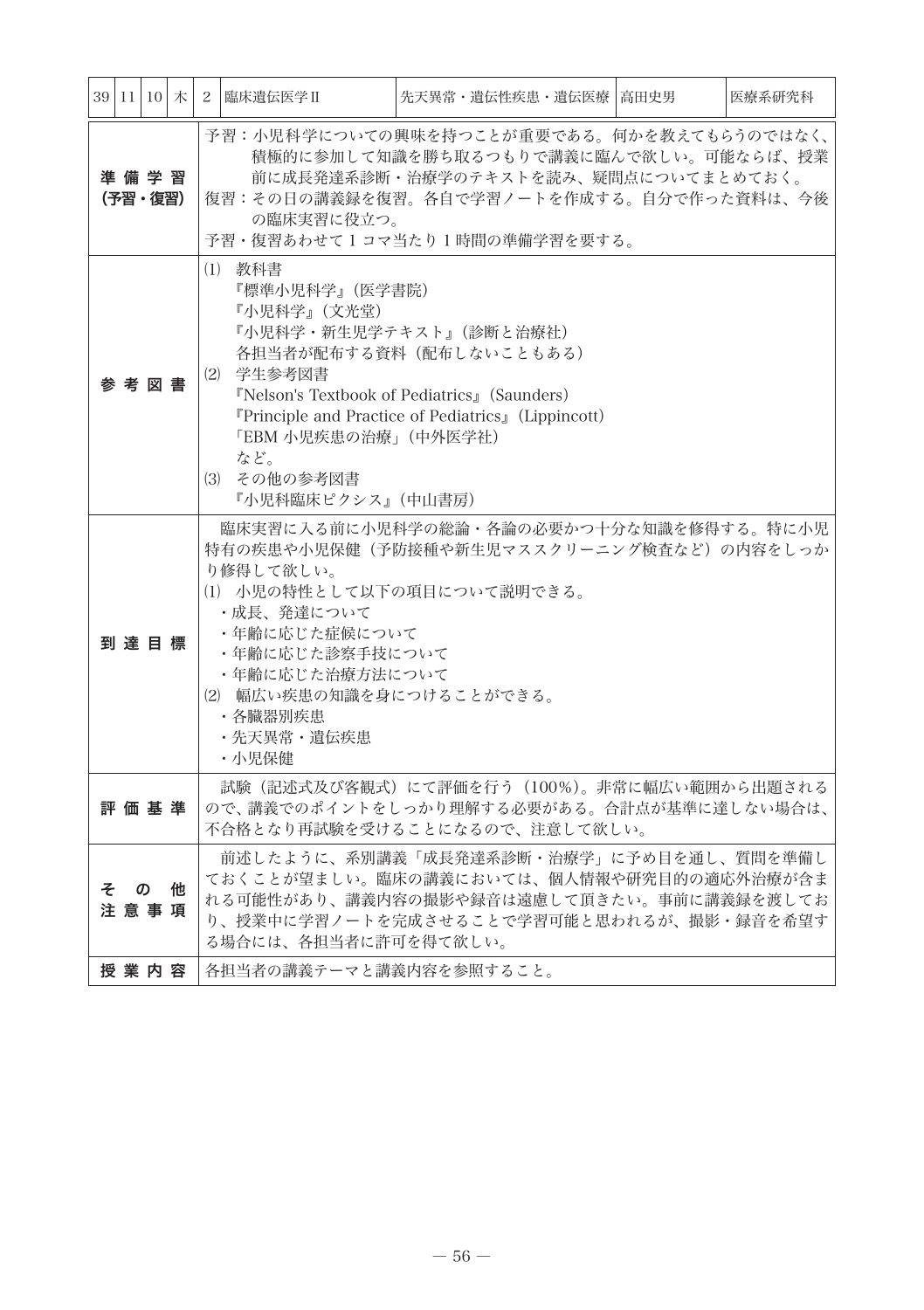## 運動器系診断・治療学 講義 M301-OS18

Diagnostics and Therapeutics for Musculoskeletal System

| 科目責任者                      | 晶士<br>髙相                                                                                                                                                                                                                                                                                                                                                                                                                                                                                  |
|----------------------------|-------------------------------------------------------------------------------------------------------------------------------------------------------------------------------------------------------------------------------------------------------------------------------------------------------------------------------------------------------------------------------------------------------------------------------------------------------------------------------------------|
| 11日 当り コンプログラム<br>者        | 晶士*・井上<br>玄*・内山 勝文*・中澤 俊之*・小沼 賢治*・<br>髙相<br>大*・助川 浩士*・相川 淳*・松浦 晃正*<br>見目<br>智紀*・岩瀬<br>高平<br>尚伸 (兼) *                                                                                                                                                                                                                                                                                                                                                                                      |
| 実務経験の<br>あ る 教 員           | 髙相 晶士ほか:<br>臨床経験をふまえ、運動器の正常と異常を述べ、診断方法を概説しさらに、治療方法<br>について概説する。                                                                                                                                                                                                                                                                                                                                                                                                                           |
| 卒業・学位授<br>与の方針と当<br>該科目の関連 | Ⅰ. プロフェッショナリズムと倫理:◎ 4. 知的探究と自律的学習:○ 7. 予防医学:<br>2. コミュニケーション能力:○  5. チーム医療:<br>8. 地域医療:<br>6. 医療の質と安全:○ 9. 国際貢献:<br>3. 医学的知識と技術:◎                                                                                                                                                                                                                                                                                                                                                         |
| 授業の目的                      | 整形外科学は運動器疾患の診断と保存的、外科的治療をおもに行う専門分野である。そ<br>の対象は身体全領域の骨・関節・筋肉・神経・皮膚組織などの形熊・機能が対象とした広<br>範囲な学問領域である。これらの整形外科的疾患を臨床実習期間に診断して治療法まで検<br>討するには広範な専門知識が必要である。教育目標は筋骨格系、運動器の正常と疾患を理<br>解し、更に運動器のリハビリテーション、加えて筋骨格系の加齢現象、フレイルやサルコ<br>ペニア、ロコモーティブシンドロームについて理解する。                                                                                                                                                                                                                                     |
| 教育内容                       | (1) 整形外科的診断法、整形外科的治療法を説明し、整形外科の基礎知識を身につける<br>骨系統疾患・代謝性疾患について理解を深める。あらゆる疾患の特性を理解する<br>(2)<br>(3) 骨折・外傷の診断と治療法について学ぶ。保存療法と手術適応につき理解する<br>脊椎・脊髄疾患・脊椎損傷の診断と治療について学ぶ<br>(4)<br>骨盤・股関節疾患の診断と治療について学ぶ。保存治療と手術について理解する<br>(5)<br>(6) 肩甲帯・肘関節疾患の診断と治療について学ぶ。最新の診断方法を理解する<br>手・末梢神経疾患の診断と治療について学ぶ。複雑な手と末梢神経について理解する<br>(7)<br>(8)<br>- 先天性疾患・小児疾患の診断と治療について学ぶ<br>- 骨・軟部腫瘍、骨関節の炎症性疾患について学ぶ。両者の鑑別と診断について理解する<br>(9)<br>- 膝・足部疾患と下肢もおこる疾患について学ぶ。特に診断について理解する<br>(10)<br>(11) 運動療法とリハビリテーションの概説と実際を理解する |
| 教育方法                       | 基本的に、テキストと推薦教科書に沿って講義を進める。不足する部分は順次、追加教材、<br>プリントを配布するなどの対応を行っていく。<br>授業中に課題を回収したら、なるべく早く模範解答を配布する。また、可能ならば授業<br>の中で解答を検討することとする。                                                                                                                                                                                                                                                                                                                                                         |

(11 コマ) 講義室:M−31・32

| No.            | 月 | Ħ  |   | 曜日 時限          | 講義テーマ                  | 講義内容                  |      | 担当者 | 所属     |
|----------------|---|----|---|----------------|------------------------|-----------------------|------|-----|--------|
|                | 8 | 23 | 火 |                | 運動器概説・診断と治療            | 運動器疾患の診断と治療の概説        | 高相   | 晶士  | 整形外科学  |
| $\mathfrak{D}$ | 8 | 25 | 木 |                | 脊椎・脊髄                  | 脊椎・脊髄疾患の診断と治療         | 井上玄  |     | 整形外科学  |
| 3              | 8 | 25 | 木 | 2              | 運動器リハビリテーション           | リハビリテーションの基礎と実際       | 中澤   | 俊之  | 整形外科学  |
| $\overline{4}$ | 8 | 29 | 月 |                | 骨盤と股関節                 | 骨盤と股関節疾患              | 高平   | 尚伸  | 医療衛生学部 |
| 5              | 8 | 29 | 月 | $\mathcal{L}$  | 骨系統疾患と代謝性疾患            | 骨系統疾患と代謝性疾患の種類と<br>診断 | 内山   | 勝文  | 整形外科学  |
| 6              | 8 | 30 | 火 |                | 先天性疾患と小児疾患             | 先天性疾患と小児疾患の診断と治療      | 岩瀬 大 |     | 整形外科学  |
| 7              | 8 | 30 | 火 | $\overline{c}$ | 骨軟部腫瘍と運動器<br>炎<br>症性疾患 | 運動器の腫瘍と炎症性疾患の診断       | 小沼   | 賢治  | 整形外科学  |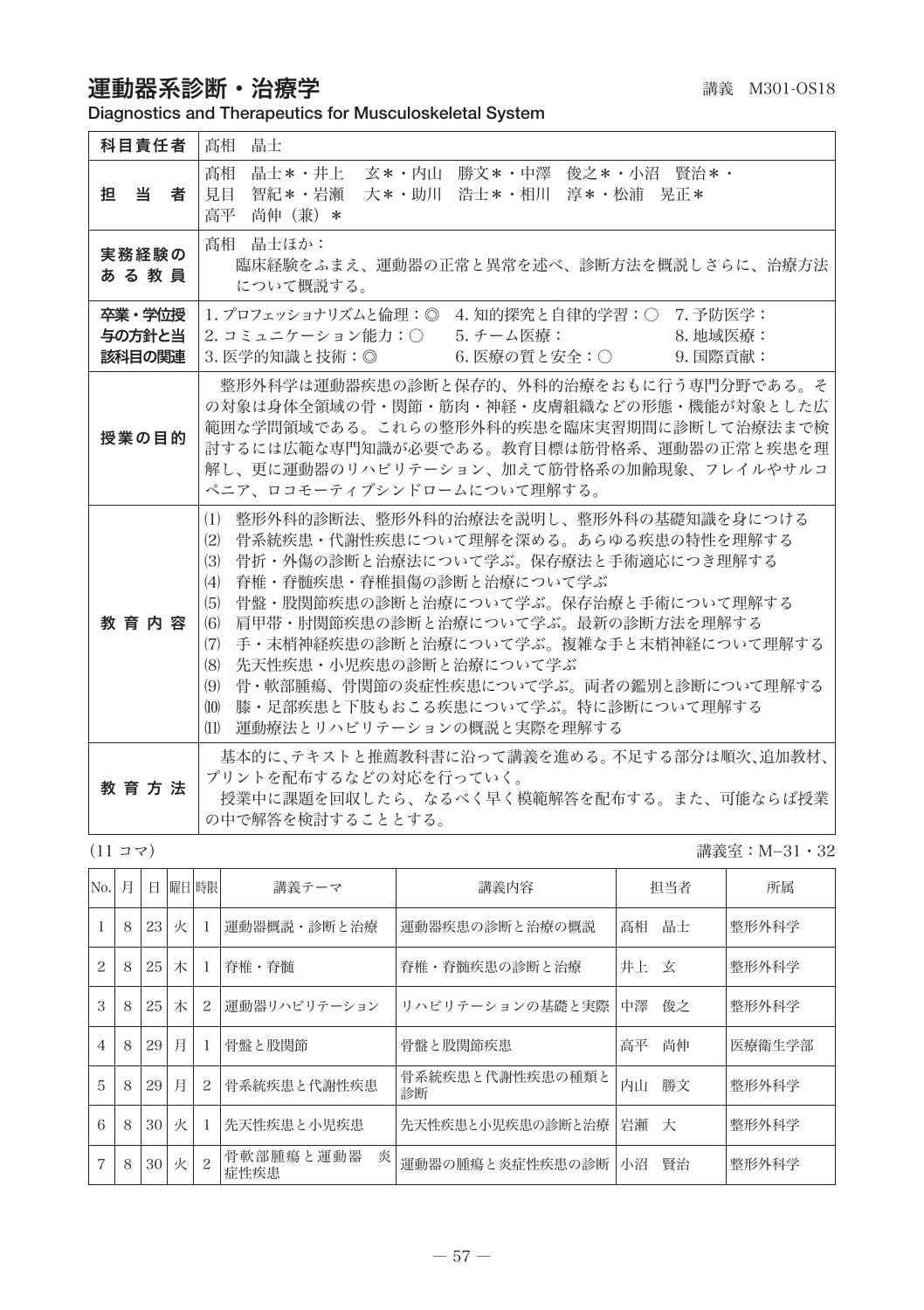| 8               | 8 | 31               | 水 | 2 肩甲帯・肘周辺                                                                                                                                                                            | 肩甲帯・肘周辺の疾患と外傷                                                                                                                                                                                                                                                                                                                                                                                                                                                                                                                                                                             | 見目 智紀 | 整形外科学          |
|-----------------|---|------------------|---|--------------------------------------------------------------------------------------------------------------------------------------------------------------------------------------|-------------------------------------------------------------------------------------------------------------------------------------------------------------------------------------------------------------------------------------------------------------------------------------------------------------------------------------------------------------------------------------------------------------------------------------------------------------------------------------------------------------------------------------------------------------------------------------------|-------|----------------|
| 9               | 8 | 31               | 水 | 3   膝と足部                                                                                                                                                                             | 膝と足部の疾患・外傷                                                                                                                                                                                                                                                                                                                                                                                                                                                                                                                                                                                | 相川 淳  | 整形外科学          |
| 10 <sup>1</sup> | 9 | 1                | 木 | 2 手・抹消神経                                                                                                                                                                             | 手と末梢神経の疾患と外傷                                                                                                                                                                                                                                                                                                                                                                                                                                                                                                                                                                              | 助川 浩士 | 医学教育<br>開発センター |
| 11 <sup>1</sup> | 9 | $\mathbf{I}$     | 木 | 3 外傷・骨折                                                                                                                                                                              | 外傷と骨折のメカニズム・診断と<br>治療                                                                                                                                                                                                                                                                                                                                                                                                                                                                                                                                                                     | 松浦 晃正 | 整形外科学          |
|                 |   | 準備学習<br>(予習・復習)  |   | ておく。                                                                                                                                                                                 | 予習:推奨した教科書および大学より提供したテキストを十分に読んでおくこと。<br>復習:講義で話した内容を中心に復習し、テキストおよび推奨教科書で知識の整理を行っ<br>予・復習をあわせて 1 コマあたり 60 分の学習時間を要する。                                                                                                                                                                                                                                                                                                                                                                                                                                                                     |       |                |
|                 |   | 参 考 図 書          |   | (1) 教科書<br>(2) 学生参考図書<br>『神中整形外科学』杉岡洋一 監修(南山堂)<br>(3) その他の参考図書<br>『Orthopedics』Turek (Lippincott)<br>『整形外科診断学』辻 陽雄 他(金原出版)                                                           | 『TEXT 整形外科学』髙相晶士 他編集 (南山堂)<br>『標準整形外科学』鳥巣岳彦 他監修(医学書院)<br>『整形外科学診療・ハンドブック』山本 真 他(南江堂)                                                                                                                                                                                                                                                                                                                                                                                                                                                                                                      |       |                |
|                 |   | 到達目標             |   | 1) 腰背部痛、下肢痛の原因を列挙し説明できる<br>を説明できる<br>8) 内視鏡検査を概説できる<br>12) 変形性関節症の症候と治療を説明できる<br>13) 関節炎の原因と治療を説明できる<br>19) 四肢の基本的外固定法を説明できる<br>20) 骨形成不全症と骨軟骨異形成症を説明できる<br>21) コンパートメント症候群の概説を説明できる | 2) 腰背部痛、下肢痛を訴える患者の診断の要点を説明できる<br>3) 関節痛、関節腫脹のある患者の診断の要点を説明できる<br>4)運動麻痺、筋力低下を訴える患者の診断の要点と原因を説明できる<br>5) 身体診察:四肢と脊椎の診断の要点と手順を説明できる<br>6) 徒手検査(関節可動域検査、徒手筋力検査) と知覚検査を説明できる<br>7) 筋骨格系画像(X線像、MRI、脊髄造影、骨塩定量) および生理検査の種類との適応<br>9) 骨折の分類(単純と複雑)、症候、診断、治療と合併症を説明できる<br>10) 骨粗鬆症の原因と病態を説明し、骨折の好発部位を列挙できる<br>11) 関節の脱臼、亜脱臼、捻挫、靱帯損傷の定義、重症度分類、診断と治療を説明できる<br>14) 骨肉腫とユーイング肉腫の診断と治療を説明できる<br>15) 脊髄損傷の診断、治療とリハビリテーションを説明できる<br>16) 絞扼性神経障害を列挙し、その症候を説明できる<br>17)頚椎症性脊髄症(脊椎靱帯骨化症を含む)の神経症候を説明できる<br>18) 転移性脊椎腫瘍の好発部位、診断と治療を説明できる<br>22)整形外科疾患のリハビリテーションの概説を説明できる<br>23) 筋骨格系の加齢現象、フレイル、サルコペニアについて説明できる |       |                |
|                 |   | 評価基準             |   | 授業態度 30%、定期試験 70%                                                                                                                                                                    |                                                                                                                                                                                                                                                                                                                                                                                                                                                                                                                                                                                           |       |                |
|                 | そ | $\sigma$<br>注意事項 | 他 |                                                                                                                                                                                      | 骨格、関節、筋など運動器官に関する解剖の再読。特に運動器系Ⅰを見直すことを勧める。                                                                                                                                                                                                                                                                                                                                                                                                                                                                                                                                                 |       |                |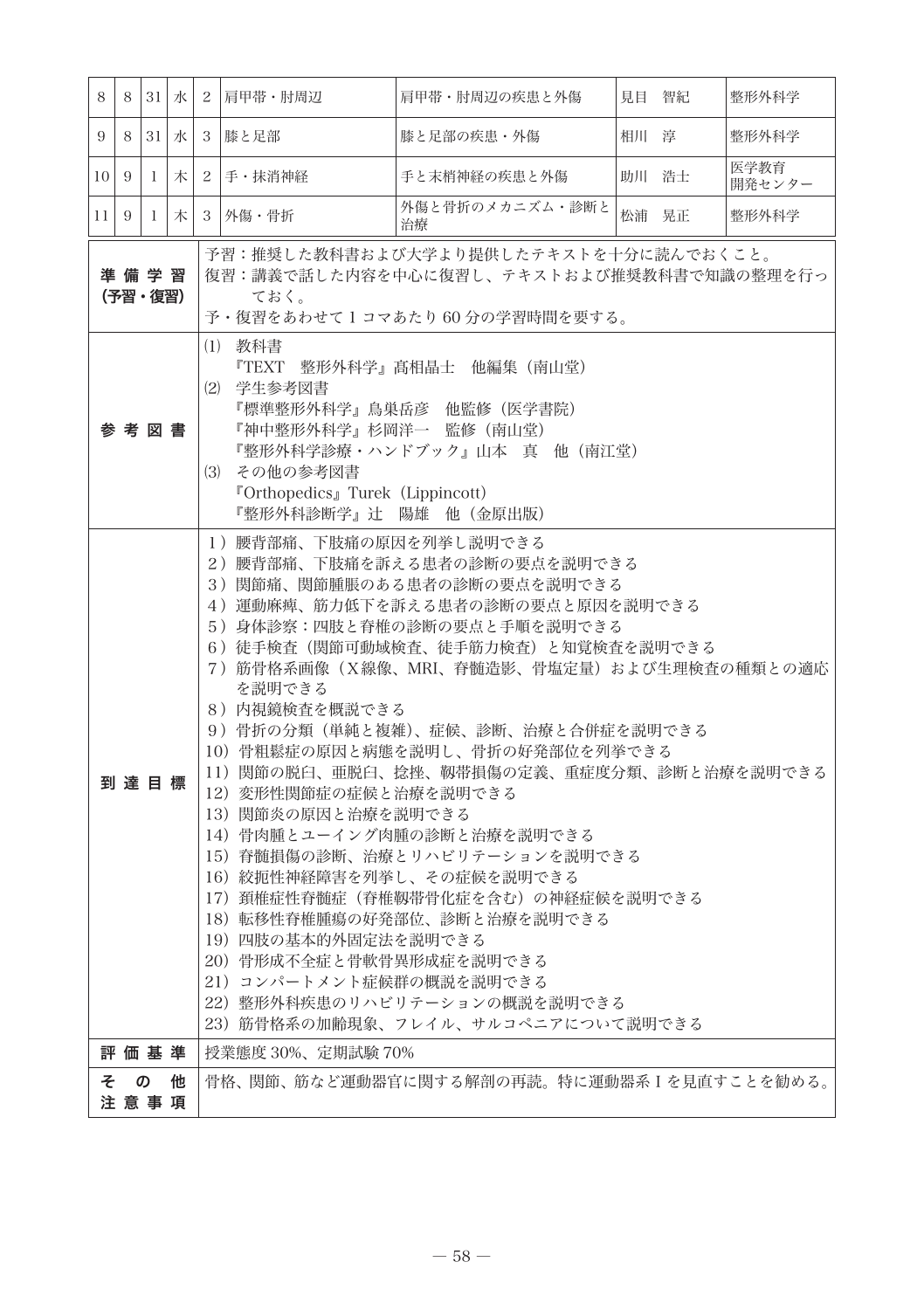精神系診断·治療学 みずきょう まんじゅう まんじゅつ きょうきょう

Diagnostics and Therapeutics for Mental System

| 科目責任者                      | 稲田<br>侓                                                                                                                                                                                                                                                    |
|----------------------------|------------------------------------------------------------------------------------------------------------------------------------------------------------------------------------------------------------------------------------------------------------|
| 担 当<br>者                   | 健*・齋藤 正範*・高橋 恵*・大石 智*・澤山 恵波*・廣岡 孝陽*<br>稲田<br>朝倉 崇文*・橋本 樹*・三浦 祥子(兼)*・生地 新(非)*<br>田ヶ谷 浩邦(兼)*・岩滿 優実(兼)*・田中 克俊(兼)*                                                                                                                                             |
| 実務経験の<br>あ る 教 員           | 担当教員は、精神科スーパー救急病棟、精神科アウトリーチチームを有する大学病院で、<br>精神科急性期治療および慢性期治療、リエゾン精神医学、老年精神医学、司法精神医学、<br>児童精神医学に係る臨床経験、研究、教育(医学部を含む)等の経験を活用し、系統講義<br>を通じて医師として必要な精神医学の知識習得の手助けを行う。                                                                                          |
| 卒業・学位授<br>与の方針と当<br>該科目の関連 | 1. プロフェッショナリズムと倫理:○ 4. 知的探究と自律的学習:◎ 7. 予防医学:                                                                                                                                                                                                               |
| 授業の目的                      | 精神に関連する諸問題に対し医学的に分析し対応できる医師の育成                                                                                                                                                                                                                             |
| 教 育 内 容                    | 1)講義で症例を呈示する。学生は2症例ずつを担当し、診断や治療に関するレポートを<br>作成する。講義最終日に、担当した症例について有志あるいは指名されたものがプレ<br>ゼンテーションを行う。<br>2)主な精神疾患について、概念、疫学、病因、症状、病型、診断、鑑別診断、治療、経過、<br>予後などを講義する。<br>3)ライフサイクルから見た精神的問題(小児・児童精神医学や老年精神医学など)、司<br>法など社会との関わり、基礎医学や一般身体科疾患との関係、心身医学について講義<br>する。 |
| 教育方法                       | 精神医学総論・各論の講義を受講しながら、系統講義の最初に与えられた症例につき医<br>学的に分析し、具体的な対応をまとめて最後にプレゼンテーションする。<br>講義日程最終日の症例検討はプレゼンテーション、討議を含んでいる。病歴把握から治<br>療方針立案までの考え方を双方向に議論することで、課題へのフィードバックを行う。                                                                                         |

(24 コマ) 講義室:M−31・32

| No. | 月  | Ħ. | 曜日 時限 |                | 講義テーマ                     | 講義内容                                                                                                                    |    | 担当者 | 所属     |
|-----|----|----|-------|----------------|---------------------------|-------------------------------------------------------------------------------------------------------------------------|----|-----|--------|
|     | 11 | 21 | 月     | 3              | 緒論                        | 精神医学とはどういう学問分野で<br>あるかを概説する                                                                                             | 稲田 | 侓   | 精神科学   |
| 2   | 11 | 21 | 月     | 4              | 精神症候学(1)                  | 精神と行動の異常の把握の仕方、精<br>神医学に固有の診察法について講じる                                                                                   | 齋藤 | 正範  | 精神科学   |
| 3   | 11 | 24 | 木     | -1             | 精神症候学(2)                  | 精神と行動の異常の把握の仕方、精<br>神医学に固有の診察法について講じる                                                                                   | 齋藤 | 正範  | 精神科学   |
| 4   | 11 | 24 | 木     | 2              | 心理検査/症状評価尺度               | 知能検査、パーソナリティ検査(質問紙法、<br>作業検査法、投影法)、神経心理学的検査、<br>これらの3つの心理検査の特徴について講じる                                                   | 岩満 | 優美  | 医療系研究科 |
| 5   | 11 | 25 | 金     | 3              | 治療学(1)精神療法                | 精神療法の基本事項、認知行動療法、精神<br>分析的精神療法、集団療法、家族療法等の<br>基本について講じる                                                                 | 生地 | 新   | 非常勤講師  |
| 6   | 11 | 25 | 金     | $\overline{4}$ | 治療学(2)<br>身体療法 (薬物療法)     | 向精神薬の種類、作用機序、処方レジメン、<br>副作用、薬物相互作用などについて講じる                                                                             | 稲田 | 侓   | 精神科学   |
| 7   | 11 | 28 | 月     | 3              | 治療学(3)社会療法とノー<br>マライゼーション | 社会療法、ノーマライゼーション、精神科の<br>地域医療における資源、連携の基本を講じる                                                                            | 大石 | 智   | 精神科学   |
| 8   | 11 | 28 | 月     | 4              | 救急精神医学/自殺/<br>司法精神医学      | 精神科救急における初療の基礎、自傷行為や自殺企図への理<br>解を深め援助の基本を講じる、我が国の精神医療に関する法<br>制度(精神保健福祉法、障害者自立支援法、心神喪失者等<br>医療観察法、成年後見制度)、司法精神医学の基本を講じる | 大石 | 智   | 精神科学   |
| 9   | 11 | 29 | 火     | 3              | 症状精神病/<br>リエゾン精神医学        | 症状精神病を引き起こしやすい病態や診断する<br>上で重要なポイントについて講じる、リエゾン精<br>神医学、緩和ケア、グリーフケアについて講じる                                               | 橋本 | 樹   | 精神科学   |
| 10  | 11 | 29 | 火     | $\overline{4}$ | 器質性精神病/<br>老年精神医学(1)      | 器質性精神障害に関する基本事項、および<br>老年期に特徴的な精神障害について講じる                                                                              | 高橋 | 恵   | 精神科学   |
| 11  | 11 | 30 | 水     | 3              | 老年精神医学(2)                 | 認知症における、疫学、診断、治<br>療等について講じる                                                                                            | 高橋 | 恵   | 精神科学   |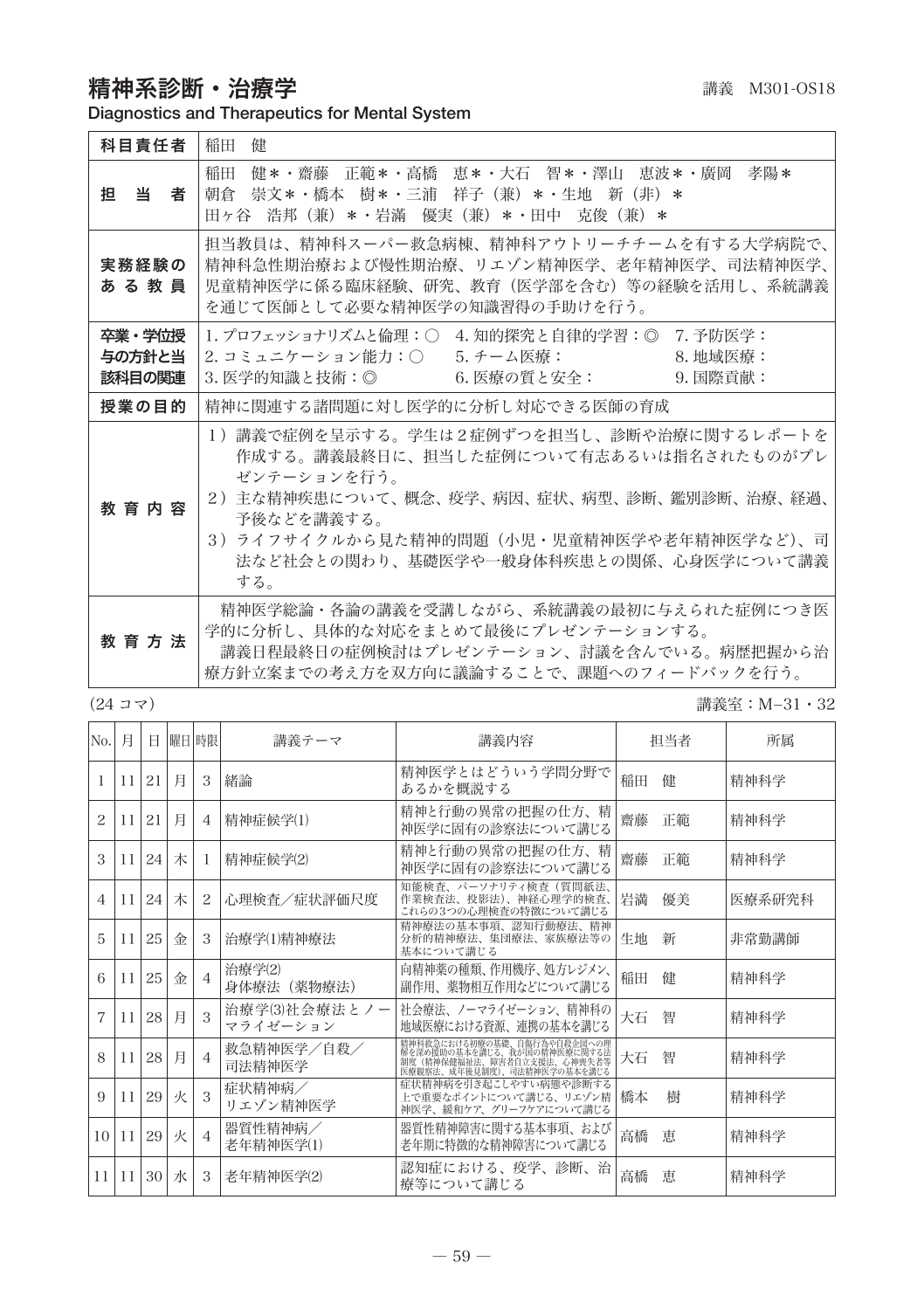|                                                                                                                                                                                                                                                                                                                                                                                                                                                                                                                                                               | 12 11   | 30             | 水 | 4              | てんかん                             | てんかんの定義、分類、診断、治療、予<br>後と、特殊な状況への対処について講じる                                                 | 齋藤    | 正範     | 精神科学     |
|---------------------------------------------------------------------------------------------------------------------------------------------------------------------------------------------------------------------------------------------------------------------------------------------------------------------------------------------------------------------------------------------------------------------------------------------------------------------------------------------------------------------------------------------------------------|---------|----------------|---|----------------|----------------------------------|-------------------------------------------------------------------------------------------|-------|--------|----------|
| 13                                                                                                                                                                                                                                                                                                                                                                                                                                                                                                                                                            | 12      | 1              | 木 | 3              | 物質使用及び嗜癖行動に<br>よる障害              | 薬物やアルコールなどの精神作用性物質の<br>使用障害およびギャンブルなどの行動嗜癖<br>の病態と回復支援、法律について理解する。                        | 朝倉    | 崇文     | 精神科学     |
| 14                                                                                                                                                                                                                                                                                                                                                                                                                                                                                                                                                            | 12      | 1              | 木 | 4              | 統合失調症(1)                         | 統合失調症研究の発展を、ほぼ歴<br>史順に講じる                                                                 | 稲田    | 健      | 精神科学     |
| 15 <sup>1</sup>                                                                                                                                                                                                                                                                                                                                                                                                                                                                                                                                               | 12      | $\overline{c}$ | 金 | 3              | 統合失調症(2)                         | 統合失調症の病因論、診断、治療、<br>予後について講じる                                                             | 稲田    | 健      | 精神科学     |
| 16                                                                                                                                                                                                                                                                                                                                                                                                                                                                                                                                                            | 12      | $\overline{c}$ | 金 | 4              | 気分障害(1)                          | うつ病を中心に概念、診断、治療(電気け<br>いれん療法を含む)、疫学等に関し講じる                                                | 澤山 恵波 |        | 精神科学     |
| 17                                                                                                                                                                                                                                                                                                                                                                                                                                                                                                                                                            | 12      | 5              | 月 | 3              | 気分障害(2)                          | 躁状熊や躁うつ病についての診<br>断、治療等に関し講じる                                                             | 澤山 恵波 |        | 精神科学     |
| 18                                                                                                                                                                                                                                                                                                                                                                                                                                                                                                                                                            | 12      | 5              | 月 | 4              | 神経症(1)<br>(古典的神経症と表層神経症)         | 不安症、神経症、身体表現性障害、ストレス関<br>連障害(外傷後ストレス障害 <ptsd>)などの神<br/>経症関連障害等の診断、治療について講義する</ptsd>       | 三浦    | 祥子     | 健康管理センター |
| 19                                                                                                                                                                                                                                                                                                                                                                                                                                                                                                                                                            | 12      | 6              | 火 | 3              | 神経症(2)(摂食障害、性格<br>神経症、パーソナリティ障害) | 摂食障害、主に神経性やせ症に関しての診<br>断・治療に関して学ぶ。パーソナリティ障<br>害についての基本事項を理解する                             | 廣岡    | 孝陽     | 精神科学     |
|                                                                                                                                                                                                                                                                                                                                                                                                                                                                                                                                                               | 20   12 | 6              | 火 | $\overline{4}$ | 睡眠障害<br>(睡眠 - 覚醒障害群)             | 正常睡眠、睡眠障害国際分類によ<br>る代表的睡眠障害について理解する                                                       |       | 田ヶ谷 浩邦 | 医療衛生学部   |
| 21                                                                                                                                                                                                                                                                                                                                                                                                                                                                                                                                                            | 12      | $\overline{7}$ | 水 | 1              | 児童・思春期精神医学                       | 児童・思春期の精神障害(精神遅滞、学習障害、<br><b>広汎性発達障害、注意欠陥多動性障害、行為障害、</b><br>選択性緘黙、チック障害、児童虐待)を講じる         | 神谷    | 俊介     | 精神科学     |
| 22                                                                                                                                                                                                                                                                                                                                                                                                                                                                                                                                                            | 12      | $\overline{7}$ | 水 | 2              | 産業精神医学                           | 産業医活動と精神科の関わり、産<br>業精神医学について講じる。                                                          | 田中    | 克俊     | 医療系研究科   |
| 23                                                                                                                                                                                                                                                                                                                                                                                                                                                                                                                                                            | 12      | 9              | 金 | 3              | 症例発表とまとめ(1)                      | 模擬症例について、精神科症状学、<br>診断学、治療学の知識を融合して                                                       | 稲田    | 健      | 精神科学     |
| 24 <sup>1</sup>                                                                                                                                                                                                                                                                                                                                                                                                                                                                                                                                               | 12      | 9              | 金 | $\overline{4}$ | 症例発表とまとめ(2)                      | 検討する                                                                                      | 齋藤    | 正範     |          |
|                                                                                                                                                                                                                                                                                                                                                                                                                                                                                                                                                               | 準 備 学 習 |                |   |                |                                  | 予習:配布された系統講義(精神系)テキストの " 習得度自己チェックシート " を確認し、<br>関連した項目に関して指定参考図書を用いながら疑問点をまとめておく(1-2時間)。 |       |        |          |
| (予習・復習)<br>復習:習得度自己チェックシートを見直し、講義内で開設された内容について、各自でま<br>とめ、自己の学習到達度を評価する(1-2 時間)。<br><参考図書><br>精神医学全般:<br>『現代臨床精神医学 第 12 版』大熊 輝雄(著)(金原出版)<br>『カプラン臨床精神医学テキスト 第3版』 井上 令一(監修)(メディカル・サイエンス・<br>インターナショナル)<br>『標準精神医学 第7版』尾崎 紀夫(著)(医学書院)<br>精神症状:<br>『内科医のための精神症状の見方と対応 』宮岡 等(著)(医学書院)<br>『精神・心理症状学ハンドブック 第3版』北村 俊則(著)(日本評論社)<br>参 考 図 書<br>統合失調症:<br>『統合失調症薬物治療ガイドライン』日本神経精神薬理学会(著)(医学書院)<br>うつ病:<br>『うつ病治療ガイドライン 第2版』日本うつ病学会(著)(医学書院)<br>精神療法:<br>『こころを診る技術』宮岡 等(著)(医学書院)<br>児童精神:<br>『テキストブック児童精神医学』井上 勝夫(著)(日本評論社)<br>※医師国家試験対策用の参考書は、精神系診断・治療学には不向きであるため、上記参考 |         |                |   |                |                                  |                                                                                           |       |        |          |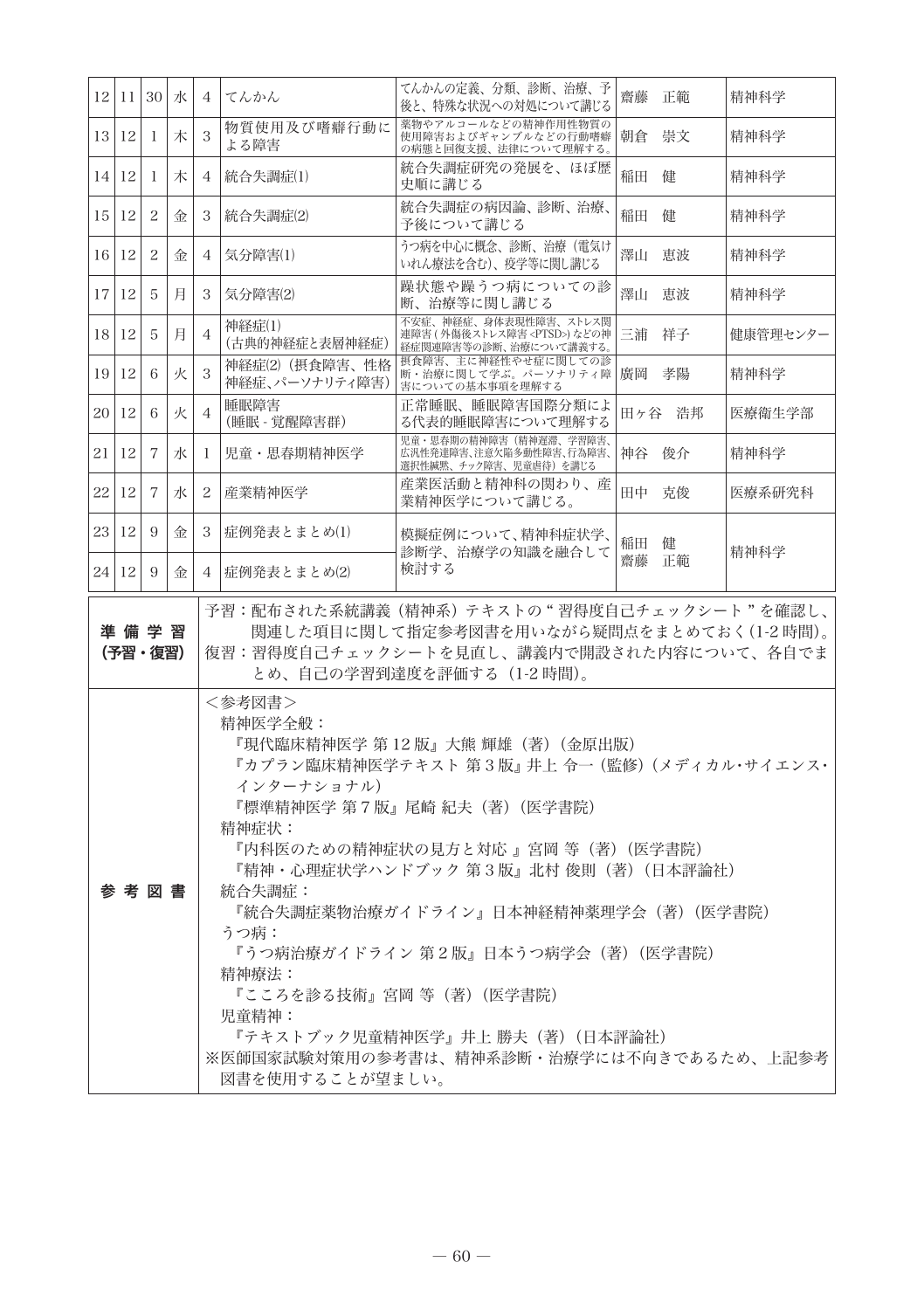|                                | 一般目標<br>1) 医療現場で接する精神的問題に対し適切な対応が実施できる。<br>2)身体症状に対し心身両面を考慮した対応が実施できる。<br>個別目標<br>1)精神科面接の基本技能を理解する。                                                                                                                                                    |
|--------------------------------|---------------------------------------------------------------------------------------------------------------------------------------------------------------------------------------------------------------------------------------------------------|
| 到達目標                           | 2)主な精神症状を列挙かつ分類できる。<br>3)主な精神症状から鑑別疾患を列挙することができる。<br>3)主な精神疾患の診断基準について理解できる。<br>4)精神疾患や精神症状に対する適切な治療法を説明できる。<br>5)主な精神疾患の疫学を説明できる。<br>6)一般身体科領域における精神症状への対応を理解できる。<br>7)精神疾患と社会との関わりを説明できる。<br>8)ライフサイクルと精神疾患の関わりを理解できる。<br>9)精神疾患の診断や鑑別診断に必要な検査を理解できる。 |
| 評 価 基 準                        | 筆記試験(記述式及び客観式)60%、症例のプレゼンテーションおよびレポート内容<br>40%、授業態度を総合的に判定し、割合に関わらず質的評価を行う。                                                                                                                                                                             |
| ÷.<br>他<br>$\sigma$<br>注 意 事 項 | 精神面の問題への対応に、誠意ある熱心な姿勢は不可欠ですが、それだけでは不十分で<br>あり、精神医学という科学の知識が必要ですので、十分に勉強されることを期待します。                                                                                                                                                                     |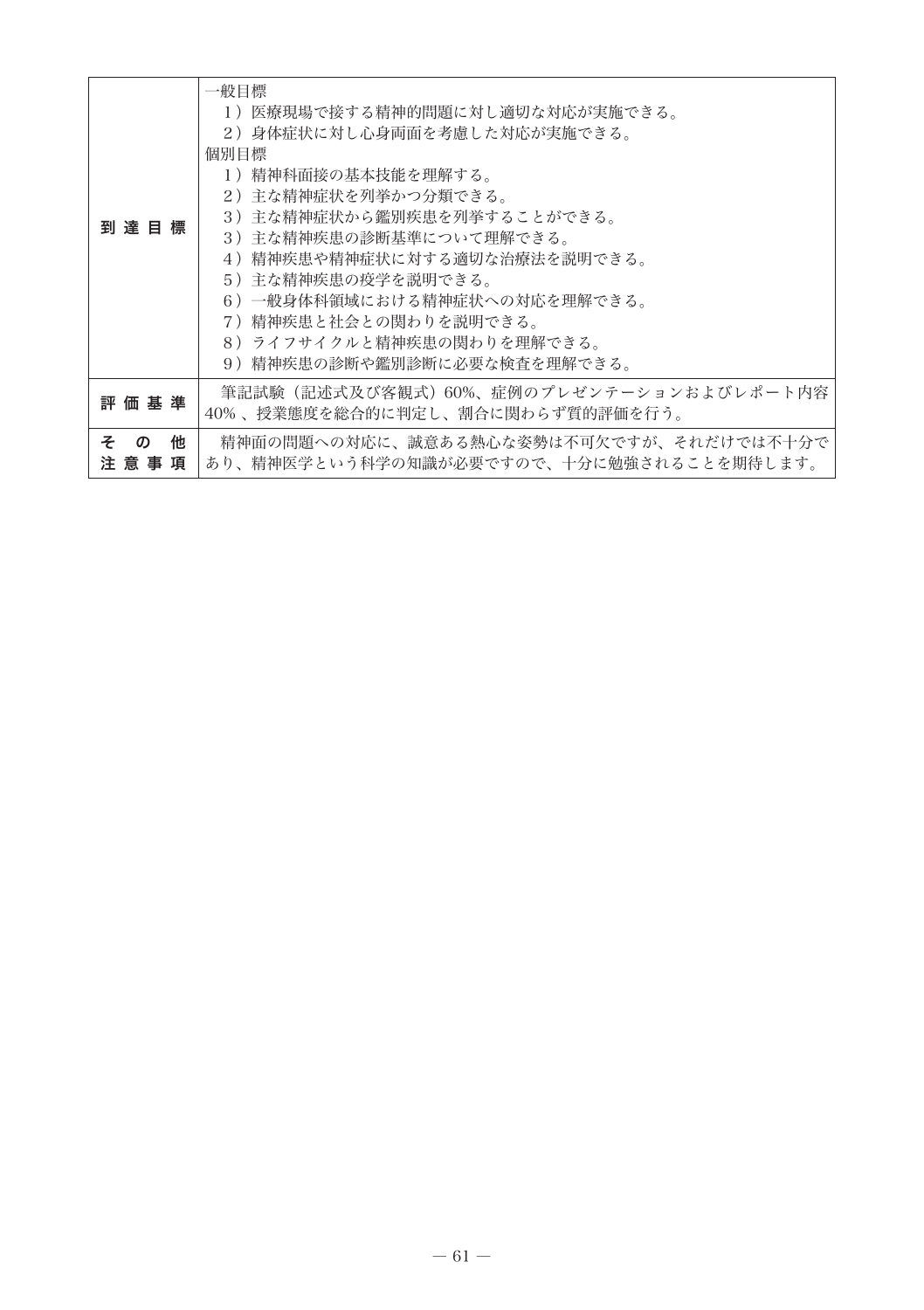皮膚系診断・治療学 みずい インスタン おくしゃ おおや 講義 M301-OS18

Diagnostics and Therapeutics for Dermatology

| 科目責任者                      | 天羽<br>康之                                                                                                                                                                                                                                                                                                                                                                 |
|----------------------------|--------------------------------------------------------------------------------------------------------------------------------------------------------------------------------------------------------------------------------------------------------------------------------------------------------------------------------------------------------------------------|
| 担 当<br>者                   | 康之*・白井 京美*・安藝 良一*・増澤 直実子*<br>天羽<br>小原<br>宏哉*・高野 哲郎*・齋藤 恭子*・天野 典子*・桂 友理*                                                                                                                                                                                                                                                                                                  |
| 実務経験の<br>あ る 教 員           | 天羽 康之ほか:<br>臨床経験を踏まえ、皮膚疾患の理解と同時に、他の分野の臨床医学、基礎医学の有機<br>的統合をはかることを目的に説明する。                                                                                                                                                                                                                                                                                                 |
| 卒業・学位授<br>与の方針と当<br>該科目の関連 | 1. プロフェッショナリズムと倫理:○ 4. 知的探究と自律的学習:○ 7. 予防医学:○<br>2. コミュニケーション能力:○  5. チーム医療:○<br>8. 地域医療:〇<br>6. 医療の質と安全:○<br>$9.$ 国際貢献: $\bigcirc$<br>3. 医学的知識と技術:○                                                                                                                                                                                                                     |
| 授業の目的                      | 皮膚科学は本来皮膚病変の肉眼的初見にもとづいて発達した臨床医学の一分科である<br>が、近年の生化学・免疫学の進歩に従い、病熊生理のより深い理解が要求されている。皮<br>膚はその構造・機能からみても特異な臓器で、身体内外からの影響を受けて鋭敏に反応し、<br>様々の病変を呈する。従って皮膚疾患と全身の関係は密接で、それには皮膚病変の全身へ<br>の波及、全身疾患の部分症状としての皮膚病変、他の内臓病変の結果生じた皮膚病変があ<br>り、まさに「皮膚は全身状熊をあらわす窓」である。皮膚科講義は皮膚疾患の理解と同時に、<br>他の分野の臨床医学、基礎医学の有機的統合をはかることを目的とする。                                                               |
| 教育内容                       | 第3学年における講義は実習に直接発展しうるものとする。具体的には (1)感染症 (2)<br>湿疹・アレルギー (3)薬疹 (4)角化症 (5)紅斑 (6)膠原病 (7)血管炎 (8)水疱症 (9)皮膚<br>腫瘍 (00付属器疾患 (11)色素異常 (12)全身と皮膚 など教科書の項目に従い総論を中心と<br>した講義を行なう予定である。中でも病熊生理を中心とした疾患成立のメカニズムの理解<br>を計る。教育目標にも述べた通り"全身の窓"としての皮膚はそれ単独では存在し得ない<br>わけで、内科学を中心とした他の臨床各科の基礎知識を応用することによって、皮膚科学<br>の理解を深めるとともに、皮膚科臨床実習を行うに足る基本的知識・能力を身につけるこ<br>とを minimum requirement とする。 |
| 教 音 方 法                    | 各項目の要点を解説し、皮膚疾患の病熊生理が理解できるよう講義を行う。必要に応じて<br>補足のための資料を配付する。<br>フィードバック:授業中に設問を提示し、授業中に解説します。                                                                                                                                                                                                                                                                              |

(12 コマ) 講義室:M−31・32

| No. | 月               | Ħ. |   | 曜日 時限                       | 講義テーマ                   | 講義内容                                                                        | 担当者       | 所属   |
|-----|-----------------|----|---|-----------------------------|-------------------------|-----------------------------------------------------------------------------|-----------|------|
|     | 8               | 25 | 木 | 4                           | 皮膚の構造                   | 皮膚の構造や発疹の表現について                                                             | 良一<br>安藝  | 皮膚科学 |
| 2   | 9               | 8  | 木 | -1                          | 付属器疾患、肉芽腫               | 付属器疾患や肉芽腫を形成する疾<br>患について                                                    | 薄井<br>利大  | 皮膚科学 |
| 3   | 9               | 9  | 金 | 2                           | 中毒疹・薬疹、物理化学障害           | 薬疹の臨床病型分類、原因薬剤、薬剤同定<br>検査、治療について<br>熱傷や褥瘡の発生機序や治療などについて                     | 天野<br>典子  | 皮膚科学 |
| 4   | 9               | 29 | 木 | 2                           | 皮膚感染症                   | 細菌性、ウイルス性、抗酸菌性などの感<br>染症疾患の症状、病因、治療について                                     | 寿子<br>米山  | 皮膚科学 |
| 5   | 10 <sup>1</sup> | 5  | 水 | $\mathcal{P}_{\mathcal{L}}$ | 湿疹皮膚炎群、痒疹・皮膚<br>瘙痒症、蕁麻疹 | 湿疹の定義、湿疹が生じる疾患について<br>痒疹の分類、皮膚瘙痒症の病因について<br>蕁麻疹の定義、症状について                   | 白井 京美     | 皮膚科学 |
| 6   | 10              | 7  | 金 | 3                           | 紫斑病・循環障害、血管炎            | 紫斑病・循環障害・血管炎の症状、<br>病理組織所見、治療について                                           | 増澤<br>真実子 | 皮膚科学 |
| 7   | 10              | 20 | 木 |                             | 脈管系皮膚腫瘍、代謝異常<br>症、色素異常症 | 良性脈管系腫瘍の疾患別の特徴と血管肉腫の症<br>状・治療について。代謝異常によって生じる皮膚疾<br>患の特徴について。色素異常をきたす疾患について | 増澤<br>真実子 | 皮膚科学 |
| 8   | $^{11}$         | 8  | 火 | 3                           | 皮膚形成異常症、母斑・母<br>斑症、皮膚腫瘍 | 皮膚腫瘍の症状・病理組織所見・ダーモス<br>コピーについて<br>皮膚形成異常を来たす疾患・母斑症ついて                       | 康之<br>天羽  | 皮膚科学 |
| 9   | 11              | 18 | 金 | -1                          | 紅斑症・紅皮症                 | 紅斑が生じる疾患について<br>紅皮症を来たす疾患について                                               | 佐々木<br>梓  | 皮膚科学 |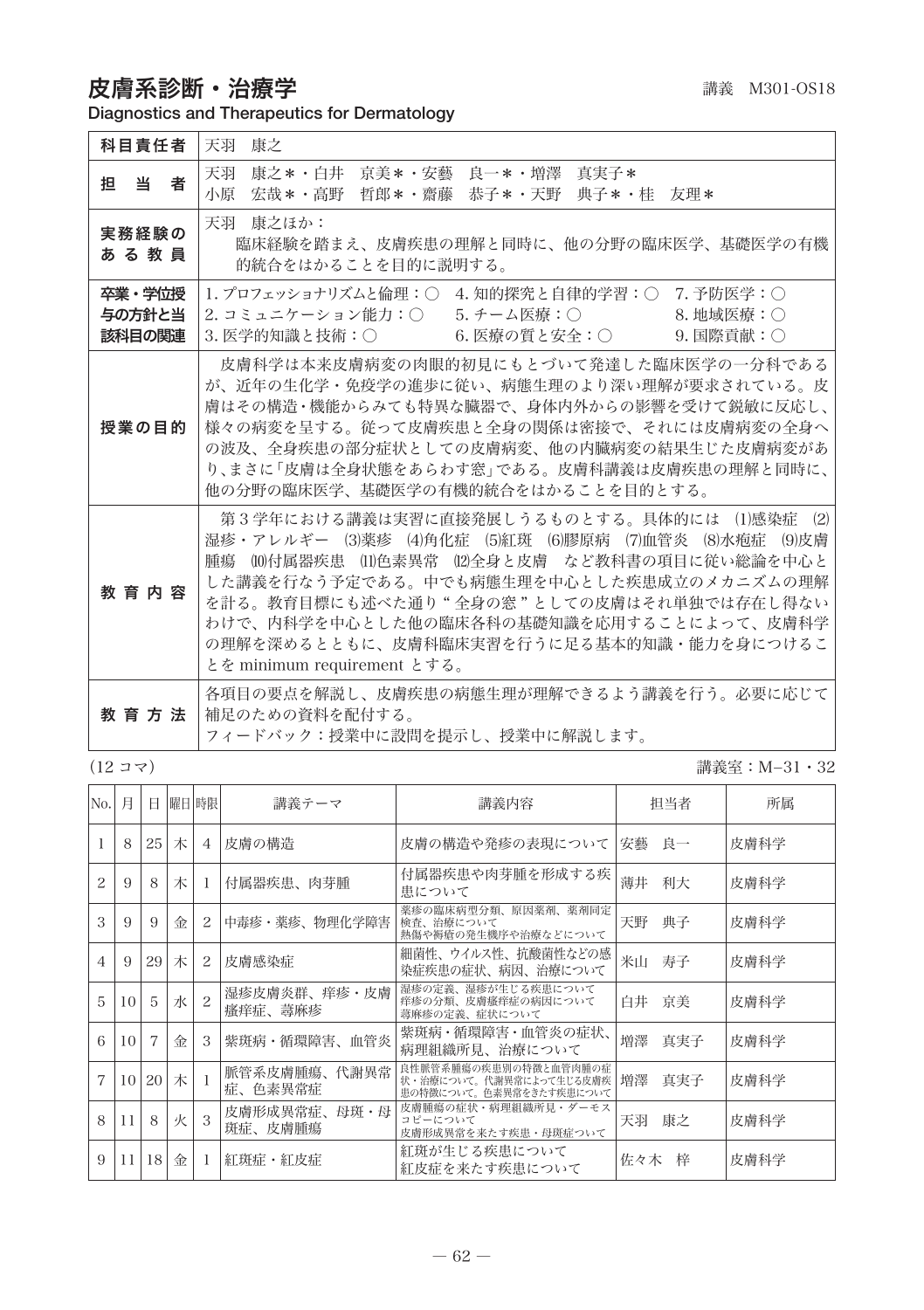|                                                                                                                                                                                                                                                                                                                                                                                                                                                      | $10$  11 18 | 金 | 2            | 角化症・炎症性角化症       | 乾癬の病因、症状、病理組織所見、治療について。<br>その他の炎症性角化症と角化症の症状について | 安藝 良一 | 皮膚科学 |  |  |
|------------------------------------------------------------------------------------------------------------------------------------------------------------------------------------------------------------------------------------------------------------------------------------------------------------------------------------------------------------------------------------------------------------------------------------------------------|-------------|---|--------------|------------------|--------------------------------------------------|-------|------|--|--|
| 11 12                                                                                                                                                                                                                                                                                                                                                                                                                                                | - 6         | 月 | $\mathbf{I}$ | 水疱症・膿疱症          | 自己免疫性水疱症、先天性水疱症、膿疱症<br>の各疾患における病因、症状、治療について      | 齋藤 恭子 | 皮膚科学 |  |  |
| $12$   12   6                                                                                                                                                                                                                                                                                                                                                                                                                                        |             | 月 |              | 2   膠原病およびその類症   | 膠原病疾患の皮膚症状について                                   | 白井 京美 | 皮膚科学 |  |  |
| 予習:事前に配布する皮膚科学の学生用参考資料の該当項目を一読しておくこと。これま<br>でに学習した他の臨床各科の基礎知識を再確認しておくこと。<br>準備学習<br>(予習・復習)<br>復習:授業範囲において参考図書を一読しておくこと。<br>必要時間は約1時間。                                                                                                                                                                                                                                                                                                               |             |   |              |                  |                                                  |       |      |  |  |
| (1) 教科書<br>講義要旨集 (北里大学医学部)<br>(2) 学生参考図書<br>『あたらしい皮膚科学』清水宏(中山書店)<br>『皮膚病アトラス』西山茂夫 (文光堂) …発疹のみかた、疾患の理解のための皮膚科図譜<br>『皮膚科学』上野賢一(金芳堂)<br>『標準皮膚科学』池田重雄 監修(医学書院)<br>参 考 図 書<br>(3) その他の参考図書<br>『Textbook of Dermatology』Rook A. (Blackwell) …英文皮膚科学教科書<br>『Histopathology of the Skin』Lever. W. F. (J. B. Lippincott) …英文皮膚病理学教科書<br>『皮膚科サブノート』西山茂夫 (南江堂)<br>『最新皮膚科学大系』玉置邦彦 他(中山書店)<br>『皮膚科診断治療大系』福代良一 他(講談社)<br>『実践皮膚病変のみかた』勝岡憲生 他(日本医師会雑誌第 134 巻・特別号(2)) |             |   |              |                  |                                                  |       |      |  |  |
| 1. 皮膚疾患の理解に必要な解剖を説明できる<br>2. 皮膚疾患の理解に必要な生理機能を説明できる<br>3 皮膚の構造とその疾患を説明できる<br>4. 皮膚の構造とその疾患に対する治療を説明できる<br>到達目標<br>5. 皮膚の奇形と機能障害について説明できる<br>6. 皮膚障害の機序と病態を説明できる<br>7.皮膚疾患(皮膚腫瘍、発疹形熊、浮腫を含む)の基本的病熊を説明できる<br>8. 皮膚疾患の病態を理解し診療に結び付けることができる。                                                                                                                                                                                                               |             |   |              |                  |                                                  |       |      |  |  |
|                                                                                                                                                                                                                                                                                                                                                                                                                                                      | 評価基準        |   |              | 筆記試験 (100%) による。 |                                                  |       |      |  |  |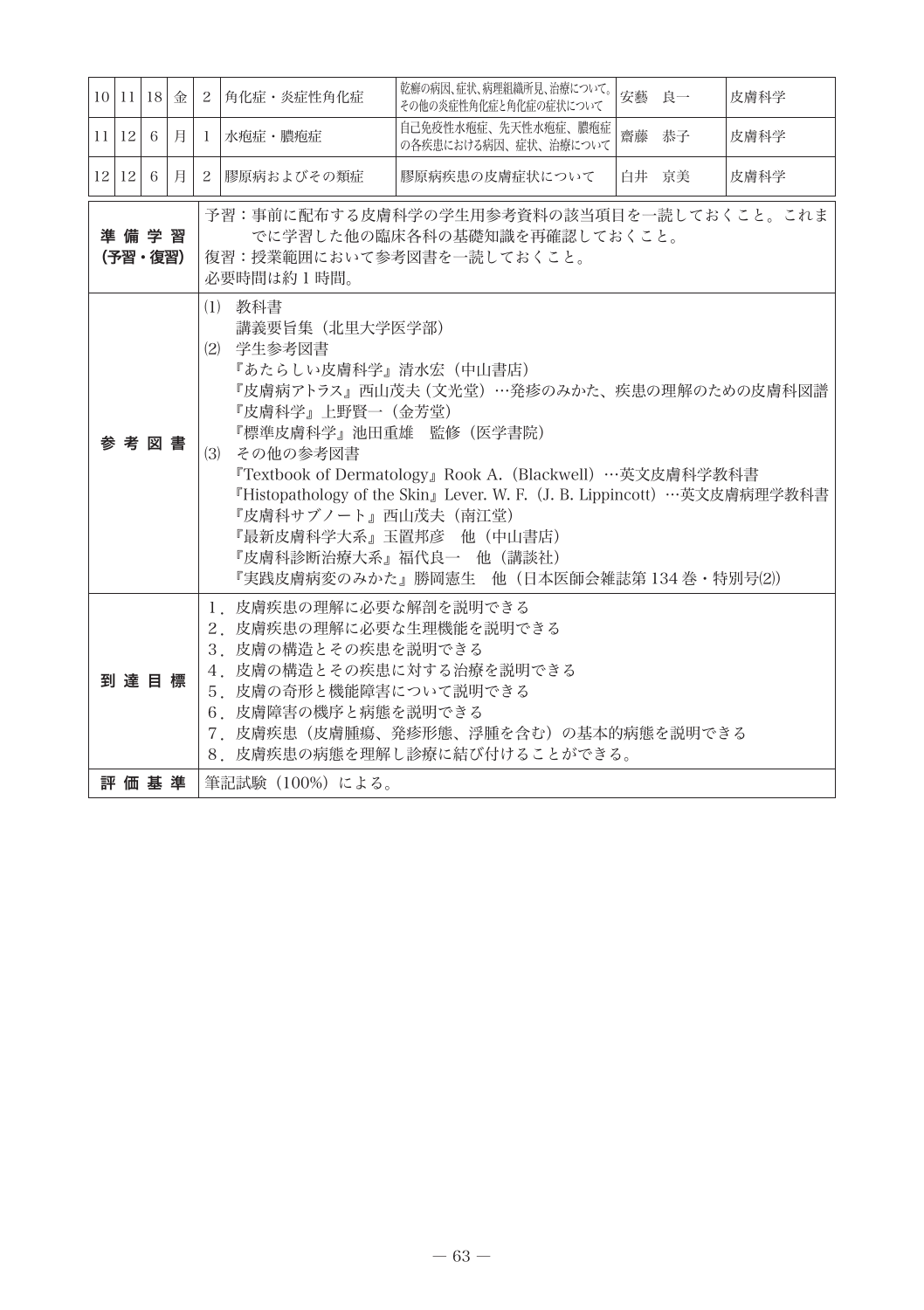## 内科学総論 演習 M301-CM15

Internal Medicine

| 科目青任者                      | 青山 直善                                                                                                                                                                                                              |  |  |  |  |
|----------------------------|--------------------------------------------------------------------------------------------------------------------------------------------------------------------------------------------------------------------|--|--|--|--|
| 当<br>者<br>担                | 青山 直善*・田邉 聡*・守屋 利佳*・奥 健志*・鈴木 陽彦*・稲田 健*<br>竹内 康雄*・中原 善朗*・目黒 健太郎*・東野 俊洋*・小野沢 滋(非)*                                                                                                                                   |  |  |  |  |
| 実務経験の<br>あ る 教 員           | 青山 直善ほか:<br>全身的な徴候に対する内科的な診療を実際の臨床経験を踏まえて、より実践的にどの<br>ようにアプローチして、どのように鑑別疾患をあげていくか、より具体的に POST-<br>CC OSCE を意識した解説をしていく。また、今後の人口動熊を意識し、今後の地域<br>診療や在宅診療の必要性について解説する。                                                |  |  |  |  |
| 卒業・学位授<br>与の方針と当<br>該科目の関連 | 1. プロフェッショナリズムと倫理:◎ 4. 知的探究と自律的学習:◎ 7. 予防医学:○<br>2. コミュニケーション能力:◎  5. チーム医療:◎<br>8. 地域医療:◎<br>3. 医学的知識と技術:◎     6. 医療の質と安全:◎<br>9. 国際貢献:〇                                                                          |  |  |  |  |
| 授業の目的                      | 内科学総論<br>内科学総論では、医療面接、診療録の書き方、臨床推論、医療安全、を含め、多様な症<br>候やニーズに対応できる医師の養成の一環として、患者観察から体系的に把握したことを<br>科学的に分析し、その病熊生理や病因を明らかにして治療、患者指導を行う内科一般診療<br>の構断的アプローチ法を習得する。                                                       |  |  |  |  |
| 教育内容                       | 内科学総論<br>(1) 患者に対する診療の基本的な進め方について、医療面接、臨床推論、鑑別診断、診療<br>録の記載、について解説する。<br>- 超高齢社会における内科医、総合診療医の役割、多職種連携、総合診療、地域医療、<br>(2)<br>在宅医療の役割について解説する。<br>(3) 内科救急および全身的な徴候に対する診療アプローチ法を解説する。<br>(4) 性差医療について、概念、歴史、現状を解説する。 |  |  |  |  |
| 教育方法                       | 内科学総論<br>教科書を基に作成した資料プリントを配布した上で、パワーポイントを適官使用しなが<br>ら講義を行う。教員によっては、講義終了時に適官小テストを行う。また、試験および課<br>題の結果を鑑み、学生の理解不足および誤解と思われる事項について、特に講義内で強調<br>して説明しフィードバックとする。                                                       |  |  |  |  |

(12 コマ) 講義室:M−31・32

| No.            | 月              | Ħ  |   | 曜日 時限          | 講義テーマ                   | 講義内容                                                                    | 担当者       | 所属              |
|----------------|----------------|----|---|----------------|-------------------------|-------------------------------------------------------------------------|-----------|-----------------|
|                | $\overline{4}$ | 25 | 月 | 3              | メンタルな問題への対応             | よく出会う問題や症状とその対応<br>について                                                 | 稲田<br>健   | 精神科学            |
| $\mathfrak{D}$ | $\overline{4}$ | 25 | 月 | $\overline{4}$ | 吐血・下血、腹痛                | 吐下血、腹痛の鑑別診断と治療に<br>ついて                                                  | 田邉<br>聡   | 新世紀医療<br>開発センター |
| 3              | $\overline{4}$ | 26 | 火 | 3              | 性差医療とキャリアデザイン           | 性差医療について、その概念、歴史、現状を<br>概説する。医師としてのキャリアを生涯にわたっ<br>てどのようにデザインするか考える一助とする | 守屋<br>利佳  | 医学教育研究部門        |
| $\overline{4}$ | $\overline{4}$ | 26 | 火 | $\overline{4}$ | 胸痛、胸部不快感                | 胸痛、胸部不快感を訴える患者さ<br>んをどう診るか                                              | 健太郎<br>目黒 | 循環器内科学          |
| 5              | $\overline{4}$ | 28 | 木 | 3              | 肥満、るいそう、発育障害            | 肥満・やせの分類、成因、基準、<br>臨床的重要性について                                           | 陽彦<br>鈴木  | 内分泌代謝内科学        |
| 6              | $\overline{4}$ | 28 | 木 | $\overline{4}$ | 呼吸器の症状                  | せき、たん、息切れ                                                               | 善朗<br>中原  | 呼吸器内科学          |
|                | 5              | 6  | 金 | 3              | 基本的診療技能                 | 臨床推論、医療面接、診療録、臨床判断<br>について、内科救急指針を含めて講義する                               | 青山<br>直善  | 総合診療医学          |
| 8              | 5              | 6  | 金 | $\overline{4}$ | 全身倦怠、食欲不振、体重<br>増加・体重減少 | 臓器・器官が多岐に亘る症候への<br>アプローチについて                                            | 青山<br>直善  | 総合診療医学          |
| 9              | 5              | 9  | 月 |                | めまい、不安・抑うつ、も<br>の忘れ     | 臓器・器官が多岐に亘る症候への<br>アプローチについて                                            | 東野<br>俊洋  | 総合診療医学          |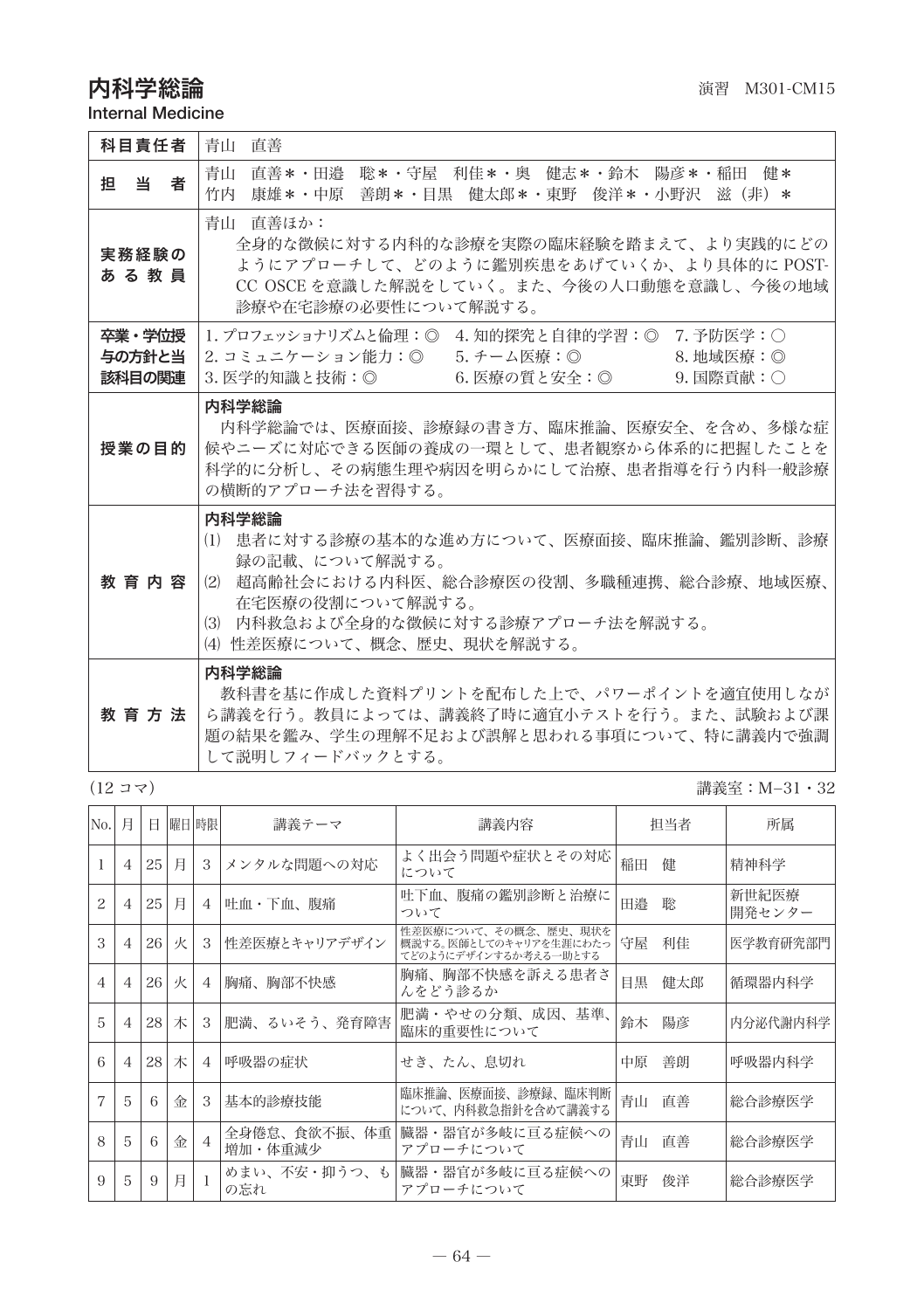| 10 <sup>1</sup> | -5                                                                                                                                                                                                                                                                                                                                                                                                                                                 | 9             | 月 | $\overline{c}$<br>浮腫                                                                                                                                                                                                                                                                                                                                                                                                                                            | 浮腫の病態と鑑別                                                                   | 竹内 康雄 | 腎臓内科学         |  |  |  |
|-----------------|----------------------------------------------------------------------------------------------------------------------------------------------------------------------------------------------------------------------------------------------------------------------------------------------------------------------------------------------------------------------------------------------------------------------------------------------------|---------------|---|-----------------------------------------------------------------------------------------------------------------------------------------------------------------------------------------------------------------------------------------------------------------------------------------------------------------------------------------------------------------------------------------------------------------------------------------------------------------|----------------------------------------------------------------------------|-------|---------------|--|--|--|
| 11              | 5                                                                                                                                                                                                                                                                                                                                                                                                                                                  | 13            | 金 | 1                                                                                                                                                                                                                                                                                                                                                                                                                                                               | 総合診療・地域医療・在宅医   総合診療・地域医療・在宅医療の役割、超<br>療、高齢者医療、多職種連携   高齢社会において求められる医師について | 小野沢 滋 | 非常勤講師         |  |  |  |
| 12              | $5^{\circ}$                                                                                                                                                                                                                                                                                                                                                                                                                                        | <sup>13</sup> | 金 | 2   発熱                                                                                                                                                                                                                                                                                                                                                                                                                                                          | 臨床における発熱の意味と疾患の<br>関連について                                                  | 奥 健志  | 膠原病・<br>感染内科学 |  |  |  |
|                 | 内科学総論<br>内科総論は広範囲に及ぶため、講義だけでは十分とは言えない。教科書を熟読し、十<br>分に予習および復習をしていただきたい。また、講義は、臨床実習入門で実施する実<br>技の基礎となるものであり、臨床実習後(Post-CC)客観的臨床能力試験(Objective<br>準 備 学 習<br>Structured Clinical Examination)と深く関連している内容である。内科一般診療の横断<br>(予習・復習)<br>的アプローチ法を習得する上で、内科学総論の講義と臨床実習入門の両者を相互的に習得<br>してもらいたい。全身的な徴候に対する診療アプローチ法の講義は、総合診療医学臨床実<br>習で臨床推論を実施する内容である。診断に必要な病歴聴取、身体診察、基本的な検査を<br>実施して、プロブレムリストごとに鑑別診断を想定できるように、系別総合講義や各論の<br>講義を踏まえて、1コマあたり約1時間程度の予習、復習をしてほしい。 |               |   |                                                                                                                                                                                                                                                                                                                                                                                                                                                                 |                                                                            |       |               |  |  |  |
|                 |                                                                                                                                                                                                                                                                                                                                                                                                                                                    | 参 考 図 書       |   | 内科学総論<br>(1) 教科書<br>①『内科診断学(第3版)』(医学書院)<br>②『内科学』(朝倉書店)<br>(2) 学生参考図書<br>(1)『誰も教えてくれなかった診断学』(医学書院)<br>②『エビデンス身体診察』(文光堂)<br>③『ハリソン内科学 第4版』(メディカルサイエンスインターナショナル)<br>④『メディカルインタビュー』(メディカルサイエンスインターナショナル)<br>⑤ ベイツ診察法第2版:メディカル・サイエンスインターナショナル<br>⑥ スーパー総合医 地域包括ケアシステム(中山書店)                                                                                                                                                                                         |                                                                            |       |               |  |  |  |
|                 |                                                                                                                                                                                                                                                                                                                                                                                                                                                    | 到 達 目 標       |   | ⑦ スーパー総合医 緩和医療・終末期ケア(中山書店)<br>内科学総論<br>(1)医療面接の機能と実際を説明できる。<br>⑵臨床推論と臨床疫学の基本および診療録の書き方について説明できる。<br>(3)臨床推論のバイアスについて説明できる。<br>⑷根拠に基づいた医療(Evidence based medicine)について説明できる。<br>(5)医療安全とリスク管理について説明できる。<br>(6)地域包括ケアシステムついて説明できる。<br>(7)在宅医療と家庭医の必要性と役割について説明できる。<br>(8)高齢者の背景、老年症候群について説明できる。<br>(9)終末期医療について説明できる。<br>⑽総合診療医として各臓器・領域の専門医、医療と介護・福祉の連携について説明できる。<br>Ⅲ全身的な基本徴候について病態生理、病因、鑑別診断について説明できる。<br>(12)内科救急指針の基本を説明できる。<br>⑴性差医療について、概念、歴史、現状について説明できる。 |                                                                            |       |               |  |  |  |
|                 |                                                                                                                                                                                                                                                                                                                                                                                                                                                    | 評 価 基 準       |   | 内科学総論<br>(1) 講義・実習熊度、小テスト(10%)<br>(2) 筆記試験(90%)                                                                                                                                                                                                                                                                                                                                                                                                                 |                                                                            |       |               |  |  |  |
|                 |                                                                                                                                                                                                                                                                                                                                                                                                                                                    | A V 資 料       |   | 伴信太郎:DVD 基本的身体診察法 全5 巻組 (京都科学)<br>Moodle の OSCE 教材(医療面接、身体診察)                                                                                                                                                                                                                                                                                                                                                                                                   |                                                                            |       |               |  |  |  |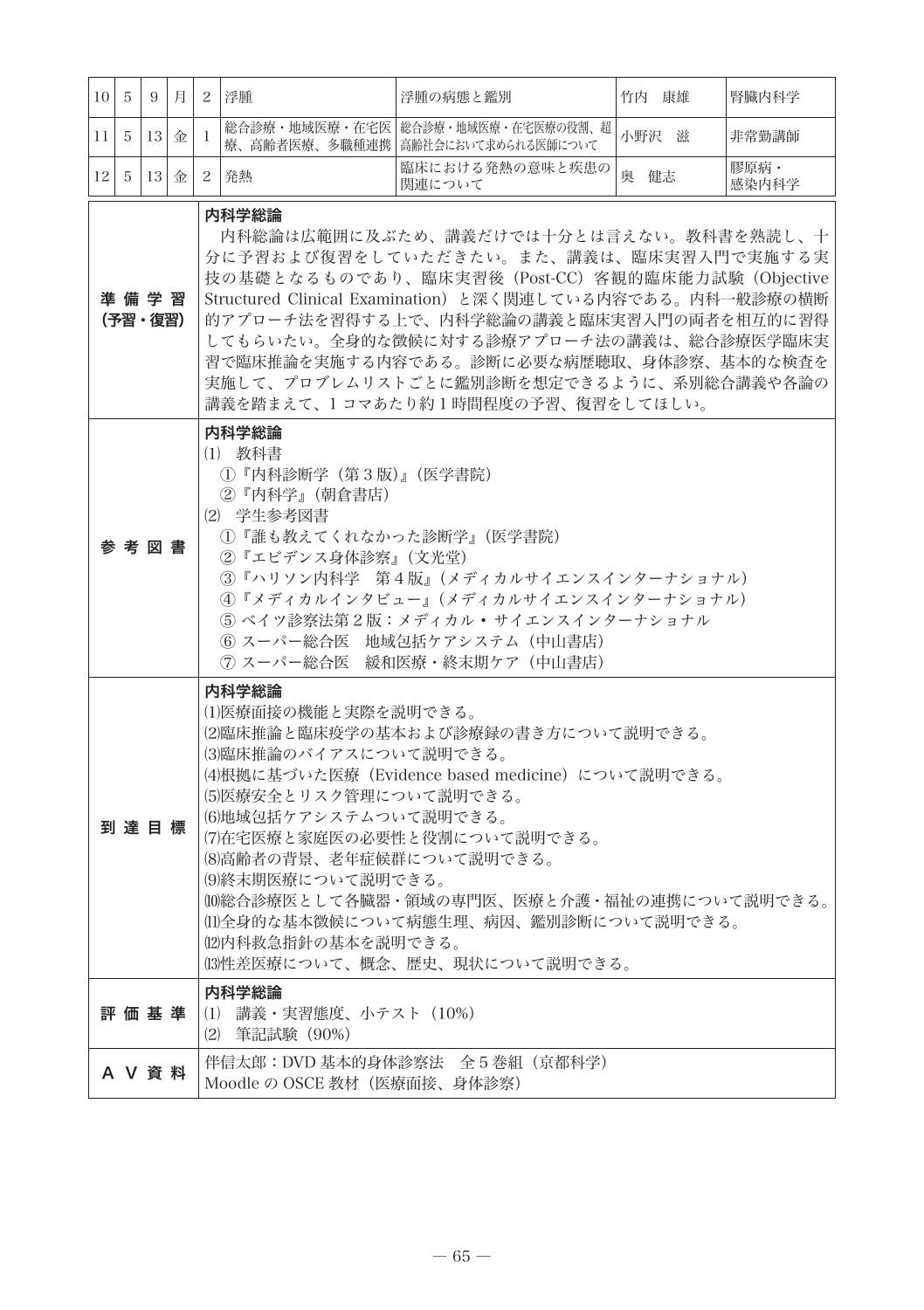## 外科学総論 オフィッシュ インタイム おおところ おおところ おおところ 講義 M301-CM

Surgery

| 科目責任者                      | 雄介<br>隈元                                                                                                                                                                                                                                                                                                                                                                                                                                                                                                                                                               |
|----------------------------|------------------------------------------------------------------------------------------------------------------------------------------------------------------------------------------------------------------------------------------------------------------------------------------------------------------------------------------------------------------------------------------------------------------------------------------------------------------------------------------------------------------------------------------------------------------------|
| 担当<br>者                    | 比企 直樹*・内藤 剛*・隈元 雄介*・三階 貴史*・田中 潔*・山下<br>継史 *<br>貴史*・細田 桂*・加藤 弘*・西澤 伸恭*・内田 一徳(非)*<br>海津                                                                                                                                                                                                                                                                                                                                                                                                                                                                                  |
| 実務経験の<br>あ る 教 員           | 隈元 雄介ほか:<br>臨床実務経験を踏まえ、現在の外科学発展の礎となった重要な事象を体系的に概説す<br>る。                                                                                                                                                                                                                                                                                                                                                                                                                                                                                                               |
| 卒業・学位授<br>与の方針と当<br>該科目の関連 | 1. プロフェッショナリズムと倫理:○ 4. 知的探究と自律的学習:◎ 7. 予防医学:○<br>2. コミュニケーション能力:○<br>5. チーム医療:○<br>8. 地域医療:〇<br>3. 医学的知識と技術:◎<br>6. 医療の質と安全:◎<br>$9.$ 国際貢献: $\bigcirc$                                                                                                                                                                                                                                                                                                                                                                                                                 |
| 授業の目的                      | 外科学は臨床医学の一分野で、特に「手術的治療法」を主要な手段とする治療医学ない<br>し応用医学である。<br>近年の医学・医療の進歩にともない、各種疾患に対する外科的治療法(特に手術)の種<br>類が増え、難度の高い手術も多くなってきている。<br>従って、その適応の決定、手術前後の患者管理、合併・後遺症の防止、補助療法など、<br>外科的疾患を有する患者の治療上の課題はますます多く、かつ複雑になってきている。<br>よき医師になるためには、学生の時からできるだけ広い視野に立って、外科学は勿論、<br>基礎・臨床各科の領域に関連する事項を系統立てて学び、それらを確かな知識として、自<br>分の中で構築する努力が必要である。<br>「外科学総論」では広範な外科学の内容を 14 コマに圧縮配分して、外科学の基本的知識<br>のみならず先端医療・医学の知見までも含めて、総合的に習得させることを目標としている。<br>その目標に向けて努力することにより、第4学年における臨床実習(BSL)が効果的か<br>つ能率的に行われ卒前教育として最大の効果があがるように配慮されている。<br>なお、本来外科学各論に含まれるヘルニア、甲状腺・副甲状腺、乳腺、小児外科は外科<br>学総論の中で講義される。 |
| 教育内容                       | (1)外科の歴史と将来について学び、外科に対する造詣を深くする。<br>(2)外科疾患や外科侵襲に関係する病襲熊生理、外科治療を受ける患者の術前・術中・術後<br>管理に必要な基本的事項に関して講義を行う。<br>(3)臓器移植、人工臓器、腫瘍学に関して外科的立場から講義を行う。<br>(4)各論として甲状腺・副甲状腺疾患、乳腺疾患、小児外科疾患に関して各分野の専門医が<br>講義を行う。                                                                                                                                                                                                                                                                                                                                                                   |
| 教 育 方 法                    | 講義資料を配布しこれに従って講義をすすめる。参考図書を利用して予習・復習を行う。<br>フィードバックは試験に対する質疑に対し対応する。                                                                                                                                                                                                                                                                                                                                                                                                                                                                                                   |

(14 コマ) 講義室:M−31・32

| No.                      | 月 | Ħ. | 曜日 時限 |                | 講義テーマ                      | 講義内容                                           | 担当者      | 所属               |
|--------------------------|---|----|-------|----------------|----------------------------|------------------------------------------------|----------|------------------|
|                          | 9 | 5  | 月     | 3              | 外科の歴史と将来                   | 外科の歴史を楽しく理解すること<br>を目標にする                      | 内田の一徳    | 非常勤講師            |
| $\overline{\mathcal{L}}$ | 9 | 5  | 月     | $\overline{4}$ | ヘルニア(腹壁、横隔膜、<br>その他の内へルニア) | ヘルニアの病熊・診断・治療につ<br>いて学ぶことを目標にする                | 内田の一徳    | 非常勤講師            |
| 3                        | 9 | 6  | 火     |                | 滅菌、消毒法、外科的感染<br>症          | 滅菌・消毒の意義と消毒の功罪、周術期感染症<br>の特徴および院内感染予防とその対策について | 内藤<br>剛  | 下部消化管外科学         |
| 4                        | 9 | 6  | 火     | 2              | 外科とリスクマネジメント               | 外科領域における医療安全対策に<br>ついて                         | 桂<br>細田  | 上部消化管外科学         |
| 5                        | 9 |    | 水     | $\overline{c}$ | 臓器移植と移植免疫<br>(人工臓器、再生医学)   | 臓器移植の現状と日本における移植<br>医療がかかえる問題点について             | 貴史<br>海津 | 一般・小児・<br>肝胆膵外科学 |
| 6                        | 9 | 8  | 木     | 3              | 水分・電解質代謝、輸液、<br>外科的栄養法     | 水・電解質と、外科侵襲下の輸液管理の<br>習得、栄養療法の原理、方法について        | 直樹<br>比企 | 上部消化管外科学         |
| 7                        | 9 | 8  | 木     | $\overline{4}$ | 外科腫瘍学                      | 癌治療における手術治療の意義など 山下                            | 継史       | 新世紀医療<br>開発センター  |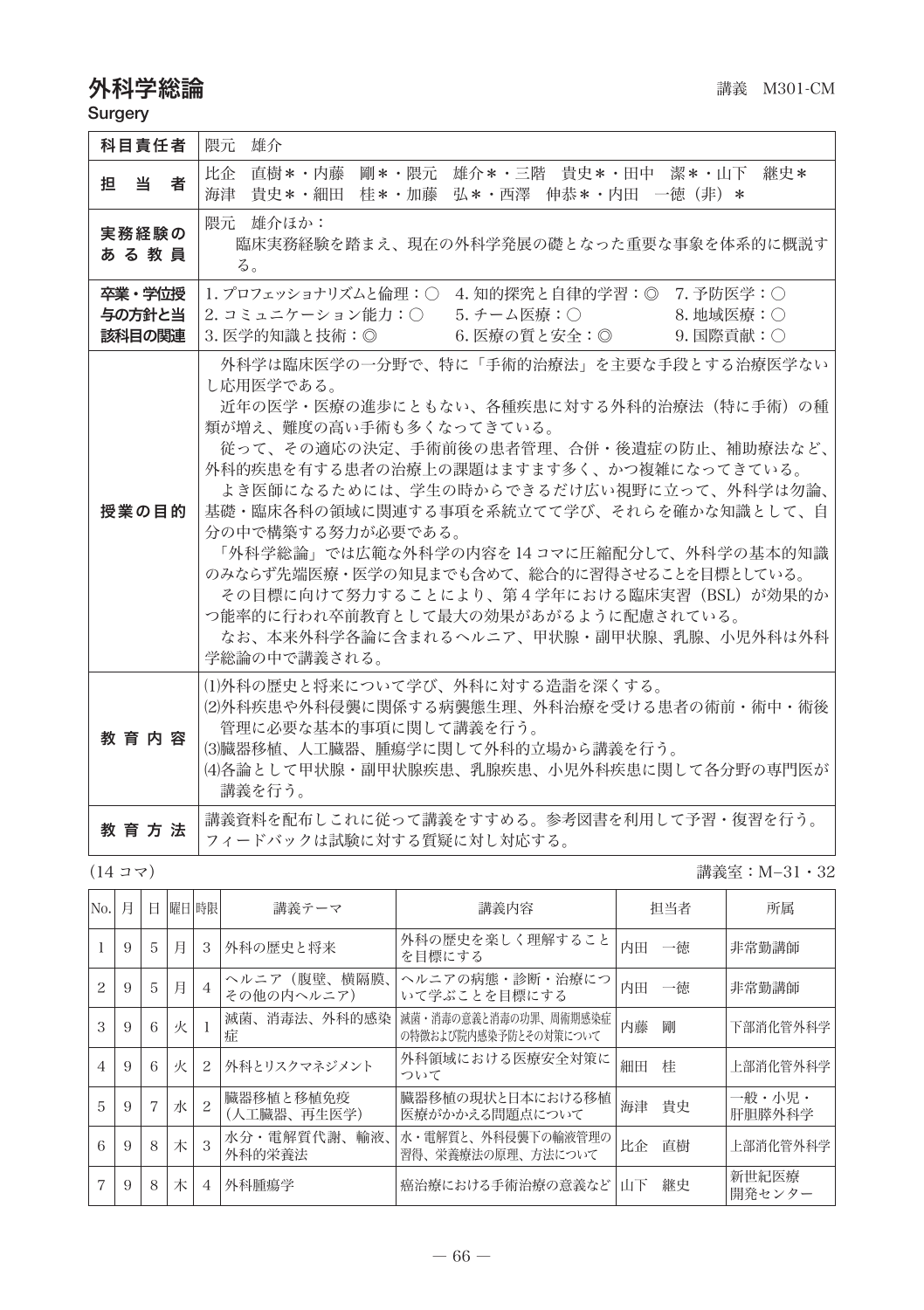| 8               | 9                                                                                                                                                                                                                                                                                                           | 9               | 金 | 3              |                                                                                                                   | 出血、止血、輸血、術前管理  出血、止血、輸血、術前管理            | 隈元 雄介 |  | 一般・小児・<br>肝胆膵外科学 |  |
|-----------------|-------------------------------------------------------------------------------------------------------------------------------------------------------------------------------------------------------------------------------------------------------------------------------------------------------------|-----------------|---|----------------|-------------------------------------------------------------------------------------------------------------------|-----------------------------------------|-------|--|------------------|--|
| 9               | 9                                                                                                                                                                                                                                                                                                           | 9               | 金 |                | 4  術後管理、侵襲と生体反応                                                                                                   | 術後管理、全身性症反応症候群(SIRS)、<br>サイトカイン、敗血症について | 西澤 伸恭 |  | 一般・小児・<br>肝胆膵外科学 |  |
| 10 <sup>1</sup> | 9                                                                                                                                                                                                                                                                                                           | 13              | 火 |                | 1 小児外科 1                                                                                                          | 小児外科総論、食道、胃・十二指腸                        | 田中 潔  |  | 新世紀医療<br>開発センター  |  |
| 11              | 9                                                                                                                                                                                                                                                                                                           | 13              | 火 | $^{2}$         | 小児外科2                                                                                                             | 小腸・大腸、肝・胆道                              | 田中 潔  |  | 新世紀医療<br>開発センター  |  |
| 12              | 9                                                                                                                                                                                                                                                                                                           | 14              | 水 | $\overline{2}$ | 乳腺                                                                                                                | 乳腺疾患の診断と治療、乳癌治療<br>の概略                  | 三階 貴史 |  | 乳腺・甲状腺<br>外科学    |  |
| 13 <sup>1</sup> | 9                                                                                                                                                                                                                                                                                                           | 14 <sup>1</sup> | 水 | 3              | 甲状腺・副甲状腺                                                                                                          | 甲状腺・副甲状腺疾患の総論およ<br>び各論                  | 加藤 弘  |  | 乳腺・甲状腺<br>外科学    |  |
| 14 <sub>1</sub> | 9                                                                                                                                                                                                                                                                                                           | $15$ 木          |   |                | 3 小児外科3                                                                                                           | 横隔膜、腹壁、その他                              | 田中 潔  |  | 新世紀医療<br>開発センター  |  |
|                 | 予習:臨床医学は基礎医学の上に成り立っている。外科学も例外ではない。外科学総論受<br>準備学習<br>講前に解剖学、生理学、生化学、薬理学、病理学などの基礎医学について十分に復<br>(予習・復習)<br>習し理解していることが必要である。(約3時間)<br>復習:講義内容について参考図書に準じて整理する。(各講義約1時間)                                                                                                                                        |                 |   |                |                                                                                                                   |                                         |       |  |                  |  |
|                 |                                                                                                                                                                                                                                                                                                             | 参考図書            |   |                | 『標準外科学』第 15 版(医学書院)<br>『標準小児外科学』第7版(医学書院)<br>『内分泌外科の要点と盲点』第2版 (文光堂)<br>『乳腺外科の要点と盲点』第2版(文光堂)<br>参考図書は学生各自の判断で選択する。 |                                         |       |  |                  |  |
|                 | 1. 外科疾患に対する病態生理を理解し、説明できる。<br>2.外科侵襲に対する生体反応を理解し、説明できる。<br>3. 周術期感染症を理解し、説明できる。<br>4. 術前術中術後管理に必要な事項を理解し、説明できる。<br>到達目標<br>5. ヘルニアの発生を理解するために必要な体壁の解剖を理解し、説明できる。<br>6. 乳腺・甲状腺・副甲状腺の解剖、生理機能を理解し、説明できる。<br>7.乳腺・甲状腺・副甲状腺の腫瘍を含めた病態を理解し、説明できる。<br>8. 外科治療を要する小児疾患を理解し、説明できる。<br>9. 外科医として生涯にわたり学習研鑽する必要性を理解できる。 |                 |   |                |                                                                                                                   |                                         |       |  |                  |  |
|                 |                                                                                                                                                                                                                                                                                                             | 評価基準            |   |                |                                                                                                                   | 年度末試験(90%)および受講熊度(10%)を勘案して評価する。        |       |  |                  |  |
|                 | 常識と良識をもって受講すること。<br>÷<br>$\sigma$<br>他<br>注意事項                                                                                                                                                                                                                                                              |                 |   |                |                                                                                                                   |                                         |       |  |                  |  |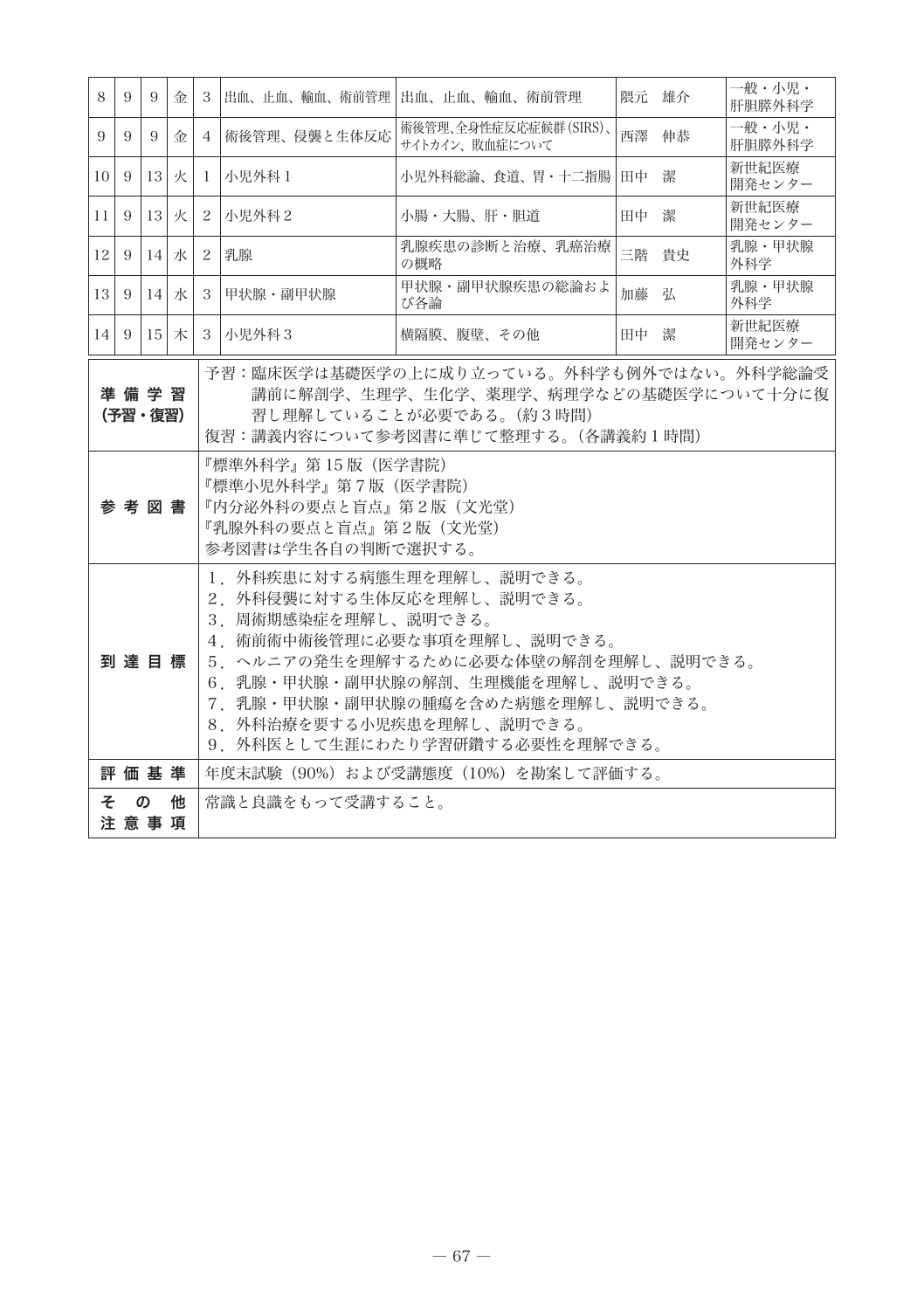## 放射線健康リスク科字 フィング・ファイル かいしゅう かいきょう きょうきょう

Radiation Health Risk Sciences

| 科目責任者                                                                                                                                                                                                                                                                                           | 井上 優介                                                                                                                                                                                                                                                                                                                                                                                                                                                                                                                                     |  |  |  |
|-------------------------------------------------------------------------------------------------------------------------------------------------------------------------------------------------------------------------------------------------------------------------------------------------|-------------------------------------------------------------------------------------------------------------------------------------------------------------------------------------------------------------------------------------------------------------------------------------------------------------------------------------------------------------------------------------------------------------------------------------------------------------------------------------------------------------------------------------------|--|--|--|
| 当<br>担工<br>者                                                                                                                                                                                                                                                                                    | 井上 優介*・石山 博條*                                                                                                                                                                                                                                                                                                                                                                                                                                                                                                                             |  |  |  |
| 実務経験の<br>あ る 教 員                                                                                                                                                                                                                                                                                | 井上優介・石山 博條:<br>臨床医としての経験および病院の放射線管理者としての経験をもとに、放射線安全、画<br>像診断、放射線治療の診療現場に即した講義を行っている。                                                                                                                                                                                                                                                                                                                                                                                                                                                     |  |  |  |
| 卒業・学位授<br>与の方針と当<br>該科目の関連                                                                                                                                                                                                                                                                      | 1. プロフェッショナリズムと倫理:○ 4. 知的探究と自律的学習:<br>7. 予防医学:<br>2. コミュニケーション能力: ◎ 5. チーム医療:<br>8. 地域医療:<br>6. 医療の質と安全:◎<br>9. 国際貢献:<br>3. 医学的知識と技術:◎                                                                                                                                                                                                                                                                                                                                                                                                    |  |  |  |
| 放射線は医学・医療で広く利用されている。臨床医療においては放射線を用いて様々な<br>検査や治療が行われており、放射線診療は技術の進歩とともに役割を増し続けている。放<br>射線は診療に多大な貢献をする一方で、患者に放射線障害を起こす危険をはらむ両刃の剣<br>である。すべての医師が放射線に関する広い知識とをもち、放射線診療の有益性だけでな<br>授業の目的<br>く危険性を考慮して活用する能力をもつことが求められる。<br>本科目は、放射線を医学・医療で適切に利用するための基盤を形成することを目的とし<br>て、放射線について生体影響や放射線防護を踏まえて学習する。 |                                                                                                                                                                                                                                                                                                                                                                                                                                                                                                                                           |  |  |  |
| 教育内容                                                                                                                                                                                                                                                                                            | 放射線の基礎、放射線影響と放射線防護、画像検査、放射線治療、医療放射線の安全利用、<br>放射線リスクコミュニケーション、被ばく医療について学習する。<br>放射線の基礎では、放射線の種類と性質、放射性核種の壊変と性質について学ぶ。<br>放射線影響と放射線防護では、放射線による生体影響の基礎、放射線防護、放射線管理<br>について学ぶ。<br>画像検査では、エックス線撮影、エックス線造影検査、CT、MRI、核医学検査といっ<br>た放射線画像診断検査の原理と特性を学び、放射線の臨床医療における使用法の基礎的理<br> 解を図るとともに、放射線を使用しない画像検査である MRI の基礎も学習する。<br>医療放射線の安全利用では、医療における放射線防護の基本理念、医療従事者の放射線<br>防護と安全管理、患者の医療被ばく低減の考え方について学ぶ。<br>放射線治療では、放射線治療の生物学的原理、効果と有害事象について学習する。<br>放射線リスクコミュニケーションでは利益と不利益を踏まえた放射線検査に関わる患者<br>との対話に必要な基礎知識と留意事項を学ぶ。<br>被ばく医療では原子力災害における被ばく医療の要点を学習する。 |  |  |  |
| 教育方法                                                                                                                                                                                                                                                                                            | 資料を事前に配布し、これに沿って講義を進める。<br>配布された資料は通読し、講義の際に忘れずに持参すること。<br>講義において事前配布資料の内容に関する質問を行って解説し、理解を確認する。                                                                                                                                                                                                                                                                                                                                                                                                                                          |  |  |  |

(8 コマ) 講義室:M−31・32

| No.                      | 月 | Ħ  |   | 曜日 時限          | 講義テーマ                | 講義内容                              | 担当者      | 所属                |
|--------------------------|---|----|---|----------------|----------------------|-----------------------------------|----------|-------------------|
|                          | 5 | 9  | 月 | 3              | 放射線の基礎               | 放射線の種類と性質、放射性核種<br>の壊変と性質         | 優介<br>井上 | 放射線科学<br>(画像診断学)  |
| $\overline{\mathcal{L}}$ | 5 | 9  | 月 | $\overline{4}$ | 放射線影響と放射線防護          | 放射線による生体影響の基礎、<br>放<br>射線防護、放射線管理 | 優介<br>井上 | 放射線科学<br>(画像診断学)  |
| 3                        | 5 | 10 | 火 | 3              | 画像検査 I               | X線撮影、造影検査、CTの基礎                   | 優介<br>井上 | 放射線科学<br>(画像診断学)  |
| 4                        | 5 | 10 | 火 | $\overline{4}$ | 画像検杳 II              | MRI および核医学の基礎                     | 優介<br>井上 | 放射線科学<br>(画像診断学)  |
| 5                        | 5 | 13 | 金 | 3              | 医療放射線の安全利用           | 医療従事者および患者の放射線安全   井上             | 優介       | 放射線科学<br>(画像診断学)  |
| 6                        | 5 | 13 | 金 | $\overline{4}$ | 放射線治療                | 放射線治療の基礎                          | 博條<br>石山 | 放射線科学<br>(放射線腫瘍学) |
|                          | 5 | 19 | 木 |                | 放射線リスク・コミュニケー<br>ション | 放射線検査についての被ばくを踏<br>まえた患者との対話      | 優介<br>井上 | 放射線科学<br>(画像診断学)  |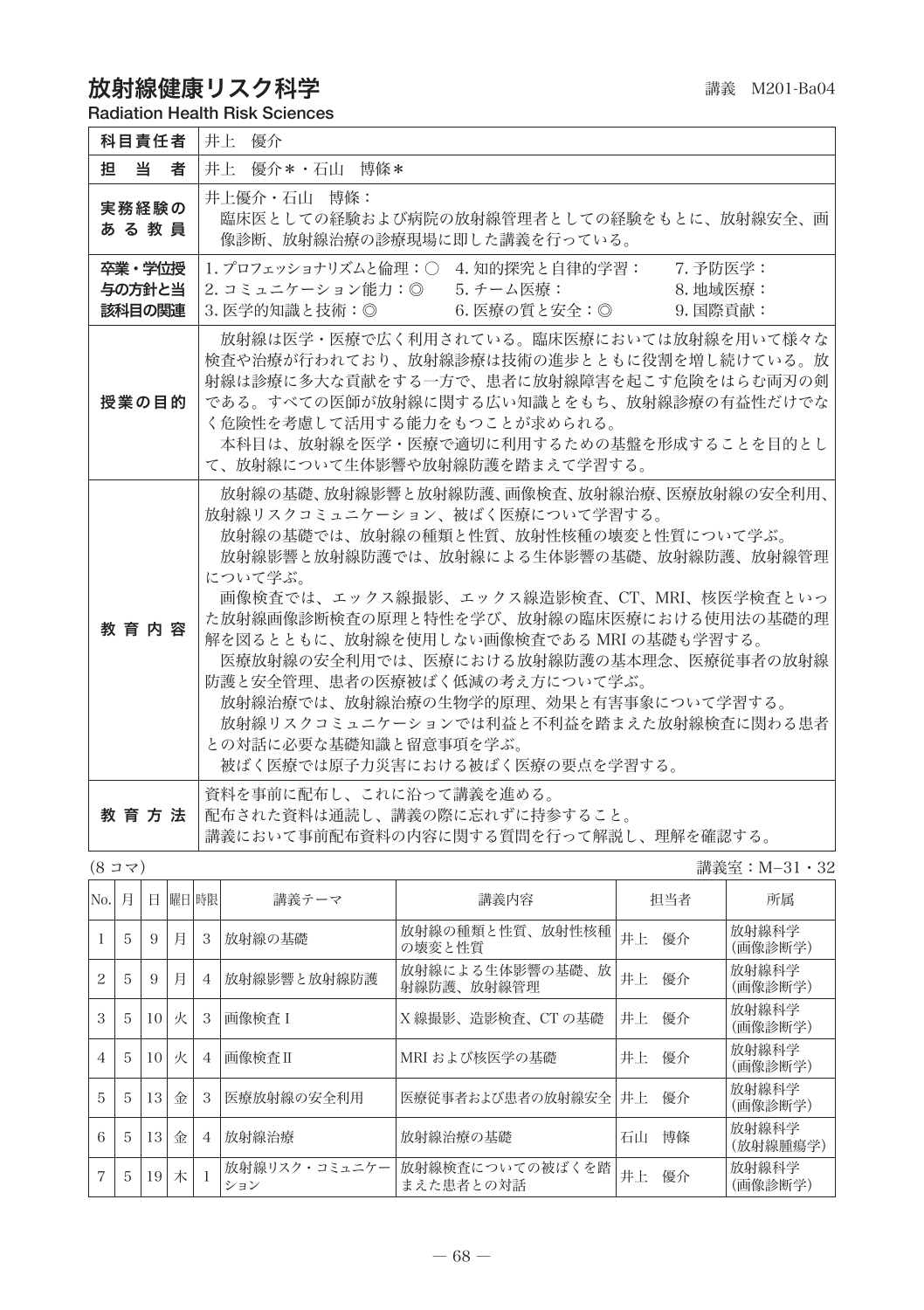| 8 | 5                                                                                                                                                                         |         | $19$ $\pi$ | 2                                                           | 被ばく医療                                                              | 原子力災害における被ばく医療                                                                                                                                                                                                                       | 井上 優介 | 放射線科学<br>(画像診断学) |  |
|---|---------------------------------------------------------------------------------------------------------------------------------------------------------------------------|---------|------------|-------------------------------------------------------------|--------------------------------------------------------------------|--------------------------------------------------------------------------------------------------------------------------------------------------------------------------------------------------------------------------------------|-------|------------------|--|
|   | 予習)資料を事前に配布するので、講義前に目を通しておくこと。<br>準 備 学 習<br>復習)講義資料・ノートを当日中に復習する。<br>必要に応じて参考図書を活用する。<br>(予習・復習)<br>1コマ当たりの準備学習時間は予習と復習を合わせて2時間を目安とする。                                   |         |            |                                                             |                                                                    |                                                                                                                                                                                                                                      |       |                  |  |
|   | 資料を事前に配布する。<br>(1) 学生参考図書<br>『放射線による健康影響等に関する統一的な基礎資料』環境省<br>参 考 図 書<br>http://www.env.go.jp/chemi/rhm/r2kisoshiryo.html<br>『標準放射線医学』第7版(医学書院)<br>『放射線物理学』遠藤真広、西臺武弘(オーム社) |         |            |                                                             |                                                                    |                                                                                                                                                                                                                                      |       |                  |  |
|   |                                                                                                                                                                           | 到達目標    |            | (1)<br>(2)<br>(3)<br>(4)<br>(5)<br>(6)<br>(7)<br>(8)<br>(9) | 放射線防護の基本理念について説明できる。<br>放射線管理の法規制を説明できる<br>Ⅲ) 被ばく医療の特徴および概要を説明できる。 | 放射線の種類と性質、放射性核種の壊変と性質を説明できる。<br>放射線による生体影響の機序と性質を説明できる。<br>画像診断検査の原理と臨床応用の基礎を概説できる。<br>医療従事者の放射線防護と安全管理について説明できる。<br>患者の医療被ばくの考え方と被ばくを踏まえた放射線検査の適正利用を説明できる。<br>放射線治療の生物学的原理、効果と有害事象を説明できる。<br><b> 放射線検査に関わるリスクコミュニケーションついて説明できる。</b> |       |                  |  |
|   |                                                                                                                                                                           | 評 価 基 準 |            |                                                             |                                                                    | 筆記試験(100%)による。なお、欠席は減点対象とする。                                                                                                                                                                                                         |       |                  |  |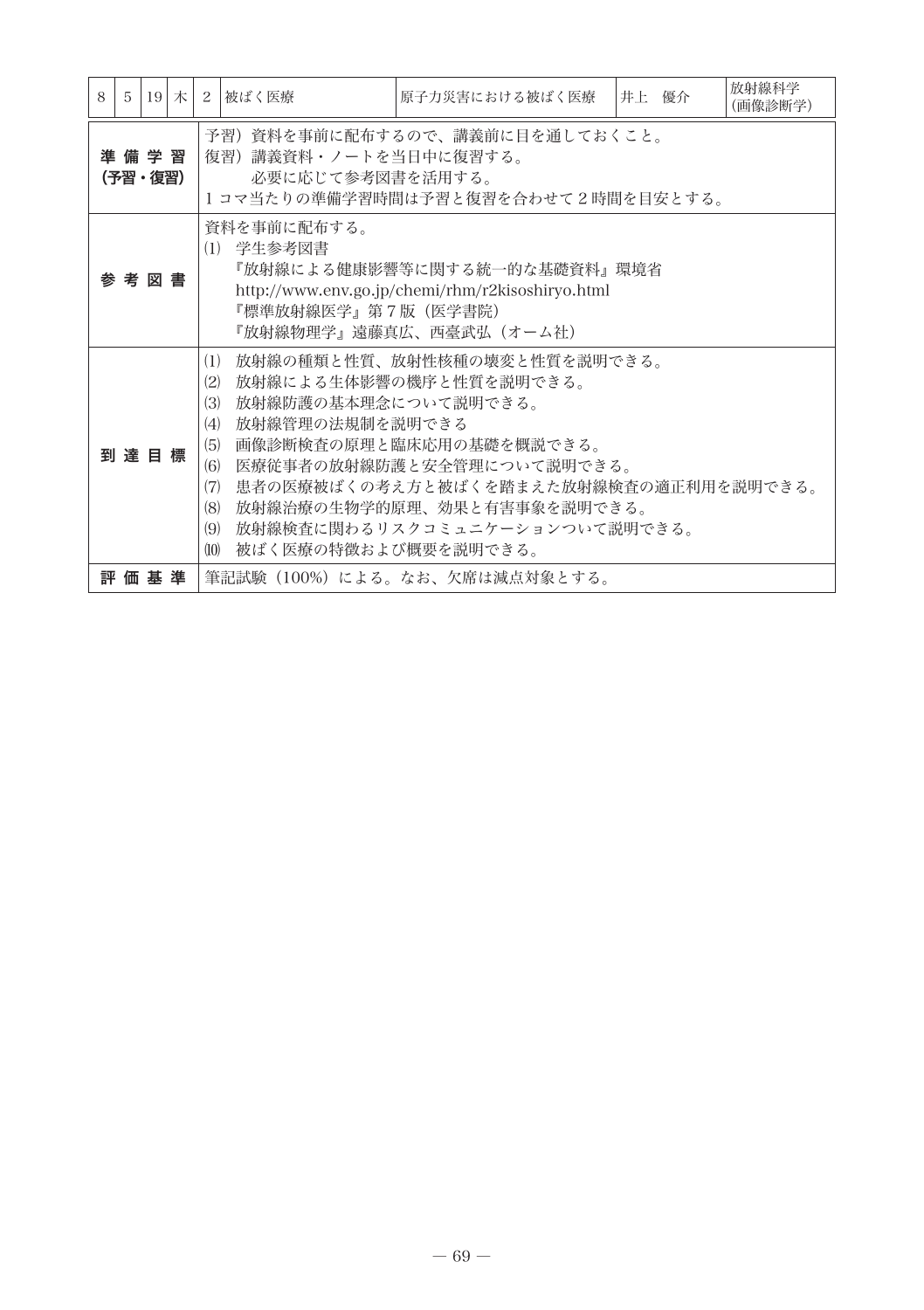東洋医学 またま インタン エンジェー おおとこ 講義 M301-CM18

Oriental Medicine

|                              | 科目責任者                      |  |             |   | 小田口 浩                                                                                         |                                                                                                                                                                                                                                                                                                                                                                                                                                                             |          |                            |  |  |  |
|------------------------------|----------------------------|--|-------------|---|-----------------------------------------------------------------------------------------------|-------------------------------------------------------------------------------------------------------------------------------------------------------------------------------------------------------------------------------------------------------------------------------------------------------------------------------------------------------------------------------------------------------------------------------------------------------------|----------|----------------------------|--|--|--|
|                              | 担 当                        |  | 者           |   | 緒方 千秋*・古平 栄一(兼)・石川 寛(兼)                                                                       | 小田口 浩*・鈴木 邦彦*・星野 卓之*・花輪 壽彦*・伊藤 剛(非)*<br>五野 由佳理*・伊東 秀憲*・石毛 達也*・若杉 安希乃*・関根 麻理子*                                                                                                                                                                                                                                                                                                                                                                               |          |                            |  |  |  |
|                              | 実務経験の<br>あ る 教 員           |  |             |   |                                                                                               | 小田口 浩:診療経験を踏まえて、漢方医学的な患者の診かたを解説する。<br>花輪 壽彦:診療経験を踏まえて、漢方医学的な患者の診かたを解説する。<br>鈴木 邦彦:診療経験を踏まえて、漢方医学的な患者の診かたを解説する。<br>星野 卓之:診療経験を踏まえて、漢方医学的な患者の診かたを解説する。<br>伊藤 剛:診療経験を踏まえて、漢方医学的な患者の診かたを解説する。<br>五野由佳理:診療経験を踏まえて、漢方医学的な患者の診かたを解説する。<br>伊東 秀憲:診療経験を踏まえて、漢方医学的な患者の診かたを解説する。<br>石毛 達也:診療経験を踏まえて、漢方医学的な患者の診かたを解説する。<br>若杉安希乃:CRC としての研究従事経験を踏まえ、漢方医学的な考え方を学生に教授する。<br>関根麻理子: CRCとしての研究従事経験を踏まえ、漢方医学的な考え方を学生に教授する。<br>緒方 千秋:薬剤師として調剤業務に従事した経験を踏まえ、漢方薬、生薬の特質を学生に教授する。 |          |                            |  |  |  |
|                              | 卒業・学位授<br>与の方針と当<br>該科目の関連 |  |             |   | 3. 医学的知識と技術:◎                                                                                 | 1. プロフェッショナリズムと倫理:○ 4. 知的探究と自律的学習:◎ 7. 予防医学:◎<br>2. コミュニケーション能力:○  5. チーム医療:<br>6. 医療の質と安全:◎ その 9. 国際貢献:                                                                                                                                                                                                                                                                                                                                                    | 8. 地域医療: |                            |  |  |  |
| 授業の目的                        |                            |  |             |   | 漢方医学の基礎知識を修得し、将来医師になった時に治療の選択として漢方治療や鍼灸<br>治療も考慮できるようにする。<br>漢方や鍼灸の有効性・安全性・副作用について理解している。     |                                                                                                                                                                                                                                                                                                                                                                                                                                                             |          |                            |  |  |  |
|                              | 教育内容                       |  |             |   | (1)漢方の歴史<br>かを歴史的に学ぶ。<br>(2)現代医療における漢方診療・鍼灸診療<br>正しい使い方について学ぶ。<br>(3)漢方や鍼灸と EBM<br>際の課題を理解する。 | 漢方は古代中国の医学を基礎に約 1500 年かけて、日本の文化や体質に合わせて出来上<br>がった日本の伝統医学である。その概観を学び、なぜ現在漢方医学が注目され必要なの<br>現在、医師の約9割が日常診療において現代医薬品と漢方薬を併用して用いている。<br>したがって適切な使用が求められている漢方薬の多面的薬能や漢方治療について学ぶ。<br>また、鍼灸治療の概略も学び、肩こり、腰痛、膝関節痛などいわゆるロコモーティブシ<br>ンドロームに鍼灸治療が果たしている役割を理解する。<br>現在の日本において「統合医療」として現代医療と伝統的医療を上手に併用することが<br>求められているのでその概要について理解する。また、漢方薬の副作用の実態も理解し、<br>漢方や鍼灸に関するエビデンスが集積されているが、漢方医学領域で EBM を実践する<br>現在の科学的な検証によっても漢方や鍼灸の有効性が明らかにされていることを理解する。                         |          |                            |  |  |  |
|                              | 教 育 方 法                    |  |             |   | 学習等も行う。                                                                                       | 適宜プリントを配布し、これに従って講義を進める。<br>講義の他、生薬の観察や漢方薬の試飲、漢方医学的な診断方法の実習、鍼灸治療の体験<br>実習時にグループ発表を行わせて、その場で講評することでフィードバックを行う。                                                                                                                                                                                                                                                                                                                                               |          |                            |  |  |  |
| (877)<br>講義室:M−31・32、スキルスラボ他 |                            |  |             |   |                                                                                               |                                                                                                                                                                                                                                                                                                                                                                                                                                                             |          |                            |  |  |  |
|                              | No. 月 日 曜日時限               |  |             |   | 講義テーマ                                                                                         | 講義内容                                                                                                                                                                                                                                                                                                                                                                                                                                                        | 担当者      | 所属                         |  |  |  |
| 1                            | 9                          |  | $16 \leq$   | 3 | 東洋医学の基本的な考え方                                                                                  | 東洋医学の基本概念を理解し西洋<br>医学との違いを認識する                                                                                                                                                                                                                                                                                                                                                                                                                              | 小田口 浩    | 医学教育研究開発センター<br>東洋医学教育研究部門 |  |  |  |
| $\overline{2}$               | 9                          |  | $16 \times$ |   | 4 漢方医学の特質と実際                                                                                  | 漢方医学の診察法や治療の特質と<br>実際について理解を深める                                                                                                                                                                                                                                                                                                                                                                                                                             | 花輪 壽彦    | 東洋医学<br>総合研究所              |  |  |  |